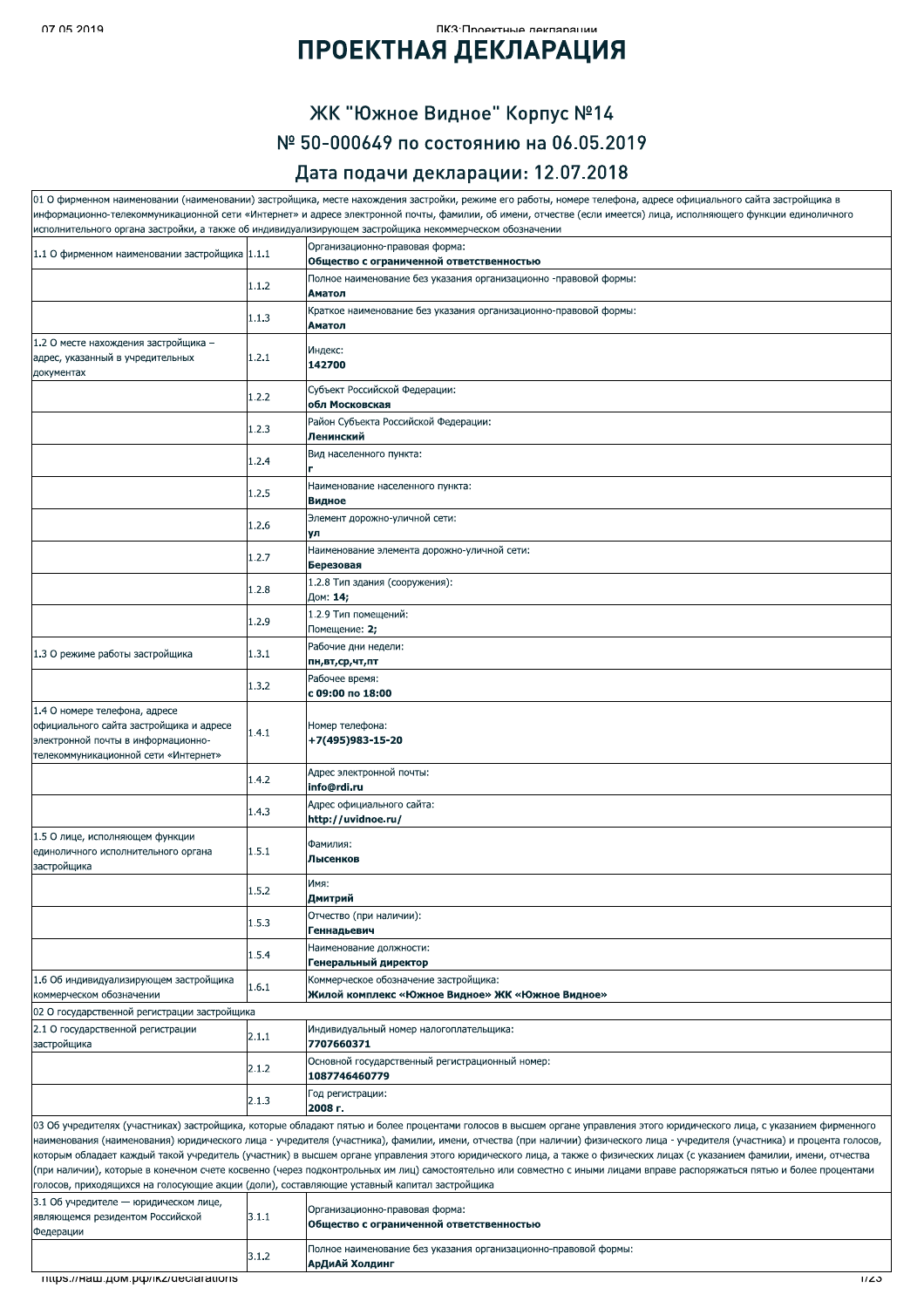07.05.20 <u>2019 - DIKBELL AND DE LA BARAGEAR DE LIKBELL</u><br>Andre La Barachi (1990-1991) - Dike Andre Likbell (1991-1991) - Dike Andre Likbell (1991-1991) - Dike Andre Li ПКЗ Проектные лекларации 4.1.5 Наименование населенного пункта:<br> **4.1.6 Вблизи д. Ермолино**й сети:<br>
4.1.7 Наименование элемента дорожно-уличной сети:<br>
4.1.3 4.1.8 Тип здания (сооружения):<br>
4.1.9 Индивидуализирующее объект, группу объектов капита индивидуальный номер налогоплательщика:<br>**5024153830** 3.1.4 ПОЛОСОВ В ОРГАНЕ УПРАВЛЕНИЯ:<br>**100 %** 04 О проектах строительства многоквартирных домов и (или) иных объектов недвижимости, в которых принимал участие застройщик в течение трех лет, предшествующих опубликованию проектной декларации, с указанием места нахождения указанных объектов недвижимости, сроков ввода их в эксплуатацию 4.1 О проектах строительства многоквартирных домов и (или) иных объектов недвижимости, в которых принимал $\bigg|_{4.1.1}$ участие застройщик в течение трех лет, предшествующих опубликованию проектной<br>декларации Вид объекта капитального строительства:<br>Многоэтажная жилая застройка с домами переменной этажности, с объектами социальной, инженерной и тран<br>спортной инфраструктуры, 2-я очередь строительства, 1-й этап, жилые корпуса 10, - Субъект Российской Федерации:<br>**Обл Московская** 4.1.3 Район субъекта Российской Федерации:<br>**Ленинский** 4.1.4 **Вид населенного пункта:** 4.1.5 Наименование населенного пункта:<br>**вблизи д. Ермолино** 4.1.6 Элемент дорожно-уличной сети: 4.1.7 Наименование элемента дорожно-уличной сети: 4.1.8 4.1.8 Тип здания (сооружения): – Мндивидуализирующее объект, группу объектов капитального строительства коммерческое обозначение:<br>24.1.9 **ЖК "Южное Видное"** 4.1.10 Срок ввода объекта капитального строительства в эксплуатацию:<br>4.1.10 4 квартал 2015 г. 4.1.11 Дата выдачи разрешения на ввод объекта в эксплуатацию:<br>**28.12.2015** 4.1.12 Номер разрешения на ввод объекта капитального строительства в эксплуатацию:<br>RU50-11-3489-2015 4.1.13 <sup>Орган</sup>, выдавший разрешение на ввод объекта капитального строительства:<br>Мини**стерство строительного комплекса Московской области** 4.1 (2) О проектах строительства многоквартирных домов и (или) иных объектов недвижимости, в которых принимал $\bigg|_{4.1.1}$ ,<br>Участие застройщик в течение трех лет, предшествующих опубликованию проектной многоквартирных домов и (или) иных<br>объектов недвижимости, в которых принимал (4.1.1 Мн**огоэтажная жилая застройка с домами переменной этажности, с объектами социальной, инженерной и тран<br>участие застройщик в течение трех**  $4.1.2$  Субъект Россииской Федерации:<br>**Обл Московская** - Район субъекта Российской Федерации:<br>**Ленинский**  $\begin{array}{ccc} & \text{BMA Hace} \\[-4.1.4mm] & \text{Fop} \end{array}$  город  $4.1.5$  Маименование населенного пункта:<br>**Видное** 4.1.6 Элемент дорожно-уличной сети: 4.1.7 Наименование элемента дорожно-уличной сети: 4.1.8 4.1.8 Тип здания (сооружения): Индивидуализирующее объект, группу объектов капитального строительства коммерческое обозначение:<br>24.1.9 **ЖК "Южное Видное"**  $\begin{bmatrix} 4.1.10 \end{bmatrix}$  Срок ввода объекта капитального строительства в эксплуатацию:<br>3 квартал 2016 г. 4.1.11 Дата выдачи разрешения на ввод объекта в эксплуатацию:<br>05.09.2016 4.1.12 Номер разрешения на ввод объекта капитального строительства в эксплуатацию:<br>RU50-11-5947-2016 Орган, выдавший разрешение на ввод объекта капитального строительства:<br>4.1.13 Министерство строительного комплекса Московской области 4.1 (3) О проектах строительства<br>многоквартирных домов и (или) иных многоквартирных домов и (или) иных ооъектов недвижимости, в которых принимал ,<br>Участие застройщик в течение трех лет предшествующих опубликованию проектной<br>декларации Вид объекта капитального строительства:<br><mark>Многоэтажная жилая застройка с домами переменной этажности, с объектами социальной, инженерной и тран</mark><br>спортной инфраструктуры, 4-я очередь строительства, 1-й этап, жилые корпуса 7  $4.1.2$  Субъект Россииской Федерации:<br>**Обл Московская** 4.1.3 Район субъекта Российской Федерации:<br>**Ленинский** 4.1.4 **Вид населенного пункта:** 4.1.5 Наименование населенного пункта:<br>**Вблизи д. Ермолино** 4.1.6 Элемент дорожно-уличной сети: 4.1.7 Наименование элемента дорожно-уличной сети: 4.1.8 4.1.8 Тип здания (сооружения) Мндивидуализирующее объект, группу объектов капитального строительства коммерческое обозначение:<br>**24.1.9 ЖК "Южное Видное"**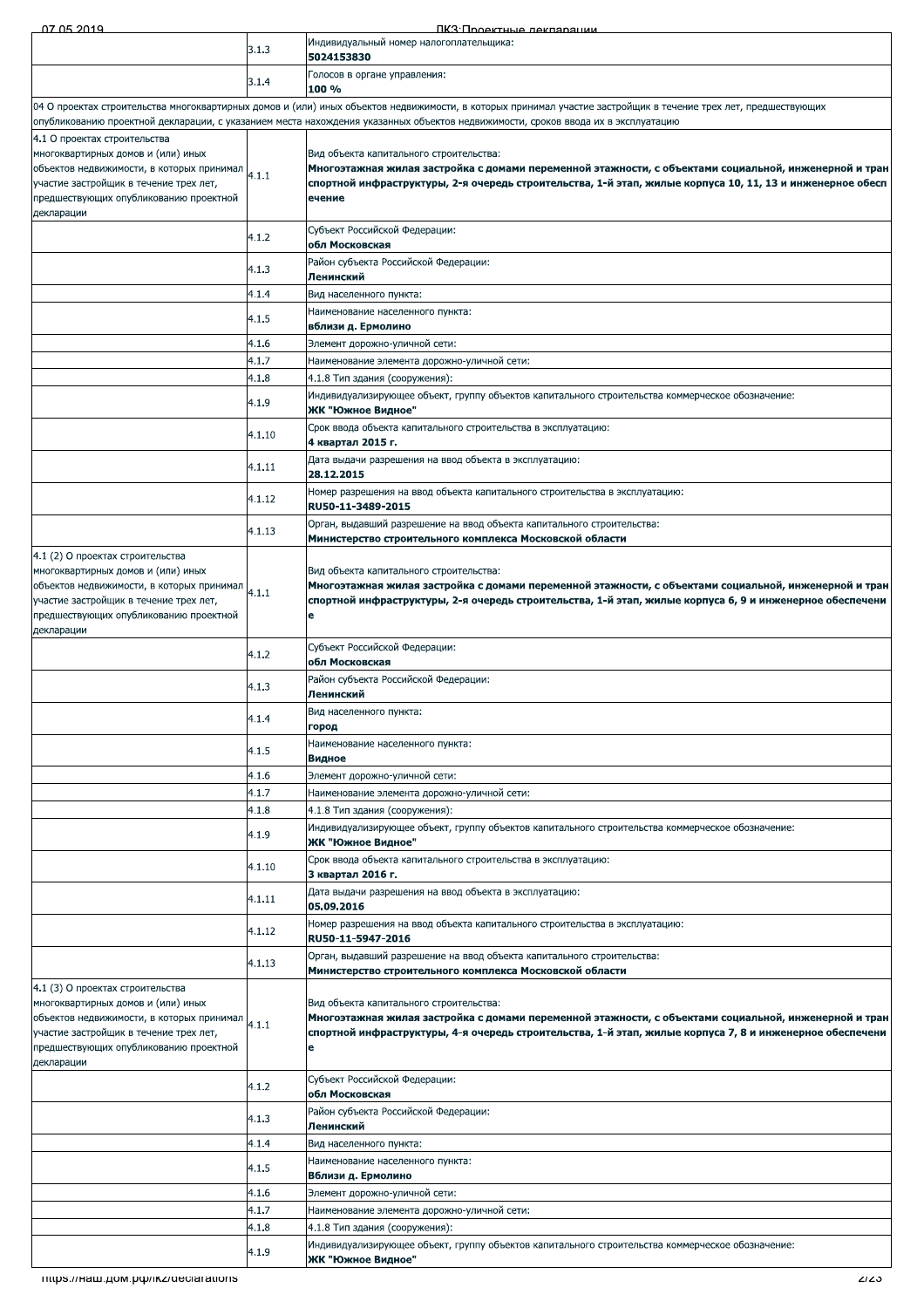| Срок ввода объекта капитального строительства в эксплуатацию:<br>4.1.10<br>3 квартал 2016 г.<br>Дата выдачи разрешения на ввод объекта в эксплуатацию:<br>4.1.11<br>28.09.2016<br>Номер разрешения на ввод объекта капитального строительства в эксплуатацию:<br>4.1.12<br>RU50-11-6127-2016<br>Орган, выдавший разрешение на ввод объекта капитального строительства:<br>4.1.13<br>Министерство строительного комплекса Московской области<br>4.1 (4) О проектах строительства<br>многоквартирных домов и (или) иных<br>объектов недвижимости, в которых принимал<br>Вид объекта капитального строительства:<br>4.1.1<br>участие застройщик в течение трех лет,<br>Дошкольное образовательное учреждение на 120 мест<br>предшествующих опубликованию проектной<br>декларации<br>Субъект Российской Федерации:<br>4.1.2<br>обл Московская<br>Район субъекта Российской Федерации:<br>4.1.3<br>Ленинский<br>4.1.4<br>Вид населенного пункта:<br>Наименование населенного пункта:<br>4.1.5<br>Южнее г. Видное<br>4.1.6<br>Элемент дорожно-уличной сети:<br>4.1.7<br>Наименование элемента дорожно-уличной сети:<br>4.1.8<br>4.1.8 Тип здания (сооружения):<br>Индивидуализирующее объект, группу объектов капитального строительства коммерческое обозначение:<br>4.1.9<br>ЖК «Южное Видное»<br>Срок ввода объекта капитального строительства в эксплуатацию:<br>4.1.10<br>4 квартал 2015 г.<br>Дата выдачи разрешения на ввод объекта в эксплуатацию:<br>4.1.11<br>14.12.2015<br>Номер разрешения на ввод объекта капитального строительства в эксплуатацию:<br>4.1.12<br>RU50-11-3093-2015<br>Орган, выдавший разрешение на ввод объекта капитального строительства:<br>4.1.13<br>Министерство строительного комплекса Московской области<br>4.1 (5) О проектах строительства<br>многоквартирных домов и (или) иных<br>Вид объекта капитального строительства:<br>объектов недвижимости, в которых принимал<br>4.1.1<br>участие застройщик в течение трех лет,<br>предшествующих опубликованию проектной<br>первого этажа<br>декларации<br>Субъект Российской Федерации:<br>4.1.2<br>обл Московская<br>Район субъекта Российской Федерации:<br>4.1.3<br>Ленинский<br>4.1.4<br>Вид населенного пункта:<br>Наименование населенного пункта:<br>4.1.5<br>восточнее д. Ермолино, уч. 13<br>4.1.6<br>Элемент дорожно-уличной сети:<br>4.1.7<br>Наименование элемента дорожно-уличной сети:<br>4.1.8<br>4.1.8 Тип здания (сооружения):<br>Индивидуализирующее объект, группу объектов капитального строительства коммерческое обозначение:<br>4.1.9<br>ЖК «Южное Видное»<br>Срок ввода объекта капитального строительства в эксплуатацию:<br>4.1.10<br>3 квартал 2014 г.<br>Дата выдачи разрешения на ввод объекта в эксплуатацию:<br>4.1.11<br>25.07.2014<br>Номер разрешения на ввод объекта капитального строительства в эксплуатацию:<br>4.1.12<br>RU50503000-063/14p/в<br>Орган, выдавший разрешение на ввод объекта капитального строительства:<br>4.1.13<br>Администрация Ленинского муниципального района Московской области<br>05 О членстве застройщика в саморегулируемых организациях в области инженерных изысканий, архитектурно-строительного проектирования, строительства, реконструкции,<br>капитального ремонта объектов капитального строительства и о выданных застройщику свидетельствах о допуске к работам, которые оказывают влияние на безопасность объектов<br>капитального строительства, а также о членстве застройщика в иных некоммерческих организациях (в том числе обществах взаимного страхования, ассоциациях), если он является<br>членом таких организаций и (или) имеет указанные свидетельства<br>5.1 О членстве застройщика в<br>саморегулируемых организациях в области<br>инженерных изысканий, архитектурно-<br>строительного проектирования,<br>строительства, реконструкции, капитального<br>5.1.1<br>равовой формы:<br>ремонта объектов капитального<br>строительства и о выданных застройщику<br>свидетельствах о допуске к работам, которые<br>оказывают влияние на безопасность<br>объектов капитального строительства<br>5.1.2<br>Индивидуальный номер налогоплательщика саморегулируемой организации, членом которой является застройщик:<br>5.1.3<br>a:<br>5.1.4<br>Дата выдачи свидетельства о допуске к работам:<br>mups.//наш.дом.рф/ikz/declarations | Многоэтажная жилая застройка с домами переменной этажности, с объектами социальной, инженерной и тран<br>спортной инфраструктуры, 1-ая очередь строительства, I этап. Корпус 1 и корпус 3 с нежилыми помещениями<br>Полное наименование саморегулируемой организации, членом которой является застройщик, без указания организационно-п<br>Номер свидетельства о допуске к работам, которые оказывают влияние на безопасность объектов капитального строительств<br><i>সz</i> স | 07 05 2019 | ПКЗ Полектные леклярации |
|---------------------------------------------------------------------------------------------------------------------------------------------------------------------------------------------------------------------------------------------------------------------------------------------------------------------------------------------------------------------------------------------------------------------------------------------------------------------------------------------------------------------------------------------------------------------------------------------------------------------------------------------------------------------------------------------------------------------------------------------------------------------------------------------------------------------------------------------------------------------------------------------------------------------------------------------------------------------------------------------------------------------------------------------------------------------------------------------------------------------------------------------------------------------------------------------------------------------------------------------------------------------------------------------------------------------------------------------------------------------------------------------------------------------------------------------------------------------------------------------------------------------------------------------------------------------------------------------------------------------------------------------------------------------------------------------------------------------------------------------------------------------------------------------------------------------------------------------------------------------------------------------------------------------------------------------------------------------------------------------------------------------------------------------------------------------------------------------------------------------------------------------------------------------------------------------------------------------------------------------------------------------------------------------------------------------------------------------------------------------------------------------------------------------------------------------------------------------------------------------------------------------------------------------------------------------------------------------------------------------------------------------------------------------------------------------------------------------------------------------------------------------------------------------------------------------------------------------------------------------------------------------------------------------------------------------------------------------------------------------------------------------------------------------------------------------------------------------------------------------------------------------------------------------------------------------------------------------------------------------------------------------------------------------------------------------------------------------------------------------------------------------------------------------------------------------------------------------------------------------------------------------------------------------------------------------------------------------------------------------------------------------------------------------------------------------------------------------------------------------------------------------------------------------------------------------------------------------------------------------------------------------------------------------------------------------------------------------------------------------------------------------------------------------------------------------------------------------------------------------------------------------------------------------------------------------------------------------------------------------------------------------------------------------------------|---------------------------------------------------------------------------------------------------------------------------------------------------------------------------------------------------------------------------------------------------------------------------------------------------------------------------------------------------------------------------------------------------------------------------------------------------------------------------------|------------|--------------------------|
|                                                                                                                                                                                                                                                                                                                                                                                                                                                                                                                                                                                                                                                                                                                                                                                                                                                                                                                                                                                                                                                                                                                                                                                                                                                                                                                                                                                                                                                                                                                                                                                                                                                                                                                                                                                                                                                                                                                                                                                                                                                                                                                                                                                                                                                                                                                                                                                                                                                                                                                                                                                                                                                                                                                                                                                                                                                                                                                                                                                                                                                                                                                                                                                                                                                                                                                                                                                                                                                                                                                                                                                                                                                                                                                                                                                                                                                                                                                                                                                                                                                                                                                                                                                                                                                                                                         |                                                                                                                                                                                                                                                                                                                                                                                                                                                                                 |            |                          |
|                                                                                                                                                                                                                                                                                                                                                                                                                                                                                                                                                                                                                                                                                                                                                                                                                                                                                                                                                                                                                                                                                                                                                                                                                                                                                                                                                                                                                                                                                                                                                                                                                                                                                                                                                                                                                                                                                                                                                                                                                                                                                                                                                                                                                                                                                                                                                                                                                                                                                                                                                                                                                                                                                                                                                                                                                                                                                                                                                                                                                                                                                                                                                                                                                                                                                                                                                                                                                                                                                                                                                                                                                                                                                                                                                                                                                                                                                                                                                                                                                                                                                                                                                                                                                                                                                                         |                                                                                                                                                                                                                                                                                                                                                                                                                                                                                 |            |                          |
|                                                                                                                                                                                                                                                                                                                                                                                                                                                                                                                                                                                                                                                                                                                                                                                                                                                                                                                                                                                                                                                                                                                                                                                                                                                                                                                                                                                                                                                                                                                                                                                                                                                                                                                                                                                                                                                                                                                                                                                                                                                                                                                                                                                                                                                                                                                                                                                                                                                                                                                                                                                                                                                                                                                                                                                                                                                                                                                                                                                                                                                                                                                                                                                                                                                                                                                                                                                                                                                                                                                                                                                                                                                                                                                                                                                                                                                                                                                                                                                                                                                                                                                                                                                                                                                                                                         |                                                                                                                                                                                                                                                                                                                                                                                                                                                                                 |            |                          |
|                                                                                                                                                                                                                                                                                                                                                                                                                                                                                                                                                                                                                                                                                                                                                                                                                                                                                                                                                                                                                                                                                                                                                                                                                                                                                                                                                                                                                                                                                                                                                                                                                                                                                                                                                                                                                                                                                                                                                                                                                                                                                                                                                                                                                                                                                                                                                                                                                                                                                                                                                                                                                                                                                                                                                                                                                                                                                                                                                                                                                                                                                                                                                                                                                                                                                                                                                                                                                                                                                                                                                                                                                                                                                                                                                                                                                                                                                                                                                                                                                                                                                                                                                                                                                                                                                                         |                                                                                                                                                                                                                                                                                                                                                                                                                                                                                 |            |                          |
|                                                                                                                                                                                                                                                                                                                                                                                                                                                                                                                                                                                                                                                                                                                                                                                                                                                                                                                                                                                                                                                                                                                                                                                                                                                                                                                                                                                                                                                                                                                                                                                                                                                                                                                                                                                                                                                                                                                                                                                                                                                                                                                                                                                                                                                                                                                                                                                                                                                                                                                                                                                                                                                                                                                                                                                                                                                                                                                                                                                                                                                                                                                                                                                                                                                                                                                                                                                                                                                                                                                                                                                                                                                                                                                                                                                                                                                                                                                                                                                                                                                                                                                                                                                                                                                                                                         |                                                                                                                                                                                                                                                                                                                                                                                                                                                                                 |            |                          |
|                                                                                                                                                                                                                                                                                                                                                                                                                                                                                                                                                                                                                                                                                                                                                                                                                                                                                                                                                                                                                                                                                                                                                                                                                                                                                                                                                                                                                                                                                                                                                                                                                                                                                                                                                                                                                                                                                                                                                                                                                                                                                                                                                                                                                                                                                                                                                                                                                                                                                                                                                                                                                                                                                                                                                                                                                                                                                                                                                                                                                                                                                                                                                                                                                                                                                                                                                                                                                                                                                                                                                                                                                                                                                                                                                                                                                                                                                                                                                                                                                                                                                                                                                                                                                                                                                                         |                                                                                                                                                                                                                                                                                                                                                                                                                                                                                 |            |                          |
|                                                                                                                                                                                                                                                                                                                                                                                                                                                                                                                                                                                                                                                                                                                                                                                                                                                                                                                                                                                                                                                                                                                                                                                                                                                                                                                                                                                                                                                                                                                                                                                                                                                                                                                                                                                                                                                                                                                                                                                                                                                                                                                                                                                                                                                                                                                                                                                                                                                                                                                                                                                                                                                                                                                                                                                                                                                                                                                                                                                                                                                                                                                                                                                                                                                                                                                                                                                                                                                                                                                                                                                                                                                                                                                                                                                                                                                                                                                                                                                                                                                                                                                                                                                                                                                                                                         |                                                                                                                                                                                                                                                                                                                                                                                                                                                                                 |            |                          |
|                                                                                                                                                                                                                                                                                                                                                                                                                                                                                                                                                                                                                                                                                                                                                                                                                                                                                                                                                                                                                                                                                                                                                                                                                                                                                                                                                                                                                                                                                                                                                                                                                                                                                                                                                                                                                                                                                                                                                                                                                                                                                                                                                                                                                                                                                                                                                                                                                                                                                                                                                                                                                                                                                                                                                                                                                                                                                                                                                                                                                                                                                                                                                                                                                                                                                                                                                                                                                                                                                                                                                                                                                                                                                                                                                                                                                                                                                                                                                                                                                                                                                                                                                                                                                                                                                                         |                                                                                                                                                                                                                                                                                                                                                                                                                                                                                 |            |                          |
|                                                                                                                                                                                                                                                                                                                                                                                                                                                                                                                                                                                                                                                                                                                                                                                                                                                                                                                                                                                                                                                                                                                                                                                                                                                                                                                                                                                                                                                                                                                                                                                                                                                                                                                                                                                                                                                                                                                                                                                                                                                                                                                                                                                                                                                                                                                                                                                                                                                                                                                                                                                                                                                                                                                                                                                                                                                                                                                                                                                                                                                                                                                                                                                                                                                                                                                                                                                                                                                                                                                                                                                                                                                                                                                                                                                                                                                                                                                                                                                                                                                                                                                                                                                                                                                                                                         |                                                                                                                                                                                                                                                                                                                                                                                                                                                                                 |            |                          |
|                                                                                                                                                                                                                                                                                                                                                                                                                                                                                                                                                                                                                                                                                                                                                                                                                                                                                                                                                                                                                                                                                                                                                                                                                                                                                                                                                                                                                                                                                                                                                                                                                                                                                                                                                                                                                                                                                                                                                                                                                                                                                                                                                                                                                                                                                                                                                                                                                                                                                                                                                                                                                                                                                                                                                                                                                                                                                                                                                                                                                                                                                                                                                                                                                                                                                                                                                                                                                                                                                                                                                                                                                                                                                                                                                                                                                                                                                                                                                                                                                                                                                                                                                                                                                                                                                                         |                                                                                                                                                                                                                                                                                                                                                                                                                                                                                 |            |                          |
|                                                                                                                                                                                                                                                                                                                                                                                                                                                                                                                                                                                                                                                                                                                                                                                                                                                                                                                                                                                                                                                                                                                                                                                                                                                                                                                                                                                                                                                                                                                                                                                                                                                                                                                                                                                                                                                                                                                                                                                                                                                                                                                                                                                                                                                                                                                                                                                                                                                                                                                                                                                                                                                                                                                                                                                                                                                                                                                                                                                                                                                                                                                                                                                                                                                                                                                                                                                                                                                                                                                                                                                                                                                                                                                                                                                                                                                                                                                                                                                                                                                                                                                                                                                                                                                                                                         |                                                                                                                                                                                                                                                                                                                                                                                                                                                                                 |            |                          |
|                                                                                                                                                                                                                                                                                                                                                                                                                                                                                                                                                                                                                                                                                                                                                                                                                                                                                                                                                                                                                                                                                                                                                                                                                                                                                                                                                                                                                                                                                                                                                                                                                                                                                                                                                                                                                                                                                                                                                                                                                                                                                                                                                                                                                                                                                                                                                                                                                                                                                                                                                                                                                                                                                                                                                                                                                                                                                                                                                                                                                                                                                                                                                                                                                                                                                                                                                                                                                                                                                                                                                                                                                                                                                                                                                                                                                                                                                                                                                                                                                                                                                                                                                                                                                                                                                                         |                                                                                                                                                                                                                                                                                                                                                                                                                                                                                 |            |                          |
|                                                                                                                                                                                                                                                                                                                                                                                                                                                                                                                                                                                                                                                                                                                                                                                                                                                                                                                                                                                                                                                                                                                                                                                                                                                                                                                                                                                                                                                                                                                                                                                                                                                                                                                                                                                                                                                                                                                                                                                                                                                                                                                                                                                                                                                                                                                                                                                                                                                                                                                                                                                                                                                                                                                                                                                                                                                                                                                                                                                                                                                                                                                                                                                                                                                                                                                                                                                                                                                                                                                                                                                                                                                                                                                                                                                                                                                                                                                                                                                                                                                                                                                                                                                                                                                                                                         |                                                                                                                                                                                                                                                                                                                                                                                                                                                                                 |            |                          |
|                                                                                                                                                                                                                                                                                                                                                                                                                                                                                                                                                                                                                                                                                                                                                                                                                                                                                                                                                                                                                                                                                                                                                                                                                                                                                                                                                                                                                                                                                                                                                                                                                                                                                                                                                                                                                                                                                                                                                                                                                                                                                                                                                                                                                                                                                                                                                                                                                                                                                                                                                                                                                                                                                                                                                                                                                                                                                                                                                                                                                                                                                                                                                                                                                                                                                                                                                                                                                                                                                                                                                                                                                                                                                                                                                                                                                                                                                                                                                                                                                                                                                                                                                                                                                                                                                                         |                                                                                                                                                                                                                                                                                                                                                                                                                                                                                 |            |                          |
|                                                                                                                                                                                                                                                                                                                                                                                                                                                                                                                                                                                                                                                                                                                                                                                                                                                                                                                                                                                                                                                                                                                                                                                                                                                                                                                                                                                                                                                                                                                                                                                                                                                                                                                                                                                                                                                                                                                                                                                                                                                                                                                                                                                                                                                                                                                                                                                                                                                                                                                                                                                                                                                                                                                                                                                                                                                                                                                                                                                                                                                                                                                                                                                                                                                                                                                                                                                                                                                                                                                                                                                                                                                                                                                                                                                                                                                                                                                                                                                                                                                                                                                                                                                                                                                                                                         |                                                                                                                                                                                                                                                                                                                                                                                                                                                                                 |            |                          |
|                                                                                                                                                                                                                                                                                                                                                                                                                                                                                                                                                                                                                                                                                                                                                                                                                                                                                                                                                                                                                                                                                                                                                                                                                                                                                                                                                                                                                                                                                                                                                                                                                                                                                                                                                                                                                                                                                                                                                                                                                                                                                                                                                                                                                                                                                                                                                                                                                                                                                                                                                                                                                                                                                                                                                                                                                                                                                                                                                                                                                                                                                                                                                                                                                                                                                                                                                                                                                                                                                                                                                                                                                                                                                                                                                                                                                                                                                                                                                                                                                                                                                                                                                                                                                                                                                                         |                                                                                                                                                                                                                                                                                                                                                                                                                                                                                 |            |                          |
|                                                                                                                                                                                                                                                                                                                                                                                                                                                                                                                                                                                                                                                                                                                                                                                                                                                                                                                                                                                                                                                                                                                                                                                                                                                                                                                                                                                                                                                                                                                                                                                                                                                                                                                                                                                                                                                                                                                                                                                                                                                                                                                                                                                                                                                                                                                                                                                                                                                                                                                                                                                                                                                                                                                                                                                                                                                                                                                                                                                                                                                                                                                                                                                                                                                                                                                                                                                                                                                                                                                                                                                                                                                                                                                                                                                                                                                                                                                                                                                                                                                                                                                                                                                                                                                                                                         |                                                                                                                                                                                                                                                                                                                                                                                                                                                                                 |            |                          |
|                                                                                                                                                                                                                                                                                                                                                                                                                                                                                                                                                                                                                                                                                                                                                                                                                                                                                                                                                                                                                                                                                                                                                                                                                                                                                                                                                                                                                                                                                                                                                                                                                                                                                                                                                                                                                                                                                                                                                                                                                                                                                                                                                                                                                                                                                                                                                                                                                                                                                                                                                                                                                                                                                                                                                                                                                                                                                                                                                                                                                                                                                                                                                                                                                                                                                                                                                                                                                                                                                                                                                                                                                                                                                                                                                                                                                                                                                                                                                                                                                                                                                                                                                                                                                                                                                                         |                                                                                                                                                                                                                                                                                                                                                                                                                                                                                 |            |                          |
|                                                                                                                                                                                                                                                                                                                                                                                                                                                                                                                                                                                                                                                                                                                                                                                                                                                                                                                                                                                                                                                                                                                                                                                                                                                                                                                                                                                                                                                                                                                                                                                                                                                                                                                                                                                                                                                                                                                                                                                                                                                                                                                                                                                                                                                                                                                                                                                                                                                                                                                                                                                                                                                                                                                                                                                                                                                                                                                                                                                                                                                                                                                                                                                                                                                                                                                                                                                                                                                                                                                                                                                                                                                                                                                                                                                                                                                                                                                                                                                                                                                                                                                                                                                                                                                                                                         |                                                                                                                                                                                                                                                                                                                                                                                                                                                                                 |            |                          |
|                                                                                                                                                                                                                                                                                                                                                                                                                                                                                                                                                                                                                                                                                                                                                                                                                                                                                                                                                                                                                                                                                                                                                                                                                                                                                                                                                                                                                                                                                                                                                                                                                                                                                                                                                                                                                                                                                                                                                                                                                                                                                                                                                                                                                                                                                                                                                                                                                                                                                                                                                                                                                                                                                                                                                                                                                                                                                                                                                                                                                                                                                                                                                                                                                                                                                                                                                                                                                                                                                                                                                                                                                                                                                                                                                                                                                                                                                                                                                                                                                                                                                                                                                                                                                                                                                                         |                                                                                                                                                                                                                                                                                                                                                                                                                                                                                 |            |                          |
|                                                                                                                                                                                                                                                                                                                                                                                                                                                                                                                                                                                                                                                                                                                                                                                                                                                                                                                                                                                                                                                                                                                                                                                                                                                                                                                                                                                                                                                                                                                                                                                                                                                                                                                                                                                                                                                                                                                                                                                                                                                                                                                                                                                                                                                                                                                                                                                                                                                                                                                                                                                                                                                                                                                                                                                                                                                                                                                                                                                                                                                                                                                                                                                                                                                                                                                                                                                                                                                                                                                                                                                                                                                                                                                                                                                                                                                                                                                                                                                                                                                                                                                                                                                                                                                                                                         |                                                                                                                                                                                                                                                                                                                                                                                                                                                                                 |            |                          |
|                                                                                                                                                                                                                                                                                                                                                                                                                                                                                                                                                                                                                                                                                                                                                                                                                                                                                                                                                                                                                                                                                                                                                                                                                                                                                                                                                                                                                                                                                                                                                                                                                                                                                                                                                                                                                                                                                                                                                                                                                                                                                                                                                                                                                                                                                                                                                                                                                                                                                                                                                                                                                                                                                                                                                                                                                                                                                                                                                                                                                                                                                                                                                                                                                                                                                                                                                                                                                                                                                                                                                                                                                                                                                                                                                                                                                                                                                                                                                                                                                                                                                                                                                                                                                                                                                                         |                                                                                                                                                                                                                                                                                                                                                                                                                                                                                 |            |                          |
|                                                                                                                                                                                                                                                                                                                                                                                                                                                                                                                                                                                                                                                                                                                                                                                                                                                                                                                                                                                                                                                                                                                                                                                                                                                                                                                                                                                                                                                                                                                                                                                                                                                                                                                                                                                                                                                                                                                                                                                                                                                                                                                                                                                                                                                                                                                                                                                                                                                                                                                                                                                                                                                                                                                                                                                                                                                                                                                                                                                                                                                                                                                                                                                                                                                                                                                                                                                                                                                                                                                                                                                                                                                                                                                                                                                                                                                                                                                                                                                                                                                                                                                                                                                                                                                                                                         |                                                                                                                                                                                                                                                                                                                                                                                                                                                                                 |            |                          |
|                                                                                                                                                                                                                                                                                                                                                                                                                                                                                                                                                                                                                                                                                                                                                                                                                                                                                                                                                                                                                                                                                                                                                                                                                                                                                                                                                                                                                                                                                                                                                                                                                                                                                                                                                                                                                                                                                                                                                                                                                                                                                                                                                                                                                                                                                                                                                                                                                                                                                                                                                                                                                                                                                                                                                                                                                                                                                                                                                                                                                                                                                                                                                                                                                                                                                                                                                                                                                                                                                                                                                                                                                                                                                                                                                                                                                                                                                                                                                                                                                                                                                                                                                                                                                                                                                                         |                                                                                                                                                                                                                                                                                                                                                                                                                                                                                 |            |                          |
|                                                                                                                                                                                                                                                                                                                                                                                                                                                                                                                                                                                                                                                                                                                                                                                                                                                                                                                                                                                                                                                                                                                                                                                                                                                                                                                                                                                                                                                                                                                                                                                                                                                                                                                                                                                                                                                                                                                                                                                                                                                                                                                                                                                                                                                                                                                                                                                                                                                                                                                                                                                                                                                                                                                                                                                                                                                                                                                                                                                                                                                                                                                                                                                                                                                                                                                                                                                                                                                                                                                                                                                                                                                                                                                                                                                                                                                                                                                                                                                                                                                                                                                                                                                                                                                                                                         |                                                                                                                                                                                                                                                                                                                                                                                                                                                                                 |            |                          |
|                                                                                                                                                                                                                                                                                                                                                                                                                                                                                                                                                                                                                                                                                                                                                                                                                                                                                                                                                                                                                                                                                                                                                                                                                                                                                                                                                                                                                                                                                                                                                                                                                                                                                                                                                                                                                                                                                                                                                                                                                                                                                                                                                                                                                                                                                                                                                                                                                                                                                                                                                                                                                                                                                                                                                                                                                                                                                                                                                                                                                                                                                                                                                                                                                                                                                                                                                                                                                                                                                                                                                                                                                                                                                                                                                                                                                                                                                                                                                                                                                                                                                                                                                                                                                                                                                                         |                                                                                                                                                                                                                                                                                                                                                                                                                                                                                 |            |                          |
|                                                                                                                                                                                                                                                                                                                                                                                                                                                                                                                                                                                                                                                                                                                                                                                                                                                                                                                                                                                                                                                                                                                                                                                                                                                                                                                                                                                                                                                                                                                                                                                                                                                                                                                                                                                                                                                                                                                                                                                                                                                                                                                                                                                                                                                                                                                                                                                                                                                                                                                                                                                                                                                                                                                                                                                                                                                                                                                                                                                                                                                                                                                                                                                                                                                                                                                                                                                                                                                                                                                                                                                                                                                                                                                                                                                                                                                                                                                                                                                                                                                                                                                                                                                                                                                                                                         |                                                                                                                                                                                                                                                                                                                                                                                                                                                                                 |            |                          |
|                                                                                                                                                                                                                                                                                                                                                                                                                                                                                                                                                                                                                                                                                                                                                                                                                                                                                                                                                                                                                                                                                                                                                                                                                                                                                                                                                                                                                                                                                                                                                                                                                                                                                                                                                                                                                                                                                                                                                                                                                                                                                                                                                                                                                                                                                                                                                                                                                                                                                                                                                                                                                                                                                                                                                                                                                                                                                                                                                                                                                                                                                                                                                                                                                                                                                                                                                                                                                                                                                                                                                                                                                                                                                                                                                                                                                                                                                                                                                                                                                                                                                                                                                                                                                                                                                                         |                                                                                                                                                                                                                                                                                                                                                                                                                                                                                 |            |                          |
|                                                                                                                                                                                                                                                                                                                                                                                                                                                                                                                                                                                                                                                                                                                                                                                                                                                                                                                                                                                                                                                                                                                                                                                                                                                                                                                                                                                                                                                                                                                                                                                                                                                                                                                                                                                                                                                                                                                                                                                                                                                                                                                                                                                                                                                                                                                                                                                                                                                                                                                                                                                                                                                                                                                                                                                                                                                                                                                                                                                                                                                                                                                                                                                                                                                                                                                                                                                                                                                                                                                                                                                                                                                                                                                                                                                                                                                                                                                                                                                                                                                                                                                                                                                                                                                                                                         |                                                                                                                                                                                                                                                                                                                                                                                                                                                                                 |            |                          |
|                                                                                                                                                                                                                                                                                                                                                                                                                                                                                                                                                                                                                                                                                                                                                                                                                                                                                                                                                                                                                                                                                                                                                                                                                                                                                                                                                                                                                                                                                                                                                                                                                                                                                                                                                                                                                                                                                                                                                                                                                                                                                                                                                                                                                                                                                                                                                                                                                                                                                                                                                                                                                                                                                                                                                                                                                                                                                                                                                                                                                                                                                                                                                                                                                                                                                                                                                                                                                                                                                                                                                                                                                                                                                                                                                                                                                                                                                                                                                                                                                                                                                                                                                                                                                                                                                                         |                                                                                                                                                                                                                                                                                                                                                                                                                                                                                 |            |                          |
|                                                                                                                                                                                                                                                                                                                                                                                                                                                                                                                                                                                                                                                                                                                                                                                                                                                                                                                                                                                                                                                                                                                                                                                                                                                                                                                                                                                                                                                                                                                                                                                                                                                                                                                                                                                                                                                                                                                                                                                                                                                                                                                                                                                                                                                                                                                                                                                                                                                                                                                                                                                                                                                                                                                                                                                                                                                                                                                                                                                                                                                                                                                                                                                                                                                                                                                                                                                                                                                                                                                                                                                                                                                                                                                                                                                                                                                                                                                                                                                                                                                                                                                                                                                                                                                                                                         |                                                                                                                                                                                                                                                                                                                                                                                                                                                                                 |            |                          |
|                                                                                                                                                                                                                                                                                                                                                                                                                                                                                                                                                                                                                                                                                                                                                                                                                                                                                                                                                                                                                                                                                                                                                                                                                                                                                                                                                                                                                                                                                                                                                                                                                                                                                                                                                                                                                                                                                                                                                                                                                                                                                                                                                                                                                                                                                                                                                                                                                                                                                                                                                                                                                                                                                                                                                                                                                                                                                                                                                                                                                                                                                                                                                                                                                                                                                                                                                                                                                                                                                                                                                                                                                                                                                                                                                                                                                                                                                                                                                                                                                                                                                                                                                                                                                                                                                                         |                                                                                                                                                                                                                                                                                                                                                                                                                                                                                 |            |                          |
|                                                                                                                                                                                                                                                                                                                                                                                                                                                                                                                                                                                                                                                                                                                                                                                                                                                                                                                                                                                                                                                                                                                                                                                                                                                                                                                                                                                                                                                                                                                                                                                                                                                                                                                                                                                                                                                                                                                                                                                                                                                                                                                                                                                                                                                                                                                                                                                                                                                                                                                                                                                                                                                                                                                                                                                                                                                                                                                                                                                                                                                                                                                                                                                                                                                                                                                                                                                                                                                                                                                                                                                                                                                                                                                                                                                                                                                                                                                                                                                                                                                                                                                                                                                                                                                                                                         |                                                                                                                                                                                                                                                                                                                                                                                                                                                                                 |            |                          |
|                                                                                                                                                                                                                                                                                                                                                                                                                                                                                                                                                                                                                                                                                                                                                                                                                                                                                                                                                                                                                                                                                                                                                                                                                                                                                                                                                                                                                                                                                                                                                                                                                                                                                                                                                                                                                                                                                                                                                                                                                                                                                                                                                                                                                                                                                                                                                                                                                                                                                                                                                                                                                                                                                                                                                                                                                                                                                                                                                                                                                                                                                                                                                                                                                                                                                                                                                                                                                                                                                                                                                                                                                                                                                                                                                                                                                                                                                                                                                                                                                                                                                                                                                                                                                                                                                                         |                                                                                                                                                                                                                                                                                                                                                                                                                                                                                 |            |                          |
|                                                                                                                                                                                                                                                                                                                                                                                                                                                                                                                                                                                                                                                                                                                                                                                                                                                                                                                                                                                                                                                                                                                                                                                                                                                                                                                                                                                                                                                                                                                                                                                                                                                                                                                                                                                                                                                                                                                                                                                                                                                                                                                                                                                                                                                                                                                                                                                                                                                                                                                                                                                                                                                                                                                                                                                                                                                                                                                                                                                                                                                                                                                                                                                                                                                                                                                                                                                                                                                                                                                                                                                                                                                                                                                                                                                                                                                                                                                                                                                                                                                                                                                                                                                                                                                                                                         |                                                                                                                                                                                                                                                                                                                                                                                                                                                                                 |            |                          |
|                                                                                                                                                                                                                                                                                                                                                                                                                                                                                                                                                                                                                                                                                                                                                                                                                                                                                                                                                                                                                                                                                                                                                                                                                                                                                                                                                                                                                                                                                                                                                                                                                                                                                                                                                                                                                                                                                                                                                                                                                                                                                                                                                                                                                                                                                                                                                                                                                                                                                                                                                                                                                                                                                                                                                                                                                                                                                                                                                                                                                                                                                                                                                                                                                                                                                                                                                                                                                                                                                                                                                                                                                                                                                                                                                                                                                                                                                                                                                                                                                                                                                                                                                                                                                                                                                                         |                                                                                                                                                                                                                                                                                                                                                                                                                                                                                 |            |                          |
|                                                                                                                                                                                                                                                                                                                                                                                                                                                                                                                                                                                                                                                                                                                                                                                                                                                                                                                                                                                                                                                                                                                                                                                                                                                                                                                                                                                                                                                                                                                                                                                                                                                                                                                                                                                                                                                                                                                                                                                                                                                                                                                                                                                                                                                                                                                                                                                                                                                                                                                                                                                                                                                                                                                                                                                                                                                                                                                                                                                                                                                                                                                                                                                                                                                                                                                                                                                                                                                                                                                                                                                                                                                                                                                                                                                                                                                                                                                                                                                                                                                                                                                                                                                                                                                                                                         |                                                                                                                                                                                                                                                                                                                                                                                                                                                                                 |            |                          |
|                                                                                                                                                                                                                                                                                                                                                                                                                                                                                                                                                                                                                                                                                                                                                                                                                                                                                                                                                                                                                                                                                                                                                                                                                                                                                                                                                                                                                                                                                                                                                                                                                                                                                                                                                                                                                                                                                                                                                                                                                                                                                                                                                                                                                                                                                                                                                                                                                                                                                                                                                                                                                                                                                                                                                                                                                                                                                                                                                                                                                                                                                                                                                                                                                                                                                                                                                                                                                                                                                                                                                                                                                                                                                                                                                                                                                                                                                                                                                                                                                                                                                                                                                                                                                                                                                                         |                                                                                                                                                                                                                                                                                                                                                                                                                                                                                 |            |                          |
|                                                                                                                                                                                                                                                                                                                                                                                                                                                                                                                                                                                                                                                                                                                                                                                                                                                                                                                                                                                                                                                                                                                                                                                                                                                                                                                                                                                                                                                                                                                                                                                                                                                                                                                                                                                                                                                                                                                                                                                                                                                                                                                                                                                                                                                                                                                                                                                                                                                                                                                                                                                                                                                                                                                                                                                                                                                                                                                                                                                                                                                                                                                                                                                                                                                                                                                                                                                                                                                                                                                                                                                                                                                                                                                                                                                                                                                                                                                                                                                                                                                                                                                                                                                                                                                                                                         |                                                                                                                                                                                                                                                                                                                                                                                                                                                                                 |            |                          |
|                                                                                                                                                                                                                                                                                                                                                                                                                                                                                                                                                                                                                                                                                                                                                                                                                                                                                                                                                                                                                                                                                                                                                                                                                                                                                                                                                                                                                                                                                                                                                                                                                                                                                                                                                                                                                                                                                                                                                                                                                                                                                                                                                                                                                                                                                                                                                                                                                                                                                                                                                                                                                                                                                                                                                                                                                                                                                                                                                                                                                                                                                                                                                                                                                                                                                                                                                                                                                                                                                                                                                                                                                                                                                                                                                                                                                                                                                                                                                                                                                                                                                                                                                                                                                                                                                                         |                                                                                                                                                                                                                                                                                                                                                                                                                                                                                 |            |                          |
|                                                                                                                                                                                                                                                                                                                                                                                                                                                                                                                                                                                                                                                                                                                                                                                                                                                                                                                                                                                                                                                                                                                                                                                                                                                                                                                                                                                                                                                                                                                                                                                                                                                                                                                                                                                                                                                                                                                                                                                                                                                                                                                                                                                                                                                                                                                                                                                                                                                                                                                                                                                                                                                                                                                                                                                                                                                                                                                                                                                                                                                                                                                                                                                                                                                                                                                                                                                                                                                                                                                                                                                                                                                                                                                                                                                                                                                                                                                                                                                                                                                                                                                                                                                                                                                                                                         |                                                                                                                                                                                                                                                                                                                                                                                                                                                                                 |            |                          |
|                                                                                                                                                                                                                                                                                                                                                                                                                                                                                                                                                                                                                                                                                                                                                                                                                                                                                                                                                                                                                                                                                                                                                                                                                                                                                                                                                                                                                                                                                                                                                                                                                                                                                                                                                                                                                                                                                                                                                                                                                                                                                                                                                                                                                                                                                                                                                                                                                                                                                                                                                                                                                                                                                                                                                                                                                                                                                                                                                                                                                                                                                                                                                                                                                                                                                                                                                                                                                                                                                                                                                                                                                                                                                                                                                                                                                                                                                                                                                                                                                                                                                                                                                                                                                                                                                                         |                                                                                                                                                                                                                                                                                                                                                                                                                                                                                 |            |                          |
|                                                                                                                                                                                                                                                                                                                                                                                                                                                                                                                                                                                                                                                                                                                                                                                                                                                                                                                                                                                                                                                                                                                                                                                                                                                                                                                                                                                                                                                                                                                                                                                                                                                                                                                                                                                                                                                                                                                                                                                                                                                                                                                                                                                                                                                                                                                                                                                                                                                                                                                                                                                                                                                                                                                                                                                                                                                                                                                                                                                                                                                                                                                                                                                                                                                                                                                                                                                                                                                                                                                                                                                                                                                                                                                                                                                                                                                                                                                                                                                                                                                                                                                                                                                                                                                                                                         |                                                                                                                                                                                                                                                                                                                                                                                                                                                                                 |            |                          |
|                                                                                                                                                                                                                                                                                                                                                                                                                                                                                                                                                                                                                                                                                                                                                                                                                                                                                                                                                                                                                                                                                                                                                                                                                                                                                                                                                                                                                                                                                                                                                                                                                                                                                                                                                                                                                                                                                                                                                                                                                                                                                                                                                                                                                                                                                                                                                                                                                                                                                                                                                                                                                                                                                                                                                                                                                                                                                                                                                                                                                                                                                                                                                                                                                                                                                                                                                                                                                                                                                                                                                                                                                                                                                                                                                                                                                                                                                                                                                                                                                                                                                                                                                                                                                                                                                                         |                                                                                                                                                                                                                                                                                                                                                                                                                                                                                 |            |                          |
|                                                                                                                                                                                                                                                                                                                                                                                                                                                                                                                                                                                                                                                                                                                                                                                                                                                                                                                                                                                                                                                                                                                                                                                                                                                                                                                                                                                                                                                                                                                                                                                                                                                                                                                                                                                                                                                                                                                                                                                                                                                                                                                                                                                                                                                                                                                                                                                                                                                                                                                                                                                                                                                                                                                                                                                                                                                                                                                                                                                                                                                                                                                                                                                                                                                                                                                                                                                                                                                                                                                                                                                                                                                                                                                                                                                                                                                                                                                                                                                                                                                                                                                                                                                                                                                                                                         |                                                                                                                                                                                                                                                                                                                                                                                                                                                                                 |            |                          |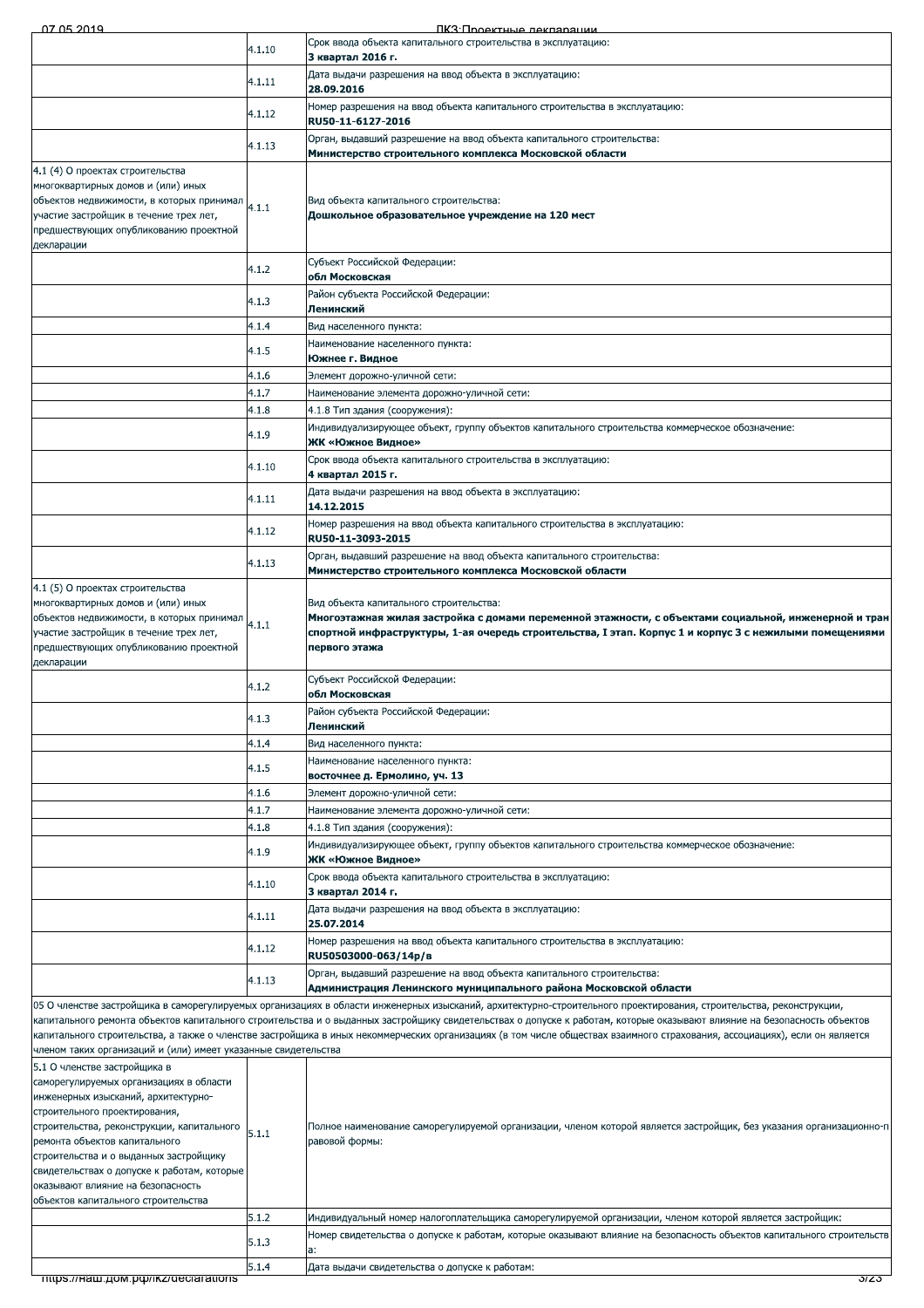| 5.2 О членстве застройщика в иных                                                 | 5.1.5  | Организационно-правовая форма некоммерческой организации, членом которой является застройщик:                                                                                                                                                                                                                                                     |
|-----------------------------------------------------------------------------------|--------|---------------------------------------------------------------------------------------------------------------------------------------------------------------------------------------------------------------------------------------------------------------------------------------------------------------------------------------------------|
|                                                                                   |        | Толное наименование некоммерческой организации, членом которой является застройщик, без указания организационно-пр                                                                                                                                                                                                                                |
| некоммерческих организациях                                                       | 5.2.1  | авовой формы:                                                                                                                                                                                                                                                                                                                                     |
|                                                                                   | 5.2.2  | Индивидуальный номер налогоплательщика некоммерческой организации:                                                                                                                                                                                                                                                                                |
|                                                                                   |        | 06 О финансовом результате текущего года, размерах кредиторской и дебиторской задолженности на последнюю отчетную дату                                                                                                                                                                                                                            |
| 6.1 О финансовом результате текущего года,                                        |        |                                                                                                                                                                                                                                                                                                                                                   |
| о размерах кредиторской и дебиторской<br>задолженности на последнюю отчетную дату | 6.1.1  | Тоследняя отчетная дата:<br>31.03.2019                                                                                                                                                                                                                                                                                                            |
|                                                                                   | 6.1.2  | Размер чистой прибыли (убытков) по данным промежуточной или годовой бухгалтерской (финансовой) отчетности:<br>(56 673) руб.                                                                                                                                                                                                                       |
|                                                                                   | 6.1.3  | Размер кредиторской задолженности по данным промежуточной или годовой бухгалтерской (финансовой) отчетности:<br>1 574 917 руб.                                                                                                                                                                                                                    |
|                                                                                   | 6.1.3  | Расшифровка размера задолженности:                                                                                                                                                                                                                                                                                                                |
|                                                                                   | 6.1.4  | Размер дебиторской задолженности по данным промежуточной или годовой бухгалтерской (финансовой) отчетности:                                                                                                                                                                                                                                       |
|                                                                                   |        | 786 456 руб.                                                                                                                                                                                                                                                                                                                                      |
|                                                                                   | 6.1.4  | Расшифровка размера задолженности:                                                                                                                                                                                                                                                                                                                |
|                                                                                   |        | 07 Декларация застройщика о соответствии застройщика требованиям, установленным частью 2 статьи 3 Федерального закона от 30 декабря 2004г. № 214-ФЗ «Об участии в долевом                                                                                                                                                                         |
|                                                                                   |        | строительстве многоквартирных домов и иных объектов недвижимости и о внесении изменений в некоторые законодательные акты Российской Федерации», а также о соответствии<br>заключивших с застройщиком договор поручительства юридических лиц требованиям, установленным частью 3 статьи 15.3 Федерального закона от 30 декабря 2004г. № 214-ФЗ «06 |
|                                                                                   |        | участии в долевом строительстве многоквартирных домов и иных объектов недвижимости и о внесении изменений в некоторые законодательные акты Российской Федерации»                                                                                                                                                                                  |
| 7.1 О соответствии застройщика                                                    |        |                                                                                                                                                                                                                                                                                                                                                   |
| требованиям, установленным частью 2 статьи                                        |        |                                                                                                                                                                                                                                                                                                                                                   |
| 3 Федерального закона от 30 декабря 2004г.                                        |        |                                                                                                                                                                                                                                                                                                                                                   |
| № 214-ФЗ «Об участии в долевом                                                    |        |                                                                                                                                                                                                                                                                                                                                                   |
| строительстве многоквартирных домов и                                             | 7.1.1  | Размер уставного (складочного) капитала застройщика установленным требованиям:                                                                                                                                                                                                                                                                    |
| иных объектов недвижимости и о внесении                                           |        |                                                                                                                                                                                                                                                                                                                                                   |
| изменений в некоторые законодательные                                             |        |                                                                                                                                                                                                                                                                                                                                                   |
| акты Российской Федерации»                                                        |        |                                                                                                                                                                                                                                                                                                                                                   |
|                                                                                   | 7.1.2  | Троцедуры ликвидации юридического лица - застройщика:                                                                                                                                                                                                                                                                                             |
|                                                                                   | 7.1.3  | Решение арбитражного суда о введении одной из процедур, применяемых в деле о банкротстве в соответствии с законодате                                                                                                                                                                                                                              |
|                                                                                   |        | льством Российской Федерации о несостоятельности (банкротстве), в отношении юридического лица - застройщика:                                                                                                                                                                                                                                      |
|                                                                                   | 7.1.4  | Решение арбитражного суда о приостановлении деятельности в качестве меры административного наказания юридического                                                                                                                                                                                                                                 |
|                                                                                   |        | лица – застройщика:                                                                                                                                                                                                                                                                                                                               |
|                                                                                   |        | В реестре недобросовестных поставщиков, ведение которою осуществляется в соответствии с законодательством Российской                                                                                                                                                                                                                              |
|                                                                                   |        | Федерации о закупках товаров, работ, услуг отдельными видами юридических лиц, сведения о юридическом лице - застройщ                                                                                                                                                                                                                              |
|                                                                                   |        | ике (в том числе о лице, исполняющем функции единоличного исполнительного органа юридического лица) в части исполне                                                                                                                                                                                                                               |
|                                                                                   | 7.1.5  | ния им обязательств, предусмотренных контрактами или договорами, предметом которых является выполнение работ, оказа                                                                                                                                                                                                                               |
|                                                                                   |        | ние услуг в сфере строительства, реконструкции и капитального ремонта объектов капитального строительства или организа                                                                                                                                                                                                                            |
|                                                                                   |        | чии таких строительства, реконструкции и капитального ремонта либо приобретение у юридического лица жилых помещени                                                                                                                                                                                                                                |
|                                                                                   |        | й:                                                                                                                                                                                                                                                                                                                                                |
|                                                                                   |        | реестре недобросовестных поставщиков (подрядчиков, исполнителей), ведение которою осуществляется в соответствии с з                                                                                                                                                                                                                               |
|                                                                                   |        | аконодательством Российской Федерации о контрактной системе в сфере закупок товаров, работ, услуг для обеспечения госу                                                                                                                                                                                                                            |
|                                                                                   |        | дарственных и муниципальных нужд», сведения о юридическом лице - застройщике (в том числе о лице, исполняющем функ                                                                                                                                                                                                                                |
|                                                                                   | 7.1.6  | ции единоличного исполнительного органа юридического лица) в части исполнения им обязательств, предусмотренных конт                                                                                                                                                                                                                               |
|                                                                                   |        | рактами или договорами, предметом которых является выполнение работ, оказание услуг в сфере строительства, реконструк                                                                                                                                                                                                                             |
|                                                                                   |        | чии и капитального ремонта объектов капитального строительства или организации таких строительства, реконструкции и ка                                                                                                                                                                                                                            |
|                                                                                   |        | питального ремонта либо приобретение у юридического лица жилых помещений:                                                                                                                                                                                                                                                                         |
|                                                                                   |        | В реестре недобросовестных участников аукциона по продаже земельного участка, находящегося в государственной или мун                                                                                                                                                                                                                              |
|                                                                                   |        | иципальной собственности, либо аукциона на право заключения договора аренды земельного участка, находящегося в госуд                                                                                                                                                                                                                              |
|                                                                                   | 7.1.7  | арственной или муниципальной собственности, ведение которого осуществляется в соответствии с земельным законодательс                                                                                                                                                                                                                              |
|                                                                                   |        | твом Российской Федерации, сведения о юридическом лице - застройщике (в том числе о лице, исполняющем функции едино                                                                                                                                                                                                                               |
|                                                                                   |        | пичного исполнительного органа юридического лица):                                                                                                                                                                                                                                                                                                |
|                                                                                   |        | Недоимка по налогам, сборам, задолженность по иным обязательным платежам в бюджеты бюджетной системы Российской                                                                                                                                                                                                                                   |
|                                                                                   |        | Федерации (за исключением сумм, на которые предоставлены отсрочка, рассрочка, инвестиционный налоговый кредит в соо                                                                                                                                                                                                                               |
|                                                                                   |        | тветствии с законодательством Российской Федерации о налогах и сборах, которые реструктурированы в соответствии с зако<br>нодательством Российской Федерации, по которым имеется вступившее в законную силу решение суда о признании обязанно                                                                                                     |
|                                                                                   | 7.1.8  |                                                                                                                                                                                                                                                                                                                                                   |
|                                                                                   |        | сти заявителя по уплате этих сумм исполненной или которые признаны безнадежными к взысканию в соответствии с законод<br>ательством Российской Федерации о налогах и сборах; за прошедший календарный год, размер которых превышает двадцать                                                                                                       |
|                                                                                   |        | пять процентов балансовой стоимости активов застройщика, по данным бухгалтерской (финансовой) отчетности за последни                                                                                                                                                                                                                              |
|                                                                                   |        | й отчетный период, у юридического лица – застройщика:                                                                                                                                                                                                                                                                                             |
|                                                                                   | 7.1.9  | Заявление об обжаловании указанных в п. 7.1.8 недоимки, задолженности застройщиков в установленном порядке:                                                                                                                                                                                                                                       |
|                                                                                   |        | Решение по указанному в п. 7.1.9 заявлению на дату направления проектной декларации в уполномоченный орган исполните                                                                                                                                                                                                                              |
|                                                                                   | 7.1.10 | льной власти субъекта Российской Федерации:                                                                                                                                                                                                                                                                                                       |
|                                                                                   |        |                                                                                                                                                                                                                                                                                                                                                   |
|                                                                                   |        | Судимость за преступления в сфере экономики (за исключением лиц, у которых такая судимость погашена или снята) у лица,                                                                                                                                                                                                                            |
|                                                                                   | 7.1.11 | осуществляющего функции единоличного исполнительного органа застройщика, и главного бухгалтера застройщика или ино                                                                                                                                                                                                                                |
|                                                                                   |        | о должностного лица, на которое возложено ведение бухгалтерского учета, либо лица, с которым заключен договор об оказ<br>ании услуг по ведению бухгалтерского учета застройщика:                                                                                                                                                                  |
|                                                                                   |        | Наказания в виде лишения права занимать определенные должности или заниматься определенной деятельностью в сфере с                                                                                                                                                                                                                                |
|                                                                                   |        | троительства, реконструкции объектов капитального строительства или организации таких строительства, реконструкции и а                                                                                                                                                                                                                            |
|                                                                                   |        | дминистративное наказание в виде дисквалификации в отношении лица, осуществляющего функции единоличного исполнит                                                                                                                                                                                                                                  |
|                                                                                   | 7.1.12 | ельного органа застройщика, и главного бухгалтера застройщика или иного должностного лица, на которое возложено веден                                                                                                                                                                                                                             |
|                                                                                   |        | ие бухгалтерского учета, либо лица, с которым заключен договор об оказании услуг по ведению бухгалтерского учета застро                                                                                                                                                                                                                           |
|                                                                                   |        | йщика:                                                                                                                                                                                                                                                                                                                                            |
|                                                                                   |        |                                                                                                                                                                                                                                                                                                                                                   |
| 08 Иная, не противоречащая законодательству информация о застройщике              |        |                                                                                                                                                                                                                                                                                                                                                   |
|                                                                                   |        |                                                                                                                                                                                                                                                                                                                                                   |
| 8.1 Информация о застройщике                                                      | 8.1.1  | Информация о застройщике:<br>09 О видах строящихся (создаваемых) в рамках проекта строительства объектов капитального строительства, их местоположении и основных характеристиках, сумме общей площади                                                                                                                                            |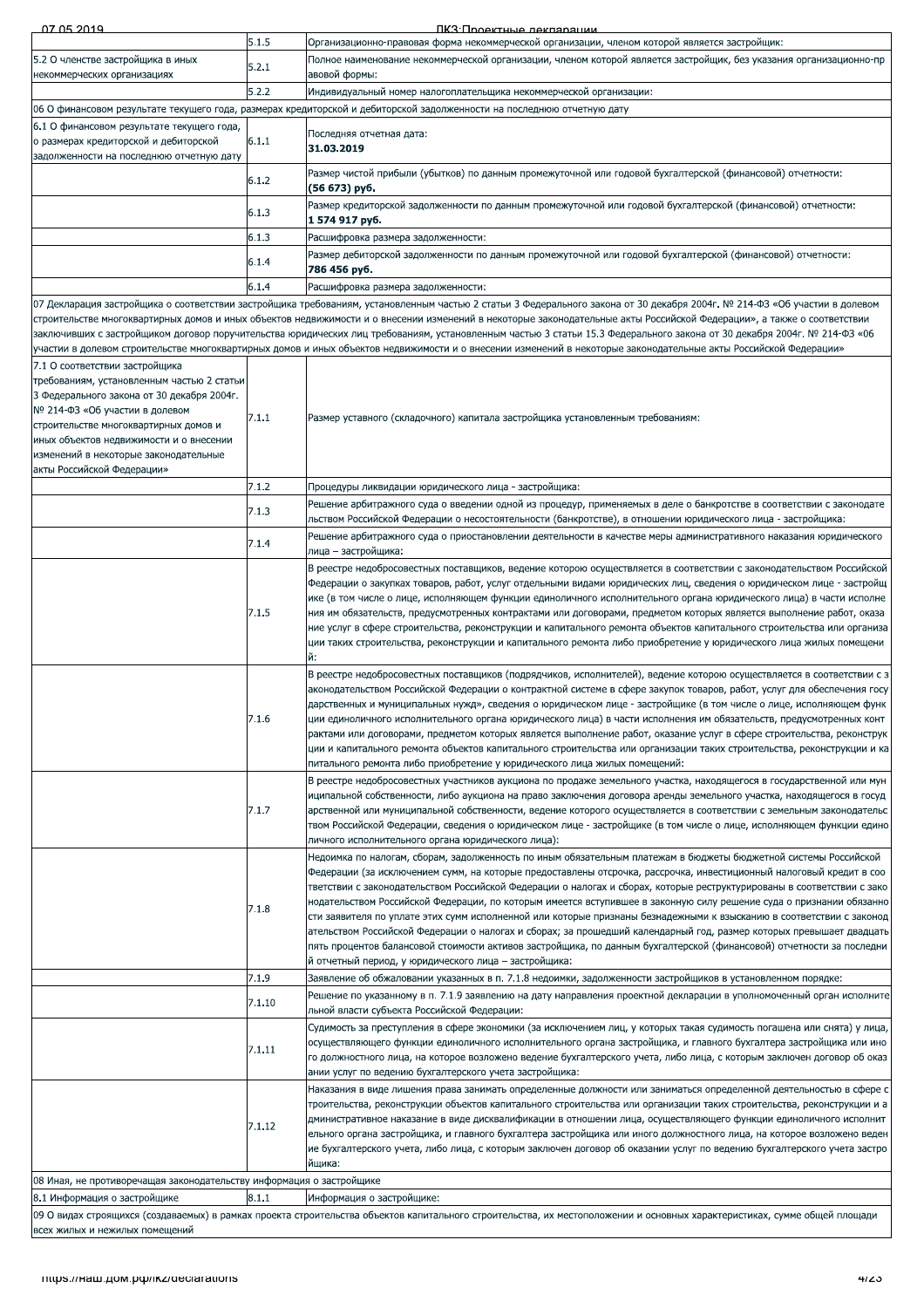| 07 05 2019                                                                                                                                       |        | ПКЗ:Проектные лекпарации                                                                                                                 |
|--------------------------------------------------------------------------------------------------------------------------------------------------|--------|------------------------------------------------------------------------------------------------------------------------------------------|
| 9.1 О количестве объектов капитального<br>строительства, в отношении которых<br>заполняется проектная декларация                                 | 9.1.1  | Количество объектов капитального строительства, в отношении которых заполняется проектная декларация:<br>1.                              |
|                                                                                                                                                  | 9.1.2  | Обоснование строительства нескольких объектов капитального строительства в пределах одного разрешения на строительст<br>BO:              |
| 9.2 О видах строящихся в рамках проекта<br>строительства объектов капитального<br>строительства, их местоположении и<br>основных характеристиках | 9.2.1  | Вид строящегося (создаваемого) объекта капитального строительства:<br>многоквартирный дом                                                |
|                                                                                                                                                  | 9.2.2  | Субъект Российской Федерации:<br>обл Московская                                                                                          |
|                                                                                                                                                  | 9.2.3  | Район субъекта Российской Федерации:<br>Ленинский                                                                                        |
|                                                                                                                                                  | 9.2.4  | Вид населенного пункта:                                                                                                                  |
|                                                                                                                                                  | 9.2.5  | Наименование населенного пункта:<br>Видное                                                                                               |
|                                                                                                                                                  | 9.2.6  | Округ в населенном пункте:                                                                                                               |
|                                                                                                                                                  | 9.2.7  | Район в населенном пункте:                                                                                                               |
|                                                                                                                                                  | 9.2.8  | Вид обозначения улицы:                                                                                                                   |
|                                                                                                                                                  | 9.2.9  | Наименование улицы:                                                                                                                      |
|                                                                                                                                                  |        | Дом:                                                                                                                                     |
|                                                                                                                                                  | 9.2.10 | 14                                                                                                                                       |
|                                                                                                                                                  | 9.2.11 | Литера:                                                                                                                                  |
|                                                                                                                                                  | 9.2.12 | Корпус:                                                                                                                                  |
|                                                                                                                                                  | 9.2.13 | Строение:                                                                                                                                |
|                                                                                                                                                  | 9.2.14 | Владение:                                                                                                                                |
|                                                                                                                                                  | 9.2.15 | Блок-секция:                                                                                                                             |
|                                                                                                                                                  |        | Уточнение адреса:                                                                                                                        |
|                                                                                                                                                  | 9.2.16 | восточнее д. Ермолино                                                                                                                    |
|                                                                                                                                                  | 9.2.17 | Назначение объекта:<br>Жилое                                                                                                             |
|                                                                                                                                                  | 9.2.18 | Минимальное кол-во этажей:<br>19                                                                                                         |
|                                                                                                                                                  | 9.2.19 | Максимальное кол-во этажей:<br>19                                                                                                        |
|                                                                                                                                                  | 9.2.20 | Общая площадь объекта:<br>36301,5 m2                                                                                                     |
|                                                                                                                                                  | 9.2.21 | Материал наружных стен и каркаса объекта:<br>со сборно-монолитным железобетонным каркасом и стенами из крупных каменных блоков и панелей |
|                                                                                                                                                  | 9.2.22 | Материал перекрытий:<br>Сборные железобетонные                                                                                           |
|                                                                                                                                                  | 9.2.23 | Класс энергоэффективности:<br>$C+$                                                                                                       |
|                                                                                                                                                  | 9.2.24 | Сейсмостойкость:<br>Район относится к 5-ти бальной зоне при 10%, 5%, и 1% вероятности сейсмической опасности                             |
| 9.3 О сумме общей площади всех жилых и<br>нежилых помещений                                                                                      | 9.3.1  | Сумма общей площади всех жилых помещений:<br>24655,75 m2                                                                                 |
|                                                                                                                                                  | 9.3.2  | Сумма общей площади всех нежилых помещений:<br>331,24 m2                                                                                 |
|                                                                                                                                                  | 9.3.3  | Сумма общей площади всех жилых и нежилых помещений:                                                                                      |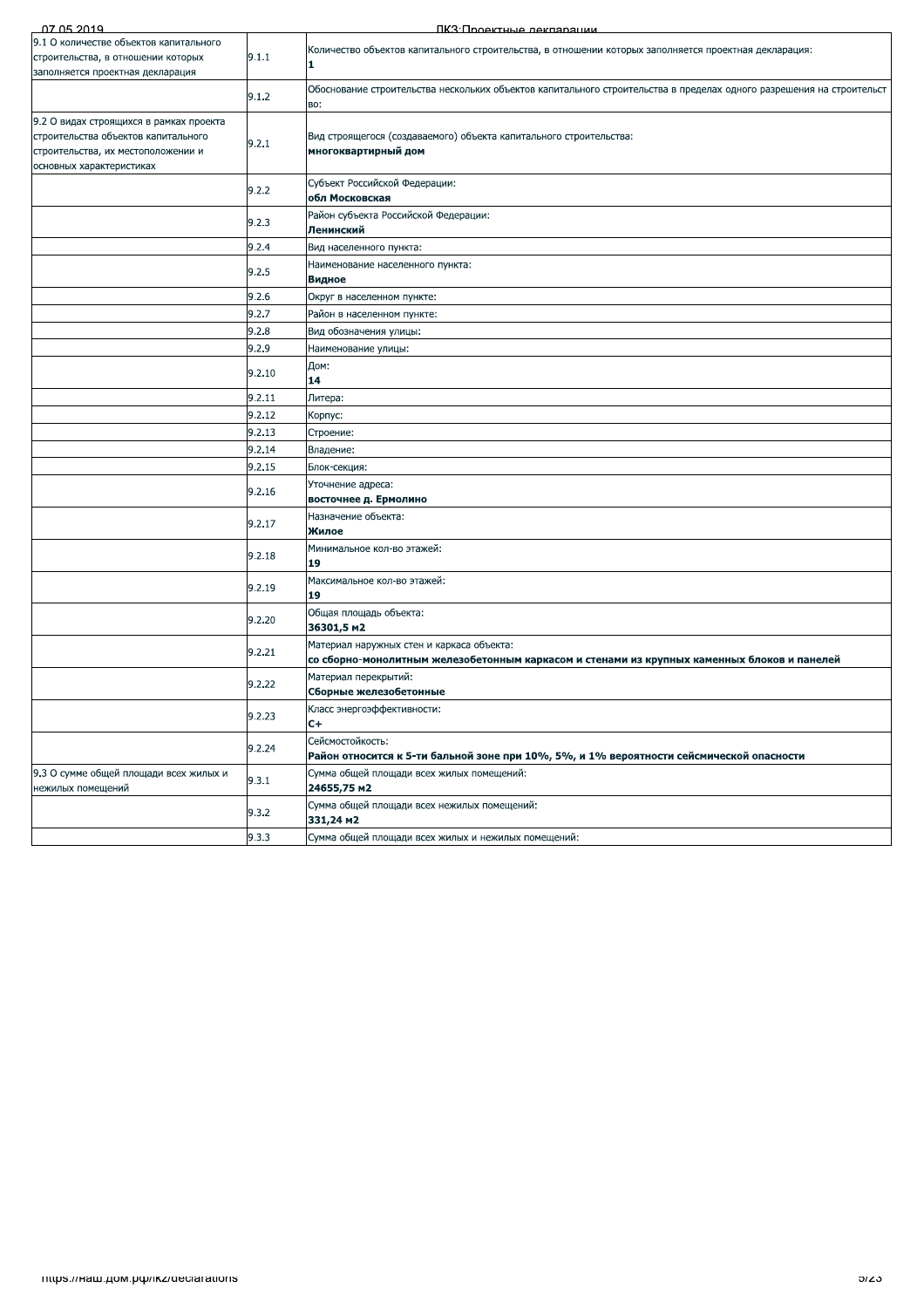### Объект №1

|                                                                                                                                                                                                                                           |                  | 10 О виде договора, для исполнения которого застройщиком осуществляется реализация проекта строительства (в случае заключения такого договора), в том числе договора,                                                                                                                                                                         |
|-------------------------------------------------------------------------------------------------------------------------------------------------------------------------------------------------------------------------------------------|------------------|-----------------------------------------------------------------------------------------------------------------------------------------------------------------------------------------------------------------------------------------------------------------------------------------------------------------------------------------------|
|                                                                                                                                                                                                                                           |                  | предусмотренного законодательством Российской Федерации о градостроительной деятельности, о лицах, выполнивших инженерные изыскания, архитектурно-строительное<br>проектирование, о результатах экспертизы проектной документации и результатах инженерных изысканий, о результатах государственной экологической экспертизы, если требование |
| о проведении таких экспертиз установлено федеральным законом                                                                                                                                                                              |                  |                                                                                                                                                                                                                                                                                                                                               |
| 10.1 О виде договора, для исполнения<br>которого застройщиком осуществляется<br>реализация проекта строительства, в том<br>числе договора, предусмотренного<br>законодательством Российской Федерации о<br>градостроительной деятельности | 10.1.1           | Вид договора:                                                                                                                                                                                                                                                                                                                                 |
|                                                                                                                                                                                                                                           | 10.1.2           | Номер договора:                                                                                                                                                                                                                                                                                                                               |
|                                                                                                                                                                                                                                           | 10.1.3           | Дата заключения договора:                                                                                                                                                                                                                                                                                                                     |
|                                                                                                                                                                                                                                           | 10.1.4           | Даты внесения изменений в договор:                                                                                                                                                                                                                                                                                                            |
| 10.2 О лицах, выполнивших инженерные                                                                                                                                                                                                      | 10.2.1           | Организационно-правовая форма организации, выполнившей инженерные изыскания:                                                                                                                                                                                                                                                                  |
| изыскания                                                                                                                                                                                                                                 | 10.2.2           | Общество с ограниченной ответственностью<br>Полное наименование организации, выполнившей инженерные изыскания, без указания организационно - правовой формы:                                                                                                                                                                                  |
|                                                                                                                                                                                                                                           |                  | ТерраГеоКом                                                                                                                                                                                                                                                                                                                                   |
|                                                                                                                                                                                                                                           | 10.2.3           | Фамилия индивидуального предпринимателя, выполнившего инженерные изыскания:                                                                                                                                                                                                                                                                   |
|                                                                                                                                                                                                                                           | 10.2.4<br>10.2.5 | Имя индивидуального предпринимателя, выполнившего инженерные изыскания:<br>Отчество (при наличии) индивидуального предпринимателя, выполнившего инженерные изыскания:                                                                                                                                                                         |
|                                                                                                                                                                                                                                           | 10.2.6           | Индивидуальный номер налогоплательщика, выполнившего инженерные изыскания:<br>5003041727                                                                                                                                                                                                                                                      |
| 10.2 (2) О лицах, выполнивших инженерные<br>изыскания                                                                                                                                                                                     | 10.2.1           | Организационно-правовая форма организации, выполнившей инженерные изыскания:<br>Общество с ограниченной ответственностью                                                                                                                                                                                                                      |
|                                                                                                                                                                                                                                           | 10.2.2           | Полное наименование организации, выполнившей инженерные изыскания, без указания организационно - правовой формы:<br>Лабораторный центр «ЭкоПоле»                                                                                                                                                                                              |
|                                                                                                                                                                                                                                           | 10.2.3           | Фамилия индивидуального предпринимателя, выполнившего инженерные изыскания:                                                                                                                                                                                                                                                                   |
|                                                                                                                                                                                                                                           | 10.2.4           | Имя индивидуального предпринимателя, выполнившего инженерные изыскания:                                                                                                                                                                                                                                                                       |
|                                                                                                                                                                                                                                           | 10.2.5           | Отчество (при наличии) индивидуального предпринимателя, выполнившего инженерные изыскания:                                                                                                                                                                                                                                                    |
|                                                                                                                                                                                                                                           | 10.2.6           | Индивидуальный номер налогоплательщика, выполнившего инженерные изыскания:<br>7702663509                                                                                                                                                                                                                                                      |
| 10.2 (3) О лицах, выполнивших инженерные<br>изыскания                                                                                                                                                                                     | 10.2.1           | Организационно-правовая форма организации, выполнившей инженерные изыскания:<br>Непубличное акционерное общество                                                                                                                                                                                                                              |
|                                                                                                                                                                                                                                           | 10.2.2           | Полное наименование организации, выполнившей инженерные изыскания, без указания организационно - правовой формы:<br>Центр — Инвест                                                                                                                                                                                                            |
|                                                                                                                                                                                                                                           | 10.2.3           | Фамилия индивидуального предпринимателя, выполнившего инженерные изыскания:                                                                                                                                                                                                                                                                   |
|                                                                                                                                                                                                                                           | 10.2.4           | Имя индивидуального предпринимателя, выполнившего инженерные изыскания:                                                                                                                                                                                                                                                                       |
|                                                                                                                                                                                                                                           | 10.2.5           | Отчество (при наличии) индивидуального предпринимателя, выполнившего инженерные изыскания:                                                                                                                                                                                                                                                    |
|                                                                                                                                                                                                                                           | 10.2.6           | Индивидуальный номер налогоплательщика, выполнившего инженерные изыскания:<br>5050055131                                                                                                                                                                                                                                                      |
| 10.3 О лицах, выполнивших архитектурно-<br>строительное проектирование                                                                                                                                                                    | 10.3.1           | Организационно-правовая форма организации, выполнившей архитектурно-строительное проектирование:<br>Общество с ограниченной ответственностью                                                                                                                                                                                                  |
|                                                                                                                                                                                                                                           | 10.3.2           | Полное наименование организации, выполнившей архитектурно-строительное проектирование, без указания организационно<br>-правовой формы:<br>Градо-Спецстрой                                                                                                                                                                                     |
|                                                                                                                                                                                                                                           | 10.3.3           | .Фамилия индивидуального предпринимателя, выполнившего архитектурно-строительное проектирование                                                                                                                                                                                                                                               |
|                                                                                                                                                                                                                                           | 10.3.4           | Имя индивидуального предпринимателя, выполнившего архитектурно-строительное проектирование:                                                                                                                                                                                                                                                   |
|                                                                                                                                                                                                                                           | 10.3.5           | Отчество (при наличии) индивидуального предпринимателя, выполнившего архитектурно-строительное проектирование:                                                                                                                                                                                                                                |
|                                                                                                                                                                                                                                           | 10.3.6           | "Индивидуальный номер налогоплательщика, выполнившего архитектурно-строительное проектирование<br>7706508222                                                                                                                                                                                                                                  |
| 10.3 (2) О лицах, выполнивших<br>архитектурно-строительное проектирование                                                                                                                                                                 | 10.3.1           | .Организационно-правовая форма организации, выполнившей архитектурно-строительное проектирование<br>Акционерное общество                                                                                                                                                                                                                      |
|                                                                                                                                                                                                                                           | 10.3.2           | Полное наименование организации, выполнившей архитектурно-строительное проектирование, без указания организационно<br>-правовой формы:                                                                                                                                                                                                        |
|                                                                                                                                                                                                                                           |                  | Холдинговая компания «Главное всерегиональное строительное управление «Центр»                                                                                                                                                                                                                                                                 |
|                                                                                                                                                                                                                                           | 10.3.3<br>10.3.4 | .Фамилия индивидуального предпринимателя, выполнившего архитектурно-строительное проектирование                                                                                                                                                                                                                                               |
|                                                                                                                                                                                                                                           | 10.3.5           | Имя индивидуального предпринимателя, выполнившего архитектурно-строительное проектирование:<br>Отчество (при наличии) индивидуального предпринимателя, выполнившего архитектурно-строительное проектирование:                                                                                                                                 |
|                                                                                                                                                                                                                                           | 10.3.6           | Индивидуальный номер налогоплательщика, выполнившего архитектурно-строительное проектирование:<br>7709261816                                                                                                                                                                                                                                  |
| 10.3 (3) О лицах, выполнивших<br>архитектурно-строительное проектирование                                                                                                                                                                 | 10.3.1           | Организационно-правовая форма организации, выполнившей архитектурно-строительное проектирование:<br>Общество с ограниченной ответственностью                                                                                                                                                                                                  |
|                                                                                                                                                                                                                                           | 10.3.2           | Полное наименование организации, выполнившей архитектурно-строительное проектирование, без указания организационно<br>-правовой формы:                                                                                                                                                                                                        |
|                                                                                                                                                                                                                                           |                  | ПроектДорСервис                                                                                                                                                                                                                                                                                                                               |
|                                                                                                                                                                                                                                           | 10.3.3           | Фамилия индивидуального предпринимателя, выполнившего архитектурно-строительное проектирование:                                                                                                                                                                                                                                               |
|                                                                                                                                                                                                                                           | 10.3.4           | Имя индивидуального предпринимателя, выполнившего архитектурно-строительное проектирование:                                                                                                                                                                                                                                                   |
|                                                                                                                                                                                                                                           | 10.3.5           | Отчество (при наличии) индивидуального предпринимателя, выполнившего архитектурно-строительное проектирование:                                                                                                                                                                                                                                |
|                                                                                                                                                                                                                                           | 10.3.6           | "Индивидуальный номер налогоплательщика, выполнившего архитектурно-строительное проектирование<br>7717708336                                                                                                                                                                                                                                  |
| 10.3 (4) О лицах, выполнивших<br>архитектурно-строительное проектирование                                                                                                                                                                 | 10.3.1           | .Организационно-правовая форма организации, выполнившей архитектурно-строительное проектирование<br>Общество с ограниченной ответственностью                                                                                                                                                                                                  |
| mups.//наш.дом.po//ikz/declarations                                                                                                                                                                                                       |                  | 0/ZJ                                                                                                                                                                                                                                                                                                                                          |
|                                                                                                                                                                                                                                           |                  |                                                                                                                                                                                                                                                                                                                                               |
|                                                                                                                                                                                                                                           |                  |                                                                                                                                                                                                                                                                                                                                               |
|                                                                                                                                                                                                                                           |                  |                                                                                                                                                                                                                                                                                                                                               |
|                                                                                                                                                                                                                                           |                  |                                                                                                                                                                                                                                                                                                                                               |
|                                                                                                                                                                                                                                           |                  |                                                                                                                                                                                                                                                                                                                                               |
|                                                                                                                                                                                                                                           |                  |                                                                                                                                                                                                                                                                                                                                               |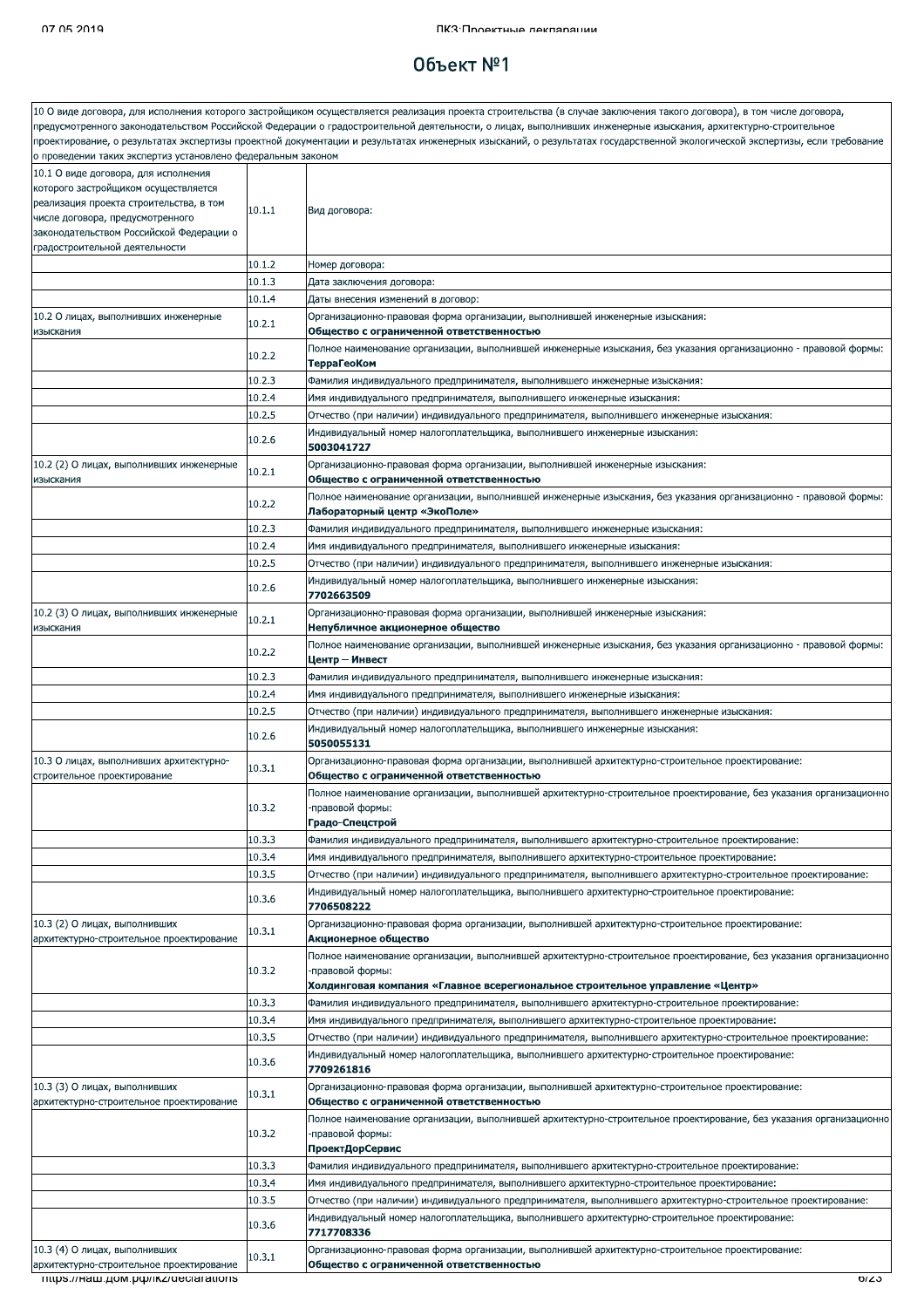| <u>በ7 በ5 2010</u> |  |  |
|-------------------|--|--|

ПКЗ: Проектные декларации

| .                                                                                                             |        | <u>IK. TIN JAR TEKLA 7120 BERTAHAN </u><br>Полное наименование организации, выполнившей архитектурно-строительное проектирование, без указания организационно                                                    |
|---------------------------------------------------------------------------------------------------------------|--------|------------------------------------------------------------------------------------------------------------------------------------------------------------------------------------------------------------------|
|                                                                                                               | 10.3.2 | правовой формы:                                                                                                                                                                                                  |
|                                                                                                               | 10.3.3 | Современное проектирование в строительстве<br>.Фамилия индивидуального предпринимателя, выполнившего архитектурно-строительное проектирование                                                                    |
|                                                                                                               | 10.3.4 | Имя индивидуального предпринимателя, выполнившего архитектурно-строительное проектирование:                                                                                                                      |
|                                                                                                               | 10.3.5 | Отчество (при наличии) индивидуального предпринимателя, выполнившего архитектурно-строительное проектирование:                                                                                                   |
|                                                                                                               | 10.3.6 | "Индивидуальный номер налогоплательщика, выполнившего архитектурно-строительное проектирование<br>5036089178                                                                                                     |
| 10.3 (5) О лицах, выполнивших<br>архитектурно-строительное проектирование                                     | 10.3.1 | .Организационно-правовая форма организации, выполнившей архитектурно-строительное проектирование<br>Общество с ограниченной ответственностью                                                                     |
|                                                                                                               | 10.3.2 | Полное наименование организации, выполнившей архитектурно-строительное проектирование, без указания организационно<br>-правовой формы:                                                                           |
|                                                                                                               |        | <b>ЮНИКОМ</b>                                                                                                                                                                                                    |
|                                                                                                               | 10.3.3 | Фамилия индивидуального предпринимателя, выполнившего архитектурно-строительное проектирование:                                                                                                                  |
|                                                                                                               | 10.3.4 | Имя индивидуального предпринимателя, выполнившего архитектурно-строительное проектирование:                                                                                                                      |
|                                                                                                               | 10.3.5 | Отчество (при наличии) индивидуального предпринимателя, выполнившего архитектурно-строительное проектирование:<br>Индивидуальный номер налогоплательщика, выполнившего архитектурно-строительное проектирование: |
|                                                                                                               | 10.3.6 | 7701973057                                                                                                                                                                                                       |
| 10.4 О результатах экспертизы проектной<br>документации и результатов инженерных<br>изысканий                 | 10.4.1 | Вид заключения экспертизы:<br>Положительное заключение экспертизы проектной документации и результатов инженерных изысканий                                                                                      |
|                                                                                                               | 10.4.2 | Дата выдачи заключения экспертизы проектной документации и (или) результатов инженерных изысканий:<br>30.01.2015                                                                                                 |
|                                                                                                               | 10.4.3 | Номер заключения экспертизы проектной документации и (или) результатов инженерных изысканий:<br>50-1-4-0036-15                                                                                                   |
|                                                                                                               |        | Организационно-правовая форма организации, выдавшей заключение экспертизы проектной документации и (или) результат                                                                                               |
|                                                                                                               | 10.4.4 | ов инженерных изысканий:                                                                                                                                                                                         |
|                                                                                                               |        | Государственное автономное учреждение субъекта Российской Федерации<br>Полное наименование организации, выдавшей заключение экспертизы проектной документации и (или) результатов инжене                         |
|                                                                                                               | 10.4.5 | рных изысканий, без указания организационно - правовой формы:                                                                                                                                                    |
|                                                                                                               |        | Московская областная государственная экспертиза                                                                                                                                                                  |
|                                                                                                               |        | Индивидуальный номер налогоплательщика организации, выдавшей заключение государственной экспертизы проектной док                                                                                                 |
|                                                                                                               | 10.4.6 | ументации и (или) результатов инженерных изысканий:<br>5041020693                                                                                                                                                |
| 10.4 (2) О результатах экспертизы проектной<br>документации и результатов инженерных<br>изысканий             | 10.4.1 | Вид заключения экспертизы:<br>Положительное заключение экспертизы проектной документации                                                                                                                         |
|                                                                                                               | 10.4.2 | Дата выдачи заключения экспертизы проектной документации и (или) результатов инженерных изысканий:<br>10.12.2018                                                                                                 |
|                                                                                                               | 10.4.3 | Номер заключения экспертизы проектной документации и (или) результатов инженерных изысканий:<br>50-2-1-2-0523-18                                                                                                 |
|                                                                                                               | 10.4.4 | Организационно-правовая форма организации, выдавшей заключение экспертизы проектной документации и (или) результат<br>ов инженерных изысканий:                                                                   |
|                                                                                                               |        | Общество с ограниченной ответственностью<br>Полное наименование организации, выдавшей заключение экспертизы проектной документации и (или) результатов инжене                                                    |
|                                                                                                               | 10.4.5 | рных изысканий, без указания организационно - правовой формы:<br>Экспертстройинжиниринг                                                                                                                          |
|                                                                                                               | 10.4.6 | Индивидуальный номер налогоплательщика организации, выдавшей заключение государственной экспертизы проектной док<br>ументации и (или) результатов инженерных изысканий:<br>5048034656                            |
| 10.5 О результатах государственной<br>экологической экспертизы                                                | 10.5.1 | Дата выдачи заключения государственной экологической экспертизы:                                                                                                                                                 |
|                                                                                                               | 10.5.2 | Номер заключения государственной экологической экспертизы:                                                                                                                                                       |
|                                                                                                               | 10.5.3 | Организационно-правовая форма организации, выдавшей заключение государственной экологической экспертизы:                                                                                                         |
|                                                                                                               | 10.5.4 | Полное наименование организации, выдавшей заключение государственной экологической экспертизы, без указания организ                                                                                              |
|                                                                                                               |        | ационно - правовой формы:                                                                                                                                                                                        |
|                                                                                                               | 10.5.5 | Индивидуальный номер налогоплательщика организации, выдавшей заключение экологической экспертизы:                                                                                                                |
| 10.6 Об индивидуализирующем объект,<br>группу объектов капитального строительства<br>коммерческом обозначении | 10.6.1 | Коммерческое обозначение, индивидуализирующее объект, группу объектов:<br>Жилой комплекс «Южное Видное» ЖК «Южное Видное»                                                                                        |
| 11 О разрешении на строительство                                                                              |        |                                                                                                                                                                                                                  |
|                                                                                                               |        | Номер разрешения на строительство:                                                                                                                                                                               |
| 11.1 О разрешении на строительство                                                                            | 11.1.1 | RU50-11-2015-730<br>Дата выдачи разрешения на строительство:                                                                                                                                                     |
|                                                                                                               | 11.1.2 | 15.05.2015                                                                                                                                                                                                       |
|                                                                                                               | 11.1.3 | Срок действия разрешения на строительство:<br>31.01.2019                                                                                                                                                         |
|                                                                                                               | 11.1.4 | Последняя дата продления срока действия разрешения на строительство:<br>20.12.2018                                                                                                                               |
|                                                                                                               | 11.1.5 | Наименование органа, выдавшего разрешение на строительство:<br>Министерство строительного комплекса Московской области                                                                                           |
| 11.1 (2) О разрешении на строительство                                                                        | 11.1.1 | Номер разрешения на строительство:<br>RU50-21-13006-2019                                                                                                                                                         |
|                                                                                                               | 11.1.2 | Дата выдачи разрешения на строительство:<br>13.02.2019                                                                                                                                                           |
|                                                                                                               | 11.1.3 | Срок действия разрешения на строительство:                                                                                                                                                                       |
|                                                                                                               |        | 13.11.2020                                                                                                                                                                                                       |
| mups.//Ham.gom.po//ikz/declarations                                                                           |        | 1123                                                                                                                                                                                                             |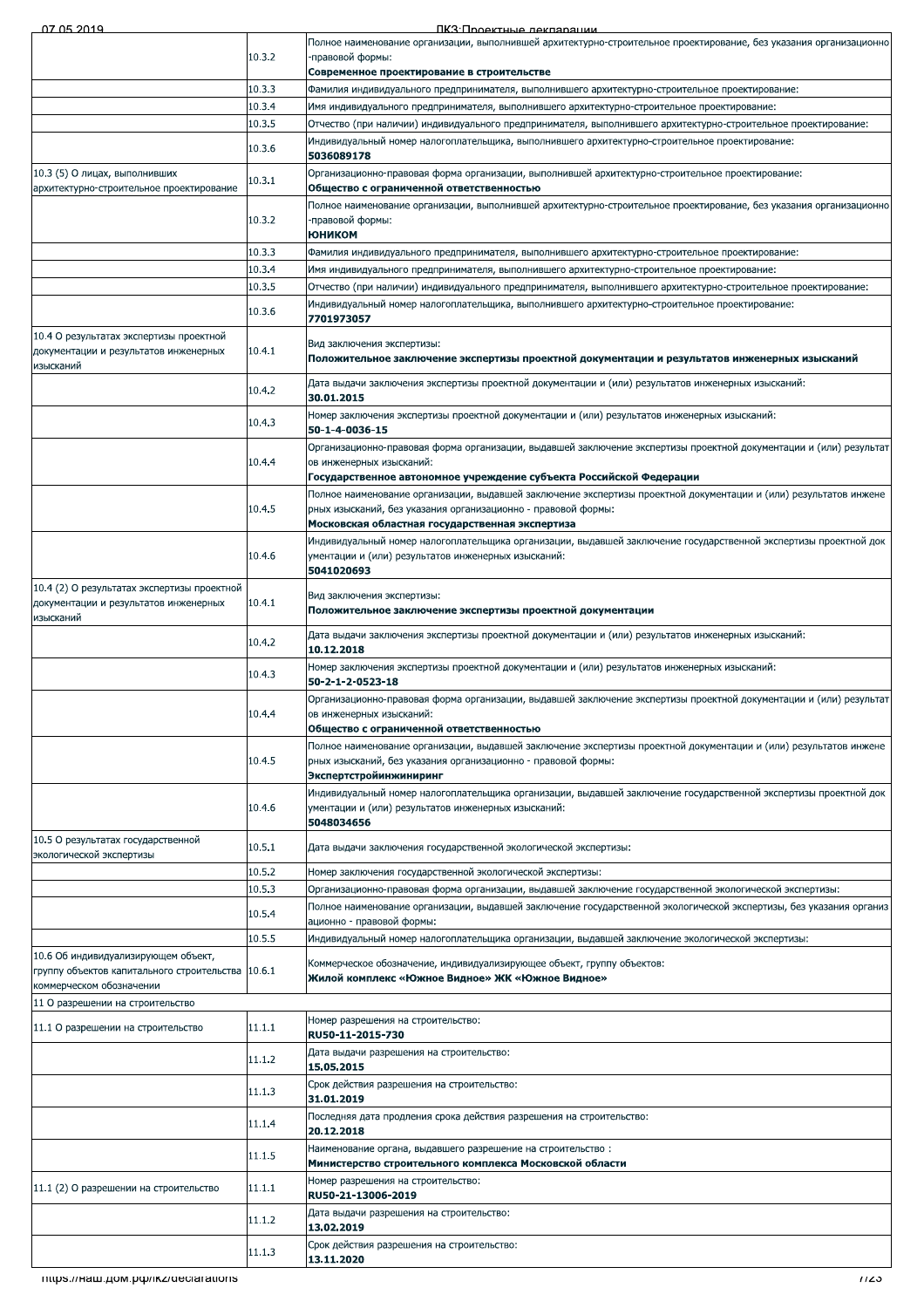| 07.05.2019                                                                                               |         | ПКЗ Подектные леклярации                                                                                                                                                                                                                                                                                                                                                                                                                                   |
|----------------------------------------------------------------------------------------------------------|---------|------------------------------------------------------------------------------------------------------------------------------------------------------------------------------------------------------------------------------------------------------------------------------------------------------------------------------------------------------------------------------------------------------------------------------------------------------------|
|                                                                                                          | 11.1.4  | Последняя дата продления срока действия разрешения на строительство:                                                                                                                                                                                                                                                                                                                                                                                       |
|                                                                                                          | 11.1.5  | Наименование органа, выдавшего разрешение на строительство:<br>Министерство Жилищной политики Московской области                                                                                                                                                                                                                                                                                                                                           |
| собственником земельного участка), о кадастровом номере и площади земельного участка                     |         | 12 О правах застройщика на земельный участок, на котором осуществляется строительство (создание) многоквартирного дома либо многоквартирных домов и (или) иных объектов<br>недвижимости, в том числе о реквизитах правоустанавливающего документа на земельный участок, о собственнике земельного участка (в случае, если застройщик не является                                                                                                           |
| 12.1 О правах застройщика на земельный<br>участок, на котором осуществляется<br>строительство (создание) | 12.1.1  | Вид права застройщика на земельный участок:<br>право собственности                                                                                                                                                                                                                                                                                                                                                                                         |
|                                                                                                          | 12.1.2  | Вид договора:<br>Свидетельство о государственной регистрации права                                                                                                                                                                                                                                                                                                                                                                                         |
|                                                                                                          | 12.1.3  | Номер договора, определяющего права застройщика на земельный участок:                                                                                                                                                                                                                                                                                                                                                                                      |
|                                                                                                          | 12.1.4  | Дата подписания договора, определяющего права застройщика на земельный участок:<br>24.02.2015                                                                                                                                                                                                                                                                                                                                                              |
|                                                                                                          | 12.1.5  | "Дата государственной регистрации договора, определяющего права застройщика на земельный участок                                                                                                                                                                                                                                                                                                                                                           |
|                                                                                                          | 12.1.6  | Дата окончания действия права застройщика на земельный участок:                                                                                                                                                                                                                                                                                                                                                                                            |
|                                                                                                          | 12.1.7  | Дата государственной регистрации изменений в договор:                                                                                                                                                                                                                                                                                                                                                                                                      |
|                                                                                                          | 12.1.8  | Наименование уполномоченного органа, предоставившего земельный участок в собственность:                                                                                                                                                                                                                                                                                                                                                                    |
|                                                                                                          | 12.1.9  | "Номер правового акта уполномоченного органа о предоставление земельного участка в собственность                                                                                                                                                                                                                                                                                                                                                           |
|                                                                                                          | 12.1.10 | "Дата правового акта уполномоченного органа о предоставление земельного участка в собственность<br>23.08.2013                                                                                                                                                                                                                                                                                                                                              |
|                                                                                                          | 12.1.11 | Дата государственной регистрации права собственности:<br>23.08.2013                                                                                                                                                                                                                                                                                                                                                                                        |
| 12.2 О собственнике земельного участка                                                                   | 12.2.1  | Собственник земельного участка:<br>застройщик                                                                                                                                                                                                                                                                                                                                                                                                              |
|                                                                                                          | 12.2.2  | Организационно-правовая форма собственника земельного участка:<br>Общество с ограниченной ответственностью                                                                                                                                                                                                                                                                                                                                                 |
|                                                                                                          | 12.2.3  | . Полное наименование собственника земельного участка, без указания организационно - правовой формы<br>Аматол                                                                                                                                                                                                                                                                                                                                              |
|                                                                                                          | 12.2.4  | Фамилия собственника земельного участка:                                                                                                                                                                                                                                                                                                                                                                                                                   |
|                                                                                                          | 12.2.5  | Имя собственника земельного участка:                                                                                                                                                                                                                                                                                                                                                                                                                       |
|                                                                                                          | 12.2.6  | Отчество собственника земельного участка (при наличии):                                                                                                                                                                                                                                                                                                                                                                                                    |
|                                                                                                          | 12.2.7  | Индивидуальный номер налогоплательщика юридического лица, индивидуального предпринимателя - собственника земельно<br>го участка:                                                                                                                                                                                                                                                                                                                           |
|                                                                                                          | 12.2.8  | Форма собственности земельного участка:                                                                                                                                                                                                                                                                                                                                                                                                                    |
|                                                                                                          | 12.2.9  | Наименование органа уполномоченного на распоряжение земельного участка:                                                                                                                                                                                                                                                                                                                                                                                    |
| 12.3 О кадастровом номере и площади<br>земельного участка                                                | 12.3.1  | Кадастровый номер земельного участка:<br>50:21:0080105:0000215                                                                                                                                                                                                                                                                                                                                                                                             |
|                                                                                                          | 12.3.2  | Площадь земельного участка (с указанием единицы измерения):<br>12 119 m2                                                                                                                                                                                                                                                                                                                                                                                   |
| 13 О планируемых элементах благоустройства территории                                                    |         |                                                                                                                                                                                                                                                                                                                                                                                                                                                            |
| 13.1 Об элементах благоустройства<br>территории                                                          | 13.1.1  | Наличие планируемых проездов, площадок, велосипедных дорожек, пешеходных переходов, тротуаров:<br>В качестве благоустройства на придомовой территории предусматривается размещение: - открытых площадо<br>к: для игр детей; для отдыха взрослого населения; для занятий физкультурой; хозяйственных и для сбора мус<br>ора. - автостоянок: для временного хранения автомобилей; для автомобилей сотрудников встроенных общест<br>венных помещений; для МГН |
|                                                                                                          | 13.1.2  | Наличие парковочного пространства вне объекта строительства (расположение, планируемое количество машино - мест):<br>Согласно утвержденному проекту планировки                                                                                                                                                                                                                                                                                             |
|                                                                                                          | 13.1.3  | Наличие дворового пространства, в том числе детских и спортивных площадок (расположение относительно объекта строите<br>льства, описание игрового и спортивного оборудования, малых архитектурных форм, иных планируемых элементов):<br>На территории предусмотрены детские игровые площадки, площадки для отдыха взрослых и спортивные пло<br>щадки. Малые архитектурные формы: - урны - скамейки - игровое оборудование - спортивное оборудование        |
|                                                                                                          | 13.1.4  | Площадки для размещения контейнеров для сбора твердых отходов (расположение относительно объекта строительства):<br>Проектными решениями предусмотрено размещение на отведенной территории одной площадки с установкой<br>контейнеров для сбора твёрдых бытовых отходов                                                                                                                                                                                    |
|                                                                                                          | 13.1.5  | Описание планируемых мероприятий по озеленению:<br>Озеленение территории осуществляется высадкой деревьев и кустарников с учётом их санитарно-защитных и<br>декоративных свойств, а также устройством газонов                                                                                                                                                                                                                                              |
|                                                                                                          | 13.1.6  | Соответствие требованиям по созданию безбарьерной среды для маломобильных лиц:<br>Соответствует                                                                                                                                                                                                                                                                                                                                                            |
|                                                                                                          | 13.1.7  | Наличие наружного освещения дорожных покрытий, пространств в транспортных и пешеходных зонах, архитектурного освещ<br>ения (дата выдачи технических условий, срок действия, наименование организации, выдавшей технические условия):<br>Проектными решениями предусматривается освещение территории и дорожных проездов. Проектом предусмо                                                                                                                 |
|                                                                                                          |         | трена установка фонарей уличного освещения на опорах                                                                                                                                                                                                                                                                                                                                                                                                       |
|                                                                                                          | 13.1.8  | Описание иных планируемых элементов благоустройства:<br>14 О планируемом подключении (технологическом присоединении) многоквартирных домов и (или) иных объектов недвижимости к сетям инженерно-технического обеспечения,                                                                                                                                                                                                                                  |
| размере платы за такое подключение и планируемом подключении к сетям связи                               |         |                                                                                                                                                                                                                                                                                                                                                                                                                                                            |
| 14.1 О планируемом подключении<br>(технологическом присоединении) к сетям                                | 14.1.1  | Вид сети инженерно-технического обеспечения:<br>бытовое или общесплавное водоотведение                                                                                                                                                                                                                                                                                                                                                                     |
| инженерно-технического обеспечения                                                                       |         |                                                                                                                                                                                                                                                                                                                                                                                                                                                            |
|                                                                                                          | 14.1.2  | Организационно-правовая форма организации, выдавшей технические условия на подключение к сети инженерно-техническ<br>ого обеспечения:<br>Общество с ограниченной ответственностью                                                                                                                                                                                                                                                                          |
|                                                                                                          |         |                                                                                                                                                                                                                                                                                                                                                                                                                                                            |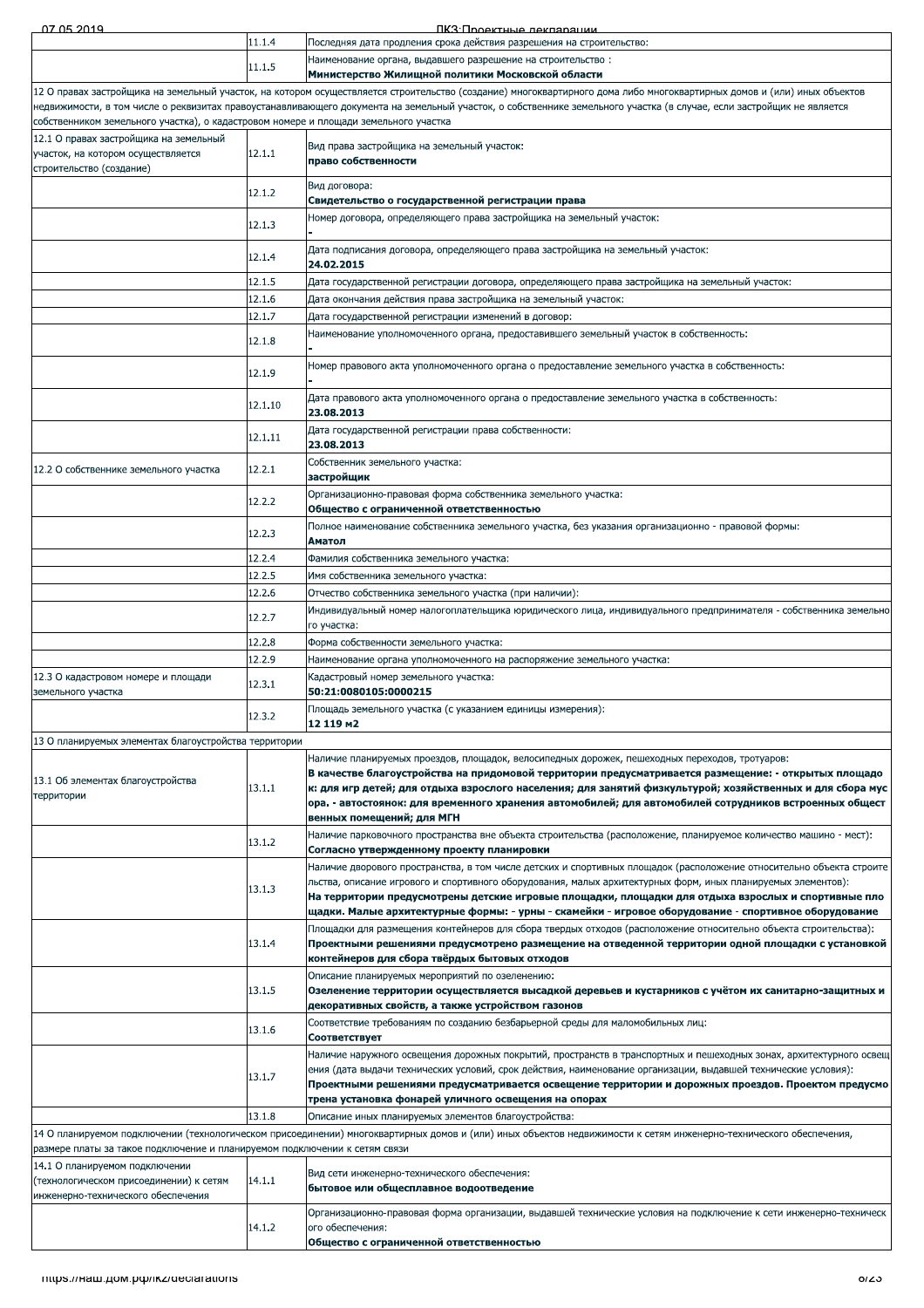ПКЗ:Проектные лекларации

| 07.05.2019                                                                                                          |        | TIK S'I INNAKTHLIA NAKRANATIMA                                                                                                                                                            |
|---------------------------------------------------------------------------------------------------------------------|--------|-------------------------------------------------------------------------------------------------------------------------------------------------------------------------------------------|
|                                                                                                                     | 14.1.3 | Полное наименование организации, выдавшей технические условия на подключение к сети инженерно-технического обеспеч<br>ения, без указания организационно - правовой формы:                 |
|                                                                                                                     |        | Аматол<br>Индивидуальный номер налогоплательщика организации, выдавшей технические условия на подключение к сети инженерно-                                                               |
|                                                                                                                     | 14.1.4 | технического обеспечения:<br>7707660371                                                                                                                                                   |
|                                                                                                                     | 14.1.5 | Дата выдачи технических условий на подключения к сети инженерно-технического обеспечения:<br>16.12.2014                                                                                   |
|                                                                                                                     | 14.1.6 | Номер выдачи технических условий подключения к сети инженерно-технического обеспечения:<br>494                                                                                            |
|                                                                                                                     | 14.1.7 | Срок действия технических условий подключения к сети инженерно-технического обеспечения:<br>16.12.2016                                                                                    |
|                                                                                                                     | 14.1.8 | Размер платы за подключение к сети инженерно-технического обеспечения:<br>0 p.                                                                                                            |
| 14.1 (2) О планируемом подключении<br>(технологическом присоединении) к сетям<br>инженерно-технического обеспечения | 14.1.1 | Вид сети инженерно-технического обеспечения:<br>ливневое водоотведение                                                                                                                    |
|                                                                                                                     | 14.1.2 | Организационно-правовая форма организации, выдавшей технические условия на подключение к сети инженерно-техническ<br>ого обеспечения:<br>Общество с ограниченной ответственностью         |
|                                                                                                                     | 14.1.3 | Полное наименование организации, выдавшей технические условия на подключение к сети инженерно-технического обеспеч<br>ения, без указания организационно - правовой формы:<br>Аматол       |
|                                                                                                                     | 14.1.4 | Индивидуальный номер налогоплательщика организации, выдавшей технические условия на подключение к сети инженерно-<br>технического обеспечения:                                            |
|                                                                                                                     | 14.1.5 | 7707660371<br>Дата выдачи технических условий на подключения к сети инженерно-технического обеспечения:                                                                                   |
|                                                                                                                     | 14.1.6 | 16.12.2014<br>Номер выдачи технических условий подключения к сети инженерно-технического обеспечения:                                                                                     |
|                                                                                                                     | 14.1.7 | 494<br>Срок действия технических условий подключения к сети инженерно-технического обеспечения:                                                                                           |
|                                                                                                                     | 14.1.8 | 16.12.2016<br>Размер платы за подключение к сети инженерно-технического обеспечения:                                                                                                      |
| 14.1 (3) О планируемом подключении                                                                                  |        | 0 p.                                                                                                                                                                                      |
| (технологическом присоединении) к сетям<br>инженерно-технического обеспечения                                       | 14.1.1 | Вид сети инженерно-технического обеспечения:<br>холодное водоснабжение                                                                                                                    |
|                                                                                                                     | 14.1.2 | Организационно-правовая форма организации, выдавшей технические условия на подключение к сети инженерно-техническ<br>ого обеспечения:<br>Общество с ограниченной ответственностью         |
|                                                                                                                     | 14.1.3 | Полное наименование организации, выдавшей технические условия на подключение к сети инженерно-технического обеспеч<br>ения, без указания организационно - правовой формы:<br>Аматол       |
|                                                                                                                     | 14.1.4 | Индивидуальный номер налогоплательщика организации, выдавшей технические условия на подключение к сети инженерно-<br>технического обеспечения:<br>7707660371                              |
|                                                                                                                     | 14.1.5 | Дата выдачи технических условий на подключения к сети инженерно-технического обеспечения:<br>16.12.2014                                                                                   |
|                                                                                                                     | 14.1.6 | Номер выдачи технических условий подключения к сети инженерно-технического обеспечения:<br>494                                                                                            |
|                                                                                                                     | 14.1.7 | Срок действия технических условий подключения к сети инженерно-технического обеспечения:<br>16.12.2016                                                                                    |
|                                                                                                                     | 14.1.8 | Размер платы за подключение к сети инженерно-технического обеспечения:<br>0 p.                                                                                                            |
| 14.1 (4) О планируемом подключении<br>(технологическом присоединении) к сетям<br>инженерно-технического обеспечения | 14.1.1 | Вид сети инженерно-технического обеспечения:<br>теплоснабжение                                                                                                                            |
|                                                                                                                     | 14.1.2 | Организационно-правовая форма организации, выдавшей технические условия на подключение к сети инженерно-техническ<br>ого обеспечения:<br>Общество с ограниченной ответственностью         |
|                                                                                                                     | 14.1.3 | Полное наименование организации, выдавшей технические условия на подключение к сети инженерно-технического обеспеч<br>ения, без указания организационно - правовой формы:<br><b>МОТЭС</b> |
|                                                                                                                     | 14.1.4 | Индивидуальный номер налогоплательщика организации, выдавшей технические условия на подключение к сети инженерно-<br>технического обеспечения:<br>5047072641                              |
|                                                                                                                     | 14.1.5 | Дата выдачи технических условий на подключения к сети инженерно-технического обеспечения:<br>16.04.2014                                                                                   |
|                                                                                                                     | 14.1.6 | Номер выдачи технических условий подключения к сети инженерно-технического обеспечения:<br>TY/T-398-13/ПР-4-3-0-14-2014                                                                   |
|                                                                                                                     | 14.1.7 | Срок действия технических условий подключения к сети инженерно-технического обеспечения:<br>16.04.2016                                                                                    |
|                                                                                                                     | 14.1.8 | Размер платы за подключение к сети инженерно-технического обеспечения:<br>0 p.                                                                                                            |
| 14.1 (5) О планируемом подключении<br>(технологическом присоединении) к сетям<br>инженерно-технического обеспечения | 14.1.1 | Вид сети инженерно-технического обеспечения:<br>электроснабжение                                                                                                                          |
|                                                                                                                     |        |                                                                                                                                                                                           |
| mups.//наш.дом.pф/ikz/declarations                                                                                  |        | ভাতত                                                                                                                                                                                      |
|                                                                                                                     |        |                                                                                                                                                                                           |
|                                                                                                                     |        |                                                                                                                                                                                           |
|                                                                                                                     |        |                                                                                                                                                                                           |
|                                                                                                                     |        |                                                                                                                                                                                           |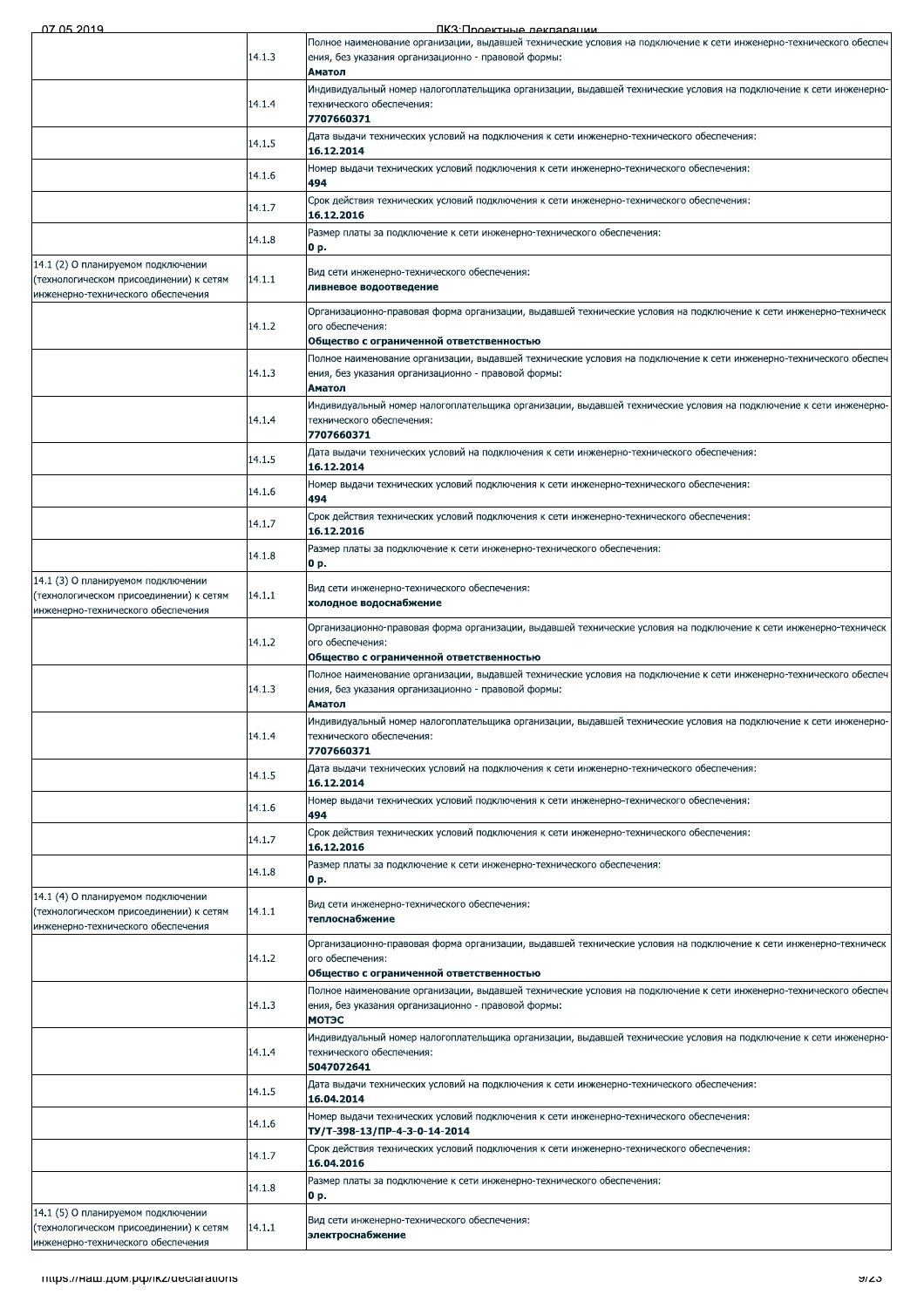| 07.05.2010 |  |  |
|------------|--|--|

ПКЗ Проектные лекларации

| Общество с ограниченной ответственностью<br>Полное наименование организации, выдавшей технические условия на подключение к сети инженерно-технического обеспеч<br>14.1.3<br>ения, без указания организационно - правовой формы:<br>Аматол<br>Индивидуальный номер налогоплательщика организации, выдавшей технические условия на подключение к сети инженерно<br>14.1.4<br>технического обеспечения:<br>7707660371<br>Дата выдачи технических условий на подключения к сети инженерно-технического обеспечения:<br>14.1.5<br>16.12.2014<br>Номер выдачи технических условий подключения к сети инженерно-технического обеспечения:<br>14.1.6<br>493<br>Срок действия технических условий подключения к сети инженерно-технического обеспечения:<br>14.1.7<br>16.12.2016<br>Размер платы за подключение к сети инженерно-технического обеспечения:<br>14.1.8<br>0 p.<br>Вид сети связи:<br>14.2 О планируемом подключении к сетям<br>14.2.1<br>Устройства сети связи<br>Организационно-правовая форма организации, выдавшей технические условия, заключившей договор на подключение к сет<br>14.2.2<br>и связи:<br>Общество с ограниченной ответственностью<br>Полное наименование организации, выдавшей технические условия, заключившей договор на подключение к сети связи, без<br>14.2.3<br>указания организационно - правовой формы:<br>ЗагородТелеком<br>Индивидуальный номер налогоплательщика организации, выдавшей технические условия, заключившей договор на подключ<br>14.2.4<br>ение к сети связи:<br>5030072298<br>14.2 (2) О планируемом подключении к сетям<br>Вид сети связи:<br>14.2.1<br>передача данных и доступа в интернет<br>Организационно-правовая форма организации, выдавшей технические условия, заключившей договор на подключение к сет<br>14.2.2<br>и связи:<br>Общество с ограниченной ответственностью<br>Полное наименование организации, выдавшей технические условия, заключившей договор на подключение к сети связи, без<br>14.2.3<br>указания организационно - правовой формы:<br>ЗагородТелеком<br>Индивидуальный номер налогоплательщика организации, выдавшей технические условия, заключившей договор на подключ<br>14.2.4<br>ение к сети связи:<br>5030072298<br>15 О количестве в составе строящихся (создаваемых) в рамках проекта строительства многоквартирных домов и (или) иных объектов недвижимости жилых помещений и нежилых<br>помещений, а также об их основных характеристиках (за исключением площади комнат, помещений вспомогательного использования, лоджий, веранд, балконов, террас в жилом<br>помещении), о наличии и площади частей нежилого помещения<br>15.1 О количестве в составе строящихся<br>(создаваемых) в рамках проекта<br>Количество жилых помещений:<br>15.1.1<br>строительства многоквартирных домов и<br>480<br>(или) иных объектов недвижимости жилых<br>помещений и нежилых помещений<br>Количество нежилых помещений:<br>15.1.2<br>з<br>В том числе машино-мест:<br>15.1.2.1<br>0<br>В том числе иных нежилых помещений:<br>15.1.2.2<br>0<br>15.2 Об основных характеристиках жилых<br>15.2.1<br>помещений<br>Назначение<br>Этаж<br>Общая площадь (м2)<br>Номер подъезда<br>Кол-во комнат<br>34.08<br>Жилое помещение<br>42.27<br>Жилое помещение<br>76.53<br>Жилое помещение<br>42.28<br>Жилое помещение<br>44.12<br>Жилое помещение<br>42.28<br>$\overline{2}$<br>Жилое помещение<br>1<br>76.53<br>Жилое помещение<br>1<br>8<br>76.53<br>Жилое помещение<br>42.28<br>Жилое помещение<br>3<br>44.12<br>10<br>Жилое помещение<br>42.28<br>Жилое помещение<br>3<br>76.53<br>Жилое помещение<br>1<br>76.53<br>4<br>Жилое помещение<br>1<br>٦<br>42.28<br>Жилое помещение<br>44.12<br>Жилое помещение<br>42.28<br>Жилое помещение<br>4<br>76.53<br>Жилое помещение<br>18<br>76.53<br>Жилое помещение<br>42.28<br>19<br>Жилое помещение<br>1<br>5<br>44.12<br>Жилое помешение<br>1<br>mups.//Ham.gom.po//IKZ/declarations |       |  | 14.1.2 |  |  | ого обеспечения: | Организационно-правовая форма организации, выдавшей технические условия на подключение к сети инженерно-техническ |       |  |
|--------------------------------------------------------------------------------------------------------------------------------------------------------------------------------------------------------------------------------------------------------------------------------------------------------------------------------------------------------------------------------------------------------------------------------------------------------------------------------------------------------------------------------------------------------------------------------------------------------------------------------------------------------------------------------------------------------------------------------------------------------------------------------------------------------------------------------------------------------------------------------------------------------------------------------------------------------------------------------------------------------------------------------------------------------------------------------------------------------------------------------------------------------------------------------------------------------------------------------------------------------------------------------------------------------------------------------------------------------------------------------------------------------------------------------------------------------------------------------------------------------------------------------------------------------------------------------------------------------------------------------------------------------------------------------------------------------------------------------------------------------------------------------------------------------------------------------------------------------------------------------------------------------------------------------------------------------------------------------------------------------------------------------------------------------------------------------------------------------------------------------------------------------------------------------------------------------------------------------------------------------------------------------------------------------------------------------------------------------------------------------------------------------------------------------------------------------------------------------------------------------------------------------------------------------------------------------------------------------------------------------------------------------------------------------------------------------------------------------------------------------------------------------------------------------------------------------------------------------------------------------------------------------------------------------------------------------------------------------------------------------------------------------------------------------------------------------------------------------------------------------------------------------------------------------------------------------------------------------------------------------------------------------------------------------------------------------------------------------------------------------------------------------------------------------------------------------------------------------------------------------------------------------------------------------------------------------------------------------------------------------------------------------------------------------------------------------------------------------------------------------------------------------------------------------------------------------------------------------------------------------------------------------|-------|--|--------|--|--|------------------|-------------------------------------------------------------------------------------------------------------------|-------|--|
|                                                                                                                                                                                                                                                                                                                                                                                                                                                                                                                                                                                                                                                                                                                                                                                                                                                                                                                                                                                                                                                                                                                                                                                                                                                                                                                                                                                                                                                                                                                                                                                                                                                                                                                                                                                                                                                                                                                                                                                                                                                                                                                                                                                                                                                                                                                                                                                                                                                                                                                                                                                                                                                                                                                                                                                                                                                                                                                                                                                                                                                                                                                                                                                                                                                                                                                                                                                                                                                                                                                                                                                                                                                                                                                                                                                                                                                                                                        |       |  |        |  |  |                  |                                                                                                                   |       |  |
|                                                                                                                                                                                                                                                                                                                                                                                                                                                                                                                                                                                                                                                                                                                                                                                                                                                                                                                                                                                                                                                                                                                                                                                                                                                                                                                                                                                                                                                                                                                                                                                                                                                                                                                                                                                                                                                                                                                                                                                                                                                                                                                                                                                                                                                                                                                                                                                                                                                                                                                                                                                                                                                                                                                                                                                                                                                                                                                                                                                                                                                                                                                                                                                                                                                                                                                                                                                                                                                                                                                                                                                                                                                                                                                                                                                                                                                                                                        |       |  |        |  |  |                  |                                                                                                                   |       |  |
|                                                                                                                                                                                                                                                                                                                                                                                                                                                                                                                                                                                                                                                                                                                                                                                                                                                                                                                                                                                                                                                                                                                                                                                                                                                                                                                                                                                                                                                                                                                                                                                                                                                                                                                                                                                                                                                                                                                                                                                                                                                                                                                                                                                                                                                                                                                                                                                                                                                                                                                                                                                                                                                                                                                                                                                                                                                                                                                                                                                                                                                                                                                                                                                                                                                                                                                                                                                                                                                                                                                                                                                                                                                                                                                                                                                                                                                                                                        |       |  |        |  |  |                  |                                                                                                                   |       |  |
|                                                                                                                                                                                                                                                                                                                                                                                                                                                                                                                                                                                                                                                                                                                                                                                                                                                                                                                                                                                                                                                                                                                                                                                                                                                                                                                                                                                                                                                                                                                                                                                                                                                                                                                                                                                                                                                                                                                                                                                                                                                                                                                                                                                                                                                                                                                                                                                                                                                                                                                                                                                                                                                                                                                                                                                                                                                                                                                                                                                                                                                                                                                                                                                                                                                                                                                                                                                                                                                                                                                                                                                                                                                                                                                                                                                                                                                                                                        |       |  |        |  |  |                  |                                                                                                                   |       |  |
|                                                                                                                                                                                                                                                                                                                                                                                                                                                                                                                                                                                                                                                                                                                                                                                                                                                                                                                                                                                                                                                                                                                                                                                                                                                                                                                                                                                                                                                                                                                                                                                                                                                                                                                                                                                                                                                                                                                                                                                                                                                                                                                                                                                                                                                                                                                                                                                                                                                                                                                                                                                                                                                                                                                                                                                                                                                                                                                                                                                                                                                                                                                                                                                                                                                                                                                                                                                                                                                                                                                                                                                                                                                                                                                                                                                                                                                                                                        |       |  |        |  |  |                  |                                                                                                                   |       |  |
|                                                                                                                                                                                                                                                                                                                                                                                                                                                                                                                                                                                                                                                                                                                                                                                                                                                                                                                                                                                                                                                                                                                                                                                                                                                                                                                                                                                                                                                                                                                                                                                                                                                                                                                                                                                                                                                                                                                                                                                                                                                                                                                                                                                                                                                                                                                                                                                                                                                                                                                                                                                                                                                                                                                                                                                                                                                                                                                                                                                                                                                                                                                                                                                                                                                                                                                                                                                                                                                                                                                                                                                                                                                                                                                                                                                                                                                                                                        |       |  |        |  |  |                  |                                                                                                                   |       |  |
|                                                                                                                                                                                                                                                                                                                                                                                                                                                                                                                                                                                                                                                                                                                                                                                                                                                                                                                                                                                                                                                                                                                                                                                                                                                                                                                                                                                                                                                                                                                                                                                                                                                                                                                                                                                                                                                                                                                                                                                                                                                                                                                                                                                                                                                                                                                                                                                                                                                                                                                                                                                                                                                                                                                                                                                                                                                                                                                                                                                                                                                                                                                                                                                                                                                                                                                                                                                                                                                                                                                                                                                                                                                                                                                                                                                                                                                                                                        |       |  |        |  |  |                  |                                                                                                                   |       |  |
|                                                                                                                                                                                                                                                                                                                                                                                                                                                                                                                                                                                                                                                                                                                                                                                                                                                                                                                                                                                                                                                                                                                                                                                                                                                                                                                                                                                                                                                                                                                                                                                                                                                                                                                                                                                                                                                                                                                                                                                                                                                                                                                                                                                                                                                                                                                                                                                                                                                                                                                                                                                                                                                                                                                                                                                                                                                                                                                                                                                                                                                                                                                                                                                                                                                                                                                                                                                                                                                                                                                                                                                                                                                                                                                                                                                                                                                                                                        |       |  |        |  |  |                  |                                                                                                                   |       |  |
|                                                                                                                                                                                                                                                                                                                                                                                                                                                                                                                                                                                                                                                                                                                                                                                                                                                                                                                                                                                                                                                                                                                                                                                                                                                                                                                                                                                                                                                                                                                                                                                                                                                                                                                                                                                                                                                                                                                                                                                                                                                                                                                                                                                                                                                                                                                                                                                                                                                                                                                                                                                                                                                                                                                                                                                                                                                                                                                                                                                                                                                                                                                                                                                                                                                                                                                                                                                                                                                                                                                                                                                                                                                                                                                                                                                                                                                                                                        |       |  |        |  |  |                  |                                                                                                                   |       |  |
|                                                                                                                                                                                                                                                                                                                                                                                                                                                                                                                                                                                                                                                                                                                                                                                                                                                                                                                                                                                                                                                                                                                                                                                                                                                                                                                                                                                                                                                                                                                                                                                                                                                                                                                                                                                                                                                                                                                                                                                                                                                                                                                                                                                                                                                                                                                                                                                                                                                                                                                                                                                                                                                                                                                                                                                                                                                                                                                                                                                                                                                                                                                                                                                                                                                                                                                                                                                                                                                                                                                                                                                                                                                                                                                                                                                                                                                                                                        |       |  |        |  |  |                  |                                                                                                                   |       |  |
|                                                                                                                                                                                                                                                                                                                                                                                                                                                                                                                                                                                                                                                                                                                                                                                                                                                                                                                                                                                                                                                                                                                                                                                                                                                                                                                                                                                                                                                                                                                                                                                                                                                                                                                                                                                                                                                                                                                                                                                                                                                                                                                                                                                                                                                                                                                                                                                                                                                                                                                                                                                                                                                                                                                                                                                                                                                                                                                                                                                                                                                                                                                                                                                                                                                                                                                                                                                                                                                                                                                                                                                                                                                                                                                                                                                                                                                                                                        |       |  |        |  |  |                  |                                                                                                                   |       |  |
|                                                                                                                                                                                                                                                                                                                                                                                                                                                                                                                                                                                                                                                                                                                                                                                                                                                                                                                                                                                                                                                                                                                                                                                                                                                                                                                                                                                                                                                                                                                                                                                                                                                                                                                                                                                                                                                                                                                                                                                                                                                                                                                                                                                                                                                                                                                                                                                                                                                                                                                                                                                                                                                                                                                                                                                                                                                                                                                                                                                                                                                                                                                                                                                                                                                                                                                                                                                                                                                                                                                                                                                                                                                                                                                                                                                                                                                                                                        | СВЯЗИ |  |        |  |  |                  |                                                                                                                   |       |  |
|                                                                                                                                                                                                                                                                                                                                                                                                                                                                                                                                                                                                                                                                                                                                                                                                                                                                                                                                                                                                                                                                                                                                                                                                                                                                                                                                                                                                                                                                                                                                                                                                                                                                                                                                                                                                                                                                                                                                                                                                                                                                                                                                                                                                                                                                                                                                                                                                                                                                                                                                                                                                                                                                                                                                                                                                                                                                                                                                                                                                                                                                                                                                                                                                                                                                                                                                                                                                                                                                                                                                                                                                                                                                                                                                                                                                                                                                                                        |       |  |        |  |  |                  |                                                                                                                   |       |  |
|                                                                                                                                                                                                                                                                                                                                                                                                                                                                                                                                                                                                                                                                                                                                                                                                                                                                                                                                                                                                                                                                                                                                                                                                                                                                                                                                                                                                                                                                                                                                                                                                                                                                                                                                                                                                                                                                                                                                                                                                                                                                                                                                                                                                                                                                                                                                                                                                                                                                                                                                                                                                                                                                                                                                                                                                                                                                                                                                                                                                                                                                                                                                                                                                                                                                                                                                                                                                                                                                                                                                                                                                                                                                                                                                                                                                                                                                                                        |       |  |        |  |  |                  |                                                                                                                   |       |  |
|                                                                                                                                                                                                                                                                                                                                                                                                                                                                                                                                                                                                                                                                                                                                                                                                                                                                                                                                                                                                                                                                                                                                                                                                                                                                                                                                                                                                                                                                                                                                                                                                                                                                                                                                                                                                                                                                                                                                                                                                                                                                                                                                                                                                                                                                                                                                                                                                                                                                                                                                                                                                                                                                                                                                                                                                                                                                                                                                                                                                                                                                                                                                                                                                                                                                                                                                                                                                                                                                                                                                                                                                                                                                                                                                                                                                                                                                                                        |       |  |        |  |  |                  |                                                                                                                   |       |  |
|                                                                                                                                                                                                                                                                                                                                                                                                                                                                                                                                                                                                                                                                                                                                                                                                                                                                                                                                                                                                                                                                                                                                                                                                                                                                                                                                                                                                                                                                                                                                                                                                                                                                                                                                                                                                                                                                                                                                                                                                                                                                                                                                                                                                                                                                                                                                                                                                                                                                                                                                                                                                                                                                                                                                                                                                                                                                                                                                                                                                                                                                                                                                                                                                                                                                                                                                                                                                                                                                                                                                                                                                                                                                                                                                                                                                                                                                                                        |       |  |        |  |  |                  |                                                                                                                   |       |  |
|                                                                                                                                                                                                                                                                                                                                                                                                                                                                                                                                                                                                                                                                                                                                                                                                                                                                                                                                                                                                                                                                                                                                                                                                                                                                                                                                                                                                                                                                                                                                                                                                                                                                                                                                                                                                                                                                                                                                                                                                                                                                                                                                                                                                                                                                                                                                                                                                                                                                                                                                                                                                                                                                                                                                                                                                                                                                                                                                                                                                                                                                                                                                                                                                                                                                                                                                                                                                                                                                                                                                                                                                                                                                                                                                                                                                                                                                                                        |       |  |        |  |  |                  |                                                                                                                   |       |  |
|                                                                                                                                                                                                                                                                                                                                                                                                                                                                                                                                                                                                                                                                                                                                                                                                                                                                                                                                                                                                                                                                                                                                                                                                                                                                                                                                                                                                                                                                                                                                                                                                                                                                                                                                                                                                                                                                                                                                                                                                                                                                                                                                                                                                                                                                                                                                                                                                                                                                                                                                                                                                                                                                                                                                                                                                                                                                                                                                                                                                                                                                                                                                                                                                                                                                                                                                                                                                                                                                                                                                                                                                                                                                                                                                                                                                                                                                                                        |       |  |        |  |  |                  |                                                                                                                   |       |  |
|                                                                                                                                                                                                                                                                                                                                                                                                                                                                                                                                                                                                                                                                                                                                                                                                                                                                                                                                                                                                                                                                                                                                                                                                                                                                                                                                                                                                                                                                                                                                                                                                                                                                                                                                                                                                                                                                                                                                                                                                                                                                                                                                                                                                                                                                                                                                                                                                                                                                                                                                                                                                                                                                                                                                                                                                                                                                                                                                                                                                                                                                                                                                                                                                                                                                                                                                                                                                                                                                                                                                                                                                                                                                                                                                                                                                                                                                                                        |       |  |        |  |  |                  |                                                                                                                   |       |  |
|                                                                                                                                                                                                                                                                                                                                                                                                                                                                                                                                                                                                                                                                                                                                                                                                                                                                                                                                                                                                                                                                                                                                                                                                                                                                                                                                                                                                                                                                                                                                                                                                                                                                                                                                                                                                                                                                                                                                                                                                                                                                                                                                                                                                                                                                                                                                                                                                                                                                                                                                                                                                                                                                                                                                                                                                                                                                                                                                                                                                                                                                                                                                                                                                                                                                                                                                                                                                                                                                                                                                                                                                                                                                                                                                                                                                                                                                                                        | СВЯЗИ |  |        |  |  |                  |                                                                                                                   |       |  |
|                                                                                                                                                                                                                                                                                                                                                                                                                                                                                                                                                                                                                                                                                                                                                                                                                                                                                                                                                                                                                                                                                                                                                                                                                                                                                                                                                                                                                                                                                                                                                                                                                                                                                                                                                                                                                                                                                                                                                                                                                                                                                                                                                                                                                                                                                                                                                                                                                                                                                                                                                                                                                                                                                                                                                                                                                                                                                                                                                                                                                                                                                                                                                                                                                                                                                                                                                                                                                                                                                                                                                                                                                                                                                                                                                                                                                                                                                                        |       |  |        |  |  |                  |                                                                                                                   |       |  |
|                                                                                                                                                                                                                                                                                                                                                                                                                                                                                                                                                                                                                                                                                                                                                                                                                                                                                                                                                                                                                                                                                                                                                                                                                                                                                                                                                                                                                                                                                                                                                                                                                                                                                                                                                                                                                                                                                                                                                                                                                                                                                                                                                                                                                                                                                                                                                                                                                                                                                                                                                                                                                                                                                                                                                                                                                                                                                                                                                                                                                                                                                                                                                                                                                                                                                                                                                                                                                                                                                                                                                                                                                                                                                                                                                                                                                                                                                                        |       |  |        |  |  |                  |                                                                                                                   |       |  |
|                                                                                                                                                                                                                                                                                                                                                                                                                                                                                                                                                                                                                                                                                                                                                                                                                                                                                                                                                                                                                                                                                                                                                                                                                                                                                                                                                                                                                                                                                                                                                                                                                                                                                                                                                                                                                                                                                                                                                                                                                                                                                                                                                                                                                                                                                                                                                                                                                                                                                                                                                                                                                                                                                                                                                                                                                                                                                                                                                                                                                                                                                                                                                                                                                                                                                                                                                                                                                                                                                                                                                                                                                                                                                                                                                                                                                                                                                                        |       |  |        |  |  |                  |                                                                                                                   |       |  |
|                                                                                                                                                                                                                                                                                                                                                                                                                                                                                                                                                                                                                                                                                                                                                                                                                                                                                                                                                                                                                                                                                                                                                                                                                                                                                                                                                                                                                                                                                                                                                                                                                                                                                                                                                                                                                                                                                                                                                                                                                                                                                                                                                                                                                                                                                                                                                                                                                                                                                                                                                                                                                                                                                                                                                                                                                                                                                                                                                                                                                                                                                                                                                                                                                                                                                                                                                                                                                                                                                                                                                                                                                                                                                                                                                                                                                                                                                                        |       |  |        |  |  |                  |                                                                                                                   |       |  |
|                                                                                                                                                                                                                                                                                                                                                                                                                                                                                                                                                                                                                                                                                                                                                                                                                                                                                                                                                                                                                                                                                                                                                                                                                                                                                                                                                                                                                                                                                                                                                                                                                                                                                                                                                                                                                                                                                                                                                                                                                                                                                                                                                                                                                                                                                                                                                                                                                                                                                                                                                                                                                                                                                                                                                                                                                                                                                                                                                                                                                                                                                                                                                                                                                                                                                                                                                                                                                                                                                                                                                                                                                                                                                                                                                                                                                                                                                                        |       |  |        |  |  |                  |                                                                                                                   |       |  |
|                                                                                                                                                                                                                                                                                                                                                                                                                                                                                                                                                                                                                                                                                                                                                                                                                                                                                                                                                                                                                                                                                                                                                                                                                                                                                                                                                                                                                                                                                                                                                                                                                                                                                                                                                                                                                                                                                                                                                                                                                                                                                                                                                                                                                                                                                                                                                                                                                                                                                                                                                                                                                                                                                                                                                                                                                                                                                                                                                                                                                                                                                                                                                                                                                                                                                                                                                                                                                                                                                                                                                                                                                                                                                                                                                                                                                                                                                                        |       |  |        |  |  |                  |                                                                                                                   |       |  |
|                                                                                                                                                                                                                                                                                                                                                                                                                                                                                                                                                                                                                                                                                                                                                                                                                                                                                                                                                                                                                                                                                                                                                                                                                                                                                                                                                                                                                                                                                                                                                                                                                                                                                                                                                                                                                                                                                                                                                                                                                                                                                                                                                                                                                                                                                                                                                                                                                                                                                                                                                                                                                                                                                                                                                                                                                                                                                                                                                                                                                                                                                                                                                                                                                                                                                                                                                                                                                                                                                                                                                                                                                                                                                                                                                                                                                                                                                                        |       |  |        |  |  |                  |                                                                                                                   |       |  |
|                                                                                                                                                                                                                                                                                                                                                                                                                                                                                                                                                                                                                                                                                                                                                                                                                                                                                                                                                                                                                                                                                                                                                                                                                                                                                                                                                                                                                                                                                                                                                                                                                                                                                                                                                                                                                                                                                                                                                                                                                                                                                                                                                                                                                                                                                                                                                                                                                                                                                                                                                                                                                                                                                                                                                                                                                                                                                                                                                                                                                                                                                                                                                                                                                                                                                                                                                                                                                                                                                                                                                                                                                                                                                                                                                                                                                                                                                                        |       |  |        |  |  |                  |                                                                                                                   |       |  |
|                                                                                                                                                                                                                                                                                                                                                                                                                                                                                                                                                                                                                                                                                                                                                                                                                                                                                                                                                                                                                                                                                                                                                                                                                                                                                                                                                                                                                                                                                                                                                                                                                                                                                                                                                                                                                                                                                                                                                                                                                                                                                                                                                                                                                                                                                                                                                                                                                                                                                                                                                                                                                                                                                                                                                                                                                                                                                                                                                                                                                                                                                                                                                                                                                                                                                                                                                                                                                                                                                                                                                                                                                                                                                                                                                                                                                                                                                                        |       |  |        |  |  |                  |                                                                                                                   |       |  |
|                                                                                                                                                                                                                                                                                                                                                                                                                                                                                                                                                                                                                                                                                                                                                                                                                                                                                                                                                                                                                                                                                                                                                                                                                                                                                                                                                                                                                                                                                                                                                                                                                                                                                                                                                                                                                                                                                                                                                                                                                                                                                                                                                                                                                                                                                                                                                                                                                                                                                                                                                                                                                                                                                                                                                                                                                                                                                                                                                                                                                                                                                                                                                                                                                                                                                                                                                                                                                                                                                                                                                                                                                                                                                                                                                                                                                                                                                                        |       |  |        |  |  |                  |                                                                                                                   |       |  |
|                                                                                                                                                                                                                                                                                                                                                                                                                                                                                                                                                                                                                                                                                                                                                                                                                                                                                                                                                                                                                                                                                                                                                                                                                                                                                                                                                                                                                                                                                                                                                                                                                                                                                                                                                                                                                                                                                                                                                                                                                                                                                                                                                                                                                                                                                                                                                                                                                                                                                                                                                                                                                                                                                                                                                                                                                                                                                                                                                                                                                                                                                                                                                                                                                                                                                                                                                                                                                                                                                                                                                                                                                                                                                                                                                                                                                                                                                                        |       |  |        |  |  |                  |                                                                                                                   |       |  |
|                                                                                                                                                                                                                                                                                                                                                                                                                                                                                                                                                                                                                                                                                                                                                                                                                                                                                                                                                                                                                                                                                                                                                                                                                                                                                                                                                                                                                                                                                                                                                                                                                                                                                                                                                                                                                                                                                                                                                                                                                                                                                                                                                                                                                                                                                                                                                                                                                                                                                                                                                                                                                                                                                                                                                                                                                                                                                                                                                                                                                                                                                                                                                                                                                                                                                                                                                                                                                                                                                                                                                                                                                                                                                                                                                                                                                                                                                                        |       |  |        |  |  |                  |                                                                                                                   |       |  |
|                                                                                                                                                                                                                                                                                                                                                                                                                                                                                                                                                                                                                                                                                                                                                                                                                                                                                                                                                                                                                                                                                                                                                                                                                                                                                                                                                                                                                                                                                                                                                                                                                                                                                                                                                                                                                                                                                                                                                                                                                                                                                                                                                                                                                                                                                                                                                                                                                                                                                                                                                                                                                                                                                                                                                                                                                                                                                                                                                                                                                                                                                                                                                                                                                                                                                                                                                                                                                                                                                                                                                                                                                                                                                                                                                                                                                                                                                                        |       |  |        |  |  |                  |                                                                                                                   |       |  |
|                                                                                                                                                                                                                                                                                                                                                                                                                                                                                                                                                                                                                                                                                                                                                                                                                                                                                                                                                                                                                                                                                                                                                                                                                                                                                                                                                                                                                                                                                                                                                                                                                                                                                                                                                                                                                                                                                                                                                                                                                                                                                                                                                                                                                                                                                                                                                                                                                                                                                                                                                                                                                                                                                                                                                                                                                                                                                                                                                                                                                                                                                                                                                                                                                                                                                                                                                                                                                                                                                                                                                                                                                                                                                                                                                                                                                                                                                                        |       |  |        |  |  |                  |                                                                                                                   |       |  |
|                                                                                                                                                                                                                                                                                                                                                                                                                                                                                                                                                                                                                                                                                                                                                                                                                                                                                                                                                                                                                                                                                                                                                                                                                                                                                                                                                                                                                                                                                                                                                                                                                                                                                                                                                                                                                                                                                                                                                                                                                                                                                                                                                                                                                                                                                                                                                                                                                                                                                                                                                                                                                                                                                                                                                                                                                                                                                                                                                                                                                                                                                                                                                                                                                                                                                                                                                                                                                                                                                                                                                                                                                                                                                                                                                                                                                                                                                                        |       |  |        |  |  |                  |                                                                                                                   |       |  |
|                                                                                                                                                                                                                                                                                                                                                                                                                                                                                                                                                                                                                                                                                                                                                                                                                                                                                                                                                                                                                                                                                                                                                                                                                                                                                                                                                                                                                                                                                                                                                                                                                                                                                                                                                                                                                                                                                                                                                                                                                                                                                                                                                                                                                                                                                                                                                                                                                                                                                                                                                                                                                                                                                                                                                                                                                                                                                                                                                                                                                                                                                                                                                                                                                                                                                                                                                                                                                                                                                                                                                                                                                                                                                                                                                                                                                                                                                                        |       |  |        |  |  |                  |                                                                                                                   |       |  |
|                                                                                                                                                                                                                                                                                                                                                                                                                                                                                                                                                                                                                                                                                                                                                                                                                                                                                                                                                                                                                                                                                                                                                                                                                                                                                                                                                                                                                                                                                                                                                                                                                                                                                                                                                                                                                                                                                                                                                                                                                                                                                                                                                                                                                                                                                                                                                                                                                                                                                                                                                                                                                                                                                                                                                                                                                                                                                                                                                                                                                                                                                                                                                                                                                                                                                                                                                                                                                                                                                                                                                                                                                                                                                                                                                                                                                                                                                                        |       |  |        |  |  |                  |                                                                                                                   |       |  |
|                                                                                                                                                                                                                                                                                                                                                                                                                                                                                                                                                                                                                                                                                                                                                                                                                                                                                                                                                                                                                                                                                                                                                                                                                                                                                                                                                                                                                                                                                                                                                                                                                                                                                                                                                                                                                                                                                                                                                                                                                                                                                                                                                                                                                                                                                                                                                                                                                                                                                                                                                                                                                                                                                                                                                                                                                                                                                                                                                                                                                                                                                                                                                                                                                                                                                                                                                                                                                                                                                                                                                                                                                                                                                                                                                                                                                                                                                                        |       |  |        |  |  |                  |                                                                                                                   |       |  |
|                                                                                                                                                                                                                                                                                                                                                                                                                                                                                                                                                                                                                                                                                                                                                                                                                                                                                                                                                                                                                                                                                                                                                                                                                                                                                                                                                                                                                                                                                                                                                                                                                                                                                                                                                                                                                                                                                                                                                                                                                                                                                                                                                                                                                                                                                                                                                                                                                                                                                                                                                                                                                                                                                                                                                                                                                                                                                                                                                                                                                                                                                                                                                                                                                                                                                                                                                                                                                                                                                                                                                                                                                                                                                                                                                                                                                                                                                                        | NΩ    |  |        |  |  |                  |                                                                                                                   |       |  |
|                                                                                                                                                                                                                                                                                                                                                                                                                                                                                                                                                                                                                                                                                                                                                                                                                                                                                                                                                                                                                                                                                                                                                                                                                                                                                                                                                                                                                                                                                                                                                                                                                                                                                                                                                                                                                                                                                                                                                                                                                                                                                                                                                                                                                                                                                                                                                                                                                                                                                                                                                                                                                                                                                                                                                                                                                                                                                                                                                                                                                                                                                                                                                                                                                                                                                                                                                                                                                                                                                                                                                                                                                                                                                                                                                                                                                                                                                                        |       |  |        |  |  |                  |                                                                                                                   |       |  |
|                                                                                                                                                                                                                                                                                                                                                                                                                                                                                                                                                                                                                                                                                                                                                                                                                                                                                                                                                                                                                                                                                                                                                                                                                                                                                                                                                                                                                                                                                                                                                                                                                                                                                                                                                                                                                                                                                                                                                                                                                                                                                                                                                                                                                                                                                                                                                                                                                                                                                                                                                                                                                                                                                                                                                                                                                                                                                                                                                                                                                                                                                                                                                                                                                                                                                                                                                                                                                                                                                                                                                                                                                                                                                                                                                                                                                                                                                                        | 2     |  |        |  |  |                  |                                                                                                                   |       |  |
|                                                                                                                                                                                                                                                                                                                                                                                                                                                                                                                                                                                                                                                                                                                                                                                                                                                                                                                                                                                                                                                                                                                                                                                                                                                                                                                                                                                                                                                                                                                                                                                                                                                                                                                                                                                                                                                                                                                                                                                                                                                                                                                                                                                                                                                                                                                                                                                                                                                                                                                                                                                                                                                                                                                                                                                                                                                                                                                                                                                                                                                                                                                                                                                                                                                                                                                                                                                                                                                                                                                                                                                                                                                                                                                                                                                                                                                                                                        | 3     |  |        |  |  |                  |                                                                                                                   |       |  |
|                                                                                                                                                                                                                                                                                                                                                                                                                                                                                                                                                                                                                                                                                                                                                                                                                                                                                                                                                                                                                                                                                                                                                                                                                                                                                                                                                                                                                                                                                                                                                                                                                                                                                                                                                                                                                                                                                                                                                                                                                                                                                                                                                                                                                                                                                                                                                                                                                                                                                                                                                                                                                                                                                                                                                                                                                                                                                                                                                                                                                                                                                                                                                                                                                                                                                                                                                                                                                                                                                                                                                                                                                                                                                                                                                                                                                                                                                                        |       |  |        |  |  |                  |                                                                                                                   |       |  |
|                                                                                                                                                                                                                                                                                                                                                                                                                                                                                                                                                                                                                                                                                                                                                                                                                                                                                                                                                                                                                                                                                                                                                                                                                                                                                                                                                                                                                                                                                                                                                                                                                                                                                                                                                                                                                                                                                                                                                                                                                                                                                                                                                                                                                                                                                                                                                                                                                                                                                                                                                                                                                                                                                                                                                                                                                                                                                                                                                                                                                                                                                                                                                                                                                                                                                                                                                                                                                                                                                                                                                                                                                                                                                                                                                                                                                                                                                                        | 5     |  |        |  |  |                  |                                                                                                                   |       |  |
|                                                                                                                                                                                                                                                                                                                                                                                                                                                                                                                                                                                                                                                                                                                                                                                                                                                                                                                                                                                                                                                                                                                                                                                                                                                                                                                                                                                                                                                                                                                                                                                                                                                                                                                                                                                                                                                                                                                                                                                                                                                                                                                                                                                                                                                                                                                                                                                                                                                                                                                                                                                                                                                                                                                                                                                                                                                                                                                                                                                                                                                                                                                                                                                                                                                                                                                                                                                                                                                                                                                                                                                                                                                                                                                                                                                                                                                                                                        | 6     |  |        |  |  |                  |                                                                                                                   |       |  |
|                                                                                                                                                                                                                                                                                                                                                                                                                                                                                                                                                                                                                                                                                                                                                                                                                                                                                                                                                                                                                                                                                                                                                                                                                                                                                                                                                                                                                                                                                                                                                                                                                                                                                                                                                                                                                                                                                                                                                                                                                                                                                                                                                                                                                                                                                                                                                                                                                                                                                                                                                                                                                                                                                                                                                                                                                                                                                                                                                                                                                                                                                                                                                                                                                                                                                                                                                                                                                                                                                                                                                                                                                                                                                                                                                                                                                                                                                                        |       |  |        |  |  |                  |                                                                                                                   |       |  |
|                                                                                                                                                                                                                                                                                                                                                                                                                                                                                                                                                                                                                                                                                                                                                                                                                                                                                                                                                                                                                                                                                                                                                                                                                                                                                                                                                                                                                                                                                                                                                                                                                                                                                                                                                                                                                                                                                                                                                                                                                                                                                                                                                                                                                                                                                                                                                                                                                                                                                                                                                                                                                                                                                                                                                                                                                                                                                                                                                                                                                                                                                                                                                                                                                                                                                                                                                                                                                                                                                                                                                                                                                                                                                                                                                                                                                                                                                                        | 9     |  |        |  |  |                  |                                                                                                                   |       |  |
|                                                                                                                                                                                                                                                                                                                                                                                                                                                                                                                                                                                                                                                                                                                                                                                                                                                                                                                                                                                                                                                                                                                                                                                                                                                                                                                                                                                                                                                                                                                                                                                                                                                                                                                                                                                                                                                                                                                                                                                                                                                                                                                                                                                                                                                                                                                                                                                                                                                                                                                                                                                                                                                                                                                                                                                                                                                                                                                                                                                                                                                                                                                                                                                                                                                                                                                                                                                                                                                                                                                                                                                                                                                                                                                                                                                                                                                                                                        |       |  |        |  |  |                  |                                                                                                                   |       |  |
|                                                                                                                                                                                                                                                                                                                                                                                                                                                                                                                                                                                                                                                                                                                                                                                                                                                                                                                                                                                                                                                                                                                                                                                                                                                                                                                                                                                                                                                                                                                                                                                                                                                                                                                                                                                                                                                                                                                                                                                                                                                                                                                                                                                                                                                                                                                                                                                                                                                                                                                                                                                                                                                                                                                                                                                                                                                                                                                                                                                                                                                                                                                                                                                                                                                                                                                                                                                                                                                                                                                                                                                                                                                                                                                                                                                                                                                                                                        | 11    |  |        |  |  |                  |                                                                                                                   |       |  |
|                                                                                                                                                                                                                                                                                                                                                                                                                                                                                                                                                                                                                                                                                                                                                                                                                                                                                                                                                                                                                                                                                                                                                                                                                                                                                                                                                                                                                                                                                                                                                                                                                                                                                                                                                                                                                                                                                                                                                                                                                                                                                                                                                                                                                                                                                                                                                                                                                                                                                                                                                                                                                                                                                                                                                                                                                                                                                                                                                                                                                                                                                                                                                                                                                                                                                                                                                                                                                                                                                                                                                                                                                                                                                                                                                                                                                                                                                                        | 12    |  |        |  |  |                  |                                                                                                                   |       |  |
|                                                                                                                                                                                                                                                                                                                                                                                                                                                                                                                                                                                                                                                                                                                                                                                                                                                                                                                                                                                                                                                                                                                                                                                                                                                                                                                                                                                                                                                                                                                                                                                                                                                                                                                                                                                                                                                                                                                                                                                                                                                                                                                                                                                                                                                                                                                                                                                                                                                                                                                                                                                                                                                                                                                                                                                                                                                                                                                                                                                                                                                                                                                                                                                                                                                                                                                                                                                                                                                                                                                                                                                                                                                                                                                                                                                                                                                                                                        | 13    |  |        |  |  |                  |                                                                                                                   |       |  |
|                                                                                                                                                                                                                                                                                                                                                                                                                                                                                                                                                                                                                                                                                                                                                                                                                                                                                                                                                                                                                                                                                                                                                                                                                                                                                                                                                                                                                                                                                                                                                                                                                                                                                                                                                                                                                                                                                                                                                                                                                                                                                                                                                                                                                                                                                                                                                                                                                                                                                                                                                                                                                                                                                                                                                                                                                                                                                                                                                                                                                                                                                                                                                                                                                                                                                                                                                                                                                                                                                                                                                                                                                                                                                                                                                                                                                                                                                                        | 14    |  |        |  |  |                  |                                                                                                                   |       |  |
|                                                                                                                                                                                                                                                                                                                                                                                                                                                                                                                                                                                                                                                                                                                                                                                                                                                                                                                                                                                                                                                                                                                                                                                                                                                                                                                                                                                                                                                                                                                                                                                                                                                                                                                                                                                                                                                                                                                                                                                                                                                                                                                                                                                                                                                                                                                                                                                                                                                                                                                                                                                                                                                                                                                                                                                                                                                                                                                                                                                                                                                                                                                                                                                                                                                                                                                                                                                                                                                                                                                                                                                                                                                                                                                                                                                                                                                                                                        | 15    |  |        |  |  |                  |                                                                                                                   |       |  |
|                                                                                                                                                                                                                                                                                                                                                                                                                                                                                                                                                                                                                                                                                                                                                                                                                                                                                                                                                                                                                                                                                                                                                                                                                                                                                                                                                                                                                                                                                                                                                                                                                                                                                                                                                                                                                                                                                                                                                                                                                                                                                                                                                                                                                                                                                                                                                                                                                                                                                                                                                                                                                                                                                                                                                                                                                                                                                                                                                                                                                                                                                                                                                                                                                                                                                                                                                                                                                                                                                                                                                                                                                                                                                                                                                                                                                                                                                                        | 16    |  |        |  |  |                  |                                                                                                                   |       |  |
|                                                                                                                                                                                                                                                                                                                                                                                                                                                                                                                                                                                                                                                                                                                                                                                                                                                                                                                                                                                                                                                                                                                                                                                                                                                                                                                                                                                                                                                                                                                                                                                                                                                                                                                                                                                                                                                                                                                                                                                                                                                                                                                                                                                                                                                                                                                                                                                                                                                                                                                                                                                                                                                                                                                                                                                                                                                                                                                                                                                                                                                                                                                                                                                                                                                                                                                                                                                                                                                                                                                                                                                                                                                                                                                                                                                                                                                                                                        | 17    |  |        |  |  |                  |                                                                                                                   |       |  |
|                                                                                                                                                                                                                                                                                                                                                                                                                                                                                                                                                                                                                                                                                                                                                                                                                                                                                                                                                                                                                                                                                                                                                                                                                                                                                                                                                                                                                                                                                                                                                                                                                                                                                                                                                                                                                                                                                                                                                                                                                                                                                                                                                                                                                                                                                                                                                                                                                                                                                                                                                                                                                                                                                                                                                                                                                                                                                                                                                                                                                                                                                                                                                                                                                                                                                                                                                                                                                                                                                                                                                                                                                                                                                                                                                                                                                                                                                                        |       |  |        |  |  |                  |                                                                                                                   |       |  |
|                                                                                                                                                                                                                                                                                                                                                                                                                                                                                                                                                                                                                                                                                                                                                                                                                                                                                                                                                                                                                                                                                                                                                                                                                                                                                                                                                                                                                                                                                                                                                                                                                                                                                                                                                                                                                                                                                                                                                                                                                                                                                                                                                                                                                                                                                                                                                                                                                                                                                                                                                                                                                                                                                                                                                                                                                                                                                                                                                                                                                                                                                                                                                                                                                                                                                                                                                                                                                                                                                                                                                                                                                                                                                                                                                                                                                                                                                                        | 20    |  |        |  |  |                  |                                                                                                                   |       |  |
|                                                                                                                                                                                                                                                                                                                                                                                                                                                                                                                                                                                                                                                                                                                                                                                                                                                                                                                                                                                                                                                                                                                                                                                                                                                                                                                                                                                                                                                                                                                                                                                                                                                                                                                                                                                                                                                                                                                                                                                                                                                                                                                                                                                                                                                                                                                                                                                                                                                                                                                                                                                                                                                                                                                                                                                                                                                                                                                                                                                                                                                                                                                                                                                                                                                                                                                                                                                                                                                                                                                                                                                                                                                                                                                                                                                                                                                                                                        |       |  |        |  |  |                  |                                                                                                                   | TU/ZJ |  |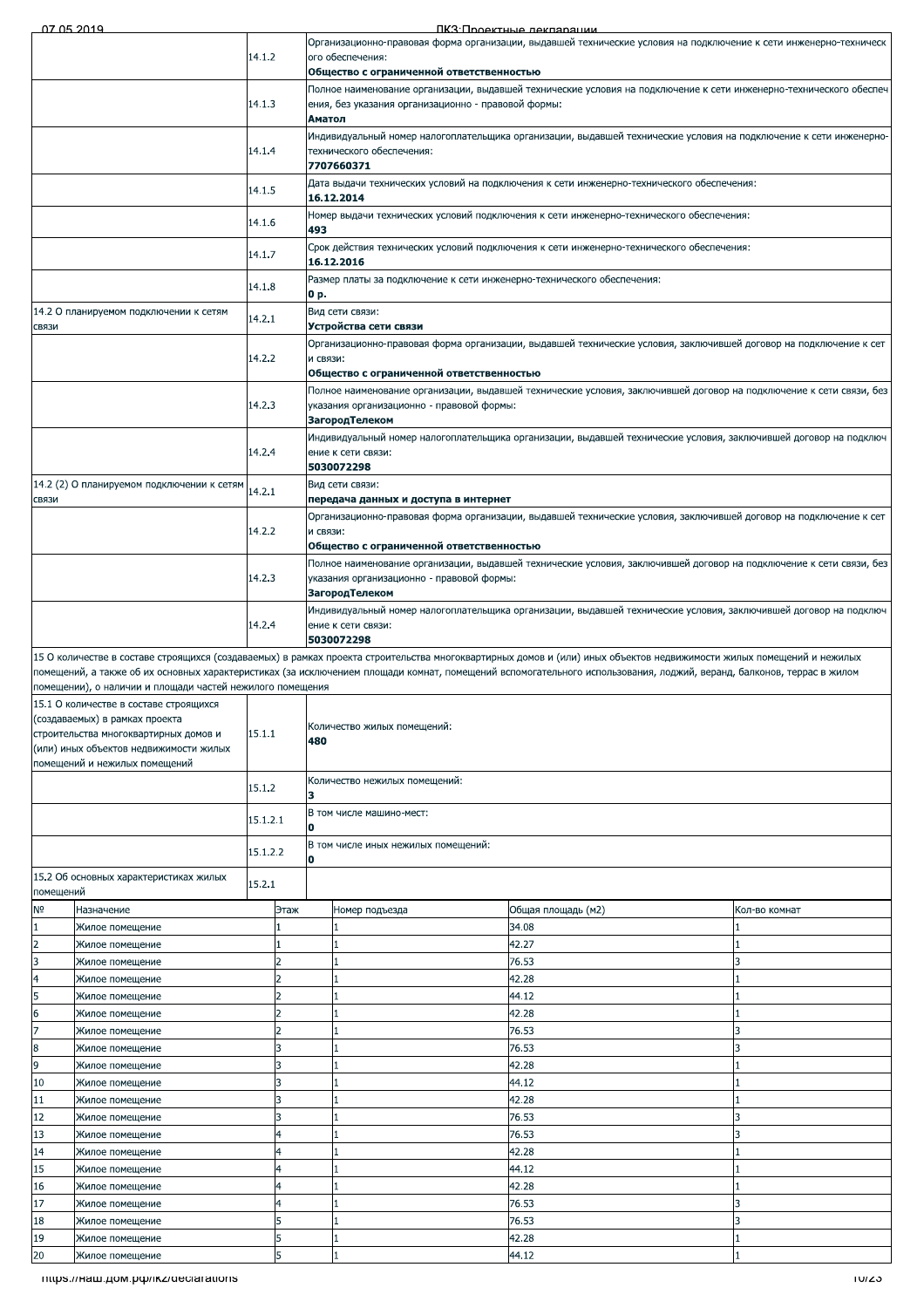| 07.05.2019 |                                 |                |                | ПКЗ Проектные лекляряции |                          |
|------------|---------------------------------|----------------|----------------|--------------------------|--------------------------|
| 21         | Жилое помещение                 | 15             | 1              | 42.28                    |                          |
| 22         | Жилое помещение                 | 5              | 1              | 76.53                    | 3                        |
| 23         |                                 | 6              | $\mathbf{1}$   | 76.9                     | 3                        |
|            | Жилое помещение                 |                |                |                          |                          |
| 24         | Жилое помещение                 | 6              | 1              | 42.65                    |                          |
| 25         | Жилое помещение                 | 6              | 1              | 44.12                    |                          |
| 26         | Жилое помещение                 | 6              |                | 42.65                    |                          |
| 27         |                                 | 6              | $\mathbf{1}$   | 76.9                     | 3                        |
|            | Жилое помещение                 |                |                |                          |                          |
| 28         | Жилое помещение                 | 7              | 1              | 76.9                     | 3                        |
| 29         | Жилое помещение                 |                | $\mathbf{1}$   | 42.65                    |                          |
| 30         | Жилое помещение                 |                | 1              | 44.12                    |                          |
| 31         |                                 |                |                | 42.65                    |                          |
|            | Жилое помещение                 |                |                |                          |                          |
| 32         | Жилое помещение                 |                | 1              | 76.9                     |                          |
| 33         | Жилое помещение                 | 8              |                | 76.9                     |                          |
| 34         | Жилое помещение                 | 8              | $\mathbf{1}$   | 42.65                    |                          |
| 35         | Жилое помещение                 | 8              | 1              | 44.12                    |                          |
|            |                                 |                |                |                          |                          |
| 36         | Жилое помещение                 | 8              | $\mathbf{1}$   | 42.65                    |                          |
| 37         | Жилое помещение                 | 8              |                | 76.9                     | 3                        |
| 38         | Жилое помещение                 | 9              | 1              | 76.9                     | 3                        |
| 39         |                                 | 9              | 1              | 42.65                    |                          |
|            | Жилое помещение                 |                |                |                          |                          |
| 40         | Жилое помещение                 | 9              |                | 44.12                    |                          |
| 41         | Жилое помещение                 | 9              | 1              | 42.65                    |                          |
| 42         | Жилое помещение                 | 9              | $\mathbf{1}$   | 76.9                     | 3                        |
| 43         | Жилое помещение                 | 10             | 1              | 76.9                     | 3                        |
|            |                                 |                |                |                          |                          |
| 44         | Жилое помещение                 | 10             |                | 42.65                    |                          |
| 45         | Жилое помещение                 | 10             | 1              | 44.12                    |                          |
| 46         | Жилое помещение                 | 10             | 1              | 42.65                    |                          |
| 47         |                                 | 10             |                | 76.9                     | ς                        |
|            | Жилое помещение                 |                |                |                          |                          |
| 48         | Жилое помещение                 | 11             | $\mathbf{1}$   | 76.9                     | 3                        |
| 49         | Жилое помещение                 | 11             | $\mathbf{1}$   | 42.65                    |                          |
| 50         | Жилое помещение                 | 11             | 1              | 44.12                    |                          |
|            |                                 |                |                |                          |                          |
| 51         | Жилое помещение                 | 11             | 1              | 42.65                    |                          |
| 52         | Жилое помещение                 | 11             | 1              | 76.9                     | 3                        |
| 53         | Жилое помещение                 | 12             | 1              | 76.9                     | 3                        |
| 54         | Жилое помещение                 | 12             | $\mathbf{1}$   | 42.65                    |                          |
|            |                                 |                |                |                          |                          |
| 55         | Жилое помещение                 | 12             | $\mathbf{1}$   | 44.12                    |                          |
| 56         | Жилое помещение                 | 12             | 1              | 42.65                    |                          |
| 57         | Жилое помещение                 | 12             |                | 76.9                     | 3                        |
| 58         | Жилое помещение                 | 13             | 1              | 76.9                     | 3                        |
|            |                                 |                |                |                          |                          |
| 59         | Жилое помещение                 | 13             | 1              | 42.65                    |                          |
| 60         | Жилое помещение                 | 13             |                | 44.12                    |                          |
| 61         | Жилое помещение                 | 13             | 1              | 42.65                    |                          |
| 62         | Жилое помещение                 | 13             | 1              | 76.9                     | 3                        |
|            |                                 |                |                |                          |                          |
| 63         | Жилое помещение                 | 14             | $\mathbf{1}$   | 76.9                     | 3                        |
| 64         | Жилое помещение                 | 14             | 1              | 42.65                    |                          |
| 65         | Жилое помещение                 | 14             | $\mathbf{1}$   | 44.12                    |                          |
| 66         |                                 | 14             | $\mathbf{1}$   | 42.65                    |                          |
|            | Жилое помещение                 |                |                |                          |                          |
| 67         | Жилое помещение                 | 14             | $\mathbf{1}$   | 76.9                     | 3                        |
| 68         | Жилое помещение                 | 15             | $\mathbf{1}$   | 76.9                     | 3                        |
| 69         | Жилое помещение                 | 15             | 1              | 42.65                    |                          |
| 70         |                                 | 15             | $\mathbf{1}$   | 44.12                    |                          |
|            | Жилое помещение                 |                |                |                          |                          |
| 71         | Жилое помещение                 | 15             |                | 42.65                    |                          |
| 72         | Жилое помещение                 | 15             | $\mathbf{1}$   | 76.9                     | 3                        |
| 73         | Жилое помещение                 | 16             | $\mathbf{1}$   | 76.9                     | 3                        |
| 74         |                                 | 16             | 1              | 42.65                    |                          |
|            | Жилое помещение                 |                |                |                          |                          |
| 75         | Жилое помещение                 | 16             | $\mathbf{1}$   | 44.12                    |                          |
| 76         | Жилое помещение                 | 16             | $\mathbf{1}$   | 42.65                    |                          |
| 77         | Жилое помещение                 | 16             | 1              | 76.9                     | 3                        |
| 78         | Жилое помещение                 | 17             | 1              | 76.9                     | 3                        |
|            |                                 |                |                |                          |                          |
| 79         | Жилое помещение                 | 17             | $\mathbf{1}$   | 42.65                    |                          |
| 80         | Жилое помещение                 | 17             | $\mathbf{1}$   | 44.12                    |                          |
| 81         | Жилое помещение                 | 17             | 1              | 42.65                    |                          |
| 82         | Жилое помещение                 | 17             | $\mathbf{1}$   | 76.9                     | 3                        |
|            |                                 |                |                |                          |                          |
| 83         | Жилое помещение                 |                | 2              | 62.39                    | 2                        |
| 84         | Жилое помещение                 |                | $\overline{2}$ | 40.34                    |                          |
| 85         | Жилое помещение                 |                | 2              | 57.39                    | $\overline{2}$           |
| 86         | Жилое помещение                 | 2              | 2              | 57.48                    | 2                        |
|            |                                 |                |                |                          |                          |
| 87         | Жилое помещение                 | $\overline{c}$ | 2              | 40.34                    |                          |
| 88         | Жилое помещение                 |                | l2             | 40.34                    |                          |
| 89         | Жилое помещение                 | $\overline{2}$ | 2              | 57.39                    | $\overline{\phantom{a}}$ |
| 90         |                                 | 3              | $\overline{2}$ | 57.48                    | $\overline{2}$           |
|            | Жилое помещение                 |                |                |                          |                          |
| 91         | Жилое помещение                 | 3              | $\overline{2}$ | 40.34                    |                          |
|            | mups.mam.gom.pomkz/declarations |                |                |                          | 11/23                    |
|            |                                 |                |                |                          |                          |
|            |                                 |                |                |                          |                          |
|            |                                 |                |                |                          |                          |
|            |                                 |                |                |                          |                          |
|            |                                 |                |                |                          |                          |
|            |                                 |                |                |                          |                          |
|            |                                 |                |                |                          |                          |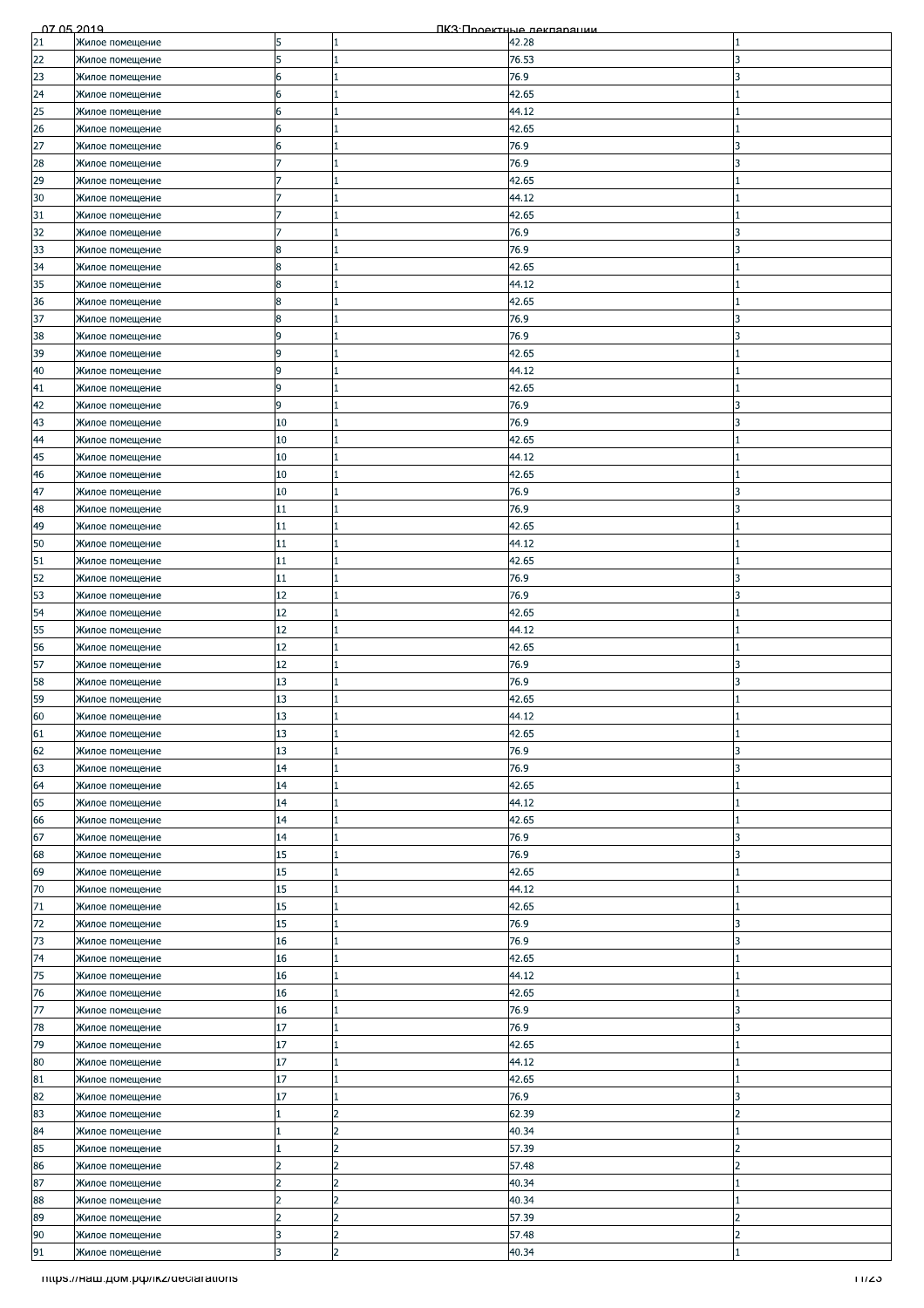| 92<br>Жилое помещение<br>13<br>2<br>40.34<br>3<br>$\overline{2}$<br>93<br>57.39<br>Жилое помещение<br>フ<br>$\overline{2}$<br>94<br>4<br>57.48<br>Жилое помещение<br>$\overline{\phantom{a}}$<br>95<br>$\overline{2}$<br>4<br>40.34<br>Жилое помещение<br>96<br>2<br>40.34<br>Жилое помещение<br>4<br>97<br>57.39<br>Жилое помещение<br>$\overline{2}$<br>57.48<br>98<br>$\overline{\phantom{a}}$<br>Жилое помещение<br>5<br>$\overline{2}$<br>99<br>5<br>40.34<br>Жилое помещение<br>$\overline{2}$<br>40.34<br>100<br>5<br>Жилое помещение<br>$\overline{2}$<br>57.39<br>101<br>Жилое помещение<br>5<br>$\overline{\phantom{a}}$<br>57.85<br>102<br>2<br>Жилое помещение<br>6<br>103<br>$\overline{2}$<br>40.71<br>Жилое помещение<br>6<br>104<br>2<br>40.71<br>Жилое помещение<br>6<br>$\overline{2}$<br>57.76<br>105<br>フ<br>Жилое помещение<br>6<br>$\overline{2}$<br>106<br>57.85<br>Жилое помещение<br>$\overline{2}$<br>7<br>$\overline{2}$<br>107<br>40.71<br>Жилое помещение<br>$\overline{2}$<br>40.71<br>108<br>Жилое помещение<br>2<br>57.76<br>109<br>Жилое помещение<br>2<br>57.85<br>110<br>2<br>Жилое помещение<br>8<br>2<br>111<br>8<br>40.71<br>Жилое помещение<br>$\overline{2}$<br>8<br>112<br>40.71<br>Жилое помещение<br>$\overline{2}$<br>113<br>8<br>57.76<br>$\overline{2}$<br>Жилое помещение<br>2<br>9<br>57.85<br>114<br>2<br>Жилое помещение<br>$\overline{2}$<br>9<br>40.71<br>115<br>Жилое помещение<br>9<br>2<br>40.71<br>116<br>Жилое помещение<br>117<br>57.76<br>9<br>2<br>Жилое помещение<br>$\overline{2}$<br>118<br>10<br>57.85<br>$\overline{z}$<br>Жилое помещение<br>$\overline{2}$<br>119<br>10<br>Жилое помещение<br>40.71<br>$\overline{2}$<br>120<br>10<br>40.71<br>Жилое помещение<br>$\overline{2}$<br>121<br>10<br>57.76<br>Жилое помещение<br>2<br>57.85<br>122<br>11<br>Жилое помещение<br>っ<br>123<br>2<br>40.71<br>Жилое помещение<br>11<br>124<br>11<br>$\overline{2}$<br>40.71<br>Жилое помещение<br>2<br>125<br>11<br>57.76<br>$\overline{\phantom{a}}$<br>Жилое помещение<br>$\overline{2}$<br>12<br>126<br>57.85<br>Жилое помещение<br>2<br>$\overline{2}$<br>127<br>12<br>40.71<br>Жилое помещение<br>12<br>l2<br>128<br>40.71<br>Жилое помещение<br>$\overline{2}$<br>12<br>57.76<br>129<br>Жилое помещение<br>っ<br>$\overline{2}$<br>130<br>13<br>57.85<br>$\overline{\phantom{a}}$<br>Жилое помещение<br>13<br>131<br>$\overline{2}$<br>40.71<br>Жилое помещение<br>132<br>13<br>2<br>40.71<br>Жилое помещение<br>133<br>57.76<br>13<br>Жилое помещение<br>2<br>2<br>$\overline{2}$<br>57.85<br>134<br>14<br>Жилое помещение<br>2<br>2<br>135<br>14<br>40.71<br>Жилое помещение<br>$\overline{2}$<br>14<br>40.71<br>136<br>Жилое помещение<br>137<br>$\overline{2}$<br>14<br>57.76<br>$\overline{2}$<br>Жилое помещение<br>15<br>2<br>138<br>57.85<br>$\mathcal{P}$<br>Жилое помещение<br>15<br>2<br>139<br>40.71<br>Жилое помещение<br>$\overline{2}$<br>140<br>15<br>40.71<br>Жилое помещение<br>2<br>15<br>141<br>57.76<br><sup>2</sup><br>Жилое помещение<br>2<br>16<br>57.85<br>142<br>$\overline{\phantom{a}}$<br>Жилое помещение<br>$\overline{2}$<br>16<br>40.71<br>143<br>Жилое помещение<br>$\overline{2}$<br>144<br>16<br>40.71<br>Жилое помещение<br>2<br>16<br>57.76<br>145<br>っ<br>Жилое помещение<br>$\overline{2}$<br>17<br>57.85<br>$\overline{2}$<br>146<br>Жилое помещение<br>$\overline{2}$<br>147<br>17<br>40.71<br>Жилое помещение<br>$\overline{2}$<br>17<br>148<br>40.71<br>Жилое помещение<br>17<br>$\overline{2}$<br>57.76<br>149<br>$\overline{\mathbf{z}}$<br>Жилое помещение<br>3<br>150<br>73.28<br>Жилое помещение<br>3<br>151<br>3<br>74.77<br>3<br>Жилое помещение<br>152<br>35.85<br>3<br>Жилое помещение<br>l3<br>153<br>$\overline{2}$<br>73.28<br>3<br>Жилое помещение<br>154<br>3<br>$\overline{2}$<br>36.57<br>Жилое помещение<br>3<br>155<br>$\overline{2}$<br>74.77<br>3<br>Жилое помещение<br>$\overline{2}$<br>l3<br>156<br>35.85<br>Жилое помещение<br>157<br>3<br>3<br>73.28<br>Жилое помещение<br>3<br>158<br>36.57<br>Жилое помещение<br>3<br>3<br>159<br>3<br>74.77<br>3<br>Жилое помещение<br>3<br>3<br>3<br>160<br>35.85<br>Жилое помещение<br>3<br>161<br>4<br>73.28<br>3<br>Жилое помещение<br>3<br>$\overline{4}$<br>162<br>36.57<br>Жилое помещение<br>Titips.//Ham.pom.po/ikz/declarations<br>12/23 | 07 05 2019 |  | ПКЗ Проектные лекляряции |  |
|-------------------------------------------------------------------------------------------------------------------------------------------------------------------------------------------------------------------------------------------------------------------------------------------------------------------------------------------------------------------------------------------------------------------------------------------------------------------------------------------------------------------------------------------------------------------------------------------------------------------------------------------------------------------------------------------------------------------------------------------------------------------------------------------------------------------------------------------------------------------------------------------------------------------------------------------------------------------------------------------------------------------------------------------------------------------------------------------------------------------------------------------------------------------------------------------------------------------------------------------------------------------------------------------------------------------------------------------------------------------------------------------------------------------------------------------------------------------------------------------------------------------------------------------------------------------------------------------------------------------------------------------------------------------------------------------------------------------------------------------------------------------------------------------------------------------------------------------------------------------------------------------------------------------------------------------------------------------------------------------------------------------------------------------------------------------------------------------------------------------------------------------------------------------------------------------------------------------------------------------------------------------------------------------------------------------------------------------------------------------------------------------------------------------------------------------------------------------------------------------------------------------------------------------------------------------------------------------------------------------------------------------------------------------------------------------------------------------------------------------------------------------------------------------------------------------------------------------------------------------------------------------------------------------------------------------------------------------------------------------------------------------------------------------------------------------------------------------------------------------------------------------------------------------------------------------------------------------------------------------------------------------------------------------------------------------------------------------------------------------------------------------------------------------------------------------------------------------------------------------------------------------------------------------------------------------------------------------------------------------------------------------------------------------------------------------------------------------------------------------------------------------------------------------------------------------------------------------------------------------------------------------------------------------------------------------------------------------------------------------------------------------------------------------------------------------------------------------------------------------------------------------------------------------------------------------------------------------------------------------------------------------------------------------------------------------------|------------|--|--------------------------|--|
|                                                                                                                                                                                                                                                                                                                                                                                                                                                                                                                                                                                                                                                                                                                                                                                                                                                                                                                                                                                                                                                                                                                                                                                                                                                                                                                                                                                                                                                                                                                                                                                                                                                                                                                                                                                                                                                                                                                                                                                                                                                                                                                                                                                                                                                                                                                                                                                                                                                                                                                                                                                                                                                                                                                                                                                                                                                                                                                                                                                                                                                                                                                                                                                                                                                                                                                                                                                                                                                                                                                                                                                                                                                                                                                                                                                                                                                                                                                                                                                                                                                                                                                                                                                                                                                                                                                         |            |  |                          |  |
|                                                                                                                                                                                                                                                                                                                                                                                                                                                                                                                                                                                                                                                                                                                                                                                                                                                                                                                                                                                                                                                                                                                                                                                                                                                                                                                                                                                                                                                                                                                                                                                                                                                                                                                                                                                                                                                                                                                                                                                                                                                                                                                                                                                                                                                                                                                                                                                                                                                                                                                                                                                                                                                                                                                                                                                                                                                                                                                                                                                                                                                                                                                                                                                                                                                                                                                                                                                                                                                                                                                                                                                                                                                                                                                                                                                                                                                                                                                                                                                                                                                                                                                                                                                                                                                                                                                         |            |  |                          |  |
|                                                                                                                                                                                                                                                                                                                                                                                                                                                                                                                                                                                                                                                                                                                                                                                                                                                                                                                                                                                                                                                                                                                                                                                                                                                                                                                                                                                                                                                                                                                                                                                                                                                                                                                                                                                                                                                                                                                                                                                                                                                                                                                                                                                                                                                                                                                                                                                                                                                                                                                                                                                                                                                                                                                                                                                                                                                                                                                                                                                                                                                                                                                                                                                                                                                                                                                                                                                                                                                                                                                                                                                                                                                                                                                                                                                                                                                                                                                                                                                                                                                                                                                                                                                                                                                                                                                         |            |  |                          |  |
|                                                                                                                                                                                                                                                                                                                                                                                                                                                                                                                                                                                                                                                                                                                                                                                                                                                                                                                                                                                                                                                                                                                                                                                                                                                                                                                                                                                                                                                                                                                                                                                                                                                                                                                                                                                                                                                                                                                                                                                                                                                                                                                                                                                                                                                                                                                                                                                                                                                                                                                                                                                                                                                                                                                                                                                                                                                                                                                                                                                                                                                                                                                                                                                                                                                                                                                                                                                                                                                                                                                                                                                                                                                                                                                                                                                                                                                                                                                                                                                                                                                                                                                                                                                                                                                                                                                         |            |  |                          |  |
|                                                                                                                                                                                                                                                                                                                                                                                                                                                                                                                                                                                                                                                                                                                                                                                                                                                                                                                                                                                                                                                                                                                                                                                                                                                                                                                                                                                                                                                                                                                                                                                                                                                                                                                                                                                                                                                                                                                                                                                                                                                                                                                                                                                                                                                                                                                                                                                                                                                                                                                                                                                                                                                                                                                                                                                                                                                                                                                                                                                                                                                                                                                                                                                                                                                                                                                                                                                                                                                                                                                                                                                                                                                                                                                                                                                                                                                                                                                                                                                                                                                                                                                                                                                                                                                                                                                         |            |  |                          |  |
|                                                                                                                                                                                                                                                                                                                                                                                                                                                                                                                                                                                                                                                                                                                                                                                                                                                                                                                                                                                                                                                                                                                                                                                                                                                                                                                                                                                                                                                                                                                                                                                                                                                                                                                                                                                                                                                                                                                                                                                                                                                                                                                                                                                                                                                                                                                                                                                                                                                                                                                                                                                                                                                                                                                                                                                                                                                                                                                                                                                                                                                                                                                                                                                                                                                                                                                                                                                                                                                                                                                                                                                                                                                                                                                                                                                                                                                                                                                                                                                                                                                                                                                                                                                                                                                                                                                         |            |  |                          |  |
|                                                                                                                                                                                                                                                                                                                                                                                                                                                                                                                                                                                                                                                                                                                                                                                                                                                                                                                                                                                                                                                                                                                                                                                                                                                                                                                                                                                                                                                                                                                                                                                                                                                                                                                                                                                                                                                                                                                                                                                                                                                                                                                                                                                                                                                                                                                                                                                                                                                                                                                                                                                                                                                                                                                                                                                                                                                                                                                                                                                                                                                                                                                                                                                                                                                                                                                                                                                                                                                                                                                                                                                                                                                                                                                                                                                                                                                                                                                                                                                                                                                                                                                                                                                                                                                                                                                         |            |  |                          |  |
|                                                                                                                                                                                                                                                                                                                                                                                                                                                                                                                                                                                                                                                                                                                                                                                                                                                                                                                                                                                                                                                                                                                                                                                                                                                                                                                                                                                                                                                                                                                                                                                                                                                                                                                                                                                                                                                                                                                                                                                                                                                                                                                                                                                                                                                                                                                                                                                                                                                                                                                                                                                                                                                                                                                                                                                                                                                                                                                                                                                                                                                                                                                                                                                                                                                                                                                                                                                                                                                                                                                                                                                                                                                                                                                                                                                                                                                                                                                                                                                                                                                                                                                                                                                                                                                                                                                         |            |  |                          |  |
|                                                                                                                                                                                                                                                                                                                                                                                                                                                                                                                                                                                                                                                                                                                                                                                                                                                                                                                                                                                                                                                                                                                                                                                                                                                                                                                                                                                                                                                                                                                                                                                                                                                                                                                                                                                                                                                                                                                                                                                                                                                                                                                                                                                                                                                                                                                                                                                                                                                                                                                                                                                                                                                                                                                                                                                                                                                                                                                                                                                                                                                                                                                                                                                                                                                                                                                                                                                                                                                                                                                                                                                                                                                                                                                                                                                                                                                                                                                                                                                                                                                                                                                                                                                                                                                                                                                         |            |  |                          |  |
|                                                                                                                                                                                                                                                                                                                                                                                                                                                                                                                                                                                                                                                                                                                                                                                                                                                                                                                                                                                                                                                                                                                                                                                                                                                                                                                                                                                                                                                                                                                                                                                                                                                                                                                                                                                                                                                                                                                                                                                                                                                                                                                                                                                                                                                                                                                                                                                                                                                                                                                                                                                                                                                                                                                                                                                                                                                                                                                                                                                                                                                                                                                                                                                                                                                                                                                                                                                                                                                                                                                                                                                                                                                                                                                                                                                                                                                                                                                                                                                                                                                                                                                                                                                                                                                                                                                         |            |  |                          |  |
|                                                                                                                                                                                                                                                                                                                                                                                                                                                                                                                                                                                                                                                                                                                                                                                                                                                                                                                                                                                                                                                                                                                                                                                                                                                                                                                                                                                                                                                                                                                                                                                                                                                                                                                                                                                                                                                                                                                                                                                                                                                                                                                                                                                                                                                                                                                                                                                                                                                                                                                                                                                                                                                                                                                                                                                                                                                                                                                                                                                                                                                                                                                                                                                                                                                                                                                                                                                                                                                                                                                                                                                                                                                                                                                                                                                                                                                                                                                                                                                                                                                                                                                                                                                                                                                                                                                         |            |  |                          |  |
|                                                                                                                                                                                                                                                                                                                                                                                                                                                                                                                                                                                                                                                                                                                                                                                                                                                                                                                                                                                                                                                                                                                                                                                                                                                                                                                                                                                                                                                                                                                                                                                                                                                                                                                                                                                                                                                                                                                                                                                                                                                                                                                                                                                                                                                                                                                                                                                                                                                                                                                                                                                                                                                                                                                                                                                                                                                                                                                                                                                                                                                                                                                                                                                                                                                                                                                                                                                                                                                                                                                                                                                                                                                                                                                                                                                                                                                                                                                                                                                                                                                                                                                                                                                                                                                                                                                         |            |  |                          |  |
|                                                                                                                                                                                                                                                                                                                                                                                                                                                                                                                                                                                                                                                                                                                                                                                                                                                                                                                                                                                                                                                                                                                                                                                                                                                                                                                                                                                                                                                                                                                                                                                                                                                                                                                                                                                                                                                                                                                                                                                                                                                                                                                                                                                                                                                                                                                                                                                                                                                                                                                                                                                                                                                                                                                                                                                                                                                                                                                                                                                                                                                                                                                                                                                                                                                                                                                                                                                                                                                                                                                                                                                                                                                                                                                                                                                                                                                                                                                                                                                                                                                                                                                                                                                                                                                                                                                         |            |  |                          |  |
|                                                                                                                                                                                                                                                                                                                                                                                                                                                                                                                                                                                                                                                                                                                                                                                                                                                                                                                                                                                                                                                                                                                                                                                                                                                                                                                                                                                                                                                                                                                                                                                                                                                                                                                                                                                                                                                                                                                                                                                                                                                                                                                                                                                                                                                                                                                                                                                                                                                                                                                                                                                                                                                                                                                                                                                                                                                                                                                                                                                                                                                                                                                                                                                                                                                                                                                                                                                                                                                                                                                                                                                                                                                                                                                                                                                                                                                                                                                                                                                                                                                                                                                                                                                                                                                                                                                         |            |  |                          |  |
|                                                                                                                                                                                                                                                                                                                                                                                                                                                                                                                                                                                                                                                                                                                                                                                                                                                                                                                                                                                                                                                                                                                                                                                                                                                                                                                                                                                                                                                                                                                                                                                                                                                                                                                                                                                                                                                                                                                                                                                                                                                                                                                                                                                                                                                                                                                                                                                                                                                                                                                                                                                                                                                                                                                                                                                                                                                                                                                                                                                                                                                                                                                                                                                                                                                                                                                                                                                                                                                                                                                                                                                                                                                                                                                                                                                                                                                                                                                                                                                                                                                                                                                                                                                                                                                                                                                         |            |  |                          |  |
|                                                                                                                                                                                                                                                                                                                                                                                                                                                                                                                                                                                                                                                                                                                                                                                                                                                                                                                                                                                                                                                                                                                                                                                                                                                                                                                                                                                                                                                                                                                                                                                                                                                                                                                                                                                                                                                                                                                                                                                                                                                                                                                                                                                                                                                                                                                                                                                                                                                                                                                                                                                                                                                                                                                                                                                                                                                                                                                                                                                                                                                                                                                                                                                                                                                                                                                                                                                                                                                                                                                                                                                                                                                                                                                                                                                                                                                                                                                                                                                                                                                                                                                                                                                                                                                                                                                         |            |  |                          |  |
|                                                                                                                                                                                                                                                                                                                                                                                                                                                                                                                                                                                                                                                                                                                                                                                                                                                                                                                                                                                                                                                                                                                                                                                                                                                                                                                                                                                                                                                                                                                                                                                                                                                                                                                                                                                                                                                                                                                                                                                                                                                                                                                                                                                                                                                                                                                                                                                                                                                                                                                                                                                                                                                                                                                                                                                                                                                                                                                                                                                                                                                                                                                                                                                                                                                                                                                                                                                                                                                                                                                                                                                                                                                                                                                                                                                                                                                                                                                                                                                                                                                                                                                                                                                                                                                                                                                         |            |  |                          |  |
|                                                                                                                                                                                                                                                                                                                                                                                                                                                                                                                                                                                                                                                                                                                                                                                                                                                                                                                                                                                                                                                                                                                                                                                                                                                                                                                                                                                                                                                                                                                                                                                                                                                                                                                                                                                                                                                                                                                                                                                                                                                                                                                                                                                                                                                                                                                                                                                                                                                                                                                                                                                                                                                                                                                                                                                                                                                                                                                                                                                                                                                                                                                                                                                                                                                                                                                                                                                                                                                                                                                                                                                                                                                                                                                                                                                                                                                                                                                                                                                                                                                                                                                                                                                                                                                                                                                         |            |  |                          |  |
|                                                                                                                                                                                                                                                                                                                                                                                                                                                                                                                                                                                                                                                                                                                                                                                                                                                                                                                                                                                                                                                                                                                                                                                                                                                                                                                                                                                                                                                                                                                                                                                                                                                                                                                                                                                                                                                                                                                                                                                                                                                                                                                                                                                                                                                                                                                                                                                                                                                                                                                                                                                                                                                                                                                                                                                                                                                                                                                                                                                                                                                                                                                                                                                                                                                                                                                                                                                                                                                                                                                                                                                                                                                                                                                                                                                                                                                                                                                                                                                                                                                                                                                                                                                                                                                                                                                         |            |  |                          |  |
|                                                                                                                                                                                                                                                                                                                                                                                                                                                                                                                                                                                                                                                                                                                                                                                                                                                                                                                                                                                                                                                                                                                                                                                                                                                                                                                                                                                                                                                                                                                                                                                                                                                                                                                                                                                                                                                                                                                                                                                                                                                                                                                                                                                                                                                                                                                                                                                                                                                                                                                                                                                                                                                                                                                                                                                                                                                                                                                                                                                                                                                                                                                                                                                                                                                                                                                                                                                                                                                                                                                                                                                                                                                                                                                                                                                                                                                                                                                                                                                                                                                                                                                                                                                                                                                                                                                         |            |  |                          |  |
|                                                                                                                                                                                                                                                                                                                                                                                                                                                                                                                                                                                                                                                                                                                                                                                                                                                                                                                                                                                                                                                                                                                                                                                                                                                                                                                                                                                                                                                                                                                                                                                                                                                                                                                                                                                                                                                                                                                                                                                                                                                                                                                                                                                                                                                                                                                                                                                                                                                                                                                                                                                                                                                                                                                                                                                                                                                                                                                                                                                                                                                                                                                                                                                                                                                                                                                                                                                                                                                                                                                                                                                                                                                                                                                                                                                                                                                                                                                                                                                                                                                                                                                                                                                                                                                                                                                         |            |  |                          |  |
|                                                                                                                                                                                                                                                                                                                                                                                                                                                                                                                                                                                                                                                                                                                                                                                                                                                                                                                                                                                                                                                                                                                                                                                                                                                                                                                                                                                                                                                                                                                                                                                                                                                                                                                                                                                                                                                                                                                                                                                                                                                                                                                                                                                                                                                                                                                                                                                                                                                                                                                                                                                                                                                                                                                                                                                                                                                                                                                                                                                                                                                                                                                                                                                                                                                                                                                                                                                                                                                                                                                                                                                                                                                                                                                                                                                                                                                                                                                                                                                                                                                                                                                                                                                                                                                                                                                         |            |  |                          |  |
|                                                                                                                                                                                                                                                                                                                                                                                                                                                                                                                                                                                                                                                                                                                                                                                                                                                                                                                                                                                                                                                                                                                                                                                                                                                                                                                                                                                                                                                                                                                                                                                                                                                                                                                                                                                                                                                                                                                                                                                                                                                                                                                                                                                                                                                                                                                                                                                                                                                                                                                                                                                                                                                                                                                                                                                                                                                                                                                                                                                                                                                                                                                                                                                                                                                                                                                                                                                                                                                                                                                                                                                                                                                                                                                                                                                                                                                                                                                                                                                                                                                                                                                                                                                                                                                                                                                         |            |  |                          |  |
|                                                                                                                                                                                                                                                                                                                                                                                                                                                                                                                                                                                                                                                                                                                                                                                                                                                                                                                                                                                                                                                                                                                                                                                                                                                                                                                                                                                                                                                                                                                                                                                                                                                                                                                                                                                                                                                                                                                                                                                                                                                                                                                                                                                                                                                                                                                                                                                                                                                                                                                                                                                                                                                                                                                                                                                                                                                                                                                                                                                                                                                                                                                                                                                                                                                                                                                                                                                                                                                                                                                                                                                                                                                                                                                                                                                                                                                                                                                                                                                                                                                                                                                                                                                                                                                                                                                         |            |  |                          |  |
|                                                                                                                                                                                                                                                                                                                                                                                                                                                                                                                                                                                                                                                                                                                                                                                                                                                                                                                                                                                                                                                                                                                                                                                                                                                                                                                                                                                                                                                                                                                                                                                                                                                                                                                                                                                                                                                                                                                                                                                                                                                                                                                                                                                                                                                                                                                                                                                                                                                                                                                                                                                                                                                                                                                                                                                                                                                                                                                                                                                                                                                                                                                                                                                                                                                                                                                                                                                                                                                                                                                                                                                                                                                                                                                                                                                                                                                                                                                                                                                                                                                                                                                                                                                                                                                                                                                         |            |  |                          |  |
|                                                                                                                                                                                                                                                                                                                                                                                                                                                                                                                                                                                                                                                                                                                                                                                                                                                                                                                                                                                                                                                                                                                                                                                                                                                                                                                                                                                                                                                                                                                                                                                                                                                                                                                                                                                                                                                                                                                                                                                                                                                                                                                                                                                                                                                                                                                                                                                                                                                                                                                                                                                                                                                                                                                                                                                                                                                                                                                                                                                                                                                                                                                                                                                                                                                                                                                                                                                                                                                                                                                                                                                                                                                                                                                                                                                                                                                                                                                                                                                                                                                                                                                                                                                                                                                                                                                         |            |  |                          |  |
|                                                                                                                                                                                                                                                                                                                                                                                                                                                                                                                                                                                                                                                                                                                                                                                                                                                                                                                                                                                                                                                                                                                                                                                                                                                                                                                                                                                                                                                                                                                                                                                                                                                                                                                                                                                                                                                                                                                                                                                                                                                                                                                                                                                                                                                                                                                                                                                                                                                                                                                                                                                                                                                                                                                                                                                                                                                                                                                                                                                                                                                                                                                                                                                                                                                                                                                                                                                                                                                                                                                                                                                                                                                                                                                                                                                                                                                                                                                                                                                                                                                                                                                                                                                                                                                                                                                         |            |  |                          |  |
|                                                                                                                                                                                                                                                                                                                                                                                                                                                                                                                                                                                                                                                                                                                                                                                                                                                                                                                                                                                                                                                                                                                                                                                                                                                                                                                                                                                                                                                                                                                                                                                                                                                                                                                                                                                                                                                                                                                                                                                                                                                                                                                                                                                                                                                                                                                                                                                                                                                                                                                                                                                                                                                                                                                                                                                                                                                                                                                                                                                                                                                                                                                                                                                                                                                                                                                                                                                                                                                                                                                                                                                                                                                                                                                                                                                                                                                                                                                                                                                                                                                                                                                                                                                                                                                                                                                         |            |  |                          |  |
|                                                                                                                                                                                                                                                                                                                                                                                                                                                                                                                                                                                                                                                                                                                                                                                                                                                                                                                                                                                                                                                                                                                                                                                                                                                                                                                                                                                                                                                                                                                                                                                                                                                                                                                                                                                                                                                                                                                                                                                                                                                                                                                                                                                                                                                                                                                                                                                                                                                                                                                                                                                                                                                                                                                                                                                                                                                                                                                                                                                                                                                                                                                                                                                                                                                                                                                                                                                                                                                                                                                                                                                                                                                                                                                                                                                                                                                                                                                                                                                                                                                                                                                                                                                                                                                                                                                         |            |  |                          |  |
|                                                                                                                                                                                                                                                                                                                                                                                                                                                                                                                                                                                                                                                                                                                                                                                                                                                                                                                                                                                                                                                                                                                                                                                                                                                                                                                                                                                                                                                                                                                                                                                                                                                                                                                                                                                                                                                                                                                                                                                                                                                                                                                                                                                                                                                                                                                                                                                                                                                                                                                                                                                                                                                                                                                                                                                                                                                                                                                                                                                                                                                                                                                                                                                                                                                                                                                                                                                                                                                                                                                                                                                                                                                                                                                                                                                                                                                                                                                                                                                                                                                                                                                                                                                                                                                                                                                         |            |  |                          |  |
|                                                                                                                                                                                                                                                                                                                                                                                                                                                                                                                                                                                                                                                                                                                                                                                                                                                                                                                                                                                                                                                                                                                                                                                                                                                                                                                                                                                                                                                                                                                                                                                                                                                                                                                                                                                                                                                                                                                                                                                                                                                                                                                                                                                                                                                                                                                                                                                                                                                                                                                                                                                                                                                                                                                                                                                                                                                                                                                                                                                                                                                                                                                                                                                                                                                                                                                                                                                                                                                                                                                                                                                                                                                                                                                                                                                                                                                                                                                                                                                                                                                                                                                                                                                                                                                                                                                         |            |  |                          |  |
|                                                                                                                                                                                                                                                                                                                                                                                                                                                                                                                                                                                                                                                                                                                                                                                                                                                                                                                                                                                                                                                                                                                                                                                                                                                                                                                                                                                                                                                                                                                                                                                                                                                                                                                                                                                                                                                                                                                                                                                                                                                                                                                                                                                                                                                                                                                                                                                                                                                                                                                                                                                                                                                                                                                                                                                                                                                                                                                                                                                                                                                                                                                                                                                                                                                                                                                                                                                                                                                                                                                                                                                                                                                                                                                                                                                                                                                                                                                                                                                                                                                                                                                                                                                                                                                                                                                         |            |  |                          |  |
|                                                                                                                                                                                                                                                                                                                                                                                                                                                                                                                                                                                                                                                                                                                                                                                                                                                                                                                                                                                                                                                                                                                                                                                                                                                                                                                                                                                                                                                                                                                                                                                                                                                                                                                                                                                                                                                                                                                                                                                                                                                                                                                                                                                                                                                                                                                                                                                                                                                                                                                                                                                                                                                                                                                                                                                                                                                                                                                                                                                                                                                                                                                                                                                                                                                                                                                                                                                                                                                                                                                                                                                                                                                                                                                                                                                                                                                                                                                                                                                                                                                                                                                                                                                                                                                                                                                         |            |  |                          |  |
|                                                                                                                                                                                                                                                                                                                                                                                                                                                                                                                                                                                                                                                                                                                                                                                                                                                                                                                                                                                                                                                                                                                                                                                                                                                                                                                                                                                                                                                                                                                                                                                                                                                                                                                                                                                                                                                                                                                                                                                                                                                                                                                                                                                                                                                                                                                                                                                                                                                                                                                                                                                                                                                                                                                                                                                                                                                                                                                                                                                                                                                                                                                                                                                                                                                                                                                                                                                                                                                                                                                                                                                                                                                                                                                                                                                                                                                                                                                                                                                                                                                                                                                                                                                                                                                                                                                         |            |  |                          |  |
|                                                                                                                                                                                                                                                                                                                                                                                                                                                                                                                                                                                                                                                                                                                                                                                                                                                                                                                                                                                                                                                                                                                                                                                                                                                                                                                                                                                                                                                                                                                                                                                                                                                                                                                                                                                                                                                                                                                                                                                                                                                                                                                                                                                                                                                                                                                                                                                                                                                                                                                                                                                                                                                                                                                                                                                                                                                                                                                                                                                                                                                                                                                                                                                                                                                                                                                                                                                                                                                                                                                                                                                                                                                                                                                                                                                                                                                                                                                                                                                                                                                                                                                                                                                                                                                                                                                         |            |  |                          |  |
|                                                                                                                                                                                                                                                                                                                                                                                                                                                                                                                                                                                                                                                                                                                                                                                                                                                                                                                                                                                                                                                                                                                                                                                                                                                                                                                                                                                                                                                                                                                                                                                                                                                                                                                                                                                                                                                                                                                                                                                                                                                                                                                                                                                                                                                                                                                                                                                                                                                                                                                                                                                                                                                                                                                                                                                                                                                                                                                                                                                                                                                                                                                                                                                                                                                                                                                                                                                                                                                                                                                                                                                                                                                                                                                                                                                                                                                                                                                                                                                                                                                                                                                                                                                                                                                                                                                         |            |  |                          |  |
|                                                                                                                                                                                                                                                                                                                                                                                                                                                                                                                                                                                                                                                                                                                                                                                                                                                                                                                                                                                                                                                                                                                                                                                                                                                                                                                                                                                                                                                                                                                                                                                                                                                                                                                                                                                                                                                                                                                                                                                                                                                                                                                                                                                                                                                                                                                                                                                                                                                                                                                                                                                                                                                                                                                                                                                                                                                                                                                                                                                                                                                                                                                                                                                                                                                                                                                                                                                                                                                                                                                                                                                                                                                                                                                                                                                                                                                                                                                                                                                                                                                                                                                                                                                                                                                                                                                         |            |  |                          |  |
|                                                                                                                                                                                                                                                                                                                                                                                                                                                                                                                                                                                                                                                                                                                                                                                                                                                                                                                                                                                                                                                                                                                                                                                                                                                                                                                                                                                                                                                                                                                                                                                                                                                                                                                                                                                                                                                                                                                                                                                                                                                                                                                                                                                                                                                                                                                                                                                                                                                                                                                                                                                                                                                                                                                                                                                                                                                                                                                                                                                                                                                                                                                                                                                                                                                                                                                                                                                                                                                                                                                                                                                                                                                                                                                                                                                                                                                                                                                                                                                                                                                                                                                                                                                                                                                                                                                         |            |  |                          |  |
|                                                                                                                                                                                                                                                                                                                                                                                                                                                                                                                                                                                                                                                                                                                                                                                                                                                                                                                                                                                                                                                                                                                                                                                                                                                                                                                                                                                                                                                                                                                                                                                                                                                                                                                                                                                                                                                                                                                                                                                                                                                                                                                                                                                                                                                                                                                                                                                                                                                                                                                                                                                                                                                                                                                                                                                                                                                                                                                                                                                                                                                                                                                                                                                                                                                                                                                                                                                                                                                                                                                                                                                                                                                                                                                                                                                                                                                                                                                                                                                                                                                                                                                                                                                                                                                                                                                         |            |  |                          |  |
|                                                                                                                                                                                                                                                                                                                                                                                                                                                                                                                                                                                                                                                                                                                                                                                                                                                                                                                                                                                                                                                                                                                                                                                                                                                                                                                                                                                                                                                                                                                                                                                                                                                                                                                                                                                                                                                                                                                                                                                                                                                                                                                                                                                                                                                                                                                                                                                                                                                                                                                                                                                                                                                                                                                                                                                                                                                                                                                                                                                                                                                                                                                                                                                                                                                                                                                                                                                                                                                                                                                                                                                                                                                                                                                                                                                                                                                                                                                                                                                                                                                                                                                                                                                                                                                                                                                         |            |  |                          |  |
|                                                                                                                                                                                                                                                                                                                                                                                                                                                                                                                                                                                                                                                                                                                                                                                                                                                                                                                                                                                                                                                                                                                                                                                                                                                                                                                                                                                                                                                                                                                                                                                                                                                                                                                                                                                                                                                                                                                                                                                                                                                                                                                                                                                                                                                                                                                                                                                                                                                                                                                                                                                                                                                                                                                                                                                                                                                                                                                                                                                                                                                                                                                                                                                                                                                                                                                                                                                                                                                                                                                                                                                                                                                                                                                                                                                                                                                                                                                                                                                                                                                                                                                                                                                                                                                                                                                         |            |  |                          |  |
|                                                                                                                                                                                                                                                                                                                                                                                                                                                                                                                                                                                                                                                                                                                                                                                                                                                                                                                                                                                                                                                                                                                                                                                                                                                                                                                                                                                                                                                                                                                                                                                                                                                                                                                                                                                                                                                                                                                                                                                                                                                                                                                                                                                                                                                                                                                                                                                                                                                                                                                                                                                                                                                                                                                                                                                                                                                                                                                                                                                                                                                                                                                                                                                                                                                                                                                                                                                                                                                                                                                                                                                                                                                                                                                                                                                                                                                                                                                                                                                                                                                                                                                                                                                                                                                                                                                         |            |  |                          |  |
|                                                                                                                                                                                                                                                                                                                                                                                                                                                                                                                                                                                                                                                                                                                                                                                                                                                                                                                                                                                                                                                                                                                                                                                                                                                                                                                                                                                                                                                                                                                                                                                                                                                                                                                                                                                                                                                                                                                                                                                                                                                                                                                                                                                                                                                                                                                                                                                                                                                                                                                                                                                                                                                                                                                                                                                                                                                                                                                                                                                                                                                                                                                                                                                                                                                                                                                                                                                                                                                                                                                                                                                                                                                                                                                                                                                                                                                                                                                                                                                                                                                                                                                                                                                                                                                                                                                         |            |  |                          |  |
|                                                                                                                                                                                                                                                                                                                                                                                                                                                                                                                                                                                                                                                                                                                                                                                                                                                                                                                                                                                                                                                                                                                                                                                                                                                                                                                                                                                                                                                                                                                                                                                                                                                                                                                                                                                                                                                                                                                                                                                                                                                                                                                                                                                                                                                                                                                                                                                                                                                                                                                                                                                                                                                                                                                                                                                                                                                                                                                                                                                                                                                                                                                                                                                                                                                                                                                                                                                                                                                                                                                                                                                                                                                                                                                                                                                                                                                                                                                                                                                                                                                                                                                                                                                                                                                                                                                         |            |  |                          |  |
|                                                                                                                                                                                                                                                                                                                                                                                                                                                                                                                                                                                                                                                                                                                                                                                                                                                                                                                                                                                                                                                                                                                                                                                                                                                                                                                                                                                                                                                                                                                                                                                                                                                                                                                                                                                                                                                                                                                                                                                                                                                                                                                                                                                                                                                                                                                                                                                                                                                                                                                                                                                                                                                                                                                                                                                                                                                                                                                                                                                                                                                                                                                                                                                                                                                                                                                                                                                                                                                                                                                                                                                                                                                                                                                                                                                                                                                                                                                                                                                                                                                                                                                                                                                                                                                                                                                         |            |  |                          |  |
|                                                                                                                                                                                                                                                                                                                                                                                                                                                                                                                                                                                                                                                                                                                                                                                                                                                                                                                                                                                                                                                                                                                                                                                                                                                                                                                                                                                                                                                                                                                                                                                                                                                                                                                                                                                                                                                                                                                                                                                                                                                                                                                                                                                                                                                                                                                                                                                                                                                                                                                                                                                                                                                                                                                                                                                                                                                                                                                                                                                                                                                                                                                                                                                                                                                                                                                                                                                                                                                                                                                                                                                                                                                                                                                                                                                                                                                                                                                                                                                                                                                                                                                                                                                                                                                                                                                         |            |  |                          |  |
|                                                                                                                                                                                                                                                                                                                                                                                                                                                                                                                                                                                                                                                                                                                                                                                                                                                                                                                                                                                                                                                                                                                                                                                                                                                                                                                                                                                                                                                                                                                                                                                                                                                                                                                                                                                                                                                                                                                                                                                                                                                                                                                                                                                                                                                                                                                                                                                                                                                                                                                                                                                                                                                                                                                                                                                                                                                                                                                                                                                                                                                                                                                                                                                                                                                                                                                                                                                                                                                                                                                                                                                                                                                                                                                                                                                                                                                                                                                                                                                                                                                                                                                                                                                                                                                                                                                         |            |  |                          |  |
|                                                                                                                                                                                                                                                                                                                                                                                                                                                                                                                                                                                                                                                                                                                                                                                                                                                                                                                                                                                                                                                                                                                                                                                                                                                                                                                                                                                                                                                                                                                                                                                                                                                                                                                                                                                                                                                                                                                                                                                                                                                                                                                                                                                                                                                                                                                                                                                                                                                                                                                                                                                                                                                                                                                                                                                                                                                                                                                                                                                                                                                                                                                                                                                                                                                                                                                                                                                                                                                                                                                                                                                                                                                                                                                                                                                                                                                                                                                                                                                                                                                                                                                                                                                                                                                                                                                         |            |  |                          |  |
|                                                                                                                                                                                                                                                                                                                                                                                                                                                                                                                                                                                                                                                                                                                                                                                                                                                                                                                                                                                                                                                                                                                                                                                                                                                                                                                                                                                                                                                                                                                                                                                                                                                                                                                                                                                                                                                                                                                                                                                                                                                                                                                                                                                                                                                                                                                                                                                                                                                                                                                                                                                                                                                                                                                                                                                                                                                                                                                                                                                                                                                                                                                                                                                                                                                                                                                                                                                                                                                                                                                                                                                                                                                                                                                                                                                                                                                                                                                                                                                                                                                                                                                                                                                                                                                                                                                         |            |  |                          |  |
|                                                                                                                                                                                                                                                                                                                                                                                                                                                                                                                                                                                                                                                                                                                                                                                                                                                                                                                                                                                                                                                                                                                                                                                                                                                                                                                                                                                                                                                                                                                                                                                                                                                                                                                                                                                                                                                                                                                                                                                                                                                                                                                                                                                                                                                                                                                                                                                                                                                                                                                                                                                                                                                                                                                                                                                                                                                                                                                                                                                                                                                                                                                                                                                                                                                                                                                                                                                                                                                                                                                                                                                                                                                                                                                                                                                                                                                                                                                                                                                                                                                                                                                                                                                                                                                                                                                         |            |  |                          |  |
|                                                                                                                                                                                                                                                                                                                                                                                                                                                                                                                                                                                                                                                                                                                                                                                                                                                                                                                                                                                                                                                                                                                                                                                                                                                                                                                                                                                                                                                                                                                                                                                                                                                                                                                                                                                                                                                                                                                                                                                                                                                                                                                                                                                                                                                                                                                                                                                                                                                                                                                                                                                                                                                                                                                                                                                                                                                                                                                                                                                                                                                                                                                                                                                                                                                                                                                                                                                                                                                                                                                                                                                                                                                                                                                                                                                                                                                                                                                                                                                                                                                                                                                                                                                                                                                                                                                         |            |  |                          |  |
|                                                                                                                                                                                                                                                                                                                                                                                                                                                                                                                                                                                                                                                                                                                                                                                                                                                                                                                                                                                                                                                                                                                                                                                                                                                                                                                                                                                                                                                                                                                                                                                                                                                                                                                                                                                                                                                                                                                                                                                                                                                                                                                                                                                                                                                                                                                                                                                                                                                                                                                                                                                                                                                                                                                                                                                                                                                                                                                                                                                                                                                                                                                                                                                                                                                                                                                                                                                                                                                                                                                                                                                                                                                                                                                                                                                                                                                                                                                                                                                                                                                                                                                                                                                                                                                                                                                         |            |  |                          |  |
|                                                                                                                                                                                                                                                                                                                                                                                                                                                                                                                                                                                                                                                                                                                                                                                                                                                                                                                                                                                                                                                                                                                                                                                                                                                                                                                                                                                                                                                                                                                                                                                                                                                                                                                                                                                                                                                                                                                                                                                                                                                                                                                                                                                                                                                                                                                                                                                                                                                                                                                                                                                                                                                                                                                                                                                                                                                                                                                                                                                                                                                                                                                                                                                                                                                                                                                                                                                                                                                                                                                                                                                                                                                                                                                                                                                                                                                                                                                                                                                                                                                                                                                                                                                                                                                                                                                         |            |  |                          |  |
|                                                                                                                                                                                                                                                                                                                                                                                                                                                                                                                                                                                                                                                                                                                                                                                                                                                                                                                                                                                                                                                                                                                                                                                                                                                                                                                                                                                                                                                                                                                                                                                                                                                                                                                                                                                                                                                                                                                                                                                                                                                                                                                                                                                                                                                                                                                                                                                                                                                                                                                                                                                                                                                                                                                                                                                                                                                                                                                                                                                                                                                                                                                                                                                                                                                                                                                                                                                                                                                                                                                                                                                                                                                                                                                                                                                                                                                                                                                                                                                                                                                                                                                                                                                                                                                                                                                         |            |  |                          |  |
|                                                                                                                                                                                                                                                                                                                                                                                                                                                                                                                                                                                                                                                                                                                                                                                                                                                                                                                                                                                                                                                                                                                                                                                                                                                                                                                                                                                                                                                                                                                                                                                                                                                                                                                                                                                                                                                                                                                                                                                                                                                                                                                                                                                                                                                                                                                                                                                                                                                                                                                                                                                                                                                                                                                                                                                                                                                                                                                                                                                                                                                                                                                                                                                                                                                                                                                                                                                                                                                                                                                                                                                                                                                                                                                                                                                                                                                                                                                                                                                                                                                                                                                                                                                                                                                                                                                         |            |  |                          |  |
|                                                                                                                                                                                                                                                                                                                                                                                                                                                                                                                                                                                                                                                                                                                                                                                                                                                                                                                                                                                                                                                                                                                                                                                                                                                                                                                                                                                                                                                                                                                                                                                                                                                                                                                                                                                                                                                                                                                                                                                                                                                                                                                                                                                                                                                                                                                                                                                                                                                                                                                                                                                                                                                                                                                                                                                                                                                                                                                                                                                                                                                                                                                                                                                                                                                                                                                                                                                                                                                                                                                                                                                                                                                                                                                                                                                                                                                                                                                                                                                                                                                                                                                                                                                                                                                                                                                         |            |  |                          |  |
|                                                                                                                                                                                                                                                                                                                                                                                                                                                                                                                                                                                                                                                                                                                                                                                                                                                                                                                                                                                                                                                                                                                                                                                                                                                                                                                                                                                                                                                                                                                                                                                                                                                                                                                                                                                                                                                                                                                                                                                                                                                                                                                                                                                                                                                                                                                                                                                                                                                                                                                                                                                                                                                                                                                                                                                                                                                                                                                                                                                                                                                                                                                                                                                                                                                                                                                                                                                                                                                                                                                                                                                                                                                                                                                                                                                                                                                                                                                                                                                                                                                                                                                                                                                                                                                                                                                         |            |  |                          |  |
|                                                                                                                                                                                                                                                                                                                                                                                                                                                                                                                                                                                                                                                                                                                                                                                                                                                                                                                                                                                                                                                                                                                                                                                                                                                                                                                                                                                                                                                                                                                                                                                                                                                                                                                                                                                                                                                                                                                                                                                                                                                                                                                                                                                                                                                                                                                                                                                                                                                                                                                                                                                                                                                                                                                                                                                                                                                                                                                                                                                                                                                                                                                                                                                                                                                                                                                                                                                                                                                                                                                                                                                                                                                                                                                                                                                                                                                                                                                                                                                                                                                                                                                                                                                                                                                                                                                         |            |  |                          |  |
|                                                                                                                                                                                                                                                                                                                                                                                                                                                                                                                                                                                                                                                                                                                                                                                                                                                                                                                                                                                                                                                                                                                                                                                                                                                                                                                                                                                                                                                                                                                                                                                                                                                                                                                                                                                                                                                                                                                                                                                                                                                                                                                                                                                                                                                                                                                                                                                                                                                                                                                                                                                                                                                                                                                                                                                                                                                                                                                                                                                                                                                                                                                                                                                                                                                                                                                                                                                                                                                                                                                                                                                                                                                                                                                                                                                                                                                                                                                                                                                                                                                                                                                                                                                                                                                                                                                         |            |  |                          |  |
|                                                                                                                                                                                                                                                                                                                                                                                                                                                                                                                                                                                                                                                                                                                                                                                                                                                                                                                                                                                                                                                                                                                                                                                                                                                                                                                                                                                                                                                                                                                                                                                                                                                                                                                                                                                                                                                                                                                                                                                                                                                                                                                                                                                                                                                                                                                                                                                                                                                                                                                                                                                                                                                                                                                                                                                                                                                                                                                                                                                                                                                                                                                                                                                                                                                                                                                                                                                                                                                                                                                                                                                                                                                                                                                                                                                                                                                                                                                                                                                                                                                                                                                                                                                                                                                                                                                         |            |  |                          |  |
|                                                                                                                                                                                                                                                                                                                                                                                                                                                                                                                                                                                                                                                                                                                                                                                                                                                                                                                                                                                                                                                                                                                                                                                                                                                                                                                                                                                                                                                                                                                                                                                                                                                                                                                                                                                                                                                                                                                                                                                                                                                                                                                                                                                                                                                                                                                                                                                                                                                                                                                                                                                                                                                                                                                                                                                                                                                                                                                                                                                                                                                                                                                                                                                                                                                                                                                                                                                                                                                                                                                                                                                                                                                                                                                                                                                                                                                                                                                                                                                                                                                                                                                                                                                                                                                                                                                         |            |  |                          |  |
|                                                                                                                                                                                                                                                                                                                                                                                                                                                                                                                                                                                                                                                                                                                                                                                                                                                                                                                                                                                                                                                                                                                                                                                                                                                                                                                                                                                                                                                                                                                                                                                                                                                                                                                                                                                                                                                                                                                                                                                                                                                                                                                                                                                                                                                                                                                                                                                                                                                                                                                                                                                                                                                                                                                                                                                                                                                                                                                                                                                                                                                                                                                                                                                                                                                                                                                                                                                                                                                                                                                                                                                                                                                                                                                                                                                                                                                                                                                                                                                                                                                                                                                                                                                                                                                                                                                         |            |  |                          |  |
|                                                                                                                                                                                                                                                                                                                                                                                                                                                                                                                                                                                                                                                                                                                                                                                                                                                                                                                                                                                                                                                                                                                                                                                                                                                                                                                                                                                                                                                                                                                                                                                                                                                                                                                                                                                                                                                                                                                                                                                                                                                                                                                                                                                                                                                                                                                                                                                                                                                                                                                                                                                                                                                                                                                                                                                                                                                                                                                                                                                                                                                                                                                                                                                                                                                                                                                                                                                                                                                                                                                                                                                                                                                                                                                                                                                                                                                                                                                                                                                                                                                                                                                                                                                                                                                                                                                         |            |  |                          |  |
|                                                                                                                                                                                                                                                                                                                                                                                                                                                                                                                                                                                                                                                                                                                                                                                                                                                                                                                                                                                                                                                                                                                                                                                                                                                                                                                                                                                                                                                                                                                                                                                                                                                                                                                                                                                                                                                                                                                                                                                                                                                                                                                                                                                                                                                                                                                                                                                                                                                                                                                                                                                                                                                                                                                                                                                                                                                                                                                                                                                                                                                                                                                                                                                                                                                                                                                                                                                                                                                                                                                                                                                                                                                                                                                                                                                                                                                                                                                                                                                                                                                                                                                                                                                                                                                                                                                         |            |  |                          |  |
|                                                                                                                                                                                                                                                                                                                                                                                                                                                                                                                                                                                                                                                                                                                                                                                                                                                                                                                                                                                                                                                                                                                                                                                                                                                                                                                                                                                                                                                                                                                                                                                                                                                                                                                                                                                                                                                                                                                                                                                                                                                                                                                                                                                                                                                                                                                                                                                                                                                                                                                                                                                                                                                                                                                                                                                                                                                                                                                                                                                                                                                                                                                                                                                                                                                                                                                                                                                                                                                                                                                                                                                                                                                                                                                                                                                                                                                                                                                                                                                                                                                                                                                                                                                                                                                                                                                         |            |  |                          |  |
|                                                                                                                                                                                                                                                                                                                                                                                                                                                                                                                                                                                                                                                                                                                                                                                                                                                                                                                                                                                                                                                                                                                                                                                                                                                                                                                                                                                                                                                                                                                                                                                                                                                                                                                                                                                                                                                                                                                                                                                                                                                                                                                                                                                                                                                                                                                                                                                                                                                                                                                                                                                                                                                                                                                                                                                                                                                                                                                                                                                                                                                                                                                                                                                                                                                                                                                                                                                                                                                                                                                                                                                                                                                                                                                                                                                                                                                                                                                                                                                                                                                                                                                                                                                                                                                                                                                         |            |  |                          |  |
|                                                                                                                                                                                                                                                                                                                                                                                                                                                                                                                                                                                                                                                                                                                                                                                                                                                                                                                                                                                                                                                                                                                                                                                                                                                                                                                                                                                                                                                                                                                                                                                                                                                                                                                                                                                                                                                                                                                                                                                                                                                                                                                                                                                                                                                                                                                                                                                                                                                                                                                                                                                                                                                                                                                                                                                                                                                                                                                                                                                                                                                                                                                                                                                                                                                                                                                                                                                                                                                                                                                                                                                                                                                                                                                                                                                                                                                                                                                                                                                                                                                                                                                                                                                                                                                                                                                         |            |  |                          |  |
|                                                                                                                                                                                                                                                                                                                                                                                                                                                                                                                                                                                                                                                                                                                                                                                                                                                                                                                                                                                                                                                                                                                                                                                                                                                                                                                                                                                                                                                                                                                                                                                                                                                                                                                                                                                                                                                                                                                                                                                                                                                                                                                                                                                                                                                                                                                                                                                                                                                                                                                                                                                                                                                                                                                                                                                                                                                                                                                                                                                                                                                                                                                                                                                                                                                                                                                                                                                                                                                                                                                                                                                                                                                                                                                                                                                                                                                                                                                                                                                                                                                                                                                                                                                                                                                                                                                         |            |  |                          |  |
|                                                                                                                                                                                                                                                                                                                                                                                                                                                                                                                                                                                                                                                                                                                                                                                                                                                                                                                                                                                                                                                                                                                                                                                                                                                                                                                                                                                                                                                                                                                                                                                                                                                                                                                                                                                                                                                                                                                                                                                                                                                                                                                                                                                                                                                                                                                                                                                                                                                                                                                                                                                                                                                                                                                                                                                                                                                                                                                                                                                                                                                                                                                                                                                                                                                                                                                                                                                                                                                                                                                                                                                                                                                                                                                                                                                                                                                                                                                                                                                                                                                                                                                                                                                                                                                                                                                         |            |  |                          |  |
|                                                                                                                                                                                                                                                                                                                                                                                                                                                                                                                                                                                                                                                                                                                                                                                                                                                                                                                                                                                                                                                                                                                                                                                                                                                                                                                                                                                                                                                                                                                                                                                                                                                                                                                                                                                                                                                                                                                                                                                                                                                                                                                                                                                                                                                                                                                                                                                                                                                                                                                                                                                                                                                                                                                                                                                                                                                                                                                                                                                                                                                                                                                                                                                                                                                                                                                                                                                                                                                                                                                                                                                                                                                                                                                                                                                                                                                                                                                                                                                                                                                                                                                                                                                                                                                                                                                         |            |  |                          |  |
|                                                                                                                                                                                                                                                                                                                                                                                                                                                                                                                                                                                                                                                                                                                                                                                                                                                                                                                                                                                                                                                                                                                                                                                                                                                                                                                                                                                                                                                                                                                                                                                                                                                                                                                                                                                                                                                                                                                                                                                                                                                                                                                                                                                                                                                                                                                                                                                                                                                                                                                                                                                                                                                                                                                                                                                                                                                                                                                                                                                                                                                                                                                                                                                                                                                                                                                                                                                                                                                                                                                                                                                                                                                                                                                                                                                                                                                                                                                                                                                                                                                                                                                                                                                                                                                                                                                         |            |  |                          |  |
|                                                                                                                                                                                                                                                                                                                                                                                                                                                                                                                                                                                                                                                                                                                                                                                                                                                                                                                                                                                                                                                                                                                                                                                                                                                                                                                                                                                                                                                                                                                                                                                                                                                                                                                                                                                                                                                                                                                                                                                                                                                                                                                                                                                                                                                                                                                                                                                                                                                                                                                                                                                                                                                                                                                                                                                                                                                                                                                                                                                                                                                                                                                                                                                                                                                                                                                                                                                                                                                                                                                                                                                                                                                                                                                                                                                                                                                                                                                                                                                                                                                                                                                                                                                                                                                                                                                         |            |  |                          |  |
|                                                                                                                                                                                                                                                                                                                                                                                                                                                                                                                                                                                                                                                                                                                                                                                                                                                                                                                                                                                                                                                                                                                                                                                                                                                                                                                                                                                                                                                                                                                                                                                                                                                                                                                                                                                                                                                                                                                                                                                                                                                                                                                                                                                                                                                                                                                                                                                                                                                                                                                                                                                                                                                                                                                                                                                                                                                                                                                                                                                                                                                                                                                                                                                                                                                                                                                                                                                                                                                                                                                                                                                                                                                                                                                                                                                                                                                                                                                                                                                                                                                                                                                                                                                                                                                                                                                         |            |  |                          |  |
|                                                                                                                                                                                                                                                                                                                                                                                                                                                                                                                                                                                                                                                                                                                                                                                                                                                                                                                                                                                                                                                                                                                                                                                                                                                                                                                                                                                                                                                                                                                                                                                                                                                                                                                                                                                                                                                                                                                                                                                                                                                                                                                                                                                                                                                                                                                                                                                                                                                                                                                                                                                                                                                                                                                                                                                                                                                                                                                                                                                                                                                                                                                                                                                                                                                                                                                                                                                                                                                                                                                                                                                                                                                                                                                                                                                                                                                                                                                                                                                                                                                                                                                                                                                                                                                                                                                         |            |  |                          |  |
|                                                                                                                                                                                                                                                                                                                                                                                                                                                                                                                                                                                                                                                                                                                                                                                                                                                                                                                                                                                                                                                                                                                                                                                                                                                                                                                                                                                                                                                                                                                                                                                                                                                                                                                                                                                                                                                                                                                                                                                                                                                                                                                                                                                                                                                                                                                                                                                                                                                                                                                                                                                                                                                                                                                                                                                                                                                                                                                                                                                                                                                                                                                                                                                                                                                                                                                                                                                                                                                                                                                                                                                                                                                                                                                                                                                                                                                                                                                                                                                                                                                                                                                                                                                                                                                                                                                         |            |  |                          |  |
|                                                                                                                                                                                                                                                                                                                                                                                                                                                                                                                                                                                                                                                                                                                                                                                                                                                                                                                                                                                                                                                                                                                                                                                                                                                                                                                                                                                                                                                                                                                                                                                                                                                                                                                                                                                                                                                                                                                                                                                                                                                                                                                                                                                                                                                                                                                                                                                                                                                                                                                                                                                                                                                                                                                                                                                                                                                                                                                                                                                                                                                                                                                                                                                                                                                                                                                                                                                                                                                                                                                                                                                                                                                                                                                                                                                                                                                                                                                                                                                                                                                                                                                                                                                                                                                                                                                         |            |  |                          |  |
|                                                                                                                                                                                                                                                                                                                                                                                                                                                                                                                                                                                                                                                                                                                                                                                                                                                                                                                                                                                                                                                                                                                                                                                                                                                                                                                                                                                                                                                                                                                                                                                                                                                                                                                                                                                                                                                                                                                                                                                                                                                                                                                                                                                                                                                                                                                                                                                                                                                                                                                                                                                                                                                                                                                                                                                                                                                                                                                                                                                                                                                                                                                                                                                                                                                                                                                                                                                                                                                                                                                                                                                                                                                                                                                                                                                                                                                                                                                                                                                                                                                                                                                                                                                                                                                                                                                         |            |  |                          |  |
|                                                                                                                                                                                                                                                                                                                                                                                                                                                                                                                                                                                                                                                                                                                                                                                                                                                                                                                                                                                                                                                                                                                                                                                                                                                                                                                                                                                                                                                                                                                                                                                                                                                                                                                                                                                                                                                                                                                                                                                                                                                                                                                                                                                                                                                                                                                                                                                                                                                                                                                                                                                                                                                                                                                                                                                                                                                                                                                                                                                                                                                                                                                                                                                                                                                                                                                                                                                                                                                                                                                                                                                                                                                                                                                                                                                                                                                                                                                                                                                                                                                                                                                                                                                                                                                                                                                         |            |  |                          |  |
|                                                                                                                                                                                                                                                                                                                                                                                                                                                                                                                                                                                                                                                                                                                                                                                                                                                                                                                                                                                                                                                                                                                                                                                                                                                                                                                                                                                                                                                                                                                                                                                                                                                                                                                                                                                                                                                                                                                                                                                                                                                                                                                                                                                                                                                                                                                                                                                                                                                                                                                                                                                                                                                                                                                                                                                                                                                                                                                                                                                                                                                                                                                                                                                                                                                                                                                                                                                                                                                                                                                                                                                                                                                                                                                                                                                                                                                                                                                                                                                                                                                                                                                                                                                                                                                                                                                         |            |  |                          |  |
|                                                                                                                                                                                                                                                                                                                                                                                                                                                                                                                                                                                                                                                                                                                                                                                                                                                                                                                                                                                                                                                                                                                                                                                                                                                                                                                                                                                                                                                                                                                                                                                                                                                                                                                                                                                                                                                                                                                                                                                                                                                                                                                                                                                                                                                                                                                                                                                                                                                                                                                                                                                                                                                                                                                                                                                                                                                                                                                                                                                                                                                                                                                                                                                                                                                                                                                                                                                                                                                                                                                                                                                                                                                                                                                                                                                                                                                                                                                                                                                                                                                                                                                                                                                                                                                                                                                         |            |  |                          |  |
|                                                                                                                                                                                                                                                                                                                                                                                                                                                                                                                                                                                                                                                                                                                                                                                                                                                                                                                                                                                                                                                                                                                                                                                                                                                                                                                                                                                                                                                                                                                                                                                                                                                                                                                                                                                                                                                                                                                                                                                                                                                                                                                                                                                                                                                                                                                                                                                                                                                                                                                                                                                                                                                                                                                                                                                                                                                                                                                                                                                                                                                                                                                                                                                                                                                                                                                                                                                                                                                                                                                                                                                                                                                                                                                                                                                                                                                                                                                                                                                                                                                                                                                                                                                                                                                                                                                         |            |  |                          |  |
|                                                                                                                                                                                                                                                                                                                                                                                                                                                                                                                                                                                                                                                                                                                                                                                                                                                                                                                                                                                                                                                                                                                                                                                                                                                                                                                                                                                                                                                                                                                                                                                                                                                                                                                                                                                                                                                                                                                                                                                                                                                                                                                                                                                                                                                                                                                                                                                                                                                                                                                                                                                                                                                                                                                                                                                                                                                                                                                                                                                                                                                                                                                                                                                                                                                                                                                                                                                                                                                                                                                                                                                                                                                                                                                                                                                                                                                                                                                                                                                                                                                                                                                                                                                                                                                                                                                         |            |  |                          |  |
|                                                                                                                                                                                                                                                                                                                                                                                                                                                                                                                                                                                                                                                                                                                                                                                                                                                                                                                                                                                                                                                                                                                                                                                                                                                                                                                                                                                                                                                                                                                                                                                                                                                                                                                                                                                                                                                                                                                                                                                                                                                                                                                                                                                                                                                                                                                                                                                                                                                                                                                                                                                                                                                                                                                                                                                                                                                                                                                                                                                                                                                                                                                                                                                                                                                                                                                                                                                                                                                                                                                                                                                                                                                                                                                                                                                                                                                                                                                                                                                                                                                                                                                                                                                                                                                                                                                         |            |  |                          |  |
|                                                                                                                                                                                                                                                                                                                                                                                                                                                                                                                                                                                                                                                                                                                                                                                                                                                                                                                                                                                                                                                                                                                                                                                                                                                                                                                                                                                                                                                                                                                                                                                                                                                                                                                                                                                                                                                                                                                                                                                                                                                                                                                                                                                                                                                                                                                                                                                                                                                                                                                                                                                                                                                                                                                                                                                                                                                                                                                                                                                                                                                                                                                                                                                                                                                                                                                                                                                                                                                                                                                                                                                                                                                                                                                                                                                                                                                                                                                                                                                                                                                                                                                                                                                                                                                                                                                         |            |  |                          |  |
|                                                                                                                                                                                                                                                                                                                                                                                                                                                                                                                                                                                                                                                                                                                                                                                                                                                                                                                                                                                                                                                                                                                                                                                                                                                                                                                                                                                                                                                                                                                                                                                                                                                                                                                                                                                                                                                                                                                                                                                                                                                                                                                                                                                                                                                                                                                                                                                                                                                                                                                                                                                                                                                                                                                                                                                                                                                                                                                                                                                                                                                                                                                                                                                                                                                                                                                                                                                                                                                                                                                                                                                                                                                                                                                                                                                                                                                                                                                                                                                                                                                                                                                                                                                                                                                                                                                         |            |  |                          |  |
|                                                                                                                                                                                                                                                                                                                                                                                                                                                                                                                                                                                                                                                                                                                                                                                                                                                                                                                                                                                                                                                                                                                                                                                                                                                                                                                                                                                                                                                                                                                                                                                                                                                                                                                                                                                                                                                                                                                                                                                                                                                                                                                                                                                                                                                                                                                                                                                                                                                                                                                                                                                                                                                                                                                                                                                                                                                                                                                                                                                                                                                                                                                                                                                                                                                                                                                                                                                                                                                                                                                                                                                                                                                                                                                                                                                                                                                                                                                                                                                                                                                                                                                                                                                                                                                                                                                         |            |  |                          |  |
|                                                                                                                                                                                                                                                                                                                                                                                                                                                                                                                                                                                                                                                                                                                                                                                                                                                                                                                                                                                                                                                                                                                                                                                                                                                                                                                                                                                                                                                                                                                                                                                                                                                                                                                                                                                                                                                                                                                                                                                                                                                                                                                                                                                                                                                                                                                                                                                                                                                                                                                                                                                                                                                                                                                                                                                                                                                                                                                                                                                                                                                                                                                                                                                                                                                                                                                                                                                                                                                                                                                                                                                                                                                                                                                                                                                                                                                                                                                                                                                                                                                                                                                                                                                                                                                                                                                         |            |  |                          |  |
|                                                                                                                                                                                                                                                                                                                                                                                                                                                                                                                                                                                                                                                                                                                                                                                                                                                                                                                                                                                                                                                                                                                                                                                                                                                                                                                                                                                                                                                                                                                                                                                                                                                                                                                                                                                                                                                                                                                                                                                                                                                                                                                                                                                                                                                                                                                                                                                                                                                                                                                                                                                                                                                                                                                                                                                                                                                                                                                                                                                                                                                                                                                                                                                                                                                                                                                                                                                                                                                                                                                                                                                                                                                                                                                                                                                                                                                                                                                                                                                                                                                                                                                                                                                                                                                                                                                         |            |  |                          |  |
|                                                                                                                                                                                                                                                                                                                                                                                                                                                                                                                                                                                                                                                                                                                                                                                                                                                                                                                                                                                                                                                                                                                                                                                                                                                                                                                                                                                                                                                                                                                                                                                                                                                                                                                                                                                                                                                                                                                                                                                                                                                                                                                                                                                                                                                                                                                                                                                                                                                                                                                                                                                                                                                                                                                                                                                                                                                                                                                                                                                                                                                                                                                                                                                                                                                                                                                                                                                                                                                                                                                                                                                                                                                                                                                                                                                                                                                                                                                                                                                                                                                                                                                                                                                                                                                                                                                         |            |  |                          |  |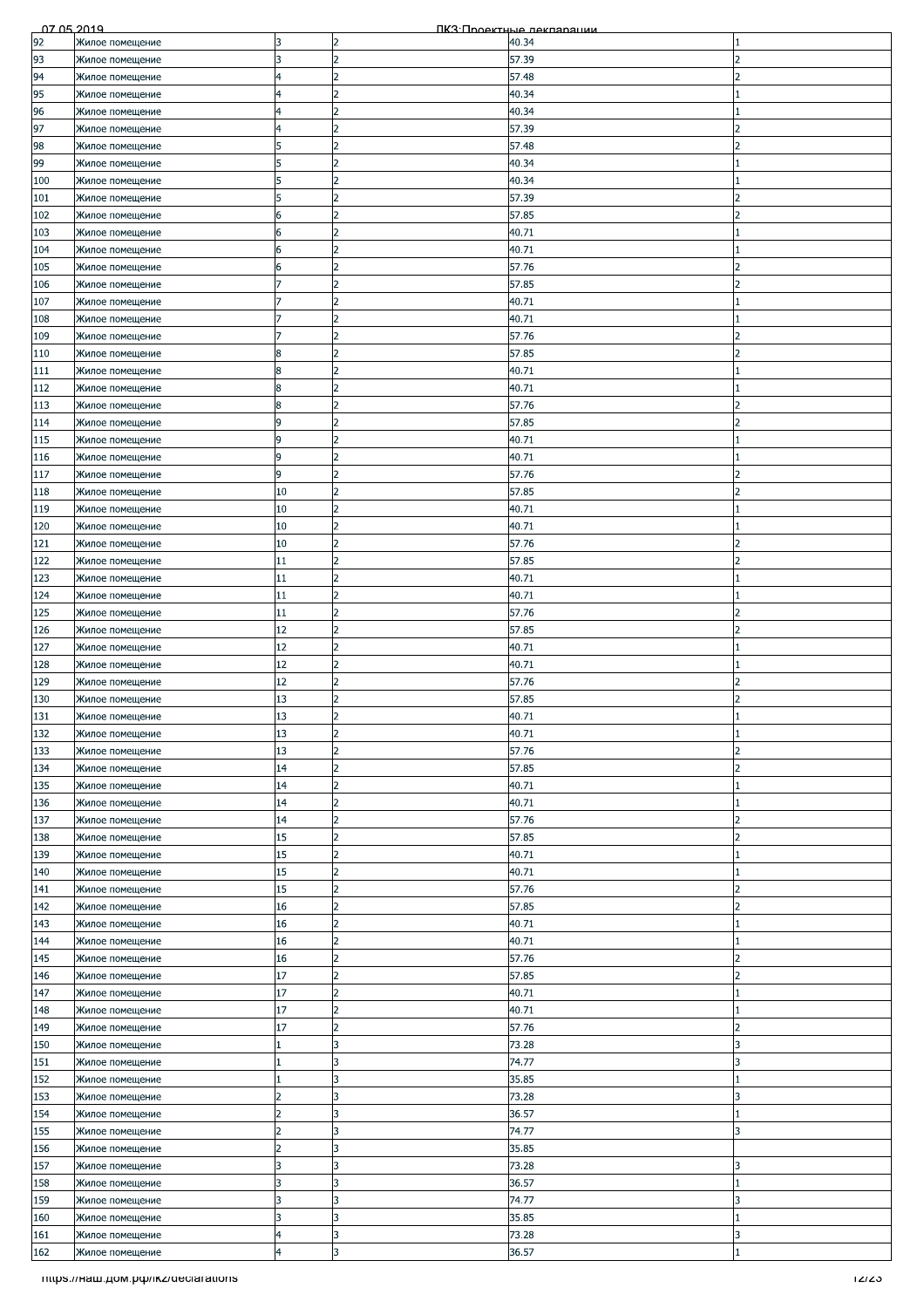| 07.05.2019 |                                      |                |                 | ПКЗ Проектные лекляряции |                          |
|------------|--------------------------------------|----------------|-----------------|--------------------------|--------------------------|
| 163        | Жилое помещение                      | 4              | 3               | 74.77                    | 3                        |
| 164        | Жилое помещение                      | 4              | 3               | 35.85                    |                          |
| 165        |                                      | 5              | 3               | 73.28                    | 3                        |
|            | Жилое помещение                      |                |                 |                          |                          |
| 166        | Жилое помещение                      | 5              | 3               | 36.57                    |                          |
| 167        | Жилое помещение                      | 5              | 3               | 74.77                    | 3                        |
| 168        | Жилое помещение                      |                | 3               | 35.85                    |                          |
| 169        |                                      | 6              | 3               | 73.28                    | 3                        |
|            | Жилое помещение                      |                |                 |                          |                          |
| 170        | Жилое помещение                      | 6              | 3               | 36.57                    |                          |
| 171        | Жилое помещение                      | 6              | 3               | 74.77                    | 3                        |
| 172        | Жилое помещение                      | 6              | 3               | 36.22                    |                          |
| 173        |                                      |                | 3               | 73.28                    | 3                        |
|            | Жилое помещение                      |                |                 |                          |                          |
| 174        | Жилое помещение                      |                | 3               | 36.57                    |                          |
| 175        | Жилое помещение                      |                | 3               | 74.77                    |                          |
| 176        | Жилое помещение                      |                | 3               | 36.22                    |                          |
| 177        | Жилое помещение                      | 8              | 3               | 73.28                    | 3                        |
|            |                                      |                |                 |                          |                          |
| 178        | Жилое помещение                      | 8              | 3               | 36.57                    |                          |
| 179        | Жилое помещение                      | 8              | l3              | 74.77                    | 3                        |
| 180        | Жилое помещение                      | 8              | IЗ              | 36.22                    |                          |
| 181        | Жилое помещение                      | 9              | 3               | 73.28                    |                          |
|            |                                      |                |                 |                          |                          |
| 182        | Жилое помещение                      | 9              | 3               | 36.57                    |                          |
| 183        | Жилое помещение                      | 9              | l3              | 74.77                    | 3                        |
| 184        | Жилое помещение                      | 9              | 3               | 36.22                    |                          |
| 185        | Жилое помещение                      | 10             | 3               | 73.28                    | 3                        |
|            |                                      |                |                 |                          |                          |
| 186        | Жилое помещение                      | 10             | l3              | 36.57                    |                          |
| 187        | Жилое помещение                      | 10             | 3               | 74.77                    | 3                        |
| 188        | Жилое помещение                      | 10             | 3               | 36.22                    |                          |
|            |                                      |                | 3               |                          | ς                        |
| 189        | Жилое помещение                      | 11             |                 | 73.28                    |                          |
| 190        | Жилое помещение                      | 11             | 3               | 36.57                    |                          |
| 191        | Жилое помещение                      | 11             | 3               | 74.77                    | 3                        |
| 192        | Жилое помещение                      | 11             | 3               | 36.22                    |                          |
|            |                                      |                |                 |                          |                          |
| 193        | Жилое помещение                      | 12             | l3              | 73.28                    | 3                        |
| 194        | Жилое помещение                      | 12             | 3               | 36.57                    |                          |
| 195        | Жилое помещение                      | 12             | 3               | 74.77                    |                          |
| 196        | Жилое помещение                      | 12             | 3               | 36.22                    |                          |
|            |                                      |                |                 |                          |                          |
| 197        | Жилое помещение                      | 13             | 3               | 73.28                    | 3                        |
| 198        | Жилое помещение                      | 13             | 3               | 36.57                    |                          |
| 199        | Жилое помещение                      | 13             | 3               | 74.77                    | 3                        |
| 200        | Жилое помещение                      | 13             | 3               | 36.22                    |                          |
|            |                                      |                |                 |                          |                          |
| 201        | Жилое помещение                      | 14             | 3               | 73.28                    | 3                        |
| 202        | Жилое помещение                      | 14             | 3               | 36.57                    |                          |
| 203        | Жилое помещение                      | 14             | 3               | 74.77                    | 3                        |
| 204        | Жилое помещение                      | 14             | 3               | 36.22                    |                          |
|            |                                      |                |                 |                          |                          |
| 205        | Жилое помещение                      | 15             | 3               | 73.28                    | 3                        |
| 206        | Жилое помещение                      | 15             | 3               | 36.57                    |                          |
| 207        | Жилое помещение                      | 15             | l3              | 74.77                    | 3                        |
|            |                                      | 15             | 3               | 36.22                    |                          |
| 208        | Жилое помещение                      |                |                 |                          |                          |
| 209        | Жилое помещение                      | 16             | 3               | 73.28                    | 3                        |
| 210        | Жилое помещение                      | 16             | 3               | 36.57                    |                          |
| 211        | Жилое помещение                      | 16             | 3               | 74.77                    | 3                        |
|            |                                      |                |                 |                          |                          |
| 212        | Жилое помещение                      | 16             | 3               | 36.22                    |                          |
| 213        | Жилое помещение                      | 17             | 3               | 73.28                    | 3                        |
| 214        | Жилое помещение                      | 17             | 3               | 36.57                    |                          |
| 215        | Жилое помещение                      | 17             | 3               | 74.77                    | 3                        |
|            |                                      |                |                 |                          |                          |
| 216        | Жилое помещение                      | 17             | 3               | 36.22                    |                          |
| 217        | Жилое помещение                      |                | $\overline{4}$  | 62.39                    | $\overline{\phantom{a}}$ |
| 218        | Жилое помещение                      |                | $\overline{4}$  | 40.34                    |                          |
| 219        | Жилое помещение                      |                | 4               | 57.39                    | フ                        |
|            |                                      | $\overline{2}$ |                 |                          | $\overline{\mathbf{z}}$  |
| 220        | Жилое помещение                      |                | $\overline{14}$ | 57.48                    |                          |
| 221        | Жилое помещение                      | 2              | $\overline{4}$  | 40.34                    |                          |
| 222        | Жилое помещение                      | 2              | 4               | 40.34                    |                          |
| 223        | Жилое помещение                      |                | $\overline{4}$  | 57.39                    |                          |
|            |                                      |                |                 |                          | $\overline{\phantom{a}}$ |
| 224        | Жилое помещение                      | 3              | $\overline{4}$  | 57.48                    |                          |
| 225        | Жилое помещение                      | 3              | $\overline{4}$  | 40.34                    |                          |
| 226        | Жилое помещение                      | 3              | 4               | 40.34                    |                          |
| 227        | Жилое помещение                      | 3              | $\overline{4}$  | 57.39                    | $\overline{2}$           |
|            |                                      |                |                 |                          | 2                        |
| 228        | Жилое помещение                      | 4              | 4               | 57.48                    |                          |
| 229        | Жилое помещение                      | 4              | 4               | 40.34                    |                          |
| 230        | Жилое помещение                      | 4              | $\overline{4}$  | 40.34                    |                          |
| 231        | Жилое помещение                      | 4              | $\overline{4}$  | 57.39                    | $\overline{\phantom{a}}$ |
|            |                                      |                |                 |                          |                          |
| 232        | Жилое помещение                      | 5              | $\overline{a}$  | 57.48                    | $\overline{2}$           |
| 233        | Жилое помещение                      | 5              | $\overline{a}$  | 40.34                    |                          |
|            | Titips.//Ham.pom.po/ikz/declarations |                |                 |                          | າວ/ຂວ                    |
|            |                                      |                |                 |                          |                          |
|            |                                      |                |                 |                          |                          |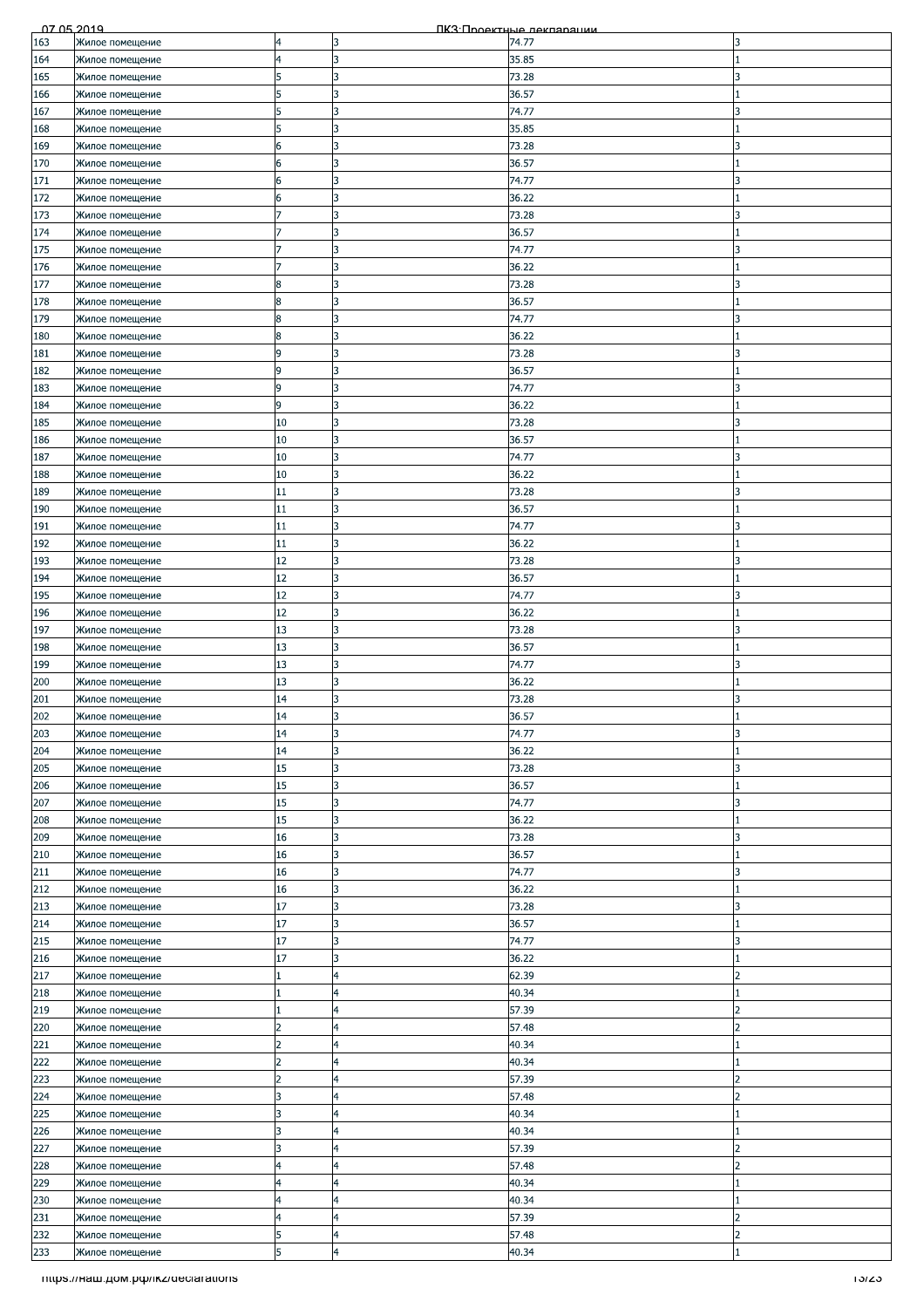| 07.05.2019 |                                      |                |                         | ПКЗ Проектные лекляряции |                          |
|------------|--------------------------------------|----------------|-------------------------|--------------------------|--------------------------|
| 234        | Жилое помещение                      | 5              | 4                       | 40.34                    |                          |
| 235        | Жилое помещение                      | 5              | $\overline{a}$          | 57.39                    | フ                        |
|            |                                      |                | $\overline{4}$          |                          | $\overline{\phantom{a}}$ |
| 236        | Жилое помещение                      | 6              |                         | 57.85                    |                          |
| 237        | Жилое помещение                      | 6              | $\overline{4}$          | 40.71                    |                          |
| 238        | Жилое помещение                      | 6              | 4                       | 40.71                    |                          |
| 239        | Жилое помещение                      | 6              | 4                       | 57.76                    |                          |
| 240        | Жилое помещение                      |                | $\overline{4}$          | 57.85                    | $\mathcal{P}$            |
|            |                                      |                |                         |                          |                          |
| 241        | Жилое помещение                      | 7              | $\overline{4}$          | 40.71                    |                          |
| 242        | Жилое помещение                      |                | $\overline{a}$          | 40.71                    |                          |
| 243        | Жилое помещение                      |                | 4                       | 57.76                    | $\overline{\phantom{a}}$ |
| 244        | Жилое помещение                      | 8              | 4                       | 57.85                    |                          |
| 245        |                                      | 8              | 4                       | 40.71                    |                          |
|            | Жилое помещение                      |                |                         |                          |                          |
| 246        | Жилое помещение                      | 8              | 4                       | 40.71                    |                          |
| 247        | Жилое помещение                      | 8              | 4                       | 57.76                    | フ                        |
| 248        | Жилое помещение                      | 9              | $\overline{4}$          | 57.85                    | $\overline{2}$           |
| 249        | Жилое помещение                      | 9              | $\overline{a}$          | 40.71                    |                          |
|            |                                      | 9              | 4                       |                          |                          |
| 250        | Жилое помещение                      |                |                         | 40.71                    |                          |
| 251        | Жилое помещение                      | 9              | 4                       | 57.76                    | 2                        |
| 252        | Жилое помещение                      | 10             | 4                       | 57.85                    |                          |
| 253        | Жилое помещение                      | 10             | 4                       | 40.71                    |                          |
| 254        | Жилое помещение                      | 10             | $\overline{a}$          | 40.71                    |                          |
|            |                                      |                |                         |                          |                          |
| 255        | Жилое помещение                      | 10             | $\overline{4}$          | 57.76                    | 2                        |
| 256        | Жилое помещение                      | 11             | $\overline{a}$          | 57.85                    | 2                        |
| 257        | Жилое помещение                      | 11             | 4                       | 40.71                    |                          |
| 258        | Жилое помещение                      | 11             | 4                       | 40.71                    |                          |
| 259        |                                      | 11             | 4                       | 57.76                    |                          |
|            | Жилое помещение                      |                |                         |                          |                          |
| 260        | Жилое помещение                      | 12             | $\overline{4}$          | 57.85                    |                          |
| 261        | Жилое помещение                      | 12             | $\overline{4}$          | 40.71                    |                          |
| 262        | Жилое помещение                      | 12             | $\overline{4}$          | 40.71                    |                          |
| 263        | Жилое помещение                      | 12             | 4                       | 57.76                    |                          |
|            |                                      |                |                         |                          |                          |
| 264        | Жилое помещение                      | 13             | $\overline{4}$          | 57.85                    | っ                        |
| 265        | Жилое помещение                      | 13             | 4                       | 40.71                    |                          |
| 266        | Жилое помещение                      | 13             | 4                       | 40.71                    |                          |
| 267        | Жилое помещение                      | 13             | $\overline{4}$          | 57.76                    | $\overline{z}$           |
|            |                                      |                |                         |                          | 2                        |
| 268        | Жилое помещение                      | 14             | $\overline{a}$          | 57.85                    |                          |
| 269        | Жилое помещение                      | 14             | $\overline{4}$          | 40.71                    |                          |
| 270        | Жилое помещение                      | 14             | 4                       | 40.71                    |                          |
| 271        | Жилое помещение                      | 14             | $\overline{4}$          | 57.76                    | っ                        |
| 272        | Жилое помещение                      | 15             | $\overline{4}$          | 57.85                    | $\overline{\mathcal{L}}$ |
|            |                                      |                |                         |                          |                          |
| 273        | Жилое помещение                      | 15             | 4                       | 40.71                    |                          |
| 274        | Жилое помещение                      | 15             | $\overline{4}$          | 40.71                    |                          |
| 275        | Жилое помещение                      | 15             | 4                       | 57.76                    |                          |
| 276        | Жилое помещение                      | 16             | $\overline{4}$          | 57.85                    | 2                        |
|            |                                      |                |                         |                          |                          |
| 277        | Жилое помещение                      | 16             | $\overline{4}$          | 40.71                    |                          |
| 278        | Жилое помещение                      | 16             | $\overline{4}$          | 40.71                    |                          |
| 279        | Жилое помещение                      | 16             | $\overline{\mathbf{4}}$ | 57.76                    | $\overline{2}$           |
| 280        | Жилое помещение                      | 17             | $\overline{a}$          | 57.85                    | フ                        |
| 281        | Жилое помещение                      | 17             | $\overline{4}$          | 40.71                    |                          |
|            |                                      |                |                         |                          |                          |
| 282        | Жилое помещение                      | 17             | $\overline{4}$          | 40.71                    |                          |
| 283        | Жилое помещение                      | 17             | $\overline{a}$          | 57.76                    | 2                        |
| 284        | Жилое помещение                      |                | 5                       | 62.39                    | $\overline{\phantom{a}}$ |
| 285        | Жилое помещение                      | $\overline{2}$ | 5                       | 57.48                    | $\overline{2}$           |
|            |                                      | 2              |                         |                          |                          |
| 286        | Жилое помещение                      |                | 5                       | 40.34                    |                          |
| 287        | Жилое помещение                      |                | 5                       | 40.34                    |                          |
| 288        | Жилое помещение                      | $\overline{2}$ | 5                       | 57.39                    | $\overline{\phantom{a}}$ |
| 289        | Жилое помещение                      | 3              | 5                       | 57.48                    | 2                        |
| 290        | Жилое помещение                      | 3              | 5                       | 40.34                    |                          |
|            |                                      |                | 5                       |                          |                          |
| 291        | Жилое помещение                      | 3              |                         | 40.34                    |                          |
| 292        | Жилое помещение                      | 3              | 5                       | 57.39                    | 2                        |
| 293        | Жилое помещение                      | 4              | 5                       | 57.48                    | フ                        |
| 294        | Жилое помещение                      | 4              | 5                       | 40.34                    |                          |
| 295        | Жилое помещение                      | $\overline{4}$ | 5                       | 40.34                    |                          |
|            |                                      |                |                         |                          |                          |
| 296        | Жилое помещение                      | 4              | 5                       | 57.39                    | 2                        |
| 297        | Жилое помещение                      | 5              | 5                       | 57.48                    | $\overline{\phantom{a}}$ |
| 298        | Жилое помещение                      | 5              | 5                       | 40.34                    |                          |
| 299        | Жилое помещение                      | 5              | 5                       | 40.34                    |                          |
| 300        | Жилое помещение                      | 5              | 5                       | 57.39                    | 2                        |
|            |                                      |                |                         |                          |                          |
| 301        | Жилое помещение                      | 6              | 5                       | 57.85                    | フ                        |
| 302        | Жилое помещение                      | 6              | 5                       | 40.71                    |                          |
| 303        | Жилое помещение                      | 6              | 5                       | 40.71                    |                          |
| 304        | Жилое помещение                      | 6              | 5                       | 57.76                    | $\overline{2}$           |
|            |                                      |                |                         |                          |                          |
|            | Titips.//Ham.pom.po/ikz/declarations |                |                         |                          | 14/ZJ                    |
|            |                                      |                |                         |                          |                          |
|            |                                      |                |                         |                          |                          |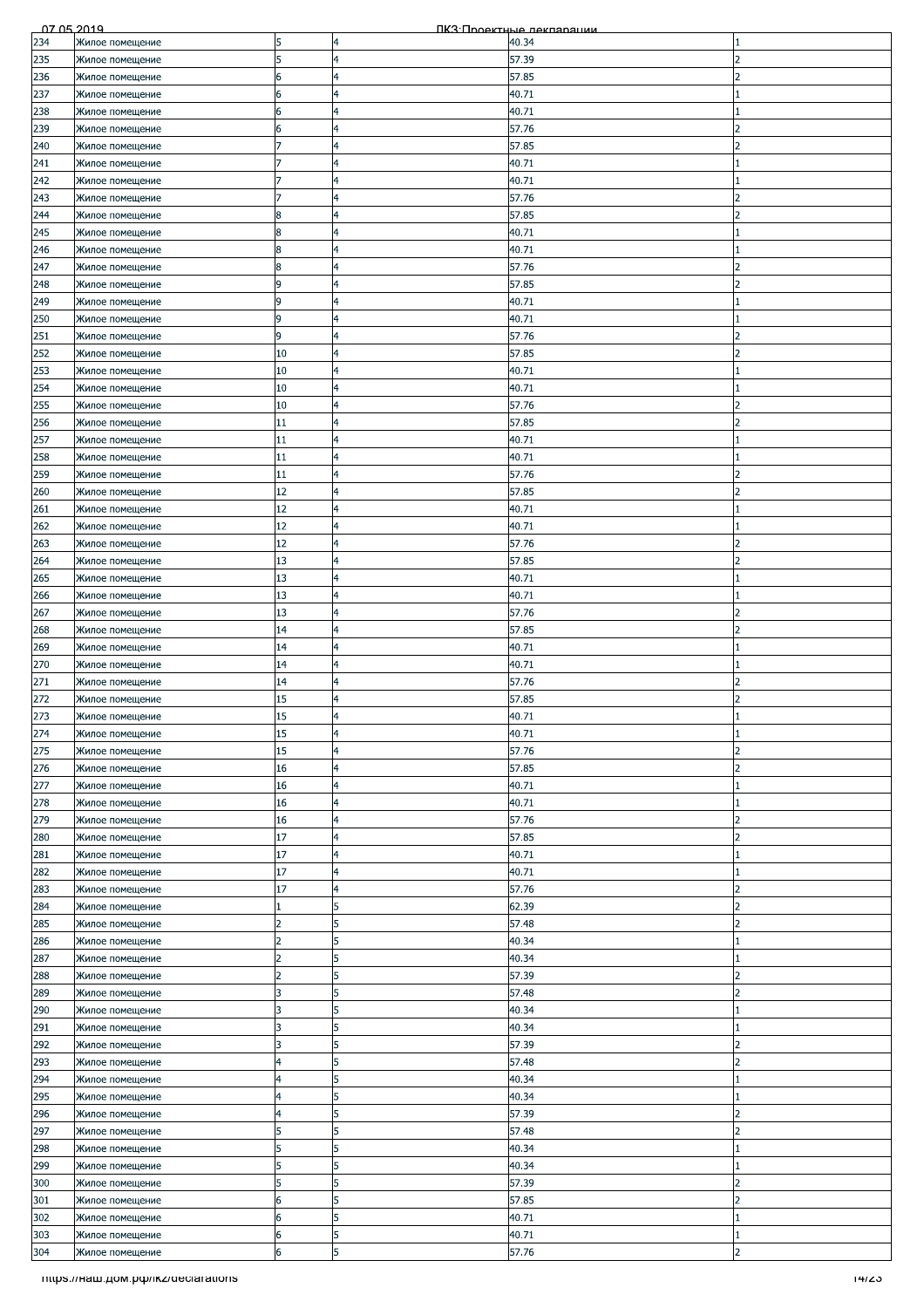| 07.05.2019 |                                    |                |                 | ПКЗ Проектные лекляряции |                          |
|------------|------------------------------------|----------------|-----------------|--------------------------|--------------------------|
| 305        | Жилое помещение                    | 7              | 5               | 57.85                    | 2                        |
| 306        | Жилое помещение                    | 7              | 5               | 40.71                    |                          |
| 307        | Жилое помещение                    |                | 5               | 40.71                    |                          |
| 308        | Жилое помещение                    |                | 5               | 57.76                    | 2                        |
|            |                                    |                |                 |                          |                          |
| 309        | Жилое помещение                    | 8              | 5               | 57.85                    |                          |
| 310        | Жилое помещение                    | 8              | 5               | 40.71                    |                          |
| 311        | Жилое помещение                    | 8              | 5               | 40.71                    |                          |
| 312        | Жилое помещение                    | 8              | 5               | 57.76                    | $\overline{\mathcal{L}}$ |
| 313        | Жилое помещение                    | 9              | 5               | 57.85                    | 2                        |
| 314        | Жилое помещение                    | 9              | 5               | 40.71                    |                          |
| 315        | Жилое помещение                    | 9              | 5               | 40.71                    |                          |
| 316        | Жилое помещение                    | 9              | 5               | 57.76                    |                          |
| 317        | Жилое помещение                    | 10             | 5               | 57.85                    |                          |
| 318        | Жилое помещение                    | 10             | 5               | 40.71                    |                          |
|            |                                    |                |                 |                          |                          |
| 319        | Жилое помещение                    | 10             | 5               | 40.71                    |                          |
| 320        | Жилое помещение                    | 10             | 5               | 57.76                    | 2                        |
| 321        | Жилое помещение                    | 11             | 5               | 57.85                    | っ                        |
| 322        | Жилое помещение                    | 11             | 5               | 40.71                    |                          |
| 323        | Жилое помещение                    | 11             | 5               | 40.71                    |                          |
| 324        | Жилое помещение                    | 11             | 5               | 57.76                    |                          |
| 325        | Жилое помещение                    | 12             | 5               | 57.85                    | $\overline{2}$           |
| 326        | Жилое помещение                    | 12             | 5               | 40.71                    |                          |
| 327        |                                    | 12             | 5               | 40.71                    |                          |
| 328        | Жилое помещение<br>Жилое помещение | 12             | 5               | 57.76                    | っ                        |
|            |                                    |                |                 |                          |                          |
| 329        | Жилое помещение                    | 13             | 5               | 57.85                    | 2                        |
| 330        | Жилое помещение                    | 13             | 5               | 40.71                    |                          |
| 331        | Жилое помещение                    | 13             | 5               | 40.71                    |                          |
| 332        | Жилое помещение                    | 13             | 5               | 57.76                    | 2                        |
| 333        | Жилое помещение                    | 14             | 5               | 57.85                    | っ                        |
| 334        | Жилое помещение                    | 14             | 5               | 40.71                    |                          |
| 335        | Жилое помещение                    | 14             | 5               | 40.71                    |                          |
| 336        | Жилое помещение                    | 14             | 5               | 57.76                    |                          |
|            |                                    |                |                 |                          |                          |
| 337        | Жилое помещение                    | 15             | 5               | 57.85                    |                          |
| 338        | Жилое помещение                    | 15             | 5               | 40.71                    |                          |
| 339        | Жилое помещение                    | 15             | 5               | 40.71                    |                          |
| 340        | Жилое помещение                    | 15             | 5               | 57.76                    | 2                        |
| 341        | Жилое помещение                    | 16             | 5               | 57.85                    | 2                        |
| 342        | Жилое помещение                    | 16             | 5               | 40.71                    |                          |
| 343        | Жилое помещение                    | 16             | 5               | 40.71                    |                          |
| 344        | Жилое помещение                    | 16             | 5               | 57.76                    | C                        |
| 345        | Жилое помещение                    | 17             | 5               | 57.85                    | $\overline{2}$           |
| 346        |                                    | 17             | 5               | 40.71                    |                          |
|            | Жилое помещение                    |                |                 |                          |                          |
| 347        | Жилое помещение                    | 17             | 5               | 40.71                    |                          |
| 348        | Жилое помещение                    | 17             | 5               | 57.76                    | $\overline{2}$           |
| 349        | Жилое помещение                    |                | 6               | 62.39                    | $\mathcal{P}$            |
| 350        | Жилое помещение                    | $\overline{2}$ | 6               | 57.48                    | $\overline{2}$           |
| 351        | Жилое помещение                    | 2              | 6               | 40.34                    |                          |
| 352        | Жилое помещение                    | $\overline{2}$ | 6               | 40.34                    |                          |
| 353        | Жилое помещение                    | $\overline{2}$ | 6               | 57.39                    | 2                        |
| 354        | Жилое помещение                    | 3              | 6               | 57.48                    | <sup>2</sup>             |
| 355        | Жилое помещение                    | 3              | 6               | 40.34                    |                          |
|            |                                    |                |                 |                          |                          |
| 356        | Жилое помещение                    | 3              | 6               | 40.34                    | $\mathcal{P}$            |
| 357        | Жилое помещение                    | 3              | 6               | 57.39                    |                          |
| 358        | Жилое помещение                    | 4              | 6               | 57.48                    | っ                        |
| 359        | Жилое помещение                    | 4              | 6               | 40.34                    |                          |
| 360        | Жилое помещение                    | 4              | 6               | 40.34                    |                          |
| 361        | Жилое помещение                    | 4              | 6               | 57.39                    | 2                        |
| 362        | Жилое помещение                    | 5              | 6               | 57.48                    | $\overline{\mathbf{z}}$  |
| 363        | Жилое помещение                    | 5              | 6               | 40.34                    |                          |
| 364        | Жилое помещение                    | 5              | 6               | 40.34                    |                          |
| 365        | Жилое помещение                    |                | 6               | 57.39                    |                          |
| 366        | Жилое помещение                    | 6              | 6               | 57.85                    | $\overline{\phantom{a}}$ |
| 367        |                                    | 6              | 6               |                          |                          |
|            | Жилое помещение                    |                |                 | 40.71                    |                          |
| 368        | Жилое помещение                    | 6              | 6               | 40.71                    |                          |
| 369        | Жилое помещение                    | 6              | 6               | 57.76                    | $\overline{2}$           |
| 370        | Жилое помещение                    |                | 6               | 57.85                    | 2                        |
| 371        | Жилое помещение                    |                | 6               | 40.71                    |                          |
| 372        | Жилое помещение                    |                | 6               | 40.71                    |                          |
| 373        | Жилое помещение                    |                | 6               | 57.76                    | $\overline{\phantom{a}}$ |
| 374        | Жилое помещение                    | 8              | 6               | 57.85                    | $\overline{2}$           |
| 375        | Жилое помещение                    | 8              | $6\overline{6}$ | 40.71                    |                          |
|            |                                    |                |                 |                          |                          |
|            | mups.//наш.дом.рф/ikz/declarations |                |                 |                          | באפו                     |
|            |                                    |                |                 |                          |                          |
|            |                                    |                |                 |                          |                          |
|            |                                    |                |                 |                          |                          |
|            |                                    |                |                 |                          |                          |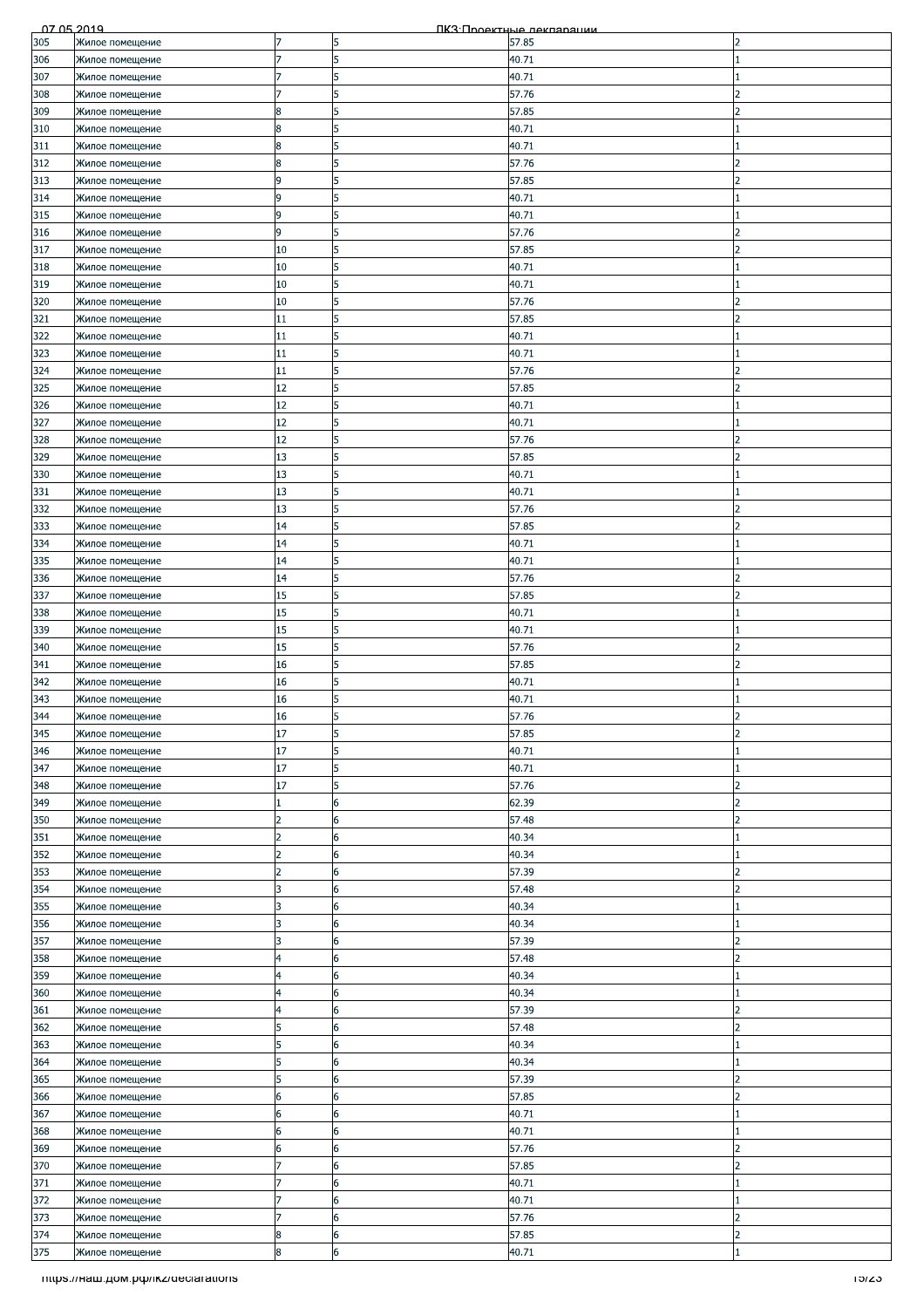| 07.05.2019 |                                    |                |                | ПКЗ Проектные лекляряции |                          |
|------------|------------------------------------|----------------|----------------|--------------------------|--------------------------|
| 376        | Жилое помещение                    | 8              | 6              | 40.71                    |                          |
| 377        | Жилое помещение                    | 8              | 6              | 57.76                    | フ                        |
| 378        |                                    | 9              | 6              | 57.85                    | $\overline{\phantom{a}}$ |
|            | Жилое помещение                    |                |                |                          |                          |
| 379        | Жилое помещение                    | 9              | 6              | 40.71                    |                          |
| 380        | Жилое помещение                    | 9              | 6              | 40.71                    |                          |
| 381        | Жилое помещение                    | 9              | 6              | 57.76                    |                          |
|            |                                    |                | 6              |                          | $\mathcal{P}$            |
| 382        | Жилое помещение                    | 10             |                | 57.85                    |                          |
| 383        | Жилое помещение                    | 10             | 6              | 40.71                    |                          |
| 384        | Жилое помещение                    | 10             | 6              | 40.71                    |                          |
| 385        | Жилое помещение                    | 10             | 6              | 57.76                    | $\overline{\phantom{a}}$ |
|            |                                    |                |                |                          |                          |
| 386        | Жилое помещение                    | 11             | 6              | 57.85                    |                          |
| 387        | Жилое помещение                    | 11             | 6              | 40.71                    |                          |
| 388        | Жилое помещение                    | 11             | 6              | 40.71                    |                          |
|            |                                    | 11             | 6              | 57.76                    | 2                        |
| 389        | Жилое помещение                    |                |                |                          |                          |
| 390        | Жилое помещение                    | 12             | 6              | 57.85                    | $\overline{2}$           |
| 391        | Жилое помещение                    | 12             | 6              | 40.71                    |                          |
| 392        | Жилое помещение                    | 12             | 6              | 40.71                    |                          |
|            |                                    |                |                |                          |                          |
| 393        | Жилое помещение                    | 12             | 6              | 57.76                    | 2                        |
| 394        | Жилое помещение                    | 13             | 6              | 57.85                    |                          |
| 395        | Жилое помещение                    | 13             | 6              | 40.71                    |                          |
| 396        | Жилое помещение                    | 13             | 6              | 40.71                    |                          |
|            |                                    |                |                |                          |                          |
| 397        | Жилое помещение                    | 13             | 6              | 57.76                    | 2                        |
| 398        | Жилое помещение                    | 14             | 6              | 57.85                    | 2                        |
| 399        | Жилое помещение                    | 14             | 6              | 40.71                    |                          |
|            |                                    |                |                |                          |                          |
| 400        | Жилое помещение                    | 14             | 6              | 40.71                    |                          |
| 401        | Жилое помещение                    | 14             | 6              | 57.76                    |                          |
| 402        | Жилое помещение                    | 15             | 6              | 57.85                    |                          |
|            |                                    |                |                |                          |                          |
| 403        | Жилое помещение                    | 15             | 6              | 40.71                    |                          |
| 404        | Жилое помещение                    | 15             | 6              | 40.71                    |                          |
| 405        | Жилое помещение                    | 15             | 6              | 57.76                    |                          |
| 406        | Жилое помещение                    | 16             | 6              | 57.85                    | っ                        |
|            |                                    |                |                |                          |                          |
| 407        | Жилое помещение                    | 16             | 6              | 40.71                    |                          |
| 408        | Жилое помещение                    | 16             | 6              | 40.71                    |                          |
| 409        | Жилое помещение                    | 16             | 6              | 57.76                    | $\overline{z}$           |
|            |                                    |                |                |                          | 2                        |
| 410        | Жилое помещение                    | 17             | 6              | 57.85                    |                          |
| 411        | Жилое помещение                    | 17             | 6              | 40.71                    |                          |
| 412        | Жилое помещение                    | 17             | 6              | 40.71                    |                          |
| 413        | Жилое помещение                    | 17             | 6              | 57.76                    | っ                        |
|            |                                    |                |                |                          |                          |
| 414        | Жилое помещение                    | 1              | 17             | 62.39                    | $\overline{\mathcal{L}}$ |
| 415        | Жилое помещение                    |                | 7              | 40.34                    |                          |
| 416        | Жилое помещение                    |                | 17             | 57.39                    | $\overline{2}$           |
|            |                                    | 2              |                |                          | 2                        |
| 417        | Жилое помещение                    |                |                | 57.48                    |                          |
| 418        | Жилое помещение                    | $\overline{2}$ | 7              | 40.34                    |                          |
| 419        | Жилое помещение                    | 2              | 7              | 40.34                    |                          |
| 420        |                                    | $\overline{2}$ | 7              | 57.39                    | $\overline{c}$           |
|            | Жилое помещение                    |                |                |                          |                          |
| 421        | Жилое помещение                    | 3              | 7              | 57.48                    | $\overline{2}$           |
| 422        | Жилое помещение                    | 3              | 7              | 40.34                    |                          |
| 423        | Жилое помещение                    | 3              | 17             | 40.34                    |                          |
|            |                                    |                |                |                          |                          |
| 424        | Жилое помещение                    | 3              | 7              | 57.39                    | 2                        |
| 425        | Жилое помещение                    | 4              | 7              | 57.48                    | <sup>2</sup>             |
| 426        | Жилое помещение                    | 4              | 7              | 40.34                    |                          |
|            |                                    | 4              | 7              |                          |                          |
| 427        | Жилое помещение                    |                |                | 40.34                    |                          |
| 428        | Жилое помещение                    | 4              | 7              | 57.39                    | $\mathcal{P}$            |
| 429        | Жилое помещение                    | 5              |                | 57.48                    | $\overline{\phantom{a}}$ |
| 430        | Жилое помещение                    | 5              | 17             | 40.34                    |                          |
|            |                                    |                |                |                          |                          |
| 431        | Жилое помещение                    | 5              | $\overline{7}$ | 40.34                    |                          |
| 432        | Жилое помещение                    | 5              | 7              | 57.39                    | フ                        |
| 433        | Жилое помещение                    | 6              | 7              | 57.85                    | $\overline{\mathbf{z}}$  |
| 434        | Жилое помещение                    | 6              | 7              | 40.71                    |                          |
|            |                                    |                |                |                          |                          |
| 435        | Жилое помещение                    | 6              | 7              | 40.71                    |                          |
| 436        | Жилое помещение                    | 6              |                | 57.76                    |                          |
| 437        | Жилое помещение                    |                | 17             | 57.85                    | $\overline{\phantom{a}}$ |
|            |                                    |                | 7              |                          |                          |
| 438        | Жилое помещение                    |                |                | 40.71                    |                          |
| 439        | Жилое помещение                    |                | 7              | 40.71                    |                          |
| 440        | Жилое помещение                    |                | 7              | 57.76                    | $\overline{2}$           |
| 441        | Жилое помещение                    | 8              | 7              | 57.85                    | 2                        |
|            |                                    |                |                |                          |                          |
| 442        | Жилое помещение                    | 8              | 17             | 40.71                    |                          |
| 443        | Жилое помещение                    | 8              |                | 40.71                    |                          |
| 444        | Жилое помещение                    | 8              | 17             | 57.76                    | $\overline{\phantom{a}}$ |
|            |                                    |                |                |                          |                          |
| 445        | Жилое помещение                    | 9              | 7              | 57.85                    | $\overline{2}$           |
| 446        | Жилое помещение                    | 9              | $\overline{7}$ | 40.71                    |                          |
|            | mups.//наш.дом.рф/ikz/declarations |                |                |                          | כ∠וסו                    |
|            |                                    |                |                |                          |                          |
|            |                                    |                |                |                          |                          |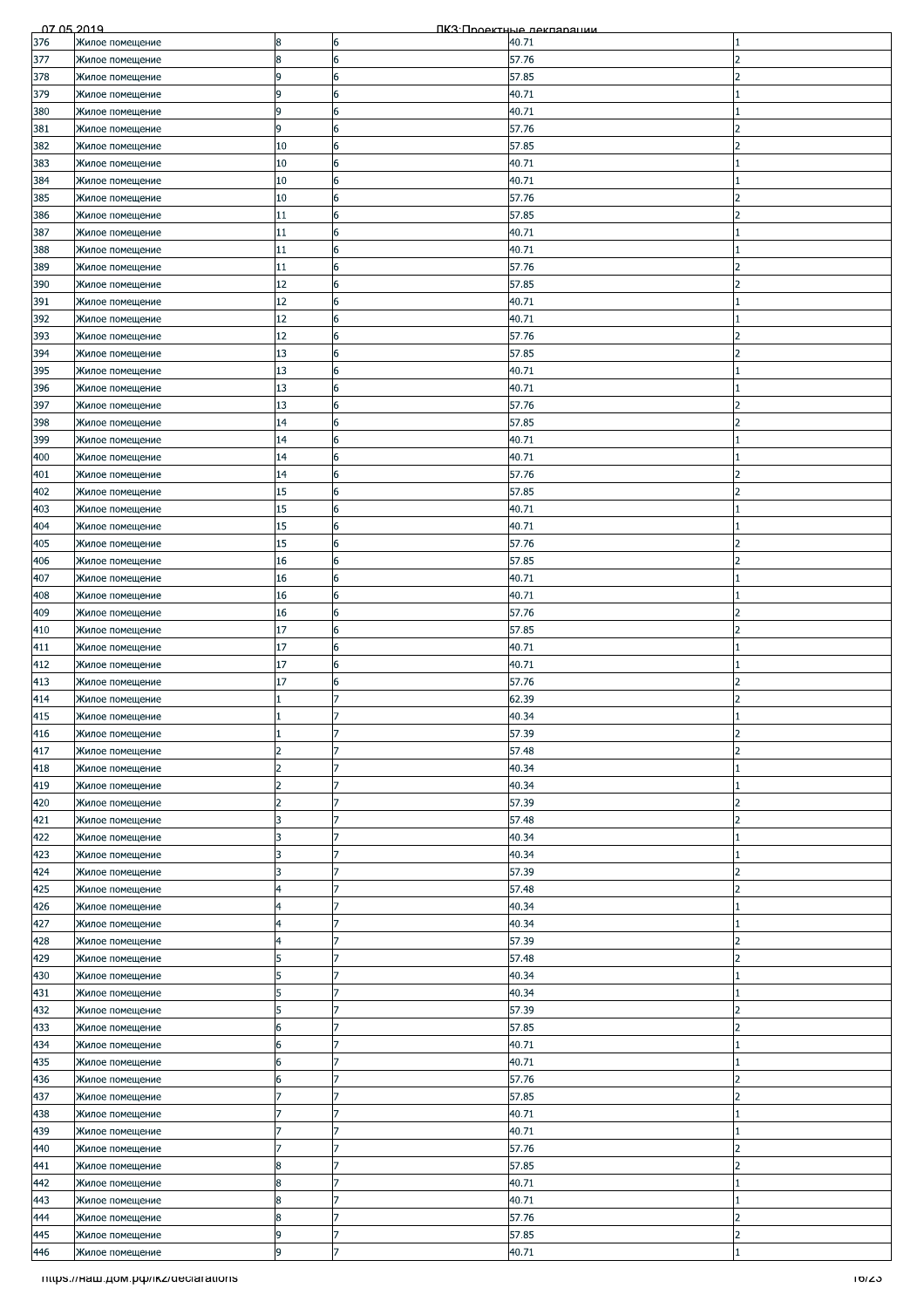|                | <u>07 05 2019</u>                                                                                                                                                  |        |                |                  | <u> ПКЗ Пооектные лекларации</u> |                                         |                      |                          |                                   |              |
|----------------|--------------------------------------------------------------------------------------------------------------------------------------------------------------------|--------|----------------|------------------|----------------------------------|-----------------------------------------|----------------------|--------------------------|-----------------------------------|--------------|
| 447            | Жилое помещение                                                                                                                                                    |        | ٩              |                  |                                  |                                         | 40.71                |                          |                                   |              |
| 448            | Жилое помещение                                                                                                                                                    |        | 9              |                  |                                  |                                         | 57.76                |                          |                                   |              |
| 449            | Жилое помещение                                                                                                                                                    |        | 10             |                  |                                  |                                         | 57.85                |                          |                                   |              |
| 450            | Жилое помещение                                                                                                                                                    |        | 10             |                  | 7                                |                                         | 40.71                |                          |                                   |              |
| 451            | Жилое помещение                                                                                                                                                    |        | 10             |                  | 7                                |                                         | 40.71                |                          |                                   |              |
|                |                                                                                                                                                                    |        |                |                  |                                  |                                         |                      |                          |                                   |              |
| 452            | Жилое помещение                                                                                                                                                    |        | 10             |                  |                                  |                                         | 57.76                |                          |                                   |              |
| 453            | Жилое помещение                                                                                                                                                    |        | 11             |                  | 7                                |                                         | 57.85                |                          |                                   |              |
| 454            | Жилое помещение                                                                                                                                                    |        | 11             |                  |                                  |                                         | 40.71                |                          |                                   |              |
| 455            | Жилое помещение                                                                                                                                                    |        | 11             |                  |                                  |                                         | 40.71                |                          |                                   |              |
| 456            | Жилое помещение                                                                                                                                                    |        | 11             |                  |                                  |                                         | 57.76                |                          |                                   |              |
| 457            | Жилое помещение                                                                                                                                                    |        | 12             |                  |                                  |                                         | 57.85                |                          |                                   |              |
|                |                                                                                                                                                                    |        | 12             |                  |                                  |                                         |                      |                          |                                   |              |
| 458            | Жилое помещение                                                                                                                                                    |        |                |                  |                                  |                                         | 40.71                |                          |                                   |              |
| 459            | Жилое помещение                                                                                                                                                    |        | 12             |                  |                                  |                                         | 40.71                |                          |                                   |              |
| 460            | Жилое помещение                                                                                                                                                    |        | 12             |                  |                                  |                                         | 57.76                |                          |                                   |              |
| 461            | Жилое помещение                                                                                                                                                    |        | 13             |                  |                                  |                                         | 57.85                |                          |                                   |              |
| 462            | Жилое помещение                                                                                                                                                    |        | 13             |                  |                                  |                                         | 40.71                |                          |                                   |              |
| 463            | Жилое помещение                                                                                                                                                    |        | 13             |                  |                                  |                                         | 40.71                |                          |                                   |              |
|                |                                                                                                                                                                    |        | 13             |                  | 17                               |                                         | 57.76                |                          |                                   |              |
| 464            | Жилое помещение                                                                                                                                                    |        |                |                  |                                  |                                         |                      |                          |                                   |              |
| 465            | Жилое помещение                                                                                                                                                    |        | 14             |                  | 7                                |                                         | 57.85                |                          |                                   |              |
| 466            | Жилое помещение                                                                                                                                                    |        | 14             |                  |                                  |                                         | 40.71                |                          |                                   |              |
| 467            | Жилое помещение                                                                                                                                                    |        | 14             |                  |                                  |                                         | 40.71                |                          |                                   |              |
| 468            | Жилое помещение                                                                                                                                                    |        | 14             |                  |                                  |                                         | 57.76                |                          |                                   |              |
| 469            | Жилое помещение                                                                                                                                                    |        | 15             |                  |                                  |                                         | 57.85                |                          |                                   |              |
|                |                                                                                                                                                                    |        |                |                  |                                  |                                         |                      |                          |                                   |              |
| 470            | Жилое помещение                                                                                                                                                    |        | 15             |                  |                                  |                                         | 40.71                |                          |                                   |              |
| 471            | Жилое помещение                                                                                                                                                    |        | 15             |                  |                                  |                                         | 40.71                |                          |                                   |              |
| 472            | Жилое помещение                                                                                                                                                    |        | 15             |                  |                                  |                                         | 57.76                |                          |                                   |              |
| 473            | Жилое помещение                                                                                                                                                    |        | 16             |                  |                                  |                                         | 57.85                |                          |                                   |              |
| 474            | Жилое помещение                                                                                                                                                    |        | 16             |                  |                                  |                                         | 40.71                |                          |                                   |              |
| 475            | Жилое помещение                                                                                                                                                    |        | 16             |                  |                                  |                                         | 40.71                |                          |                                   |              |
| 476            | Жилое помещение                                                                                                                                                    |        | 16             |                  |                                  |                                         | 57.76                |                          |                                   |              |
|                |                                                                                                                                                                    |        |                |                  |                                  |                                         |                      |                          |                                   |              |
| 477            | Жилое помещение                                                                                                                                                    |        | 17             |                  |                                  |                                         | 57.85                |                          |                                   |              |
| 478            | Жилое помещение                                                                                                                                                    |        | 17             |                  | 7                                |                                         | 40.71                |                          |                                   |              |
| 479            | Жилое помещение                                                                                                                                                    |        | 17             |                  |                                  |                                         | 40.71                |                          |                                   |              |
| 480            | Жилое помещение                                                                                                                                                    |        | 17             |                  |                                  |                                         | 57.76                |                          |                                   |              |
|                | 15.3 Об основных характеристиках нежилых                                                                                                                           |        |                |                  |                                  |                                         |                      |                          |                                   |              |
|                | помещений                                                                                                                                                          | 15.3.1 |                |                  |                                  |                                         |                      |                          |                                   |              |
|                |                                                                                                                                                                    |        |                |                  |                                  |                                         |                      |                          |                                   |              |
| Nº             | Назначение                                                                                                                                                         | Этаж   | Номер подъезда |                  |                                  | Общая площадь (м2)                      |                      |                          | Площадь частей нежилого помещения |              |
|                |                                                                                                                                                                    |        |                |                  |                                  |                                         |                      | Наименование             |                                   | Площадь(м2)  |
|                | Встроенное помещение                                                                                                                                               |        | 1              |                  |                                  | 150.82                                  |                      |                          | Помещение уборочного инвентаря    | 4.63         |
|                |                                                                                                                                                                    |        |                |                  |                                  |                                         |                      | Санузел                  |                                   | 4.35         |
|                |                                                                                                                                                                    |        |                |                  |                                  |                                         |                      | Тамбур                   |                                   | 3.88         |
|                |                                                                                                                                                                    |        |                |                  |                                  |                                         |                      |                          |                                   |              |
|                |                                                                                                                                                                    |        |                |                  |                                  |                                         |                      | Балкон                   |                                   | 1.86         |
|                |                                                                                                                                                                    |        |                |                  |                                  |                                         |                      | Балкон                   |                                   | 1.9          |
|                |                                                                                                                                                                    |        |                |                  |                                  |                                         |                      | Балкон                   |                                   | 1.9          |
|                |                                                                                                                                                                    |        |                |                  |                                  |                                         |                      | Балкон                   |                                   | 1.84         |
|                |                                                                                                                                                                    |        |                |                  |                                  |                                         |                      | Встроенное помещение     |                                   | 130.46       |
|                |                                                                                                                                                                    |        |                |                  |                                  |                                         |                      |                          |                                   |              |
|                | Встроенное помещение                                                                                                                                               |        | 5              |                  |                                  | 90.21                                   |                      |                          | Помещение уборочного инвентаря    | 4.65         |
|                |                                                                                                                                                                    |        |                |                  |                                  |                                         |                      | Санузел                  |                                   | 3.29         |
|                |                                                                                                                                                                    |        |                |                  |                                  |                                         |                      | Тамбур                   |                                   | 3.88         |
|                |                                                                                                                                                                    |        |                |                  |                                  |                                         |                      | Кладовая                 |                                   | 1.02         |
|                |                                                                                                                                                                    |        |                |                  |                                  |                                         |                      | Балкон                   |                                   | 1.75         |
|                |                                                                                                                                                                    |        |                |                  |                                  |                                         |                      |                          |                                   | 75.62        |
|                |                                                                                                                                                                    |        |                |                  |                                  |                                         | Встроенное помещение |                          |                                   |              |
| 3              | Встроенное помещение                                                                                                                                               |        | 6              |                  |                                  | 90.21<br>Помещение уборочного инвентаря |                      |                          | 4.65                              |              |
|                |                                                                                                                                                                    |        |                |                  |                                  |                                         | Санузел              |                          |                                   | 3.29         |
|                |                                                                                                                                                                    |        |                |                  |                                  |                                         | Тамбур               |                          |                                   | 3.88         |
|                |                                                                                                                                                                    |        |                |                  |                                  |                                         | Кладовая             |                          | 1.02                              |              |
|                |                                                                                                                                                                    |        |                |                  |                                  | Балкон                                  |                      | 1.75                     |                                   |              |
|                |                                                                                                                                                                    |        |                |                  |                                  |                                         |                      | 75.62                    |                                   |              |
|                |                                                                                                                                                                    |        |                |                  | Встроенное помещение             |                                         |                      |                          |                                   |              |
|                | 16 О составе общего имущества в строящемся (создаваемом) в рамках проекта строительства многоквартирном доме (перечень помещений общего пользования с указанием их |        |                |                  |                                  |                                         |                      |                          |                                   |              |
|                | назначения и площади, перечень технологического и инженерного оборудования, предназначенного для обслуживания более чем одного помещения в данном доме)            |        |                |                  |                                  |                                         |                      |                          |                                   |              |
|                | 16.1 Перечень помещений общего                                                                                                                                     |        |                |                  |                                  |                                         |                      |                          |                                   |              |
|                | пользования с указанием их назначения и                                                                                                                            | 16.1.1 |                |                  |                                  |                                         |                      |                          |                                   |              |
| площади        |                                                                                                                                                                    |        |                |                  |                                  |                                         |                      |                          |                                   |              |
| N <sub>o</sub> | Вид помещения                                                                                                                                                      |        |                |                  |                                  | Описание места расположения помещения   |                      |                          | Назначение помещения              | Площадь (м2) |
|                | ИТП                                                                                                                                                                |        |                |                  | -техническое подполье секция 5   |                                         |                      | техническое              | 87.9                              |              |
| $\overline{2}$ | <b>BHC</b>                                                                                                                                                         |        |                |                  | -техническое подполье секция 5   |                                         |                      | техническое              | 40.83                             |              |
|                |                                                                                                                                                                    |        |                |                  |                                  |                                         |                      |                          |                                   |              |
| 3              | тамбур                                                                                                                                                             |        |                | -1 этаж секция 1 |                                  |                                         |                      | место общего пользования | 3.45                              |              |
| 4              | тамбур                                                                                                                                                             |        |                | -1 этаж секция 1 |                                  |                                         |                      | место общего пользования | 3.39                              |              |
| 5              | тамбур                                                                                                                                                             |        |                |                  | -1 этаж секция 1                 |                                         |                      |                          | место общего пользования          | 3.88         |
| 6              | тамбур                                                                                                                                                             |        |                |                  | -1 этаж секция 1                 |                                         |                      |                          | место общего пользования          | 3.43         |
|                | вестибюль                                                                                                                                                          |        |                |                  | -1 этаж секция 1                 |                                         |                      |                          | место общего пользования          | 10.45        |
| 8              |                                                                                                                                                                    |        |                |                  |                                  |                                         |                      |                          |                                   | 7.24         |
|                | Лифтовой холл                                                                                                                                                      |        |                |                  | -1 этаж секция 1                 |                                         |                      |                          | место общего пользования          |              |
|                | mups.//Ham.uom.pup/ikz/declarations                                                                                                                                |        |                |                  |                                  |                                         |                      |                          |                                   | 177ZJ        |
|                |                                                                                                                                                                    |        |                |                  |                                  |                                         |                      |                          |                                   |              |
|                |                                                                                                                                                                    |        |                |                  |                                  |                                         |                      |                          |                                   |              |
|                |                                                                                                                                                                    |        |                |                  |                                  |                                         |                      |                          |                                   |              |
|                |                                                                                                                                                                    |        |                |                  |                                  |                                         |                      |                          |                                   |              |
|                |                                                                                                                                                                    |        |                |                  |                                  |                                         |                      |                          |                                   |              |
|                |                                                                                                                                                                    |        |                |                  |                                  |                                         |                      |                          |                                   |              |
|                |                                                                                                                                                                    |        |                |                  |                                  |                                         |                      |                          |                                   |              |
|                |                                                                                                                                                                    |        |                |                  |                                  |                                         |                      |                          |                                   |              |
|                |                                                                                                                                                                    |        |                |                  |                                  |                                         |                      |                          |                                   |              |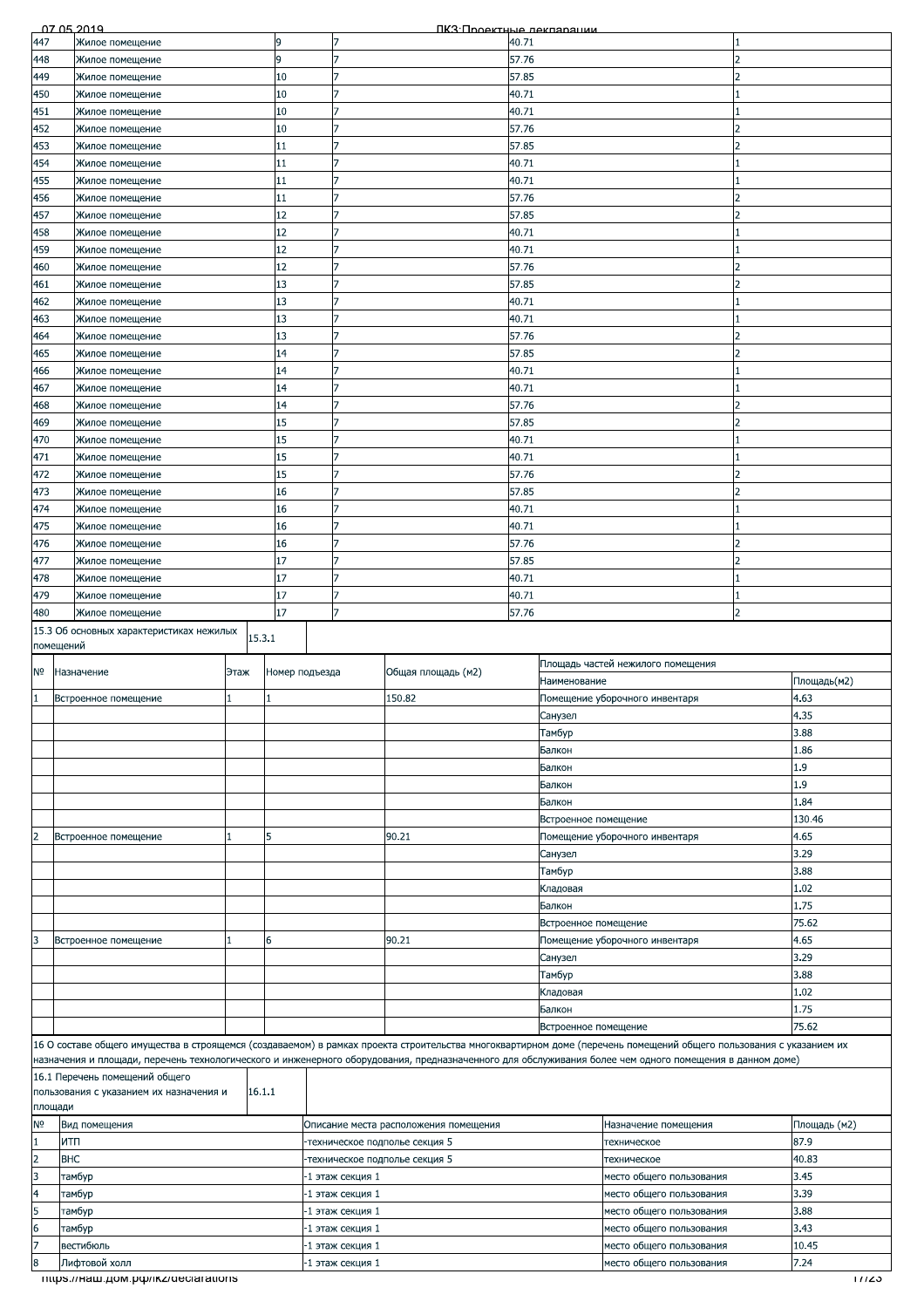|    | 07 05 2019                         | <u> ПКЗ Проектные лекларации</u> |                          |       |
|----|------------------------------------|----------------------------------|--------------------------|-------|
| 9  | Квартирный холл                    | $\cdot 1$ этаж секция $1$        | место общего пользования | 25.5  |
| 10 | Помещение вахтера                  | 1 этаж секция 1 <sup>.</sup>     | место обшего пользования | 11.2  |
| 11 | с/у вахтера                        | $\cdot 1$ этаж секция $1$        | место общего пользования | 2.35  |
| 12 | Помещение уборочного инвентаря     | ·1 этаж секция 1                 | место общего пользования | 2.25  |
| 13 | Лестничная клетка                  | ·1 этаж секция 1                 | место общего пользования | 13    |
| 14 | Электрощитовая                     | ·1 этаж секция 1                 | техническое              | 12.82 |
| 15 | Мусорокамера                       | -1 этаж секция 1                 | техническое              | 3.83  |
| 16 | тамбур                             | -1 этаж секция 2                 | место общего пользования | 3.43  |
| 17 | тамбур                             | -1 этаж секция 2                 | место общего пользования | 3.59  |
| 18 | тамбур                             | -1 этаж секция 2                 | место общего пользования | 3.41  |
| 19 | вестибюль                          | 1 этаж секция 2                  | место общего пользования | 10.6  |
| 20 | Квартирный холл                    | -1 этаж секция 2                 | место общего пользования | 25.66 |
| 21 | Лифтовой холл                      | 1 этаж секция 2                  | место общего пользования | 7.24  |
| 22 | Лестничная клетка                  | -1 этаж секция 2                 | место общего пользования | 13.02 |
| 23 | Мусорокамера                       | 1 этаж секция 2                  | техническое              | 3.83  |
| 24 | Помещение вахтера                  | 1 этаж секция 2                  | место общего пользования | 11.11 |
| 25 | с/у вахтера                        | -1 этаж секция 2                 | место общего пользования | 2.55  |
| 26 | Помещение уборочного инвентаря     | 1 этаж секция 2                  | место общего пользования | 2.28  |
| 27 | тамбур                             | 1 этаж секция 3                  | место общего пользования | 2.46  |
| 28 | тамбур                             | 1 этаж секция 3                  | место общего пользования | 2.94  |
| 29 | тамбур                             | -1 этаж секция 3                 | место общего пользования | 8.14  |
| 30 | тамбур                             | 1 этаж секция 3                  | место общего пользования | 3.43  |
| 31 | вестибюль                          | 1 этаж секция 3                  | место общего пользования | 13.08 |
| 32 |                                    |                                  |                          | 7.03  |
| 33 | Лифтовой холл                      | -1 этаж секция 3                 | место общего пользования | 44.45 |
|    | Квартирный холл                    | 1 этаж секция 3                  | место общего пользования |       |
| 34 | Томещение вахтера                  | -1 этаж секция 3                 | место общего пользования | 9.61  |
| 35 | с/у вахтера                        | -1 этаж секция 3                 | место общего пользования | 2.08  |
| 36 | Помещение уборочного инвентаря     | -1 этаж секция 3                 | место общего пользования | 1.55  |
| 37 | Лестничная клетка                  | -1 этаж секция 3                 | место общего пользования | 13.02 |
| 38 | Мусорокамера                       | 1 этаж секция 3                  | техническое              | 3.83  |
| 39 | тамбур                             | -1 этаж секция 4                 | место общего пользования | 3.41  |
| 40 | тамбур                             | 1 этаж секция 4 <sup>.</sup>     | место общего пользования | 3.59  |
| 41 | тамбур                             | -1 этаж секция 4                 | место общего пользования | 3.43  |
| 42 | вестибюль                          | -1 этаж секция 4                 | место общего пользования | 10.8  |
| 43 | Лифтовой холл                      | -1 этаж секция 4                 | место общего пользования | 7.24  |
| 44 | Квартирный холл                    | -1 этаж секция 4                 | место общего пользования | 25.66 |
| 45 | Помещение вахтера                  | 1 этаж секция 4                  | место общего пользования | 11.11 |
| 46 | с/у вахтера                        | 1 этаж секция 4                  | место общего пользования | 2.55  |
| 47 | Помещение уборочного инвентаря     | 1 этаж секция 4                  | место общего пользования | 2.28  |
| 48 | Лестничная клетка                  | 1 этаж секция 4                  | место общего пользования | 13.02 |
| 49 | Мусорокамера                       | -1 этаж секция 4                 | техническое              | 3.83  |
| 50 | тамбур                             | -1 этаж секция 5                 | место общего пользования | 3.41  |
| 51 | тамбур                             | -1 этаж секция 5                 | место общего пользования | 3.59  |
| 52 | тамбур                             | 1 этаж секция 5                  | место общего пользования | 3.43  |
| 53 | тамбур                             | -1 этаж секция 5                 | место общего пользования | 3.88  |
| 54 | вестибюль                          | 1 этаж секция 5                  | место общего пользования | 10.6  |
| 54 | Лифтовой холл                      | 1 этаж секция 5                  | место общего пользования | 7.24  |
| 55 | Квартирный холл                    | -1 этаж секция 5                 | место общего пользования | 24.21 |
| 56 | Помещение вахтера                  | -1 этаж секция 5                 | место общего пользования | 11.11 |
| 57 | с/у вахтера                        | -1 этаж секция 5                 | место общего пользования | 2.55  |
| 58 | Помещение уборочного инвентаря     | 1 этаж секция 5                  | место общего пользования | 2.28  |
| 59 | Томещение уборочного инвентаря     | 1 этаж секция 5                  | место общего пользования | 4.65  |
| 60 | Лестничная клетка                  | 1 этаж секция 5                  | место общего пользования | 13.02 |
|    | Мусорокамера                       | 1 этаж секция 5                  | техническое              | 3.83  |
| 61 | Электрощитовая                     | -1 этаж секция 5                 | техническое              | 8.33  |
| 62 | тамбур                             | -1 этаж секция 6                 | место общего пользования | 3.41  |
| 63 | тамбур                             | -1 этаж секция 6                 | место общего пользования | 3.59  |
| 64 | тамбур                             | 1 этаж секция 6                  | место общего пользования | 3.43  |
| 65 | тамбур                             | 1 этаж секция 6                  | место общего пользования | 3.88  |
| 66 | вестибюль                          | 1 этаж секция 6                  | место общего пользования | 10.6  |
| 67 | Лифтовой холл                      | 1 этаж секция 6                  | место общего пользования | 7.24  |
| 68 | Квартирный холл                    | -1 этаж секция 6                 | место общего пользования | 24.21 |
| 69 | Помещение вахтера                  | 1 этаж секция 6                  | место общего пользования | 11.11 |
| 70 | с/у вахтера                        | -1 этаж секция 6                 | место общего пользования | 2.55  |
| 71 | Помещение уборочного инвентаря     | 1 этаж секция 6                  | место общего пользования | 2.28  |
| 72 | Помещение уборочного инвентаря     | 1 этаж секция 6                  | место общего пользования | 4.65  |
| 73 | Лестничная клетка                  | 1 этаж секция 6                  | место общего пользования | 13.02 |
| 74 | Мусорокамера                       | 1 этаж секция 6                  | техническое              | 3.83  |
| 75 | Электрощитовая                     | -1 этаж секция 6                 | техническое              | 8.33  |
| 76 | тамбур                             | -1 этаж секция 7                 | место общего пользования | 3.41  |
|    |                                    |                                  |                          |       |
|    |                                    |                                  |                          |       |
|    | mups.//наш.дом.рф/ikz/deciarations |                                  |                          | 10/ZJ |
| 77 | тамбур                             | -1 этаж секция 7                 | место общего пользования | 3.59  |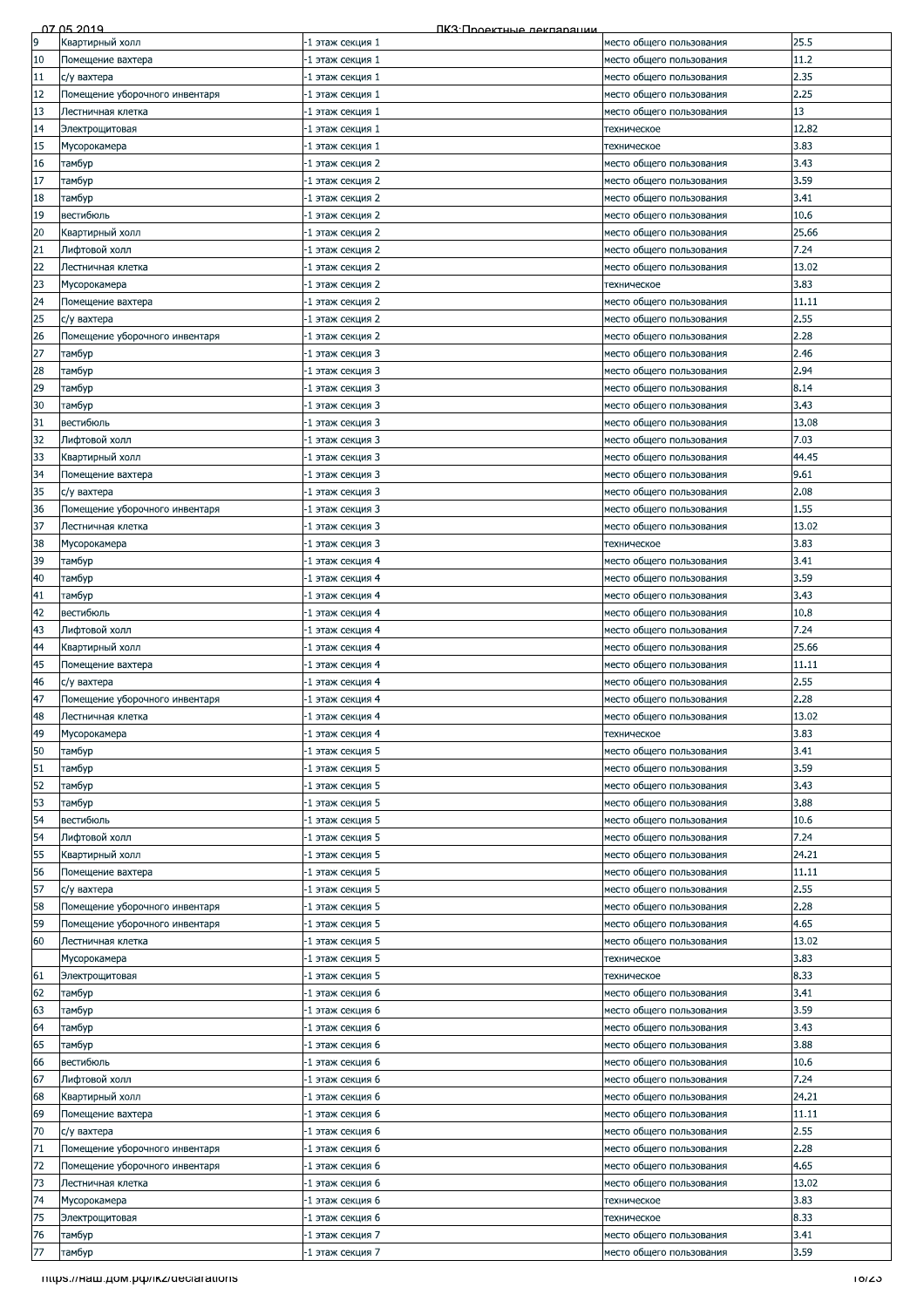| 78<br>3.43<br>тамбур<br>-1 этаж секция 7<br>место общего пользования<br>79<br>10.6<br>вестибюль<br>-1 этаж секция 7<br>место общего пользования<br>7.24<br>80<br>Лифтовой холл<br>1 этаж секция 7<br>место общего пользования<br>25.66<br>81<br>Квартирный холл<br>-1 этаж секция 7<br>место общего пользования<br>82<br>11.11<br>Помещение вахтера<br>-1 этаж секция 7<br>место общего пользования<br>83<br>2.55<br>с/у вахтера<br>-1 этаж секция 7<br>место общего пользования<br>84<br>2.28<br>Помещение уборочного инвентаря<br>-1 этаж секция 7<br>место общего пользования<br>85<br>Лестничная клетка<br>-1 этаж секция 7<br>место общего пользования<br>3.83<br>86<br>-1 этаж секция 7<br>Мусорокамера<br>техническое<br>87<br>3.77<br>-2-5 этажи секция 1<br>тамбур<br>место общего пользования<br>1.66<br>88<br>-2-5 этажи секция 1<br>тамбур<br>место общего пользования<br>89<br>-2-5 этажи секция 1<br>7.15<br>Лифтовой холл<br>место общего пользования<br>18.7<br>90<br>Квартирный холл<br>-2-5 этажи секция 1<br>место общего пользования<br>91<br>-2-5 этажи секция 1<br>10.48<br>Лестничная клетка<br>место общего пользования<br>92<br>6.61<br>-2-5 этажи секция 1<br>Переходная лоджия<br>место общего пользования<br>93<br>3.83<br>тамбур<br>-2-5 этажи секция 2<br>место общего пользования<br>94<br>тамбур<br>-2-5 этажи секция 2<br>1.66<br>место общего пользования<br>7.15<br>95<br>Лифтовой холл<br>-2-5 этажи секция 2<br>место общего пользования<br>96<br>Квартирный холл<br>-2-5 этажи секция 2<br>место общего пользования<br>97<br>-2-5 этажи секция 2<br>Лестничная клетка<br>место общего пользования<br>98<br>6.61<br>-2-5 этажи секция 2<br>Переходная лоджия<br>место общего пользования<br>99<br>3.77<br>-2-5 этажи секция 3<br>место общего пользования<br>тамбур<br>100<br>1.66<br>тамбур<br>-2-5 этажи секция 3<br>место общего пользования<br>-2-5 этажи секция 3<br>7.15<br>101<br>Лифтовой холл<br>место общего пользования<br>102<br>-2-5 этажи секция 3<br>36.55<br>Квартирный холл<br>место общего пользования<br>103<br>-2-5 этажи секция 3<br>10.6<br>Лестничная клетка<br>место общего пользования<br>104<br>6.61<br>Переходная лоджия<br>-2-5 этажи секция 3<br>место общего пользования<br>105<br>3.83<br>тамбур<br>-2-5 этажи секция 4<br>место общего пользования<br>106<br>1.66<br>-2-5 этажи секция 4<br>тамбур<br>место общего пользования<br>107<br>7.15<br>Лифтовой холл<br>-2-5 этажи секция 4<br>место общего пользования<br>108<br>-2-5 этажи секция 4<br>Квартирный холл<br>место общего пользования<br>109<br>-2-5 этажи секция 4<br>Лестничная клетка<br>место общего пользования<br>6.61<br>110<br>-2-5 этажи секция 4<br>Переходная лоджия<br>место общего пользования<br>111<br>3.83<br>тамбур<br>-2-5 этажи секция 5<br>место общего пользования<br>112<br>1.66<br>тамбур<br>-2-5 этажи секция 5<br>место общего пользования<br>7.15<br>113<br>Лифтовой холл<br>-2-5 этажи секция 5<br>место общего пользования<br>18.31<br>114<br>Квартирный холл<br>-2-5 этажи секция 5<br>место общего пользования<br>115<br>-2-5 этажи секция 5<br>10.48<br>Лестничная клетка<br>место общего пользования<br>116<br>-2-5 этажи секция 5<br>6.61<br>Переходная лоджия<br>место общего пользования<br>3.83<br>-2-5 этажи секция 6<br>тамбур<br>место общего пользования<br>117<br>-2-5 этажи секция 6<br>1.66<br>тамбур<br>место общего пользования<br>7.15<br>118<br>Лифтовой холл<br>-2-5 этажи секция 6<br>место общего пользования<br>119<br>Квартирный холл<br>-2-5 этажи секция 6<br>место общего пользования<br>120<br>Лестничная клетка<br>-2-5 этажи секция 6<br>место общего пользования<br>6.61<br>121<br>-2-5 этажи секция 6<br>Переходная лоджия<br>место общего пользования<br>122<br>3.83<br>тамбур<br>-2-5 этажи секция 7<br>место общего пользования<br>123<br>1.66<br>тамбур<br>-2-5 этажи секция 7<br>место общего пользования<br>124<br>7.15<br>Лифтовой холл<br>-2-5 этажи секция 7<br>место общего пользования<br>125<br>Квартирный холл<br>-2-5 этажи секция 7<br>18.31<br>место общего пользования<br>126<br>10.48<br>Лестничная клетка<br>-2-5 этажи секция 7<br>место общего пользования<br>127<br>6.61<br>Переходная лоджия<br>-2-5 этажи секция 7<br>место общего пользования<br>3.77<br>128<br>тамбур<br>-6-17 этажи секция 1<br>место общего пользования<br>129<br>1.66<br>тамбур<br>-6-17 этажи секция 1<br>место общего пользования<br>130<br>7.15<br>Лифтовой холл<br>-6-17 этажи секция 1<br>место общего пользования<br>131<br>18.7<br>Квартирный холл<br>-6-17 этажи секция 1<br>место общего пользования<br>132<br>-6-17 этажи секция 1<br>Лестничная клетка<br>место общего пользования<br>133<br>6.61<br>-6-17 этажи секция 1<br>место общего пользования<br>Переходная лоджия<br>134<br>3.83<br>-6-17 этажи секция 2<br>тамбур<br>место общего пользования<br>1.66<br>135<br>тамбур<br>-6-17 этажи секция 2<br>место общего пользования<br>7.15<br>136<br>Лифтовой холл<br>-6-17 этажи секция 2<br>место общего пользования<br>137<br>18.31<br><вартирный холл<br>-6-17 этажи секция 2<br>место общего пользования<br>138<br>10.48<br>Лестничная клетка<br>-6-17 этажи секция 2<br>место общего пользования<br>139<br>6.61<br>Тереходная лоджия<br>-6-17 этажи секция 2<br>место общего пользования<br>3.77<br>140<br>тамбур<br>-6-17 этажи секция 3<br>место общего пользования<br>141<br>1.66<br>тамбур<br>-6-17 этажи секция 3<br>место общего пользования<br>7.15<br>142<br>Лифтовой холл<br>-6-17 этажи секция 3<br>место общего пользования<br>143<br>Квартирный холл<br>-6-17 этажи секция 3<br>место общего пользования<br>10.6<br>144<br>-6-17 этажи секция 3<br>Лестничная клетка<br>место общего пользования | 07 05 2019 | ПКЗ Проектные леклярации |       |
|------------------------------------------------------------------------------------------------------------------------------------------------------------------------------------------------------------------------------------------------------------------------------------------------------------------------------------------------------------------------------------------------------------------------------------------------------------------------------------------------------------------------------------------------------------------------------------------------------------------------------------------------------------------------------------------------------------------------------------------------------------------------------------------------------------------------------------------------------------------------------------------------------------------------------------------------------------------------------------------------------------------------------------------------------------------------------------------------------------------------------------------------------------------------------------------------------------------------------------------------------------------------------------------------------------------------------------------------------------------------------------------------------------------------------------------------------------------------------------------------------------------------------------------------------------------------------------------------------------------------------------------------------------------------------------------------------------------------------------------------------------------------------------------------------------------------------------------------------------------------------------------------------------------------------------------------------------------------------------------------------------------------------------------------------------------------------------------------------------------------------------------------------------------------------------------------------------------------------------------------------------------------------------------------------------------------------------------------------------------------------------------------------------------------------------------------------------------------------------------------------------------------------------------------------------------------------------------------------------------------------------------------------------------------------------------------------------------------------------------------------------------------------------------------------------------------------------------------------------------------------------------------------------------------------------------------------------------------------------------------------------------------------------------------------------------------------------------------------------------------------------------------------------------------------------------------------------------------------------------------------------------------------------------------------------------------------------------------------------------------------------------------------------------------------------------------------------------------------------------------------------------------------------------------------------------------------------------------------------------------------------------------------------------------------------------------------------------------------------------------------------------------------------------------------------------------------------------------------------------------------------------------------------------------------------------------------------------------------------------------------------------------------------------------------------------------------------------------------------------------------------------------------------------------------------------------------------------------------------------------------------------------------------------------------------------------------------------------------------------------------------------------------------------------------------------------------------------------------------------------------------------------------------------------------------------------------------------------------------------------------------------------------------------------------------------------------------------------------------------------------------------------------------------------------------------------------------------------------------------------------------------------------------------------------------------------------------------------------------------------------------------------------------------------------------------------------------------------------------------------------------------------------------------------------------------------------------------------------------------------------------------------------------------------------------------------------------------------------------------------------------------------------------------------------------------------------------------------------------------------------------------------------------------------------------------------------------------------------------------------------------------------------------------------------------------------------------------------|------------|--------------------------|-------|
|                                                                                                                                                                                                                                                                                                                                                                                                                                                                                                                                                                                                                                                                                                                                                                                                                                                                                                                                                                                                                                                                                                                                                                                                                                                                                                                                                                                                                                                                                                                                                                                                                                                                                                                                                                                                                                                                                                                                                                                                                                                                                                                                                                                                                                                                                                                                                                                                                                                                                                                                                                                                                                                                                                                                                                                                                                                                                                                                                                                                                                                                                                                                                                                                                                                                                                                                                                                                                                                                                                                                                                                                                                                                                                                                                                                                                                                                                                                                                                                                                                                                                                                                                                                                                                                                                                                                                                                                                                                                                                                                                                                                                                                                                                                                                                                                                                                                                                                                                                                                                                                                                                                                                                                                                                                                                                                                                                                                                                                                                                                                                                                                                                                                                                                        |            |                          |       |
|                                                                                                                                                                                                                                                                                                                                                                                                                                                                                                                                                                                                                                                                                                                                                                                                                                                                                                                                                                                                                                                                                                                                                                                                                                                                                                                                                                                                                                                                                                                                                                                                                                                                                                                                                                                                                                                                                                                                                                                                                                                                                                                                                                                                                                                                                                                                                                                                                                                                                                                                                                                                                                                                                                                                                                                                                                                                                                                                                                                                                                                                                                                                                                                                                                                                                                                                                                                                                                                                                                                                                                                                                                                                                                                                                                                                                                                                                                                                                                                                                                                                                                                                                                                                                                                                                                                                                                                                                                                                                                                                                                                                                                                                                                                                                                                                                                                                                                                                                                                                                                                                                                                                                                                                                                                                                                                                                                                                                                                                                                                                                                                                                                                                                                                        |            |                          |       |
|                                                                                                                                                                                                                                                                                                                                                                                                                                                                                                                                                                                                                                                                                                                                                                                                                                                                                                                                                                                                                                                                                                                                                                                                                                                                                                                                                                                                                                                                                                                                                                                                                                                                                                                                                                                                                                                                                                                                                                                                                                                                                                                                                                                                                                                                                                                                                                                                                                                                                                                                                                                                                                                                                                                                                                                                                                                                                                                                                                                                                                                                                                                                                                                                                                                                                                                                                                                                                                                                                                                                                                                                                                                                                                                                                                                                                                                                                                                                                                                                                                                                                                                                                                                                                                                                                                                                                                                                                                                                                                                                                                                                                                                                                                                                                                                                                                                                                                                                                                                                                                                                                                                                                                                                                                                                                                                                                                                                                                                                                                                                                                                                                                                                                                                        |            |                          |       |
|                                                                                                                                                                                                                                                                                                                                                                                                                                                                                                                                                                                                                                                                                                                                                                                                                                                                                                                                                                                                                                                                                                                                                                                                                                                                                                                                                                                                                                                                                                                                                                                                                                                                                                                                                                                                                                                                                                                                                                                                                                                                                                                                                                                                                                                                                                                                                                                                                                                                                                                                                                                                                                                                                                                                                                                                                                                                                                                                                                                                                                                                                                                                                                                                                                                                                                                                                                                                                                                                                                                                                                                                                                                                                                                                                                                                                                                                                                                                                                                                                                                                                                                                                                                                                                                                                                                                                                                                                                                                                                                                                                                                                                                                                                                                                                                                                                                                                                                                                                                                                                                                                                                                                                                                                                                                                                                                                                                                                                                                                                                                                                                                                                                                                                                        |            |                          |       |
|                                                                                                                                                                                                                                                                                                                                                                                                                                                                                                                                                                                                                                                                                                                                                                                                                                                                                                                                                                                                                                                                                                                                                                                                                                                                                                                                                                                                                                                                                                                                                                                                                                                                                                                                                                                                                                                                                                                                                                                                                                                                                                                                                                                                                                                                                                                                                                                                                                                                                                                                                                                                                                                                                                                                                                                                                                                                                                                                                                                                                                                                                                                                                                                                                                                                                                                                                                                                                                                                                                                                                                                                                                                                                                                                                                                                                                                                                                                                                                                                                                                                                                                                                                                                                                                                                                                                                                                                                                                                                                                                                                                                                                                                                                                                                                                                                                                                                                                                                                                                                                                                                                                                                                                                                                                                                                                                                                                                                                                                                                                                                                                                                                                                                                                        |            |                          |       |
|                                                                                                                                                                                                                                                                                                                                                                                                                                                                                                                                                                                                                                                                                                                                                                                                                                                                                                                                                                                                                                                                                                                                                                                                                                                                                                                                                                                                                                                                                                                                                                                                                                                                                                                                                                                                                                                                                                                                                                                                                                                                                                                                                                                                                                                                                                                                                                                                                                                                                                                                                                                                                                                                                                                                                                                                                                                                                                                                                                                                                                                                                                                                                                                                                                                                                                                                                                                                                                                                                                                                                                                                                                                                                                                                                                                                                                                                                                                                                                                                                                                                                                                                                                                                                                                                                                                                                                                                                                                                                                                                                                                                                                                                                                                                                                                                                                                                                                                                                                                                                                                                                                                                                                                                                                                                                                                                                                                                                                                                                                                                                                                                                                                                                                                        |            |                          |       |
|                                                                                                                                                                                                                                                                                                                                                                                                                                                                                                                                                                                                                                                                                                                                                                                                                                                                                                                                                                                                                                                                                                                                                                                                                                                                                                                                                                                                                                                                                                                                                                                                                                                                                                                                                                                                                                                                                                                                                                                                                                                                                                                                                                                                                                                                                                                                                                                                                                                                                                                                                                                                                                                                                                                                                                                                                                                                                                                                                                                                                                                                                                                                                                                                                                                                                                                                                                                                                                                                                                                                                                                                                                                                                                                                                                                                                                                                                                                                                                                                                                                                                                                                                                                                                                                                                                                                                                                                                                                                                                                                                                                                                                                                                                                                                                                                                                                                                                                                                                                                                                                                                                                                                                                                                                                                                                                                                                                                                                                                                                                                                                                                                                                                                                                        |            |                          |       |
|                                                                                                                                                                                                                                                                                                                                                                                                                                                                                                                                                                                                                                                                                                                                                                                                                                                                                                                                                                                                                                                                                                                                                                                                                                                                                                                                                                                                                                                                                                                                                                                                                                                                                                                                                                                                                                                                                                                                                                                                                                                                                                                                                                                                                                                                                                                                                                                                                                                                                                                                                                                                                                                                                                                                                                                                                                                                                                                                                                                                                                                                                                                                                                                                                                                                                                                                                                                                                                                                                                                                                                                                                                                                                                                                                                                                                                                                                                                                                                                                                                                                                                                                                                                                                                                                                                                                                                                                                                                                                                                                                                                                                                                                                                                                                                                                                                                                                                                                                                                                                                                                                                                                                                                                                                                                                                                                                                                                                                                                                                                                                                                                                                                                                                                        |            |                          |       |
|                                                                                                                                                                                                                                                                                                                                                                                                                                                                                                                                                                                                                                                                                                                                                                                                                                                                                                                                                                                                                                                                                                                                                                                                                                                                                                                                                                                                                                                                                                                                                                                                                                                                                                                                                                                                                                                                                                                                                                                                                                                                                                                                                                                                                                                                                                                                                                                                                                                                                                                                                                                                                                                                                                                                                                                                                                                                                                                                                                                                                                                                                                                                                                                                                                                                                                                                                                                                                                                                                                                                                                                                                                                                                                                                                                                                                                                                                                                                                                                                                                                                                                                                                                                                                                                                                                                                                                                                                                                                                                                                                                                                                                                                                                                                                                                                                                                                                                                                                                                                                                                                                                                                                                                                                                                                                                                                                                                                                                                                                                                                                                                                                                                                                                                        |            |                          | 13.02 |
|                                                                                                                                                                                                                                                                                                                                                                                                                                                                                                                                                                                                                                                                                                                                                                                                                                                                                                                                                                                                                                                                                                                                                                                                                                                                                                                                                                                                                                                                                                                                                                                                                                                                                                                                                                                                                                                                                                                                                                                                                                                                                                                                                                                                                                                                                                                                                                                                                                                                                                                                                                                                                                                                                                                                                                                                                                                                                                                                                                                                                                                                                                                                                                                                                                                                                                                                                                                                                                                                                                                                                                                                                                                                                                                                                                                                                                                                                                                                                                                                                                                                                                                                                                                                                                                                                                                                                                                                                                                                                                                                                                                                                                                                                                                                                                                                                                                                                                                                                                                                                                                                                                                                                                                                                                                                                                                                                                                                                                                                                                                                                                                                                                                                                                                        |            |                          |       |
|                                                                                                                                                                                                                                                                                                                                                                                                                                                                                                                                                                                                                                                                                                                                                                                                                                                                                                                                                                                                                                                                                                                                                                                                                                                                                                                                                                                                                                                                                                                                                                                                                                                                                                                                                                                                                                                                                                                                                                                                                                                                                                                                                                                                                                                                                                                                                                                                                                                                                                                                                                                                                                                                                                                                                                                                                                                                                                                                                                                                                                                                                                                                                                                                                                                                                                                                                                                                                                                                                                                                                                                                                                                                                                                                                                                                                                                                                                                                                                                                                                                                                                                                                                                                                                                                                                                                                                                                                                                                                                                                                                                                                                                                                                                                                                                                                                                                                                                                                                                                                                                                                                                                                                                                                                                                                                                                                                                                                                                                                                                                                                                                                                                                                                                        |            |                          |       |
|                                                                                                                                                                                                                                                                                                                                                                                                                                                                                                                                                                                                                                                                                                                                                                                                                                                                                                                                                                                                                                                                                                                                                                                                                                                                                                                                                                                                                                                                                                                                                                                                                                                                                                                                                                                                                                                                                                                                                                                                                                                                                                                                                                                                                                                                                                                                                                                                                                                                                                                                                                                                                                                                                                                                                                                                                                                                                                                                                                                                                                                                                                                                                                                                                                                                                                                                                                                                                                                                                                                                                                                                                                                                                                                                                                                                                                                                                                                                                                                                                                                                                                                                                                                                                                                                                                                                                                                                                                                                                                                                                                                                                                                                                                                                                                                                                                                                                                                                                                                                                                                                                                                                                                                                                                                                                                                                                                                                                                                                                                                                                                                                                                                                                                                        |            |                          |       |
|                                                                                                                                                                                                                                                                                                                                                                                                                                                                                                                                                                                                                                                                                                                                                                                                                                                                                                                                                                                                                                                                                                                                                                                                                                                                                                                                                                                                                                                                                                                                                                                                                                                                                                                                                                                                                                                                                                                                                                                                                                                                                                                                                                                                                                                                                                                                                                                                                                                                                                                                                                                                                                                                                                                                                                                                                                                                                                                                                                                                                                                                                                                                                                                                                                                                                                                                                                                                                                                                                                                                                                                                                                                                                                                                                                                                                                                                                                                                                                                                                                                                                                                                                                                                                                                                                                                                                                                                                                                                                                                                                                                                                                                                                                                                                                                                                                                                                                                                                                                                                                                                                                                                                                                                                                                                                                                                                                                                                                                                                                                                                                                                                                                                                                                        |            |                          |       |
|                                                                                                                                                                                                                                                                                                                                                                                                                                                                                                                                                                                                                                                                                                                                                                                                                                                                                                                                                                                                                                                                                                                                                                                                                                                                                                                                                                                                                                                                                                                                                                                                                                                                                                                                                                                                                                                                                                                                                                                                                                                                                                                                                                                                                                                                                                                                                                                                                                                                                                                                                                                                                                                                                                                                                                                                                                                                                                                                                                                                                                                                                                                                                                                                                                                                                                                                                                                                                                                                                                                                                                                                                                                                                                                                                                                                                                                                                                                                                                                                                                                                                                                                                                                                                                                                                                                                                                                                                                                                                                                                                                                                                                                                                                                                                                                                                                                                                                                                                                                                                                                                                                                                                                                                                                                                                                                                                                                                                                                                                                                                                                                                                                                                                                                        |            |                          |       |
|                                                                                                                                                                                                                                                                                                                                                                                                                                                                                                                                                                                                                                                                                                                                                                                                                                                                                                                                                                                                                                                                                                                                                                                                                                                                                                                                                                                                                                                                                                                                                                                                                                                                                                                                                                                                                                                                                                                                                                                                                                                                                                                                                                                                                                                                                                                                                                                                                                                                                                                                                                                                                                                                                                                                                                                                                                                                                                                                                                                                                                                                                                                                                                                                                                                                                                                                                                                                                                                                                                                                                                                                                                                                                                                                                                                                                                                                                                                                                                                                                                                                                                                                                                                                                                                                                                                                                                                                                                                                                                                                                                                                                                                                                                                                                                                                                                                                                                                                                                                                                                                                                                                                                                                                                                                                                                                                                                                                                                                                                                                                                                                                                                                                                                                        |            |                          |       |
|                                                                                                                                                                                                                                                                                                                                                                                                                                                                                                                                                                                                                                                                                                                                                                                                                                                                                                                                                                                                                                                                                                                                                                                                                                                                                                                                                                                                                                                                                                                                                                                                                                                                                                                                                                                                                                                                                                                                                                                                                                                                                                                                                                                                                                                                                                                                                                                                                                                                                                                                                                                                                                                                                                                                                                                                                                                                                                                                                                                                                                                                                                                                                                                                                                                                                                                                                                                                                                                                                                                                                                                                                                                                                                                                                                                                                                                                                                                                                                                                                                                                                                                                                                                                                                                                                                                                                                                                                                                                                                                                                                                                                                                                                                                                                                                                                                                                                                                                                                                                                                                                                                                                                                                                                                                                                                                                                                                                                                                                                                                                                                                                                                                                                                                        |            |                          |       |
|                                                                                                                                                                                                                                                                                                                                                                                                                                                                                                                                                                                                                                                                                                                                                                                                                                                                                                                                                                                                                                                                                                                                                                                                                                                                                                                                                                                                                                                                                                                                                                                                                                                                                                                                                                                                                                                                                                                                                                                                                                                                                                                                                                                                                                                                                                                                                                                                                                                                                                                                                                                                                                                                                                                                                                                                                                                                                                                                                                                                                                                                                                                                                                                                                                                                                                                                                                                                                                                                                                                                                                                                                                                                                                                                                                                                                                                                                                                                                                                                                                                                                                                                                                                                                                                                                                                                                                                                                                                                                                                                                                                                                                                                                                                                                                                                                                                                                                                                                                                                                                                                                                                                                                                                                                                                                                                                                                                                                                                                                                                                                                                                                                                                                                                        |            |                          |       |
|                                                                                                                                                                                                                                                                                                                                                                                                                                                                                                                                                                                                                                                                                                                                                                                                                                                                                                                                                                                                                                                                                                                                                                                                                                                                                                                                                                                                                                                                                                                                                                                                                                                                                                                                                                                                                                                                                                                                                                                                                                                                                                                                                                                                                                                                                                                                                                                                                                                                                                                                                                                                                                                                                                                                                                                                                                                                                                                                                                                                                                                                                                                                                                                                                                                                                                                                                                                                                                                                                                                                                                                                                                                                                                                                                                                                                                                                                                                                                                                                                                                                                                                                                                                                                                                                                                                                                                                                                                                                                                                                                                                                                                                                                                                                                                                                                                                                                                                                                                                                                                                                                                                                                                                                                                                                                                                                                                                                                                                                                                                                                                                                                                                                                                                        |            |                          |       |
|                                                                                                                                                                                                                                                                                                                                                                                                                                                                                                                                                                                                                                                                                                                                                                                                                                                                                                                                                                                                                                                                                                                                                                                                                                                                                                                                                                                                                                                                                                                                                                                                                                                                                                                                                                                                                                                                                                                                                                                                                                                                                                                                                                                                                                                                                                                                                                                                                                                                                                                                                                                                                                                                                                                                                                                                                                                                                                                                                                                                                                                                                                                                                                                                                                                                                                                                                                                                                                                                                                                                                                                                                                                                                                                                                                                                                                                                                                                                                                                                                                                                                                                                                                                                                                                                                                                                                                                                                                                                                                                                                                                                                                                                                                                                                                                                                                                                                                                                                                                                                                                                                                                                                                                                                                                                                                                                                                                                                                                                                                                                                                                                                                                                                                                        |            |                          |       |
|                                                                                                                                                                                                                                                                                                                                                                                                                                                                                                                                                                                                                                                                                                                                                                                                                                                                                                                                                                                                                                                                                                                                                                                                                                                                                                                                                                                                                                                                                                                                                                                                                                                                                                                                                                                                                                                                                                                                                                                                                                                                                                                                                                                                                                                                                                                                                                                                                                                                                                                                                                                                                                                                                                                                                                                                                                                                                                                                                                                                                                                                                                                                                                                                                                                                                                                                                                                                                                                                                                                                                                                                                                                                                                                                                                                                                                                                                                                                                                                                                                                                                                                                                                                                                                                                                                                                                                                                                                                                                                                                                                                                                                                                                                                                                                                                                                                                                                                                                                                                                                                                                                                                                                                                                                                                                                                                                                                                                                                                                                                                                                                                                                                                                                                        |            |                          |       |
|                                                                                                                                                                                                                                                                                                                                                                                                                                                                                                                                                                                                                                                                                                                                                                                                                                                                                                                                                                                                                                                                                                                                                                                                                                                                                                                                                                                                                                                                                                                                                                                                                                                                                                                                                                                                                                                                                                                                                                                                                                                                                                                                                                                                                                                                                                                                                                                                                                                                                                                                                                                                                                                                                                                                                                                                                                                                                                                                                                                                                                                                                                                                                                                                                                                                                                                                                                                                                                                                                                                                                                                                                                                                                                                                                                                                                                                                                                                                                                                                                                                                                                                                                                                                                                                                                                                                                                                                                                                                                                                                                                                                                                                                                                                                                                                                                                                                                                                                                                                                                                                                                                                                                                                                                                                                                                                                                                                                                                                                                                                                                                                                                                                                                                                        |            |                          | 18.31 |
|                                                                                                                                                                                                                                                                                                                                                                                                                                                                                                                                                                                                                                                                                                                                                                                                                                                                                                                                                                                                                                                                                                                                                                                                                                                                                                                                                                                                                                                                                                                                                                                                                                                                                                                                                                                                                                                                                                                                                                                                                                                                                                                                                                                                                                                                                                                                                                                                                                                                                                                                                                                                                                                                                                                                                                                                                                                                                                                                                                                                                                                                                                                                                                                                                                                                                                                                                                                                                                                                                                                                                                                                                                                                                                                                                                                                                                                                                                                                                                                                                                                                                                                                                                                                                                                                                                                                                                                                                                                                                                                                                                                                                                                                                                                                                                                                                                                                                                                                                                                                                                                                                                                                                                                                                                                                                                                                                                                                                                                                                                                                                                                                                                                                                                                        |            |                          | 10.48 |
|                                                                                                                                                                                                                                                                                                                                                                                                                                                                                                                                                                                                                                                                                                                                                                                                                                                                                                                                                                                                                                                                                                                                                                                                                                                                                                                                                                                                                                                                                                                                                                                                                                                                                                                                                                                                                                                                                                                                                                                                                                                                                                                                                                                                                                                                                                                                                                                                                                                                                                                                                                                                                                                                                                                                                                                                                                                                                                                                                                                                                                                                                                                                                                                                                                                                                                                                                                                                                                                                                                                                                                                                                                                                                                                                                                                                                                                                                                                                                                                                                                                                                                                                                                                                                                                                                                                                                                                                                                                                                                                                                                                                                                                                                                                                                                                                                                                                                                                                                                                                                                                                                                                                                                                                                                                                                                                                                                                                                                                                                                                                                                                                                                                                                                                        |            |                          |       |
|                                                                                                                                                                                                                                                                                                                                                                                                                                                                                                                                                                                                                                                                                                                                                                                                                                                                                                                                                                                                                                                                                                                                                                                                                                                                                                                                                                                                                                                                                                                                                                                                                                                                                                                                                                                                                                                                                                                                                                                                                                                                                                                                                                                                                                                                                                                                                                                                                                                                                                                                                                                                                                                                                                                                                                                                                                                                                                                                                                                                                                                                                                                                                                                                                                                                                                                                                                                                                                                                                                                                                                                                                                                                                                                                                                                                                                                                                                                                                                                                                                                                                                                                                                                                                                                                                                                                                                                                                                                                                                                                                                                                                                                                                                                                                                                                                                                                                                                                                                                                                                                                                                                                                                                                                                                                                                                                                                                                                                                                                                                                                                                                                                                                                                                        |            |                          |       |
|                                                                                                                                                                                                                                                                                                                                                                                                                                                                                                                                                                                                                                                                                                                                                                                                                                                                                                                                                                                                                                                                                                                                                                                                                                                                                                                                                                                                                                                                                                                                                                                                                                                                                                                                                                                                                                                                                                                                                                                                                                                                                                                                                                                                                                                                                                                                                                                                                                                                                                                                                                                                                                                                                                                                                                                                                                                                                                                                                                                                                                                                                                                                                                                                                                                                                                                                                                                                                                                                                                                                                                                                                                                                                                                                                                                                                                                                                                                                                                                                                                                                                                                                                                                                                                                                                                                                                                                                                                                                                                                                                                                                                                                                                                                                                                                                                                                                                                                                                                                                                                                                                                                                                                                                                                                                                                                                                                                                                                                                                                                                                                                                                                                                                                                        |            |                          |       |
|                                                                                                                                                                                                                                                                                                                                                                                                                                                                                                                                                                                                                                                                                                                                                                                                                                                                                                                                                                                                                                                                                                                                                                                                                                                                                                                                                                                                                                                                                                                                                                                                                                                                                                                                                                                                                                                                                                                                                                                                                                                                                                                                                                                                                                                                                                                                                                                                                                                                                                                                                                                                                                                                                                                                                                                                                                                                                                                                                                                                                                                                                                                                                                                                                                                                                                                                                                                                                                                                                                                                                                                                                                                                                                                                                                                                                                                                                                                                                                                                                                                                                                                                                                                                                                                                                                                                                                                                                                                                                                                                                                                                                                                                                                                                                                                                                                                                                                                                                                                                                                                                                                                                                                                                                                                                                                                                                                                                                                                                                                                                                                                                                                                                                                                        |            |                          |       |
|                                                                                                                                                                                                                                                                                                                                                                                                                                                                                                                                                                                                                                                                                                                                                                                                                                                                                                                                                                                                                                                                                                                                                                                                                                                                                                                                                                                                                                                                                                                                                                                                                                                                                                                                                                                                                                                                                                                                                                                                                                                                                                                                                                                                                                                                                                                                                                                                                                                                                                                                                                                                                                                                                                                                                                                                                                                                                                                                                                                                                                                                                                                                                                                                                                                                                                                                                                                                                                                                                                                                                                                                                                                                                                                                                                                                                                                                                                                                                                                                                                                                                                                                                                                                                                                                                                                                                                                                                                                                                                                                                                                                                                                                                                                                                                                                                                                                                                                                                                                                                                                                                                                                                                                                                                                                                                                                                                                                                                                                                                                                                                                                                                                                                                                        |            |                          |       |
|                                                                                                                                                                                                                                                                                                                                                                                                                                                                                                                                                                                                                                                                                                                                                                                                                                                                                                                                                                                                                                                                                                                                                                                                                                                                                                                                                                                                                                                                                                                                                                                                                                                                                                                                                                                                                                                                                                                                                                                                                                                                                                                                                                                                                                                                                                                                                                                                                                                                                                                                                                                                                                                                                                                                                                                                                                                                                                                                                                                                                                                                                                                                                                                                                                                                                                                                                                                                                                                                                                                                                                                                                                                                                                                                                                                                                                                                                                                                                                                                                                                                                                                                                                                                                                                                                                                                                                                                                                                                                                                                                                                                                                                                                                                                                                                                                                                                                                                                                                                                                                                                                                                                                                                                                                                                                                                                                                                                                                                                                                                                                                                                                                                                                                                        |            |                          |       |
|                                                                                                                                                                                                                                                                                                                                                                                                                                                                                                                                                                                                                                                                                                                                                                                                                                                                                                                                                                                                                                                                                                                                                                                                                                                                                                                                                                                                                                                                                                                                                                                                                                                                                                                                                                                                                                                                                                                                                                                                                                                                                                                                                                                                                                                                                                                                                                                                                                                                                                                                                                                                                                                                                                                                                                                                                                                                                                                                                                                                                                                                                                                                                                                                                                                                                                                                                                                                                                                                                                                                                                                                                                                                                                                                                                                                                                                                                                                                                                                                                                                                                                                                                                                                                                                                                                                                                                                                                                                                                                                                                                                                                                                                                                                                                                                                                                                                                                                                                                                                                                                                                                                                                                                                                                                                                                                                                                                                                                                                                                                                                                                                                                                                                                                        |            |                          |       |
|                                                                                                                                                                                                                                                                                                                                                                                                                                                                                                                                                                                                                                                                                                                                                                                                                                                                                                                                                                                                                                                                                                                                                                                                                                                                                                                                                                                                                                                                                                                                                                                                                                                                                                                                                                                                                                                                                                                                                                                                                                                                                                                                                                                                                                                                                                                                                                                                                                                                                                                                                                                                                                                                                                                                                                                                                                                                                                                                                                                                                                                                                                                                                                                                                                                                                                                                                                                                                                                                                                                                                                                                                                                                                                                                                                                                                                                                                                                                                                                                                                                                                                                                                                                                                                                                                                                                                                                                                                                                                                                                                                                                                                                                                                                                                                                                                                                                                                                                                                                                                                                                                                                                                                                                                                                                                                                                                                                                                                                                                                                                                                                                                                                                                                                        |            |                          |       |
|                                                                                                                                                                                                                                                                                                                                                                                                                                                                                                                                                                                                                                                                                                                                                                                                                                                                                                                                                                                                                                                                                                                                                                                                                                                                                                                                                                                                                                                                                                                                                                                                                                                                                                                                                                                                                                                                                                                                                                                                                                                                                                                                                                                                                                                                                                                                                                                                                                                                                                                                                                                                                                                                                                                                                                                                                                                                                                                                                                                                                                                                                                                                                                                                                                                                                                                                                                                                                                                                                                                                                                                                                                                                                                                                                                                                                                                                                                                                                                                                                                                                                                                                                                                                                                                                                                                                                                                                                                                                                                                                                                                                                                                                                                                                                                                                                                                                                                                                                                                                                                                                                                                                                                                                                                                                                                                                                                                                                                                                                                                                                                                                                                                                                                                        |            |                          |       |
|                                                                                                                                                                                                                                                                                                                                                                                                                                                                                                                                                                                                                                                                                                                                                                                                                                                                                                                                                                                                                                                                                                                                                                                                                                                                                                                                                                                                                                                                                                                                                                                                                                                                                                                                                                                                                                                                                                                                                                                                                                                                                                                                                                                                                                                                                                                                                                                                                                                                                                                                                                                                                                                                                                                                                                                                                                                                                                                                                                                                                                                                                                                                                                                                                                                                                                                                                                                                                                                                                                                                                                                                                                                                                                                                                                                                                                                                                                                                                                                                                                                                                                                                                                                                                                                                                                                                                                                                                                                                                                                                                                                                                                                                                                                                                                                                                                                                                                                                                                                                                                                                                                                                                                                                                                                                                                                                                                                                                                                                                                                                                                                                                                                                                                                        |            |                          |       |
|                                                                                                                                                                                                                                                                                                                                                                                                                                                                                                                                                                                                                                                                                                                                                                                                                                                                                                                                                                                                                                                                                                                                                                                                                                                                                                                                                                                                                                                                                                                                                                                                                                                                                                                                                                                                                                                                                                                                                                                                                                                                                                                                                                                                                                                                                                                                                                                                                                                                                                                                                                                                                                                                                                                                                                                                                                                                                                                                                                                                                                                                                                                                                                                                                                                                                                                                                                                                                                                                                                                                                                                                                                                                                                                                                                                                                                                                                                                                                                                                                                                                                                                                                                                                                                                                                                                                                                                                                                                                                                                                                                                                                                                                                                                                                                                                                                                                                                                                                                                                                                                                                                                                                                                                                                                                                                                                                                                                                                                                                                                                                                                                                                                                                                                        |            |                          |       |
|                                                                                                                                                                                                                                                                                                                                                                                                                                                                                                                                                                                                                                                                                                                                                                                                                                                                                                                                                                                                                                                                                                                                                                                                                                                                                                                                                                                                                                                                                                                                                                                                                                                                                                                                                                                                                                                                                                                                                                                                                                                                                                                                                                                                                                                                                                                                                                                                                                                                                                                                                                                                                                                                                                                                                                                                                                                                                                                                                                                                                                                                                                                                                                                                                                                                                                                                                                                                                                                                                                                                                                                                                                                                                                                                                                                                                                                                                                                                                                                                                                                                                                                                                                                                                                                                                                                                                                                                                                                                                                                                                                                                                                                                                                                                                                                                                                                                                                                                                                                                                                                                                                                                                                                                                                                                                                                                                                                                                                                                                                                                                                                                                                                                                                                        |            |                          | 18.31 |
|                                                                                                                                                                                                                                                                                                                                                                                                                                                                                                                                                                                                                                                                                                                                                                                                                                                                                                                                                                                                                                                                                                                                                                                                                                                                                                                                                                                                                                                                                                                                                                                                                                                                                                                                                                                                                                                                                                                                                                                                                                                                                                                                                                                                                                                                                                                                                                                                                                                                                                                                                                                                                                                                                                                                                                                                                                                                                                                                                                                                                                                                                                                                                                                                                                                                                                                                                                                                                                                                                                                                                                                                                                                                                                                                                                                                                                                                                                                                                                                                                                                                                                                                                                                                                                                                                                                                                                                                                                                                                                                                                                                                                                                                                                                                                                                                                                                                                                                                                                                                                                                                                                                                                                                                                                                                                                                                                                                                                                                                                                                                                                                                                                                                                                                        |            |                          | 10.48 |
|                                                                                                                                                                                                                                                                                                                                                                                                                                                                                                                                                                                                                                                                                                                                                                                                                                                                                                                                                                                                                                                                                                                                                                                                                                                                                                                                                                                                                                                                                                                                                                                                                                                                                                                                                                                                                                                                                                                                                                                                                                                                                                                                                                                                                                                                                                                                                                                                                                                                                                                                                                                                                                                                                                                                                                                                                                                                                                                                                                                                                                                                                                                                                                                                                                                                                                                                                                                                                                                                                                                                                                                                                                                                                                                                                                                                                                                                                                                                                                                                                                                                                                                                                                                                                                                                                                                                                                                                                                                                                                                                                                                                                                                                                                                                                                                                                                                                                                                                                                                                                                                                                                                                                                                                                                                                                                                                                                                                                                                                                                                                                                                                                                                                                                                        |            |                          |       |
|                                                                                                                                                                                                                                                                                                                                                                                                                                                                                                                                                                                                                                                                                                                                                                                                                                                                                                                                                                                                                                                                                                                                                                                                                                                                                                                                                                                                                                                                                                                                                                                                                                                                                                                                                                                                                                                                                                                                                                                                                                                                                                                                                                                                                                                                                                                                                                                                                                                                                                                                                                                                                                                                                                                                                                                                                                                                                                                                                                                                                                                                                                                                                                                                                                                                                                                                                                                                                                                                                                                                                                                                                                                                                                                                                                                                                                                                                                                                                                                                                                                                                                                                                                                                                                                                                                                                                                                                                                                                                                                                                                                                                                                                                                                                                                                                                                                                                                                                                                                                                                                                                                                                                                                                                                                                                                                                                                                                                                                                                                                                                                                                                                                                                                                        |            |                          |       |
|                                                                                                                                                                                                                                                                                                                                                                                                                                                                                                                                                                                                                                                                                                                                                                                                                                                                                                                                                                                                                                                                                                                                                                                                                                                                                                                                                                                                                                                                                                                                                                                                                                                                                                                                                                                                                                                                                                                                                                                                                                                                                                                                                                                                                                                                                                                                                                                                                                                                                                                                                                                                                                                                                                                                                                                                                                                                                                                                                                                                                                                                                                                                                                                                                                                                                                                                                                                                                                                                                                                                                                                                                                                                                                                                                                                                                                                                                                                                                                                                                                                                                                                                                                                                                                                                                                                                                                                                                                                                                                                                                                                                                                                                                                                                                                                                                                                                                                                                                                                                                                                                                                                                                                                                                                                                                                                                                                                                                                                                                                                                                                                                                                                                                                                        |            |                          |       |
|                                                                                                                                                                                                                                                                                                                                                                                                                                                                                                                                                                                                                                                                                                                                                                                                                                                                                                                                                                                                                                                                                                                                                                                                                                                                                                                                                                                                                                                                                                                                                                                                                                                                                                                                                                                                                                                                                                                                                                                                                                                                                                                                                                                                                                                                                                                                                                                                                                                                                                                                                                                                                                                                                                                                                                                                                                                                                                                                                                                                                                                                                                                                                                                                                                                                                                                                                                                                                                                                                                                                                                                                                                                                                                                                                                                                                                                                                                                                                                                                                                                                                                                                                                                                                                                                                                                                                                                                                                                                                                                                                                                                                                                                                                                                                                                                                                                                                                                                                                                                                                                                                                                                                                                                                                                                                                                                                                                                                                                                                                                                                                                                                                                                                                                        |            |                          |       |
|                                                                                                                                                                                                                                                                                                                                                                                                                                                                                                                                                                                                                                                                                                                                                                                                                                                                                                                                                                                                                                                                                                                                                                                                                                                                                                                                                                                                                                                                                                                                                                                                                                                                                                                                                                                                                                                                                                                                                                                                                                                                                                                                                                                                                                                                                                                                                                                                                                                                                                                                                                                                                                                                                                                                                                                                                                                                                                                                                                                                                                                                                                                                                                                                                                                                                                                                                                                                                                                                                                                                                                                                                                                                                                                                                                                                                                                                                                                                                                                                                                                                                                                                                                                                                                                                                                                                                                                                                                                                                                                                                                                                                                                                                                                                                                                                                                                                                                                                                                                                                                                                                                                                                                                                                                                                                                                                                                                                                                                                                                                                                                                                                                                                                                                        |            |                          |       |
|                                                                                                                                                                                                                                                                                                                                                                                                                                                                                                                                                                                                                                                                                                                                                                                                                                                                                                                                                                                                                                                                                                                                                                                                                                                                                                                                                                                                                                                                                                                                                                                                                                                                                                                                                                                                                                                                                                                                                                                                                                                                                                                                                                                                                                                                                                                                                                                                                                                                                                                                                                                                                                                                                                                                                                                                                                                                                                                                                                                                                                                                                                                                                                                                                                                                                                                                                                                                                                                                                                                                                                                                                                                                                                                                                                                                                                                                                                                                                                                                                                                                                                                                                                                                                                                                                                                                                                                                                                                                                                                                                                                                                                                                                                                                                                                                                                                                                                                                                                                                                                                                                                                                                                                                                                                                                                                                                                                                                                                                                                                                                                                                                                                                                                                        |            |                          |       |
|                                                                                                                                                                                                                                                                                                                                                                                                                                                                                                                                                                                                                                                                                                                                                                                                                                                                                                                                                                                                                                                                                                                                                                                                                                                                                                                                                                                                                                                                                                                                                                                                                                                                                                                                                                                                                                                                                                                                                                                                                                                                                                                                                                                                                                                                                                                                                                                                                                                                                                                                                                                                                                                                                                                                                                                                                                                                                                                                                                                                                                                                                                                                                                                                                                                                                                                                                                                                                                                                                                                                                                                                                                                                                                                                                                                                                                                                                                                                                                                                                                                                                                                                                                                                                                                                                                                                                                                                                                                                                                                                                                                                                                                                                                                                                                                                                                                                                                                                                                                                                                                                                                                                                                                                                                                                                                                                                                                                                                                                                                                                                                                                                                                                                                                        |            |                          |       |
|                                                                                                                                                                                                                                                                                                                                                                                                                                                                                                                                                                                                                                                                                                                                                                                                                                                                                                                                                                                                                                                                                                                                                                                                                                                                                                                                                                                                                                                                                                                                                                                                                                                                                                                                                                                                                                                                                                                                                                                                                                                                                                                                                                                                                                                                                                                                                                                                                                                                                                                                                                                                                                                                                                                                                                                                                                                                                                                                                                                                                                                                                                                                                                                                                                                                                                                                                                                                                                                                                                                                                                                                                                                                                                                                                                                                                                                                                                                                                                                                                                                                                                                                                                                                                                                                                                                                                                                                                                                                                                                                                                                                                                                                                                                                                                                                                                                                                                                                                                                                                                                                                                                                                                                                                                                                                                                                                                                                                                                                                                                                                                                                                                                                                                                        |            |                          |       |
|                                                                                                                                                                                                                                                                                                                                                                                                                                                                                                                                                                                                                                                                                                                                                                                                                                                                                                                                                                                                                                                                                                                                                                                                                                                                                                                                                                                                                                                                                                                                                                                                                                                                                                                                                                                                                                                                                                                                                                                                                                                                                                                                                                                                                                                                                                                                                                                                                                                                                                                                                                                                                                                                                                                                                                                                                                                                                                                                                                                                                                                                                                                                                                                                                                                                                                                                                                                                                                                                                                                                                                                                                                                                                                                                                                                                                                                                                                                                                                                                                                                                                                                                                                                                                                                                                                                                                                                                                                                                                                                                                                                                                                                                                                                                                                                                                                                                                                                                                                                                                                                                                                                                                                                                                                                                                                                                                                                                                                                                                                                                                                                                                                                                                                                        |            |                          |       |
|                                                                                                                                                                                                                                                                                                                                                                                                                                                                                                                                                                                                                                                                                                                                                                                                                                                                                                                                                                                                                                                                                                                                                                                                                                                                                                                                                                                                                                                                                                                                                                                                                                                                                                                                                                                                                                                                                                                                                                                                                                                                                                                                                                                                                                                                                                                                                                                                                                                                                                                                                                                                                                                                                                                                                                                                                                                                                                                                                                                                                                                                                                                                                                                                                                                                                                                                                                                                                                                                                                                                                                                                                                                                                                                                                                                                                                                                                                                                                                                                                                                                                                                                                                                                                                                                                                                                                                                                                                                                                                                                                                                                                                                                                                                                                                                                                                                                                                                                                                                                                                                                                                                                                                                                                                                                                                                                                                                                                                                                                                                                                                                                                                                                                                                        |            |                          |       |
|                                                                                                                                                                                                                                                                                                                                                                                                                                                                                                                                                                                                                                                                                                                                                                                                                                                                                                                                                                                                                                                                                                                                                                                                                                                                                                                                                                                                                                                                                                                                                                                                                                                                                                                                                                                                                                                                                                                                                                                                                                                                                                                                                                                                                                                                                                                                                                                                                                                                                                                                                                                                                                                                                                                                                                                                                                                                                                                                                                                                                                                                                                                                                                                                                                                                                                                                                                                                                                                                                                                                                                                                                                                                                                                                                                                                                                                                                                                                                                                                                                                                                                                                                                                                                                                                                                                                                                                                                                                                                                                                                                                                                                                                                                                                                                                                                                                                                                                                                                                                                                                                                                                                                                                                                                                                                                                                                                                                                                                                                                                                                                                                                                                                                                                        |            |                          |       |
|                                                                                                                                                                                                                                                                                                                                                                                                                                                                                                                                                                                                                                                                                                                                                                                                                                                                                                                                                                                                                                                                                                                                                                                                                                                                                                                                                                                                                                                                                                                                                                                                                                                                                                                                                                                                                                                                                                                                                                                                                                                                                                                                                                                                                                                                                                                                                                                                                                                                                                                                                                                                                                                                                                                                                                                                                                                                                                                                                                                                                                                                                                                                                                                                                                                                                                                                                                                                                                                                                                                                                                                                                                                                                                                                                                                                                                                                                                                                                                                                                                                                                                                                                                                                                                                                                                                                                                                                                                                                                                                                                                                                                                                                                                                                                                                                                                                                                                                                                                                                                                                                                                                                                                                                                                                                                                                                                                                                                                                                                                                                                                                                                                                                                                                        |            |                          | 18.31 |
|                                                                                                                                                                                                                                                                                                                                                                                                                                                                                                                                                                                                                                                                                                                                                                                                                                                                                                                                                                                                                                                                                                                                                                                                                                                                                                                                                                                                                                                                                                                                                                                                                                                                                                                                                                                                                                                                                                                                                                                                                                                                                                                                                                                                                                                                                                                                                                                                                                                                                                                                                                                                                                                                                                                                                                                                                                                                                                                                                                                                                                                                                                                                                                                                                                                                                                                                                                                                                                                                                                                                                                                                                                                                                                                                                                                                                                                                                                                                                                                                                                                                                                                                                                                                                                                                                                                                                                                                                                                                                                                                                                                                                                                                                                                                                                                                                                                                                                                                                                                                                                                                                                                                                                                                                                                                                                                                                                                                                                                                                                                                                                                                                                                                                                                        |            |                          | 10.48 |
|                                                                                                                                                                                                                                                                                                                                                                                                                                                                                                                                                                                                                                                                                                                                                                                                                                                                                                                                                                                                                                                                                                                                                                                                                                                                                                                                                                                                                                                                                                                                                                                                                                                                                                                                                                                                                                                                                                                                                                                                                                                                                                                                                                                                                                                                                                                                                                                                                                                                                                                                                                                                                                                                                                                                                                                                                                                                                                                                                                                                                                                                                                                                                                                                                                                                                                                                                                                                                                                                                                                                                                                                                                                                                                                                                                                                                                                                                                                                                                                                                                                                                                                                                                                                                                                                                                                                                                                                                                                                                                                                                                                                                                                                                                                                                                                                                                                                                                                                                                                                                                                                                                                                                                                                                                                                                                                                                                                                                                                                                                                                                                                                                                                                                                                        |            |                          |       |
|                                                                                                                                                                                                                                                                                                                                                                                                                                                                                                                                                                                                                                                                                                                                                                                                                                                                                                                                                                                                                                                                                                                                                                                                                                                                                                                                                                                                                                                                                                                                                                                                                                                                                                                                                                                                                                                                                                                                                                                                                                                                                                                                                                                                                                                                                                                                                                                                                                                                                                                                                                                                                                                                                                                                                                                                                                                                                                                                                                                                                                                                                                                                                                                                                                                                                                                                                                                                                                                                                                                                                                                                                                                                                                                                                                                                                                                                                                                                                                                                                                                                                                                                                                                                                                                                                                                                                                                                                                                                                                                                                                                                                                                                                                                                                                                                                                                                                                                                                                                                                                                                                                                                                                                                                                                                                                                                                                                                                                                                                                                                                                                                                                                                                                                        |            |                          |       |
|                                                                                                                                                                                                                                                                                                                                                                                                                                                                                                                                                                                                                                                                                                                                                                                                                                                                                                                                                                                                                                                                                                                                                                                                                                                                                                                                                                                                                                                                                                                                                                                                                                                                                                                                                                                                                                                                                                                                                                                                                                                                                                                                                                                                                                                                                                                                                                                                                                                                                                                                                                                                                                                                                                                                                                                                                                                                                                                                                                                                                                                                                                                                                                                                                                                                                                                                                                                                                                                                                                                                                                                                                                                                                                                                                                                                                                                                                                                                                                                                                                                                                                                                                                                                                                                                                                                                                                                                                                                                                                                                                                                                                                                                                                                                                                                                                                                                                                                                                                                                                                                                                                                                                                                                                                                                                                                                                                                                                                                                                                                                                                                                                                                                                                                        |            |                          |       |
|                                                                                                                                                                                                                                                                                                                                                                                                                                                                                                                                                                                                                                                                                                                                                                                                                                                                                                                                                                                                                                                                                                                                                                                                                                                                                                                                                                                                                                                                                                                                                                                                                                                                                                                                                                                                                                                                                                                                                                                                                                                                                                                                                                                                                                                                                                                                                                                                                                                                                                                                                                                                                                                                                                                                                                                                                                                                                                                                                                                                                                                                                                                                                                                                                                                                                                                                                                                                                                                                                                                                                                                                                                                                                                                                                                                                                                                                                                                                                                                                                                                                                                                                                                                                                                                                                                                                                                                                                                                                                                                                                                                                                                                                                                                                                                                                                                                                                                                                                                                                                                                                                                                                                                                                                                                                                                                                                                                                                                                                                                                                                                                                                                                                                                                        |            |                          |       |
|                                                                                                                                                                                                                                                                                                                                                                                                                                                                                                                                                                                                                                                                                                                                                                                                                                                                                                                                                                                                                                                                                                                                                                                                                                                                                                                                                                                                                                                                                                                                                                                                                                                                                                                                                                                                                                                                                                                                                                                                                                                                                                                                                                                                                                                                                                                                                                                                                                                                                                                                                                                                                                                                                                                                                                                                                                                                                                                                                                                                                                                                                                                                                                                                                                                                                                                                                                                                                                                                                                                                                                                                                                                                                                                                                                                                                                                                                                                                                                                                                                                                                                                                                                                                                                                                                                                                                                                                                                                                                                                                                                                                                                                                                                                                                                                                                                                                                                                                                                                                                                                                                                                                                                                                                                                                                                                                                                                                                                                                                                                                                                                                                                                                                                                        |            |                          |       |
|                                                                                                                                                                                                                                                                                                                                                                                                                                                                                                                                                                                                                                                                                                                                                                                                                                                                                                                                                                                                                                                                                                                                                                                                                                                                                                                                                                                                                                                                                                                                                                                                                                                                                                                                                                                                                                                                                                                                                                                                                                                                                                                                                                                                                                                                                                                                                                                                                                                                                                                                                                                                                                                                                                                                                                                                                                                                                                                                                                                                                                                                                                                                                                                                                                                                                                                                                                                                                                                                                                                                                                                                                                                                                                                                                                                                                                                                                                                                                                                                                                                                                                                                                                                                                                                                                                                                                                                                                                                                                                                                                                                                                                                                                                                                                                                                                                                                                                                                                                                                                                                                                                                                                                                                                                                                                                                                                                                                                                                                                                                                                                                                                                                                                                                        |            |                          |       |
|                                                                                                                                                                                                                                                                                                                                                                                                                                                                                                                                                                                                                                                                                                                                                                                                                                                                                                                                                                                                                                                                                                                                                                                                                                                                                                                                                                                                                                                                                                                                                                                                                                                                                                                                                                                                                                                                                                                                                                                                                                                                                                                                                                                                                                                                                                                                                                                                                                                                                                                                                                                                                                                                                                                                                                                                                                                                                                                                                                                                                                                                                                                                                                                                                                                                                                                                                                                                                                                                                                                                                                                                                                                                                                                                                                                                                                                                                                                                                                                                                                                                                                                                                                                                                                                                                                                                                                                                                                                                                                                                                                                                                                                                                                                                                                                                                                                                                                                                                                                                                                                                                                                                                                                                                                                                                                                                                                                                                                                                                                                                                                                                                                                                                                                        |            |                          |       |
|                                                                                                                                                                                                                                                                                                                                                                                                                                                                                                                                                                                                                                                                                                                                                                                                                                                                                                                                                                                                                                                                                                                                                                                                                                                                                                                                                                                                                                                                                                                                                                                                                                                                                                                                                                                                                                                                                                                                                                                                                                                                                                                                                                                                                                                                                                                                                                                                                                                                                                                                                                                                                                                                                                                                                                                                                                                                                                                                                                                                                                                                                                                                                                                                                                                                                                                                                                                                                                                                                                                                                                                                                                                                                                                                                                                                                                                                                                                                                                                                                                                                                                                                                                                                                                                                                                                                                                                                                                                                                                                                                                                                                                                                                                                                                                                                                                                                                                                                                                                                                                                                                                                                                                                                                                                                                                                                                                                                                                                                                                                                                                                                                                                                                                                        |            |                          |       |
|                                                                                                                                                                                                                                                                                                                                                                                                                                                                                                                                                                                                                                                                                                                                                                                                                                                                                                                                                                                                                                                                                                                                                                                                                                                                                                                                                                                                                                                                                                                                                                                                                                                                                                                                                                                                                                                                                                                                                                                                                                                                                                                                                                                                                                                                                                                                                                                                                                                                                                                                                                                                                                                                                                                                                                                                                                                                                                                                                                                                                                                                                                                                                                                                                                                                                                                                                                                                                                                                                                                                                                                                                                                                                                                                                                                                                                                                                                                                                                                                                                                                                                                                                                                                                                                                                                                                                                                                                                                                                                                                                                                                                                                                                                                                                                                                                                                                                                                                                                                                                                                                                                                                                                                                                                                                                                                                                                                                                                                                                                                                                                                                                                                                                                                        |            |                          |       |
|                                                                                                                                                                                                                                                                                                                                                                                                                                                                                                                                                                                                                                                                                                                                                                                                                                                                                                                                                                                                                                                                                                                                                                                                                                                                                                                                                                                                                                                                                                                                                                                                                                                                                                                                                                                                                                                                                                                                                                                                                                                                                                                                                                                                                                                                                                                                                                                                                                                                                                                                                                                                                                                                                                                                                                                                                                                                                                                                                                                                                                                                                                                                                                                                                                                                                                                                                                                                                                                                                                                                                                                                                                                                                                                                                                                                                                                                                                                                                                                                                                                                                                                                                                                                                                                                                                                                                                                                                                                                                                                                                                                                                                                                                                                                                                                                                                                                                                                                                                                                                                                                                                                                                                                                                                                                                                                                                                                                                                                                                                                                                                                                                                                                                                                        |            |                          |       |
|                                                                                                                                                                                                                                                                                                                                                                                                                                                                                                                                                                                                                                                                                                                                                                                                                                                                                                                                                                                                                                                                                                                                                                                                                                                                                                                                                                                                                                                                                                                                                                                                                                                                                                                                                                                                                                                                                                                                                                                                                                                                                                                                                                                                                                                                                                                                                                                                                                                                                                                                                                                                                                                                                                                                                                                                                                                                                                                                                                                                                                                                                                                                                                                                                                                                                                                                                                                                                                                                                                                                                                                                                                                                                                                                                                                                                                                                                                                                                                                                                                                                                                                                                                                                                                                                                                                                                                                                                                                                                                                                                                                                                                                                                                                                                                                                                                                                                                                                                                                                                                                                                                                                                                                                                                                                                                                                                                                                                                                                                                                                                                                                                                                                                                                        |            |                          |       |
|                                                                                                                                                                                                                                                                                                                                                                                                                                                                                                                                                                                                                                                                                                                                                                                                                                                                                                                                                                                                                                                                                                                                                                                                                                                                                                                                                                                                                                                                                                                                                                                                                                                                                                                                                                                                                                                                                                                                                                                                                                                                                                                                                                                                                                                                                                                                                                                                                                                                                                                                                                                                                                                                                                                                                                                                                                                                                                                                                                                                                                                                                                                                                                                                                                                                                                                                                                                                                                                                                                                                                                                                                                                                                                                                                                                                                                                                                                                                                                                                                                                                                                                                                                                                                                                                                                                                                                                                                                                                                                                                                                                                                                                                                                                                                                                                                                                                                                                                                                                                                                                                                                                                                                                                                                                                                                                                                                                                                                                                                                                                                                                                                                                                                                                        |            |                          |       |
|                                                                                                                                                                                                                                                                                                                                                                                                                                                                                                                                                                                                                                                                                                                                                                                                                                                                                                                                                                                                                                                                                                                                                                                                                                                                                                                                                                                                                                                                                                                                                                                                                                                                                                                                                                                                                                                                                                                                                                                                                                                                                                                                                                                                                                                                                                                                                                                                                                                                                                                                                                                                                                                                                                                                                                                                                                                                                                                                                                                                                                                                                                                                                                                                                                                                                                                                                                                                                                                                                                                                                                                                                                                                                                                                                                                                                                                                                                                                                                                                                                                                                                                                                                                                                                                                                                                                                                                                                                                                                                                                                                                                                                                                                                                                                                                                                                                                                                                                                                                                                                                                                                                                                                                                                                                                                                                                                                                                                                                                                                                                                                                                                                                                                                                        |            |                          | 10.48 |
|                                                                                                                                                                                                                                                                                                                                                                                                                                                                                                                                                                                                                                                                                                                                                                                                                                                                                                                                                                                                                                                                                                                                                                                                                                                                                                                                                                                                                                                                                                                                                                                                                                                                                                                                                                                                                                                                                                                                                                                                                                                                                                                                                                                                                                                                                                                                                                                                                                                                                                                                                                                                                                                                                                                                                                                                                                                                                                                                                                                                                                                                                                                                                                                                                                                                                                                                                                                                                                                                                                                                                                                                                                                                                                                                                                                                                                                                                                                                                                                                                                                                                                                                                                                                                                                                                                                                                                                                                                                                                                                                                                                                                                                                                                                                                                                                                                                                                                                                                                                                                                                                                                                                                                                                                                                                                                                                                                                                                                                                                                                                                                                                                                                                                                                        |            |                          |       |
|                                                                                                                                                                                                                                                                                                                                                                                                                                                                                                                                                                                                                                                                                                                                                                                                                                                                                                                                                                                                                                                                                                                                                                                                                                                                                                                                                                                                                                                                                                                                                                                                                                                                                                                                                                                                                                                                                                                                                                                                                                                                                                                                                                                                                                                                                                                                                                                                                                                                                                                                                                                                                                                                                                                                                                                                                                                                                                                                                                                                                                                                                                                                                                                                                                                                                                                                                                                                                                                                                                                                                                                                                                                                                                                                                                                                                                                                                                                                                                                                                                                                                                                                                                                                                                                                                                                                                                                                                                                                                                                                                                                                                                                                                                                                                                                                                                                                                                                                                                                                                                                                                                                                                                                                                                                                                                                                                                                                                                                                                                                                                                                                                                                                                                                        |            |                          |       |
|                                                                                                                                                                                                                                                                                                                                                                                                                                                                                                                                                                                                                                                                                                                                                                                                                                                                                                                                                                                                                                                                                                                                                                                                                                                                                                                                                                                                                                                                                                                                                                                                                                                                                                                                                                                                                                                                                                                                                                                                                                                                                                                                                                                                                                                                                                                                                                                                                                                                                                                                                                                                                                                                                                                                                                                                                                                                                                                                                                                                                                                                                                                                                                                                                                                                                                                                                                                                                                                                                                                                                                                                                                                                                                                                                                                                                                                                                                                                                                                                                                                                                                                                                                                                                                                                                                                                                                                                                                                                                                                                                                                                                                                                                                                                                                                                                                                                                                                                                                                                                                                                                                                                                                                                                                                                                                                                                                                                                                                                                                                                                                                                                                                                                                                        |            |                          |       |
|                                                                                                                                                                                                                                                                                                                                                                                                                                                                                                                                                                                                                                                                                                                                                                                                                                                                                                                                                                                                                                                                                                                                                                                                                                                                                                                                                                                                                                                                                                                                                                                                                                                                                                                                                                                                                                                                                                                                                                                                                                                                                                                                                                                                                                                                                                                                                                                                                                                                                                                                                                                                                                                                                                                                                                                                                                                                                                                                                                                                                                                                                                                                                                                                                                                                                                                                                                                                                                                                                                                                                                                                                                                                                                                                                                                                                                                                                                                                                                                                                                                                                                                                                                                                                                                                                                                                                                                                                                                                                                                                                                                                                                                                                                                                                                                                                                                                                                                                                                                                                                                                                                                                                                                                                                                                                                                                                                                                                                                                                                                                                                                                                                                                                                                        |            |                          |       |
|                                                                                                                                                                                                                                                                                                                                                                                                                                                                                                                                                                                                                                                                                                                                                                                                                                                                                                                                                                                                                                                                                                                                                                                                                                                                                                                                                                                                                                                                                                                                                                                                                                                                                                                                                                                                                                                                                                                                                                                                                                                                                                                                                                                                                                                                                                                                                                                                                                                                                                                                                                                                                                                                                                                                                                                                                                                                                                                                                                                                                                                                                                                                                                                                                                                                                                                                                                                                                                                                                                                                                                                                                                                                                                                                                                                                                                                                                                                                                                                                                                                                                                                                                                                                                                                                                                                                                                                                                                                                                                                                                                                                                                                                                                                                                                                                                                                                                                                                                                                                                                                                                                                                                                                                                                                                                                                                                                                                                                                                                                                                                                                                                                                                                                                        |            |                          |       |
|                                                                                                                                                                                                                                                                                                                                                                                                                                                                                                                                                                                                                                                                                                                                                                                                                                                                                                                                                                                                                                                                                                                                                                                                                                                                                                                                                                                                                                                                                                                                                                                                                                                                                                                                                                                                                                                                                                                                                                                                                                                                                                                                                                                                                                                                                                                                                                                                                                                                                                                                                                                                                                                                                                                                                                                                                                                                                                                                                                                                                                                                                                                                                                                                                                                                                                                                                                                                                                                                                                                                                                                                                                                                                                                                                                                                                                                                                                                                                                                                                                                                                                                                                                                                                                                                                                                                                                                                                                                                                                                                                                                                                                                                                                                                                                                                                                                                                                                                                                                                                                                                                                                                                                                                                                                                                                                                                                                                                                                                                                                                                                                                                                                                                                                        |            |                          |       |
|                                                                                                                                                                                                                                                                                                                                                                                                                                                                                                                                                                                                                                                                                                                                                                                                                                                                                                                                                                                                                                                                                                                                                                                                                                                                                                                                                                                                                                                                                                                                                                                                                                                                                                                                                                                                                                                                                                                                                                                                                                                                                                                                                                                                                                                                                                                                                                                                                                                                                                                                                                                                                                                                                                                                                                                                                                                                                                                                                                                                                                                                                                                                                                                                                                                                                                                                                                                                                                                                                                                                                                                                                                                                                                                                                                                                                                                                                                                                                                                                                                                                                                                                                                                                                                                                                                                                                                                                                                                                                                                                                                                                                                                                                                                                                                                                                                                                                                                                                                                                                                                                                                                                                                                                                                                                                                                                                                                                                                                                                                                                                                                                                                                                                                                        |            |                          |       |
|                                                                                                                                                                                                                                                                                                                                                                                                                                                                                                                                                                                                                                                                                                                                                                                                                                                                                                                                                                                                                                                                                                                                                                                                                                                                                                                                                                                                                                                                                                                                                                                                                                                                                                                                                                                                                                                                                                                                                                                                                                                                                                                                                                                                                                                                                                                                                                                                                                                                                                                                                                                                                                                                                                                                                                                                                                                                                                                                                                                                                                                                                                                                                                                                                                                                                                                                                                                                                                                                                                                                                                                                                                                                                                                                                                                                                                                                                                                                                                                                                                                                                                                                                                                                                                                                                                                                                                                                                                                                                                                                                                                                                                                                                                                                                                                                                                                                                                                                                                                                                                                                                                                                                                                                                                                                                                                                                                                                                                                                                                                                                                                                                                                                                                                        |            |                          |       |
|                                                                                                                                                                                                                                                                                                                                                                                                                                                                                                                                                                                                                                                                                                                                                                                                                                                                                                                                                                                                                                                                                                                                                                                                                                                                                                                                                                                                                                                                                                                                                                                                                                                                                                                                                                                                                                                                                                                                                                                                                                                                                                                                                                                                                                                                                                                                                                                                                                                                                                                                                                                                                                                                                                                                                                                                                                                                                                                                                                                                                                                                                                                                                                                                                                                                                                                                                                                                                                                                                                                                                                                                                                                                                                                                                                                                                                                                                                                                                                                                                                                                                                                                                                                                                                                                                                                                                                                                                                                                                                                                                                                                                                                                                                                                                                                                                                                                                                                                                                                                                                                                                                                                                                                                                                                                                                                                                                                                                                                                                                                                                                                                                                                                                                                        |            |                          |       |
|                                                                                                                                                                                                                                                                                                                                                                                                                                                                                                                                                                                                                                                                                                                                                                                                                                                                                                                                                                                                                                                                                                                                                                                                                                                                                                                                                                                                                                                                                                                                                                                                                                                                                                                                                                                                                                                                                                                                                                                                                                                                                                                                                                                                                                                                                                                                                                                                                                                                                                                                                                                                                                                                                                                                                                                                                                                                                                                                                                                                                                                                                                                                                                                                                                                                                                                                                                                                                                                                                                                                                                                                                                                                                                                                                                                                                                                                                                                                                                                                                                                                                                                                                                                                                                                                                                                                                                                                                                                                                                                                                                                                                                                                                                                                                                                                                                                                                                                                                                                                                                                                                                                                                                                                                                                                                                                                                                                                                                                                                                                                                                                                                                                                                                                        |            |                          |       |
|                                                                                                                                                                                                                                                                                                                                                                                                                                                                                                                                                                                                                                                                                                                                                                                                                                                                                                                                                                                                                                                                                                                                                                                                                                                                                                                                                                                                                                                                                                                                                                                                                                                                                                                                                                                                                                                                                                                                                                                                                                                                                                                                                                                                                                                                                                                                                                                                                                                                                                                                                                                                                                                                                                                                                                                                                                                                                                                                                                                                                                                                                                                                                                                                                                                                                                                                                                                                                                                                                                                                                                                                                                                                                                                                                                                                                                                                                                                                                                                                                                                                                                                                                                                                                                                                                                                                                                                                                                                                                                                                                                                                                                                                                                                                                                                                                                                                                                                                                                                                                                                                                                                                                                                                                                                                                                                                                                                                                                                                                                                                                                                                                                                                                                                        |            |                          |       |
|                                                                                                                                                                                                                                                                                                                                                                                                                                                                                                                                                                                                                                                                                                                                                                                                                                                                                                                                                                                                                                                                                                                                                                                                                                                                                                                                                                                                                                                                                                                                                                                                                                                                                                                                                                                                                                                                                                                                                                                                                                                                                                                                                                                                                                                                                                                                                                                                                                                                                                                                                                                                                                                                                                                                                                                                                                                                                                                                                                                                                                                                                                                                                                                                                                                                                                                                                                                                                                                                                                                                                                                                                                                                                                                                                                                                                                                                                                                                                                                                                                                                                                                                                                                                                                                                                                                                                                                                                                                                                                                                                                                                                                                                                                                                                                                                                                                                                                                                                                                                                                                                                                                                                                                                                                                                                                                                                                                                                                                                                                                                                                                                                                                                                                                        |            |                          | 36.55 |
|                                                                                                                                                                                                                                                                                                                                                                                                                                                                                                                                                                                                                                                                                                                                                                                                                                                                                                                                                                                                                                                                                                                                                                                                                                                                                                                                                                                                                                                                                                                                                                                                                                                                                                                                                                                                                                                                                                                                                                                                                                                                                                                                                                                                                                                                                                                                                                                                                                                                                                                                                                                                                                                                                                                                                                                                                                                                                                                                                                                                                                                                                                                                                                                                                                                                                                                                                                                                                                                                                                                                                                                                                                                                                                                                                                                                                                                                                                                                                                                                                                                                                                                                                                                                                                                                                                                                                                                                                                                                                                                                                                                                                                                                                                                                                                                                                                                                                                                                                                                                                                                                                                                                                                                                                                                                                                                                                                                                                                                                                                                                                                                                                                                                                                                        |            |                          |       |
| 145<br>6.61<br>Переходная лоджия<br>-6-17 этажи секция 3<br>место общего пользования                                                                                                                                                                                                                                                                                                                                                                                                                                                                                                                                                                                                                                                                                                                                                                                                                                                                                                                                                                                                                                                                                                                                                                                                                                                                                                                                                                                                                                                                                                                                                                                                                                                                                                                                                                                                                                                                                                                                                                                                                                                                                                                                                                                                                                                                                                                                                                                                                                                                                                                                                                                                                                                                                                                                                                                                                                                                                                                                                                                                                                                                                                                                                                                                                                                                                                                                                                                                                                                                                                                                                                                                                                                                                                                                                                                                                                                                                                                                                                                                                                                                                                                                                                                                                                                                                                                                                                                                                                                                                                                                                                                                                                                                                                                                                                                                                                                                                                                                                                                                                                                                                                                                                                                                                                                                                                                                                                                                                                                                                                                                                                                                                                   |            |                          |       |
| 3.83<br>-6-17 этажи секция 4<br>146<br>тамбур<br>место общего пользования                                                                                                                                                                                                                                                                                                                                                                                                                                                                                                                                                                                                                                                                                                                                                                                                                                                                                                                                                                                                                                                                                                                                                                                                                                                                                                                                                                                                                                                                                                                                                                                                                                                                                                                                                                                                                                                                                                                                                                                                                                                                                                                                                                                                                                                                                                                                                                                                                                                                                                                                                                                                                                                                                                                                                                                                                                                                                                                                                                                                                                                                                                                                                                                                                                                                                                                                                                                                                                                                                                                                                                                                                                                                                                                                                                                                                                                                                                                                                                                                                                                                                                                                                                                                                                                                                                                                                                                                                                                                                                                                                                                                                                                                                                                                                                                                                                                                                                                                                                                                                                                                                                                                                                                                                                                                                                                                                                                                                                                                                                                                                                                                                                              |            |                          |       |
| 1.66<br>147<br>тамбур<br>-6-17 этажи секция 4<br>место общего пользования                                                                                                                                                                                                                                                                                                                                                                                                                                                                                                                                                                                                                                                                                                                                                                                                                                                                                                                                                                                                                                                                                                                                                                                                                                                                                                                                                                                                                                                                                                                                                                                                                                                                                                                                                                                                                                                                                                                                                                                                                                                                                                                                                                                                                                                                                                                                                                                                                                                                                                                                                                                                                                                                                                                                                                                                                                                                                                                                                                                                                                                                                                                                                                                                                                                                                                                                                                                                                                                                                                                                                                                                                                                                                                                                                                                                                                                                                                                                                                                                                                                                                                                                                                                                                                                                                                                                                                                                                                                                                                                                                                                                                                                                                                                                                                                                                                                                                                                                                                                                                                                                                                                                                                                                                                                                                                                                                                                                                                                                                                                                                                                                                                              |            |                          |       |
|                                                                                                                                                                                                                                                                                                                                                                                                                                                                                                                                                                                                                                                                                                                                                                                                                                                                                                                                                                                                                                                                                                                                                                                                                                                                                                                                                                                                                                                                                                                                                                                                                                                                                                                                                                                                                                                                                                                                                                                                                                                                                                                                                                                                                                                                                                                                                                                                                                                                                                                                                                                                                                                                                                                                                                                                                                                                                                                                                                                                                                                                                                                                                                                                                                                                                                                                                                                                                                                                                                                                                                                                                                                                                                                                                                                                                                                                                                                                                                                                                                                                                                                                                                                                                                                                                                                                                                                                                                                                                                                                                                                                                                                                                                                                                                                                                                                                                                                                                                                                                                                                                                                                                                                                                                                                                                                                                                                                                                                                                                                                                                                                                                                                                                                        |            |                          |       |
| mups.//наш.дом.рф/ikz/deciarations                                                                                                                                                                                                                                                                                                                                                                                                                                                                                                                                                                                                                                                                                                                                                                                                                                                                                                                                                                                                                                                                                                                                                                                                                                                                                                                                                                                                                                                                                                                                                                                                                                                                                                                                                                                                                                                                                                                                                                                                                                                                                                                                                                                                                                                                                                                                                                                                                                                                                                                                                                                                                                                                                                                                                                                                                                                                                                                                                                                                                                                                                                                                                                                                                                                                                                                                                                                                                                                                                                                                                                                                                                                                                                                                                                                                                                                                                                                                                                                                                                                                                                                                                                                                                                                                                                                                                                                                                                                                                                                                                                                                                                                                                                                                                                                                                                                                                                                                                                                                                                                                                                                                                                                                                                                                                                                                                                                                                                                                                                                                                                                                                                                                                     |            |                          | າອາຂວ |
|                                                                                                                                                                                                                                                                                                                                                                                                                                                                                                                                                                                                                                                                                                                                                                                                                                                                                                                                                                                                                                                                                                                                                                                                                                                                                                                                                                                                                                                                                                                                                                                                                                                                                                                                                                                                                                                                                                                                                                                                                                                                                                                                                                                                                                                                                                                                                                                                                                                                                                                                                                                                                                                                                                                                                                                                                                                                                                                                                                                                                                                                                                                                                                                                                                                                                                                                                                                                                                                                                                                                                                                                                                                                                                                                                                                                                                                                                                                                                                                                                                                                                                                                                                                                                                                                                                                                                                                                                                                                                                                                                                                                                                                                                                                                                                                                                                                                                                                                                                                                                                                                                                                                                                                                                                                                                                                                                                                                                                                                                                                                                                                                                                                                                                                        |            |                          |       |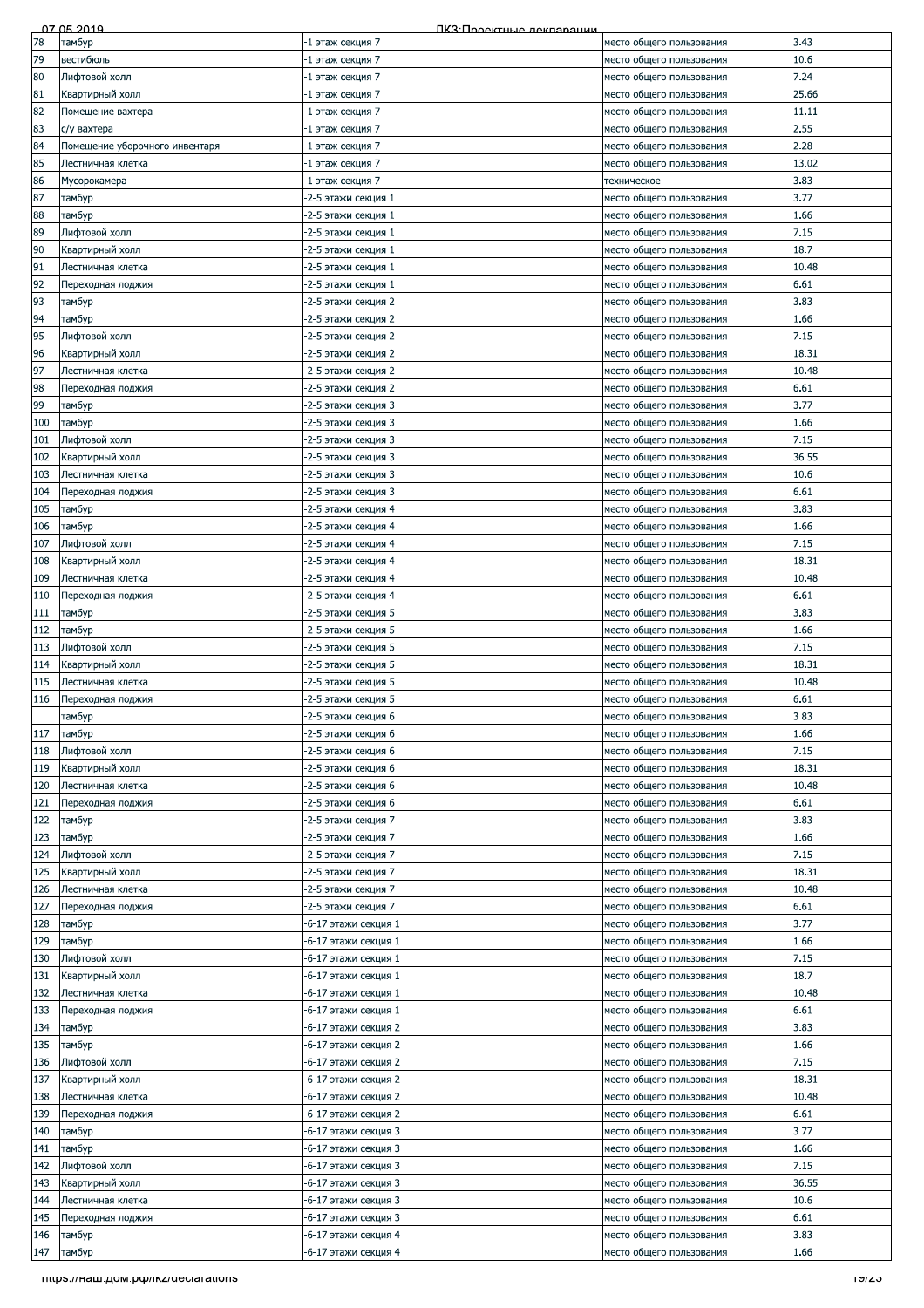|     | 07 05 2019                         | ПКЗ: Проектные лекляряции           |                          |       |
|-----|------------------------------------|-------------------------------------|--------------------------|-------|
| 148 | Лифтовой холл                      | -6-17 этажи секция 4                | место общего пользования | 7.15  |
| 149 | Квартирный холл                    | -6-17 этажи секция 4                | место общего пользования | 18.31 |
| 150 | Лестничная клетка                  | -6-17 этажи секция 4                | место общего пользования | 10.48 |
| 151 | Переходная лоджия                  | -6-17 этажи секция 4                | место общего пользования | 6.61  |
|     |                                    |                                     |                          |       |
| 152 | тамбур                             | -6-17 этажи секция 5                | место общего пользования | 3.83  |
| 153 | тамбур                             | -6-17 этажи секция 5                | место общего пользования | 1.66  |
| 154 | Лифтовой холл                      | -6-17 этажи секция 5                | место общего пользования | 7.15  |
| 155 | Квартирный холл                    | -6-17 этажи секция 5                | место общего пользования | 18.31 |
| 156 | Лестничная клетка                  | -6-17 этажи секция 5                | место общего пользования | 10.48 |
| 157 | Переходная лоджия                  | -6-17 этажи секция 5                | место общего пользования | 6.61  |
| 158 | тамбур                             | -6-17 этажи секция 6                | место общего пользования | 3.83  |
| 159 | тамбур                             | -6-17 этажи секция 6                | место общего пользования | 1.66  |
| 160 | Лифтовой холл                      | -6-17 этажи секция 6                | место общего пользования | 7.15  |
|     |                                    |                                     |                          |       |
| 161 | Квартирный холл                    | -6-17 этажи секция 6                | место общего пользования | 18.31 |
| 162 | Лестничная клетка                  | -6-17 этажи секция 6                | место общего пользования | 10.48 |
| 163 | Переходная лоджия                  | -6-17 этажи секция 6                | место общего пользования | 6.61  |
| 164 | тамбур                             | -6-17 этажи секция 7                | место общего пользования | 3.83  |
| 165 | тамбур                             | -6-17 этажи секция 7                | место общего пользования | 1.66  |
| 166 | Лифтовой холл                      | -6-17 этажи секция 7                | место общего пользования | 7.15  |
| 167 | Квартирный холл                    | -6-17 этажи секция 7                | место общего пользования | 18.31 |
| 168 | Лестничная клетка                  | -6-17 этажи секция 7                | место общего пользования | 10.48 |
| 169 | Переходная лоджия                  | -6-17 этажи секция 7                | место общего пользования | 6.61  |
| 170 | тамбур                             | технический чердак секция 1         | место общего пользования | 3.77  |
|     |                                    |                                     |                          |       |
| 171 | Переходная лоджия                  | технический чердак секция 1         | место общего пользования | 6.61  |
| 172 | тамбур                             | -технический чердак секция 1        | место общего пользования | 1.66  |
| 173 | Лестничная клетка                  | технический чердак секция 1-        | место общего пользования | 10.48 |
| 174 | тамбур                             | технический чердак секция 2         | место общего пользования | 3.77  |
| 175 | Переходная лоджия                  | технический чердак секция 2-        | место общего пользования | 6.61  |
| 176 | тамбур                             | технический чердак секция 2         | место общего пользования | 1.66  |
| 177 | Лестничная клетка                  | технический чердак секция 2         | место общего пользования | 10.53 |
| 178 | тамбур                             | -технический чердак секция 3        | место общего пользования | 3.77  |
| 179 |                                    | -технический чердак секция 3        |                          | 6.61  |
|     | Переходная лоджия                  |                                     | место общего пользования |       |
| 180 | тамбур                             | -технический чердак секция 3        | место общего пользования | 1.66  |
| 181 | Лестничная клетка                  | технический чердак секция 3-        | место общего пользования | 10.48 |
| 182 | тамбур                             | -технический чердак секция 4        | место общего пользования | 3.77  |
| 183 | Переходная лоджия                  | технический чердак секция 4         | место общего пользования | 6.61  |
| 184 | тамбур                             | технический чердак секция 4         | место общего пользования | 1.66  |
| 185 | Лестничная клетка                  | технический чердак секция 4-        | место общего пользования | 10.53 |
| 186 | тамбур                             | технический чердак секция 5         | место общего пользования | 3.77  |
| 187 | Переходная лоджия                  | технический чердак секция 5         | место общего пользования | 6.61  |
| 188 | тамбур                             | технический чердак секция 5-        | место общего пользования | 1.66  |
| 189 | Лестничная клетка                  | технический чердак секция 5         | место общего пользования | 10.53 |
|     |                                    |                                     |                          | 3.77  |
| 190 | тамбур                             | технический чердак секция 6         | место общего пользования |       |
| 191 | Переходная лоджия                  | технический чердак секция 6-        | место общего пользования | 6.61  |
| 192 | тамбур                             | технический чердак секция 6         | место общего пользования | 1.66  |
| 193 | Лестничная клетка                  | -технический чердак секция 6        | место общего пользования | 10.53 |
| 194 | тамбур                             | технический чердак секция 7         | место общего пользования | 3.77  |
| 195 | Переходная лоджия                  | технический чердак секция7          | место общего пользования | 6.61  |
| 196 | тамбур                             | технический чердак секция 7         | место общего пользования | 1.66  |
| 197 | Лестничная клетка                  | технический чердак секция 7-        | место общего пользования | 10.53 |
| 198 | тамбур                             | -машинное помещение лифтов секция 1 | место общего пользования | 4.07  |
| 199 | Переходная лоджия                  | -машинное помещение лифтов секция 1 | место общего пользования | 6.61  |
| 200 |                                    |                                     |                          | 1.66  |
|     | тамбур                             | -машинное помещение лифтов секция 1 | место общего пользования |       |
| 201 | Лестничная клетка                  | -машинное помещение лифтов секция 1 | место общего пользования | 10.48 |
| 202 | Машинное помещение лифтов          | -машинное помещение лифтов секция 1 | техническое              | 30.98 |
| 203 | тамбур                             | -машинное помещение лифтов секция 2 | место общего пользования | 4.07  |
| 204 | Переходная лоджия                  | -машинное помещение лифтов секция 2 | место общего пользования | 6.61  |
| 205 | тамбур                             | машинное помещение лифтов секция 2  | место общего пользования | 1.66  |
| 206 | Лестничная клетка                  | машинное помещение лифтов секция 2  | место общего пользования | 10.48 |
| 207 | Машинное помещение лифтов          | -машинное помещение лифтов секция 2 | техническое              | 30.98 |
| 208 | тамбур                             | -машинное помещение лифтов секция 3 | место общего пользования | 4.07  |
| 209 | Переходная лоджия                  | -машинное помещение лифтов секция 3 | место общего пользования | 6.61  |
| 210 | тамбур                             | -машинное помещение лифтов секция 3 | место общего пользования | 1.66  |
| 211 | Лестничная клетка                  | -машинное помещение лифтов секция 3 | место общего пользования | 10.48 |
| 212 | Машинное помещение лифтов          | машинное помещение лифтов секция 3  | техническое              | 30.98 |
|     |                                    |                                     |                          |       |
| 213 | тамбур                             | машинное помещение лифтов секция 4  | место общего пользования | 4.07  |
| 214 | Переходная лоджия                  | -машинное помещение лифтов секция 4 | место общего пользования | 6.61  |
| 215 | тамбур                             | -машинное помещение лифтов секция 4 | место общего пользования | 1.66  |
| 216 | Лестничная клетка                  | -машинное помещение лифтов секция 4 | место общего пользования | 10.48 |
| 217 | Машинное помещение лифтов          | машинное помещение лифтов секция 4  | техническое              | 30.98 |
| 218 | тамбур                             | машинное помещение лифтов секция 5  | место общего пользования | 4.07  |
|     | mups.//наш.дом.рф/ikz/deciarations |                                     |                          | zuizo |
|     |                                    |                                     |                          |       |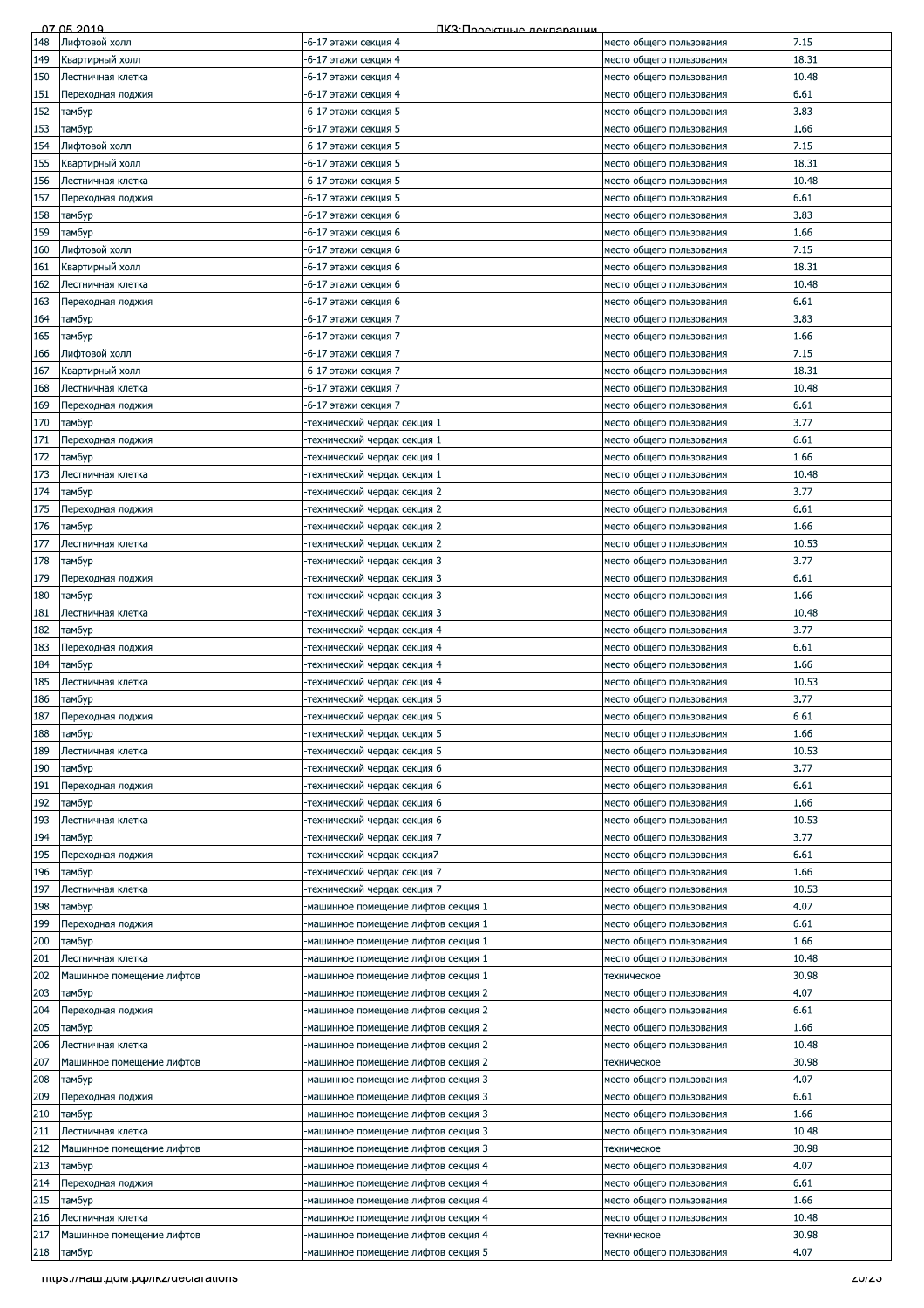|                | 07 05 2019                                                                  |                          | ПКЗ: Проектные леклярящий                                                                                                                                                   |                              |                                                                   |       |  |
|----------------|-----------------------------------------------------------------------------|--------------------------|-----------------------------------------------------------------------------------------------------------------------------------------------------------------------------|------------------------------|-------------------------------------------------------------------|-------|--|
| 219            | Переходная лоджия                                                           |                          | -машинное помещение лифтов секция 5                                                                                                                                         |                              | место общего пользования                                          | 6.61  |  |
| 220            | тамбур                                                                      |                          | машинное помещение лифтов секция 5                                                                                                                                          |                              | место общего пользования                                          | 1.66  |  |
| 221            | Лестничная клетка                                                           |                          | -машинное помещение лифтов секция 5                                                                                                                                         |                              | место общего пользования                                          | 10.48 |  |
| 222            | Машинное помещение лифтов                                                   |                          | -машинное помещение лифтов секция 5                                                                                                                                         |                              | техническое                                                       | 30.98 |  |
|                |                                                                             |                          |                                                                                                                                                                             |                              |                                                                   |       |  |
| 223            | тамбур                                                                      |                          | машинное помещение лифтов секция 6                                                                                                                                          |                              | место общего пользования                                          | 4.07  |  |
| 224            | Тереходная лоджия                                                           |                          | машинное помещение лифтов секция 6                                                                                                                                          |                              | место общего пользования                                          | 6.61  |  |
| 225            | тамбур                                                                      |                          | машинное помещение лифтов секция 6                                                                                                                                          |                              | место общего пользования                                          | 1.66  |  |
| 226            | Лестничная клетка                                                           |                          | машинное помещение лифтов секция 6                                                                                                                                          |                              | место общего пользования                                          | 10.48 |  |
|                |                                                                             |                          |                                                                                                                                                                             |                              |                                                                   |       |  |
| 227            | Машинное помещение лифтов                                                   |                          | машинное помещение лифтов секция 6                                                                                                                                          |                              | техническое                                                       | 30.98 |  |
| 228            | тамбур                                                                      |                          | -машинное помещение лифтов секция 7                                                                                                                                         |                              | место общего пользования                                          | 4.07  |  |
| 229            | Тереходная лоджия                                                           |                          | машинное помещение лифтов секция 7                                                                                                                                          |                              | место общего пользования                                          | 6.61  |  |
| 230            | тамбур                                                                      |                          | машинное помещение лифтов секция 7                                                                                                                                          |                              | место общего пользования                                          | 1.66  |  |
| 231            | Лестничная клетка                                                           |                          | -машинное помещение лифтов секция 7                                                                                                                                         |                              | место общего пользования                                          | 10.48 |  |
| 232            |                                                                             |                          |                                                                                                                                                                             |                              |                                                                   | 32.1  |  |
|                | Машинное помещение лифтов                                                   |                          | машинное помещение лифтов секция 7                                                                                                                                          |                              | техническое                                                       |       |  |
|                | 16.2 Перечень технологического и                                            |                          |                                                                                                                                                                             |                              |                                                                   |       |  |
|                | инженерного оборудования,                                                   | 16.2.1                   |                                                                                                                                                                             |                              |                                                                   |       |  |
|                | предназначенного для обслуживания более                                     |                          |                                                                                                                                                                             |                              |                                                                   |       |  |
|                | чем одного помещения в данном доме                                          |                          |                                                                                                                                                                             |                              |                                                                   |       |  |
| N <sub>o</sub> | Описание места расположения                                                 |                          |                                                                                                                                                                             | Назначения                   |                                                                   |       |  |
|                | помещения                                                                   | Вид оборудования         |                                                                                                                                                                             |                              |                                                                   |       |  |
|                | Секции 1,2,3,4,5,6,7 многоквартирного                                       |                          |                                                                                                                                                                             |                              |                                                                   |       |  |
|                | дома                                                                        | Лифты                    |                                                                                                                                                                             |                              | 2 грузопассажирских лифта в каждой секции                         |       |  |
|                | Секции 1,2,3,4,5,6,7 многоквартирного                                       |                          |                                                                                                                                                                             |                              |                                                                   |       |  |
|                | дома                                                                        |                          | Система автоматической пожарной сигнализации                                                                                                                                | для обнаружения пожара       |                                                                   |       |  |
|                |                                                                             |                          |                                                                                                                                                                             |                              |                                                                   |       |  |
| 3              | Секции 1,2,3,4,5,6,7 многоквартирного                                       |                          | Система оповещения и управления эвакуацией людей при                                                                                                                        | для оповещения о пожаре      |                                                                   |       |  |
|                | дома                                                                        | пожаре                   |                                                                                                                                                                             |                              |                                                                   |       |  |
|                | Секции 1,2,3,4,5,6,7 многоквартирного                                       |                          | Система диспетчеризации инженерного оборудования                                                                                                                            |                              | Для диспетчерской связи с лифтами и контроля входов в технические |       |  |
|                | дома                                                                        |                          |                                                                                                                                                                             | помещения                    |                                                                   |       |  |
|                | Секции 1,2,3,4,5,6,7 многоквартирного                                       |                          |                                                                                                                                                                             |                              |                                                                   |       |  |
| 5              | дома                                                                        | Система контроля доступа |                                                                                                                                                                             |                              | Для аудио- и видеодомофонной связи с жильцами и консъержем        |       |  |
|                | Секции 1,2,3,4,5,6,7 многоквартирного                                       |                          |                                                                                                                                                                             |                              |                                                                   |       |  |
| 6              | дома                                                                        | Система телевидения      |                                                                                                                                                                             |                              | Для приема сигналов ТВ от головной станции телевидения            |       |  |
|                |                                                                             |                          |                                                                                                                                                                             |                              |                                                                   |       |  |
| 7              | Секции 1,2,3,4,5,6,7 многоквартирного                                       |                          | Система коммерческого учета энергоресурсов                                                                                                                                  |                              | Для учета потребления жильцами тепло- и водоресурсов              |       |  |
|                | дома                                                                        |                          |                                                                                                                                                                             |                              |                                                                   |       |  |
|                | Секции 1,2,3,4,5,6,7 многоквартирного                                       |                          | Система коммерческого учета электроэнергии                                                                                                                                  |                              | Для учета потребления жильцами электроэнергии                     |       |  |
|                | дома                                                                        |                          |                                                                                                                                                                             |                              |                                                                   |       |  |
|                | Секции 1,2,3,4,5,6,7 многоквартирного                                       |                          |                                                                                                                                                                             | Электроснабжение и освещение |                                                                   |       |  |
|                | дома                                                                        |                          | Система электрооборудования и электроосвещения                                                                                                                              |                              |                                                                   |       |  |
|                | 10-1этаж (помещение ИТП)расположения                                        | Теплосчетчик КМ5 ТБН     |                                                                                                                                                                             | Учет тепла                   |                                                                   |       |  |
|                |                                                                             |                          |                                                                                                                                                                             |                              |                                                                   |       |  |
|                | 11-1этаж (помещение ИТП) расположения                                       |                          | Пластинчатые разборные теплообменники                                                                                                                                       | Подогрев воды                |                                                                   |       |  |
|                | 12-1этаж (помещение ИТП) расположения                                       |                          | Циркуляционный насос системы ГВС                                                                                                                                            | Обеспечение напора ГВС       |                                                                   |       |  |
|                | 13-1этаж (помещение ИТП)расположения                                        |                          | Циркуляционный насос системы отопления                                                                                                                                      |                              | Обеспечение давления в системе отопления                          |       |  |
|                | 14-1этаж (помещение ИТП)расположения                                        |                          | Погружной дренажный насос                                                                                                                                                   | Откачка воды из приямков     |                                                                   |       |  |
|                | 15 Техподполье, ВНС                                                         | Hacoc                    |                                                                                                                                                                             | Водоснабжение                |                                                                   |       |  |
|                |                                                                             |                          | Пожаротушение                                                                                                                                                               |                              |                                                                   |       |  |
|                | 16 Техподполье, ВНС                                                         | Hacoc                    |                                                                                                                                                                             |                              |                                                                   |       |  |
|                |                                                                             |                          | 17 О примерном графике реализации проекта строительства, включающем информацию об этапах и о сроках его реализации, в том числе предполагаемом сроке получения              |                              |                                                                   |       |  |
|                |                                                                             |                          | разрешения на ввод в эксплуатацию строящихся (создаваемых) многоквартирных домов и (или) иных объектов недвижимости                                                         |                              |                                                                   |       |  |
|                | 17.1 О примерном графике реализации                                         | 17.1.1                   | Этап реализации проекта строительства:                                                                                                                                      |                              |                                                                   |       |  |
|                | проекта строительства                                                       |                          | 20 процентов готовности                                                                                                                                                     |                              |                                                                   |       |  |
|                |                                                                             |                          | Планируемый квартал и год выполнения этапа реализации проекта строительства:                                                                                                |                              |                                                                   |       |  |
|                |                                                                             | 17.1.2                   | 2 квартал 2016 г.                                                                                                                                                           |                              |                                                                   |       |  |
|                | 17.1 (2) О примерном графике реализации                                     |                          |                                                                                                                                                                             |                              |                                                                   |       |  |
|                |                                                                             |                          |                                                                                                                                                                             |                              |                                                                   |       |  |
|                | проекта строительства                                                       | 17.1.1                   | Этап реализации проекта строительства:<br>40 процентов готовности                                                                                                           |                              |                                                                   |       |  |
|                |                                                                             |                          |                                                                                                                                                                             |                              |                                                                   |       |  |
|                |                                                                             | 17.1.2                   | Планируемый квартал и год выполнения этапа реализации проекта строительства:                                                                                                |                              |                                                                   |       |  |
|                |                                                                             |                          | 4 квартал 2016 г.                                                                                                                                                           |                              |                                                                   |       |  |
|                | 17.1 (3) О примерном графике реализации                                     | 17.1.1                   | Этап реализации проекта строительства:                                                                                                                                      |                              |                                                                   |       |  |
|                | проекта строительства                                                       |                          | 60 процентов готовности                                                                                                                                                     |                              |                                                                   |       |  |
|                |                                                                             |                          | Планируемый квартал и год выполнения этапа реализации проекта строительства:                                                                                                |                              |                                                                   |       |  |
|                |                                                                             | 17.1.2                   | 2 квартал 2017 г.                                                                                                                                                           |                              |                                                                   |       |  |
|                | 17.1 (4) О примерном графике реализации                                     |                          | Этап реализации проекта строительства:                                                                                                                                      |                              |                                                                   |       |  |
|                | проекта строительства                                                       | 17.1.1                   | 80 процентов готовности                                                                                                                                                     |                              |                                                                   |       |  |
|                |                                                                             |                          | Планируемый квартал и год выполнения этапа реализации проекта строительства:                                                                                                |                              |                                                                   |       |  |
|                |                                                                             | 17.1.2                   | 4 квартал 2017 г.                                                                                                                                                           |                              |                                                                   |       |  |
|                | 17.1 (5) О примерном графике реализации                                     |                          | Этап реализации проекта строительства:                                                                                                                                      |                              |                                                                   |       |  |
|                | проекта строительства                                                       | 17.1.1                   | получение разрешения на ввод в эксплуатацию объекта недвижимости                                                                                                            |                              |                                                                   |       |  |
|                |                                                                             |                          | Планируемый квартал и год выполнения этапа реализации проекта строительства:                                                                                                |                              |                                                                   |       |  |
|                |                                                                             | 17.1.2                   | 1 квартал 2019 г.                                                                                                                                                           |                              |                                                                   |       |  |
|                |                                                                             |                          |                                                                                                                                                                             |                              |                                                                   |       |  |
|                |                                                                             |                          | 18 О планируемой стоимости строительства (создания) многоквартирного дома и (или) иного объекта недвижимости                                                                |                              |                                                                   |       |  |
|                | 18.1 О планируемой стоимости строительства 18.1.1                           |                          | Планируемая стоимость строительства:                                                                                                                                        |                              |                                                                   |       |  |
|                |                                                                             |                          | 1438968223p.                                                                                                                                                                |                              |                                                                   |       |  |
|                |                                                                             |                          | 19 О способе обеспечения исполнения обязательств застройщика по договору и (или) о банке, в котором участниками долевого строительства должны быть открыты счета эскроу, об |                              |                                                                   |       |  |
|                | уплате обязательных отчислений (взносов) застройщика в компенсационный фонд |                          |                                                                                                                                                                             |                              |                                                                   |       |  |
|                | 19.1 О способе обеспечения обязательств                                     |                          |                                                                                                                                                                             |                              |                                                                   |       |  |
|                | застройщика по договорам участия в долевом 19.1.1                           |                          | Планируемый способ обеспечения обязательств застройщика по договорам участия в долевом строительстве:                                                                       |                              |                                                                   |       |  |
|                | строительстве                                                               |                          | Страхование                                                                                                                                                                 |                              |                                                                   |       |  |
|                |                                                                             |                          |                                                                                                                                                                             |                              |                                                                   |       |  |
|                | mups.//Ham.pom.po/ikz/declarations                                          |                          |                                                                                                                                                                             |                              |                                                                   | 21123 |  |
|                |                                                                             |                          |                                                                                                                                                                             |                              |                                                                   |       |  |
|                |                                                                             |                          |                                                                                                                                                                             |                              |                                                                   |       |  |
|                |                                                                             |                          |                                                                                                                                                                             |                              |                                                                   |       |  |
|                |                                                                             |                          |                                                                                                                                                                             |                              |                                                                   |       |  |
|                |                                                                             |                          |                                                                                                                                                                             |                              |                                                                   |       |  |
|                |                                                                             |                          |                                                                                                                                                                             |                              |                                                                   |       |  |
|                |                                                                             |                          |                                                                                                                                                                             |                              |                                                                   |       |  |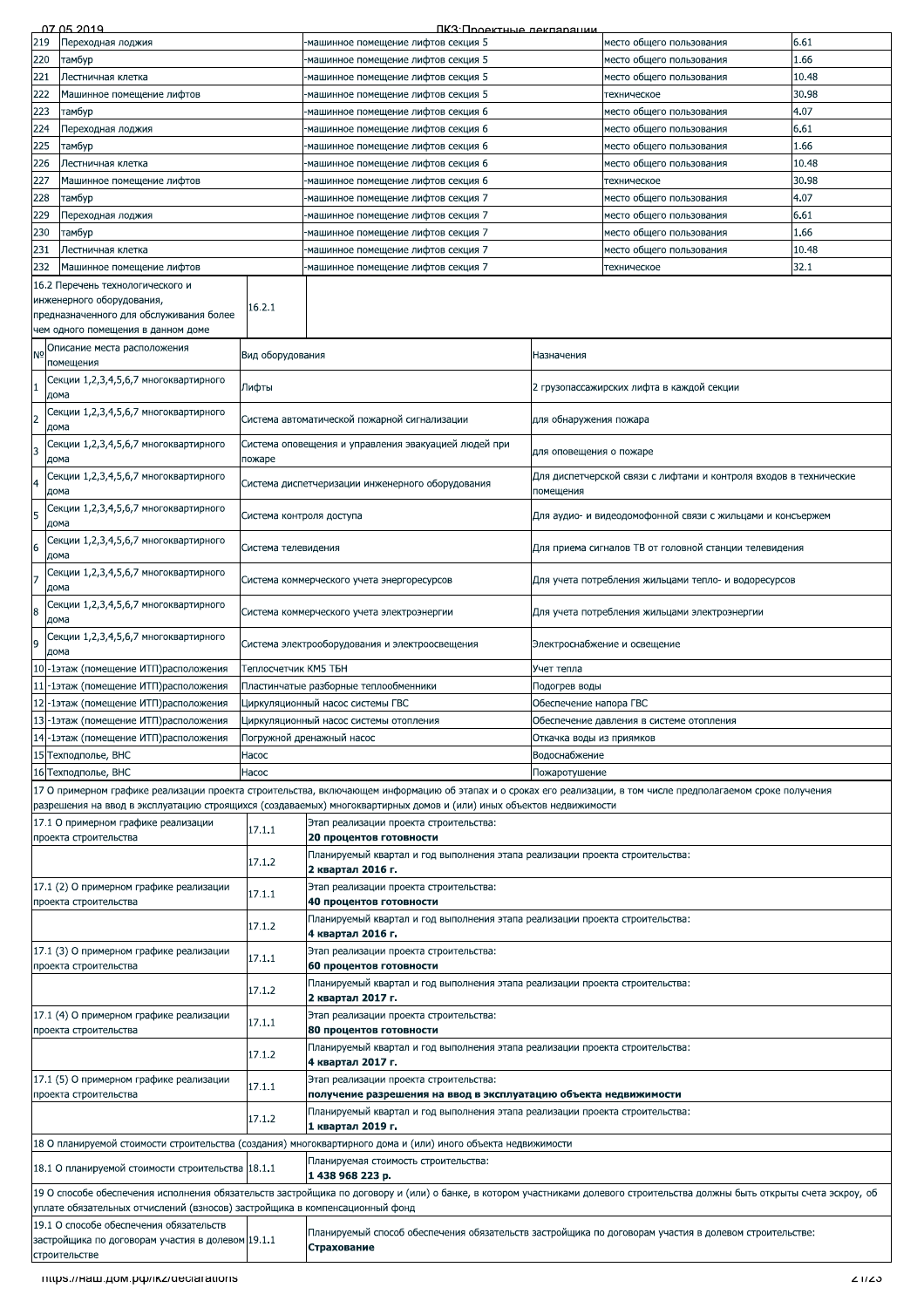ПКЗ Полектные лекпарации

| 07 DA 2014                                                                                                                                                                                                                                                                                                                                                                                  |                  | IK:3'I INOAKTHLIA NAKUSNAI IIMI                                                                                                                                             |
|---------------------------------------------------------------------------------------------------------------------------------------------------------------------------------------------------------------------------------------------------------------------------------------------------------------------------------------------------------------------------------------------|------------------|-----------------------------------------------------------------------------------------------------------------------------------------------------------------------------|
|                                                                                                                                                                                                                                                                                                                                                                                             | 19.1.2           | Кадастровый номер земельного участка, находящегося в залоге у участников долевого строительства в силу закона:<br>50:21:0080105:0000215                                     |
| 19.2 О банке, в котором участниками<br>долевого строительства должны быть                                                                                                                                                                                                                                                                                                                   | 19.2.1           | Организационно-правовая форма кредитной организации, в которой участниками долевого строительства должны быть откр<br>ыты счета эскроу:                                     |
| открыты счета эскроу                                                                                                                                                                                                                                                                                                                                                                        | 19.2.2           | Полное наименование кредитной организации, в которой участниками долевого строительства должны быть открыты счета э<br>скроу, без указания организационно - правовой формы: |
|                                                                                                                                                                                                                                                                                                                                                                                             | 19.2.3           | Индивидуальный номер налогоплательщика кредитной организации, в которой участниками долевого строительства должны<br>быть открыты счета эскроу:                             |
| 19.3 Об уплате обязательных отчислений<br>(взносов) застройщика в компенсационный<br>фонд                                                                                                                                                                                                                                                                                                   | 19.3.1           | Уплата обязательных отчислений (взносов) в компенсационный фонд:                                                                                                            |
| 19.4 Об уполномоченном банке, в котором у<br>застройщика открыт расчетный счет                                                                                                                                                                                                                                                                                                              | 19.4.1           | Организационно-правовая форма и наименование уполномоченного банка:                                                                                                         |
|                                                                                                                                                                                                                                                                                                                                                                                             |                  | Организационно-правовая форма:<br>Публичное акционерное общество                                                                                                            |
|                                                                                                                                                                                                                                                                                                                                                                                             |                  | Наименование банка:<br>«Сбербанк», г. Москва                                                                                                                                |
|                                                                                                                                                                                                                                                                                                                                                                                             | 19.4.2           | Реквизиты расчетного счета застройщика в уполномоченном банке:                                                                                                              |
|                                                                                                                                                                                                                                                                                                                                                                                             |                  | Номер расчетного счета:<br>40702810838000202310                                                                                                                             |
|                                                                                                                                                                                                                                                                                                                                                                                             |                  | Корреспондентский счет:                                                                                                                                                     |
|                                                                                                                                                                                                                                                                                                                                                                                             |                  | 30101810400000000225<br>БИК:                                                                                                                                                |
|                                                                                                                                                                                                                                                                                                                                                                                             |                  | 044525225<br><b>UHH:</b>                                                                                                                                                    |
|                                                                                                                                                                                                                                                                                                                                                                                             |                  | 7707660371<br>KNU:                                                                                                                                                          |
|                                                                                                                                                                                                                                                                                                                                                                                             |                  | 500301001                                                                                                                                                                   |
|                                                                                                                                                                                                                                                                                                                                                                                             |                  | OFPH:<br>1075050004743                                                                                                                                                      |
|                                                                                                                                                                                                                                                                                                                                                                                             |                  | ОКПО:<br>81670099                                                                                                                                                           |
| 19.5 Форма привлечения денежных средств                                                                                                                                                                                                                                                                                                                                                     | 19.5.1           | "Информация о форме привлечения застройщиком денежных средств граждан-участников строительства<br>Расчетный счет                                                            |
|                                                                                                                                                                                                                                                                                                                                                                                             |                  | 20 Об иных соглашениях и о сделках, на основании которых привлекаются денежные средства для строительства (создания) многоквартирного дома и (или) иного объекта            |
| недвижимости, за исключением привлечения денежных средств участников долевого строительства<br>20.1 Об иных соглашениях и о сделках, на                                                                                                                                                                                                                                                     |                  |                                                                                                                                                                             |
| основании которых привлекаются денежные<br>средства для строительства (создания)<br>многоквартирного дома и (или) иного<br>объекта недвижимости                                                                                                                                                                                                                                             | 20.1.1           | Вид соглашения или сделки:                                                                                                                                                  |
|                                                                                                                                                                                                                                                                                                                                                                                             | 20.1.2           | Организационно-правовая форма организации, у которой привлекаются денежные средства:                                                                                        |
|                                                                                                                                                                                                                                                                                                                                                                                             | 20.1.3           | Полное наименование организации, у которой привлекаются денежные средства, без указания организационно - правовой ф<br>ормы:                                                |
|                                                                                                                                                                                                                                                                                                                                                                                             | 20.1.4<br>20.1.5 | Индивидуальный номер налогоплательщика организации, у которой привлекаются денежные средства:<br>Сумма привлеченных средств:                                                |
|                                                                                                                                                                                                                                                                                                                                                                                             | 20.1.6           | Определенный соглашением или сделкой срок возврата привлеченных средств:                                                                                                    |
|                                                                                                                                                                                                                                                                                                                                                                                             | 20.1.7           | Кадастровый номер земельного участка, являющегося предметом залога в обеспечение исполнения обязательства по возвра<br>ту привлеченных средств:                             |
| 21 О размере полностью оплаченного уставного капитала застройщика                                                                                                                                                                                                                                                                                                                           |                  |                                                                                                                                                                             |
| 21.1 Размер полностью оплаченного<br>уставного капитала застройщика                                                                                                                                                                                                                                                                                                                         | 21.1.1           | Размер уставного капитала застройщика:                                                                                                                                      |
|                                                                                                                                                                                                                                                                                                                                                                                             |                  | 22 Информация в отношении объекта социальной инфраструктуры, указанная в части 6 статьи 18.1 настоящего Федерального закона, в случае, предусмотренном частью 1 статьи 18.1 |
| настоящего Федерального закона<br>22.1 О виде, назначении объекта социальной                                                                                                                                                                                                                                                                                                                |                  |                                                                                                                                                                             |
| инфраструктуры. Об указанных в частях 3 и 4<br>статьи 18.1 договоре о развитии застроенной<br>территории, договоре о комплексном<br>освоении территории, в том числе в целях<br>строительства жилья экономического класса,<br>договоре о комплексном развитии                                                                                                                               |                  |                                                                                                                                                                             |
| территории по инициативе<br>правообладателей, договоре о комплексном<br>развитии территории по инициативе органа<br>местного самоуправления, иных заключенных<br>застройщиком с органом государственной<br>власти или органом местного<br>самоуправления договоре или соглашении,<br>предусматривающих передачу объекта<br>социальной инфраструктуры в<br>государственную или муниципальную | 22.1.1           | Наличие договора (соглашения), предусматривающего безвозмездную передачу объекта социальной инфраструктуры в госуд<br>арственную или муниципальную собственность:<br>Нет    |
| собственность                                                                                                                                                                                                                                                                                                                                                                               |                  |                                                                                                                                                                             |
| 23 Иная, не противоречащая законодательству, информация о проекте<br>24 Сведения о фактах внесения изменений в проектную документацию                                                                                                                                                                                                                                                       |                  |                                                                                                                                                                             |
| 24.1 Сведения о фактах внесения изменений<br>в проектную документацию                                                                                                                                                                                                                                                                                                                       | 24.1.1           |                                                                                                                                                                             |
| mups.//Ham.uom.pub/ikz/deciarations                                                                                                                                                                                                                                                                                                                                                         |                  | د∠ا∠ے                                                                                                                                                                       |
|                                                                                                                                                                                                                                                                                                                                                                                             |                  |                                                                                                                                                                             |
|                                                                                                                                                                                                                                                                                                                                                                                             |                  |                                                                                                                                                                             |
|                                                                                                                                                                                                                                                                                                                                                                                             |                  |                                                                                                                                                                             |
|                                                                                                                                                                                                                                                                                                                                                                                             |                  |                                                                                                                                                                             |